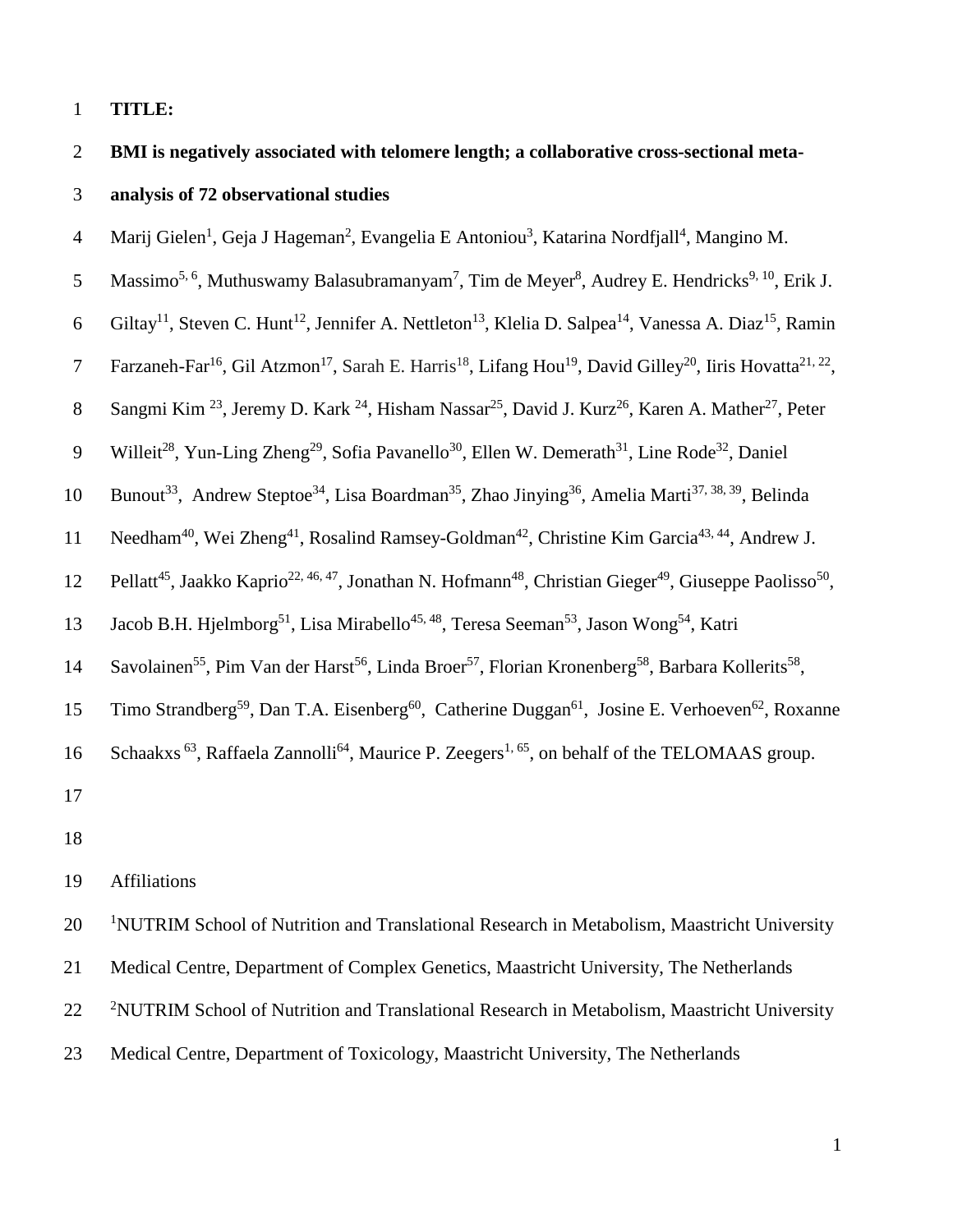- <sup>3</sup> Department of Clinical Psychological Science, Faculty of Psychology and Neuroscience,
- 25 Maastricht University, The Netherlands
- 26 <sup>4</sup> Östersund Hospital, Department of Medicine, Sweden
- 5 27 **Twin Research & Genetic Epidemiology,** King's College London, United Kingdom
- <sup>6</sup> NIHR Biomedical Research Centre at Guy's and St. Thomas' Foundation Trust, London, UK
- <sup>7</sup> 29 Cell and Molecular Biology, Madras Diabetes Research Foundation, Gopalapuram, Chennai,
- 30 India
- 8 31 Department of Mathematical Modelling, Statistics and Bioinformatics, Ghent University, Ghent,
- 32 Belgium
- <sup>9</sup> Population Sciences Branch of the National Heart, Lung, and Blood Institute, NIH, NHLBI's
- 34 Framingham Heart Study, Framingham, MA, USA
- <sup>10</sup> Department of Mathematical and Statistical Sciences, University of Colorado Denver,
- 36 Denver, CO, USA
- <sup>11</sup> Department of Psychiatry, Leiden University Medical Center, Leiden, The Netherlands
- <sup>12</sup> Cardiovascular Genetics Division, Department of Medicine, University of Utah, Salt Lake

39 City, Utah USA

- <sup>13</sup> Division of Epidemiology, Human Genetics, and Envirionmental Sciences, University of Texas
- 41 Health Science Center- Houston, Texas, USA
- <sup>14</sup> Department of Molecular Biology and Genetics, B.S.R.C. "Alexander Fleming", Athens,
- 43 Greece
- <sup>15</sup> Department of Family Medicine, Medical University of South Carolina, Charleston, SC, USA
- 16 45 Division of Cardiology, San Francisco General Hospital, San Francisco, CA, USA
- <sup>17</sup> Department of Medicine and Genetics, Albert Einstein College of Medicine, Bronx, NY, USA.
- 47 And Department of Biology, Faculty of natural science, University of Haifa, Haifa, Israel.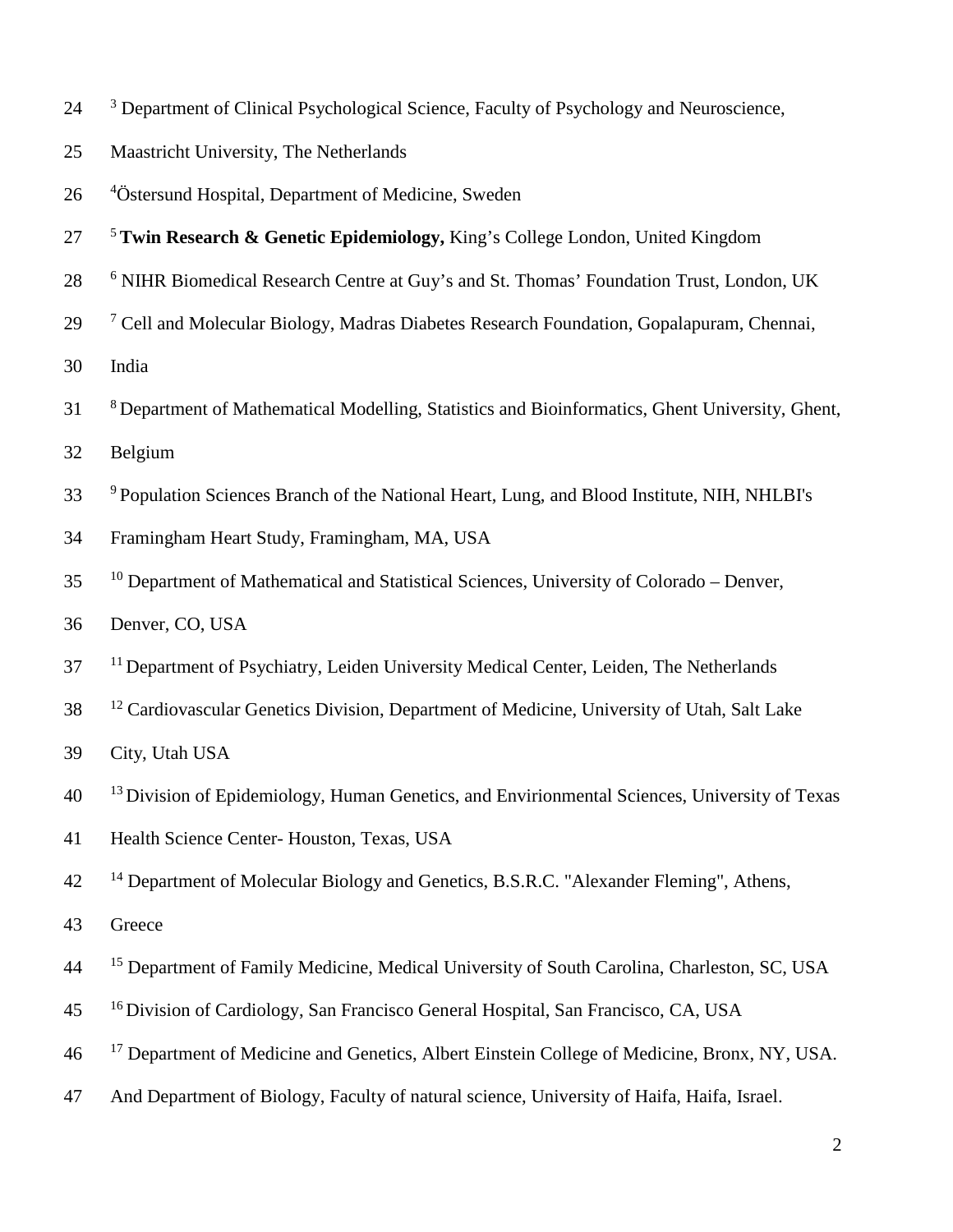- <sup>18</sup> Centre for Cognitive Ageing and Cognitive Epidemiology, and Medical Genetics Section and
- Centre for Genomics and Experimental Medicine and MRC Institute of Genetics and Molecular

Medicine, University of Edenburgh, Edenburgh, United Kingdom

- <sup>19</sup> Department of Preventive Medicine and Robert H. Lurie Comprehensive Cancer center,
- Feinberg School of Medicine, Northwestern University, Chicago, IL, USA
- <sup>20</sup> Department of Medical and Molecular Genetics, Indiana University School of Medicine,

Indianapolis, IN, USA

- <sup>21</sup> Department of Biosciences, University of Helsinki, Helsinki, Finland
- 56 <sup>22</sup> Department of Health, National Institute for Health and Welfare, Helsinki, Finland
- <sup>23</sup> Cancer Prevention and Control Program, Georgia Regents University Cancer Center, Augusta,
- GA, USA; Epidemiology Branch, National Institute of Environmental Health Sciences, Research
- Triangle Park, NC
- <sup>24</sup> Epidemiology Unit, Hebrew University-Hadassah School of Public Health and Community
- Medicine, Jerusalem, Israel
- <sup>25</sup> Department of Cardiology, Hadassah University Medical Center, Jerusalem, Israel
- <sup>26</sup> Department of Cardiology, Triemli Hospital, Zurich, Switzerland
- <sup>27</sup> Centre for Healthy Brain Ageing, Psychiatry, UNSW Australia, Sydney, Australia
- <sup>28</sup> Department of Neurology, Medical University Innsbruck, Innsbruck, Austria, and Department
- of Public Health and Primary Care, University of Cambridge, Cambridge, United Kingdom
- <sup>29</sup> Department of Oncology, Georgetown University Medical Center, Georgetown University,
- Washington DC, USA
- <sup>30</sup> Department of Cardiac, Thoracic and Vascular Sciences, Unit of Occupational Medicine,
- University of Padova, Padova, Italy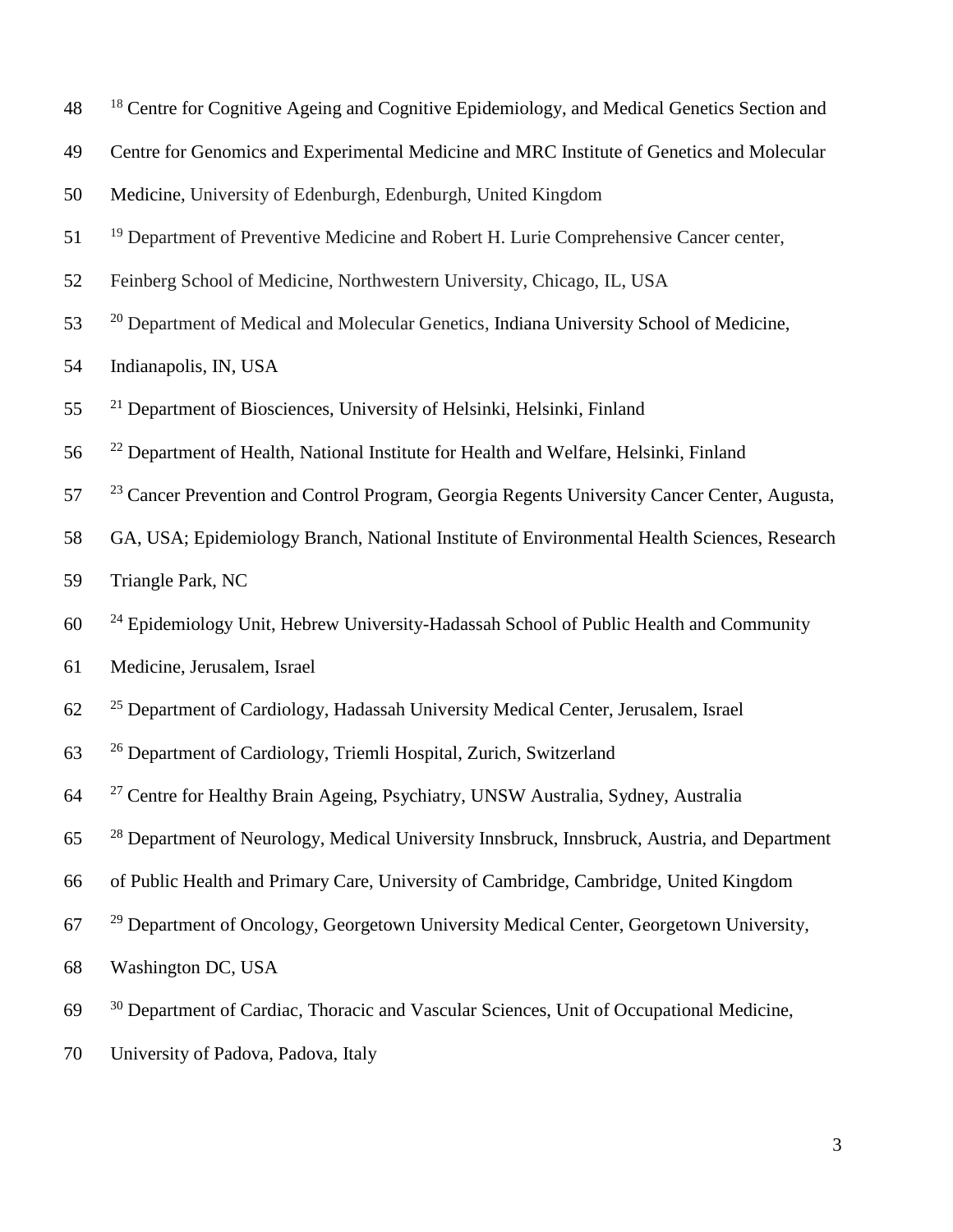- <sup>31</sup> Division of Epidemiology and Community Health, University of Minnesota School of Public
- 72 Health, Minneapolis, MN, USA
- <sup>32</sup> The Copenhagen General Population Study, Dept. of Clinical Biochemistry, Copenhagen
- 74 University Hospital, Herlev and Gentofte Hospital, Copenhagen, Denmark
- <sup>33</sup> Institute of Nutrition and Food Technology University of Chile, Chile
- <sup>34</sup> Department of Epidemiology and Public Health, University College London, UK.
- <sup>35</sup> Mayo Clinic College of Medicine, Divsion of Gastroenterology and Hepatology, Department
- 78 of Internal Medicine, Rochester, MN, USA
- <sup>36</sup> Department of Epidemiology, School of Public Health and Tropical Medicine, Tulane
- 80 University, New Orleans, LA, USA
- <sup>37</sup> Department of Nutrition, Food Science and Physiology, University of Navarra, Pamplona,
- 82 Spain
- <sup>38</sup> 83 Instituto de Investigación Sanitaria de Navarra, Pamplona, Spain
- <sup>39</sup> 84 CIBER Fisiopatología de la Obesidad y Nutrición, (CIBERobn), Instituto de Salud Carlos III,
- 85 Madrid, Spain
- <sup>40</sup> 86 Department of Epidemiology, University of Michigan, Ann Arbor, MI, USA
- 87 <sup>41</sup> Department of Medicine, Division of Epidemiology, Vanderbilt Epidemiology Center,
- 88 Vanderbilt-Ingram Cancer Center, Vanderbilt University Medical Center, Nashville, TN, USA
- 89 <sup>42</sup> Division of Rheumatology, Northwestern University Feinberg School of Medicine, Chicago,
- 90 IL, USA
- 91 <sup>43</sup> Eugene McDermott Center for Human Growth and Development, University of Texas
- 92 Southwestern Medical Center, Dallas, Texas, USA
- 93 <sup>44</sup> Department of Internal Medicine Division of Pulmonary and Critical Care Medicine,
- 94 University of Texas Southwestern Medical Center, Dallas, Texas, USA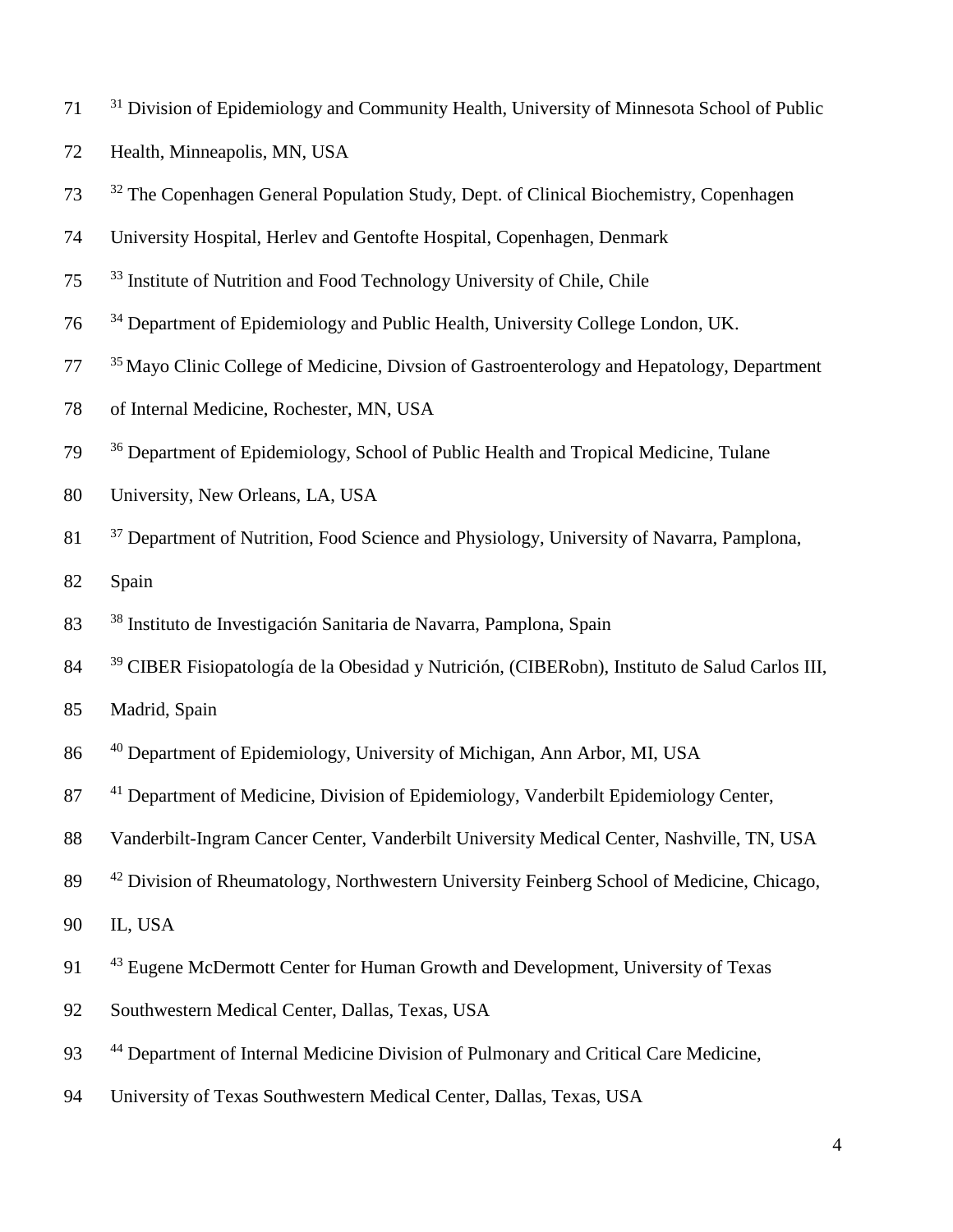- 95 <sup>45</sup> Department of Medicine, University of Utah, Salt Lake City Utah, USA (currently at Tulane
- 96 School of Medicine, New Orleans, Lousiana USA)
- 97 <sup>46</sup> Department of Public Health, University of Helsinki, Helsinki, Finland
- 98 <sup>47</sup> Institute for Molecular Medicine, University of Helsinki, Helsinki, Finland
- <sup>48</sup> National Cancer Institute, NIH, Division of Cancer Epidemiology and Genetics, Bethesda,
- 100 MD, USA <sup>49</sup> Research Unit of Molecular Epidemiology and Institute of Epidemiology II,
- 101 Helmholtz Zentrum München, German Research Center for Environmental Health, Neuherberg,
- 102 Germany
- <sup>50</sup> Department of Medical, Surgical, Neurological, Metabolic and Geriatric Sciences, Second
- 104 University of Naples, Naples, Italy
- <sup>51</sup> Department of Epidemiology, Biostatistics and Biodemography, Institute of Public Health,
- 106 University of Southern Denmark, Odense C, Denmark
- <sup>53</sup> David Geffen School of Medicine at UCLA, Department of Medicine, Los Angeles, CA, USA
- 108 <sup>54</sup> Stanford University School of Medicine, CA, USA
- 55 109 Institute of Behavioural Sciences, University of Helsinki, Helsinki, Finland
- <sup>56</sup> Department of Cardiology, University Medical Center Groningen, Groningen, The Netherlands
- <sup>57</sup> Department of Internal Medicine, Erasmus MC, Rotterdam, The Netherlands
- <sup>58</sup> Medical University of Innsbruck, Division of Genetic Epidemiology, Department of Medical
- 113 Genetics, Molecular and Clinical Pharmacology, Innsbruck, Austria
- <sup>59</sup> University of Helsinki and Helsinki University Central Hospital, Helsinki, Finland; University
- 115 of Oulu, Centre for Life Course Epidemiology, Oulu, Finland
- <sup>60</sup> Department of Anthropology and Center for Studies in Demography and Ecology, University
- 117 of Washington, Seattle WA 98195
- 118 <sup>61</sup> The Fred Hutchinson Cancer Research Center, Seattle, WA, USA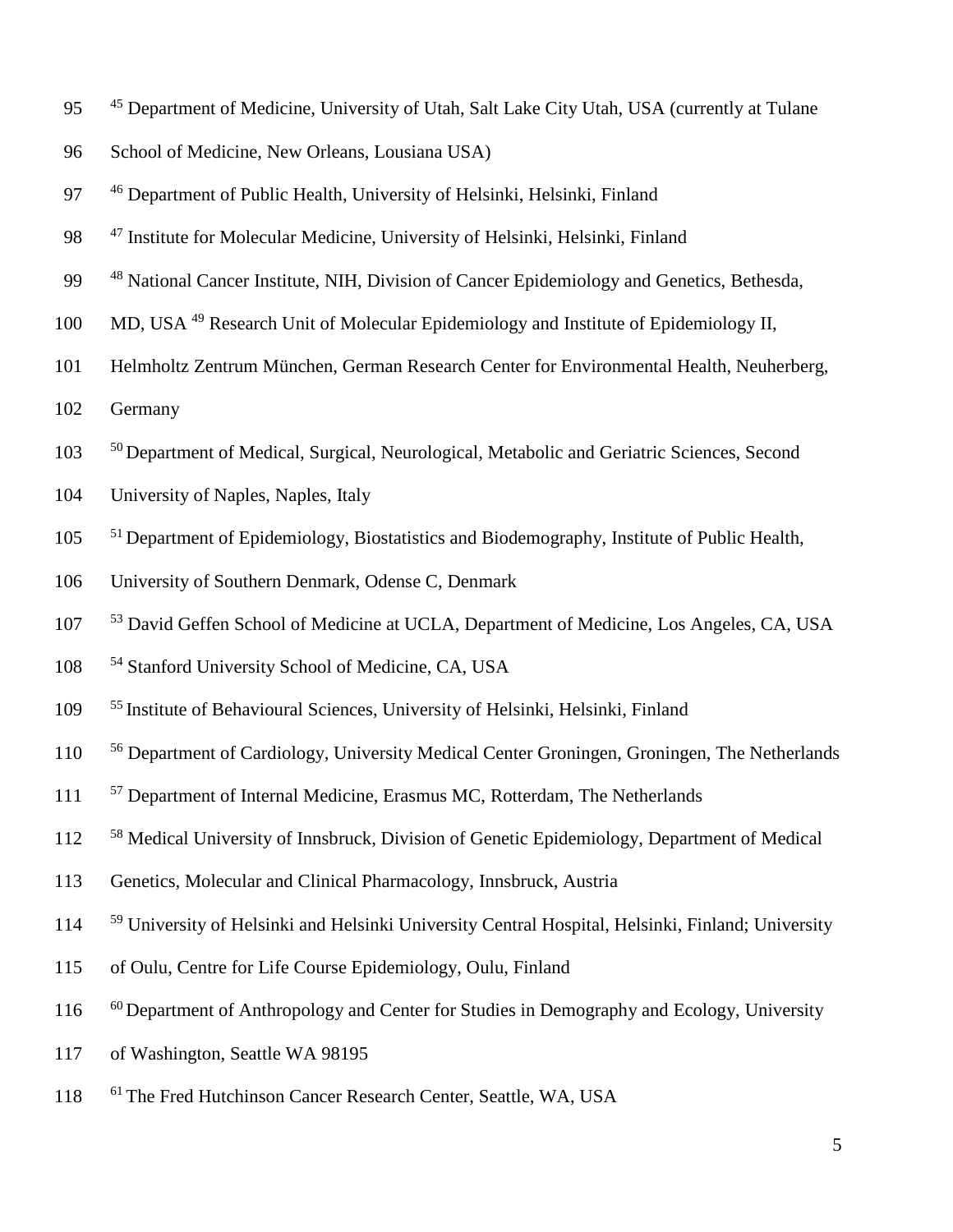- <sup>62</sup> Department of Psychiatry and EMGO Institute for Health and Care Research, VU University
- Medical Centre, Amsterdam, The Netherlands
- <sup>63</sup> Department of Psychiatry and EMGO Institute for Health and Care Research, VU University
- Medical Centre, Amsterdam, the Netherlands
- <sup>64</sup> Pediatrics Unit, Azienda Ospedaliera Universitaria, Senese/University of Siena, Policlinico Le
- Scotte, Siena, Italy
- <sup>65</sup> CAPHRI School for Public Health and Primary Care, Maastricht University, Maastricht, The Netherlands
- 
- 128 Other authors in the TELOMAAS group
- Göran Roos MD PhD, Umeå Univerisy, Department of Medical Biosciences, Umeå University,
- Umeå, Sweden
- Birgitta Stegmayr MD PhD, Umeå Univerisy, Department of Public Health and Clinical
- Medicine, Sweden
- Peter Nilsson MD PhD, University Hospital, Malmö, Clinical Sciences Medicine, Sweden
- Mats Eliasson MD PhD, Sunderbyn Hospital, Luleå, Department of Medicine, Sweden
- Olle Melander MD PhD, University Hospital, Malmö, Department of Clinical Sciences
- Medicine, Sweden
- Tim Spector MD PhD, **Twin Research & Genetic Epidemiology,** King's College London,
- United Kingdom
- Abraham Aviv MD, Center of Human Development and Aging, New Jersey Medical School,
- UMDNJ, Rutgers The State University of New Jersey, Newark NJ, USA
- Antonysunil Adaikalakoteswari PhD, Division of Metabolic and Vascular Health, University of
- Warwick, Coventry, United Kingdom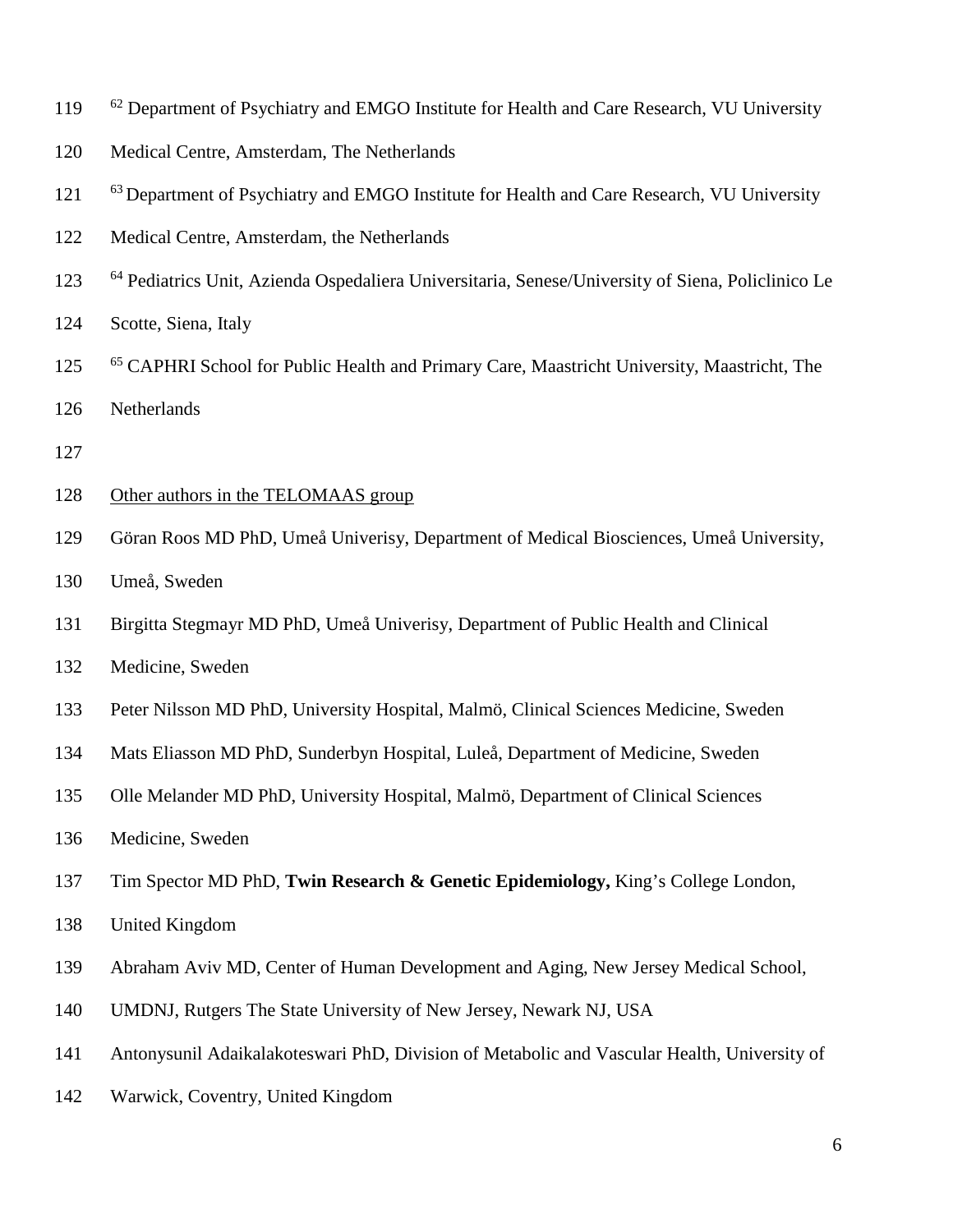- Viswanathan Mohan MD PhD, department of Diabetology Madras Diabetes Research
- Foundation & Dr.Mohans' Diabetes Specialities Centre, Gopalapuram, Chennai,India
- Sofie Bekaert PhD, Bimetra Clinical Research Center Ghent, Ghent University Hospital, Ghent,
- Belgium
- Denil Simon PhD, Department of Mathematical Modelling, Statistics and Bioinformatics, Ghent
- University, Ghent, Belgium
- Ernst Rietzschel MD PhD, Department of Cardiovascular Diseases, Ghent University Hospital,
- Ghent, Belgium
- Marc De Buyzere BSc, Department of Cardiovascular Diseases, Ghent University Hospital,
- Ghent, Belgium
- Thierry Gillebert MD PhD, Department of Cardiovascular Diseases, Ghent University Hospital,
- Ghent, Belgium
- Caroline Van daele MD, Department of Cardiovascular Diseases, Ghent University Hospital,
- Ghent, Belgium
- Michel Langlois MD PhD, Department of Clinical Chemistry, AZ St-Jan Brugge-Oostende AV,
- Bruges, Belgium
- Patrick Segers PhD, IBITECH, Ghent University, Ghent, Belgium
- Gui De Backer MD PhD, Department of Public Health, Ghent University, Ghent, Belgium
- Dirk De Bacquer PhD, Department of Public Health, Ghent University, Ghent, Belgium
- Michael Fenech PhD, Department of Animal Food & Health Sciences, CSIRO, Adelaide BC,
- Australia
- David Hughes PhD, Institute of Food Research, Norwich, United Kingdom
- Janet Cross PhD, Institute of Food Research, Norwich, United Kingdom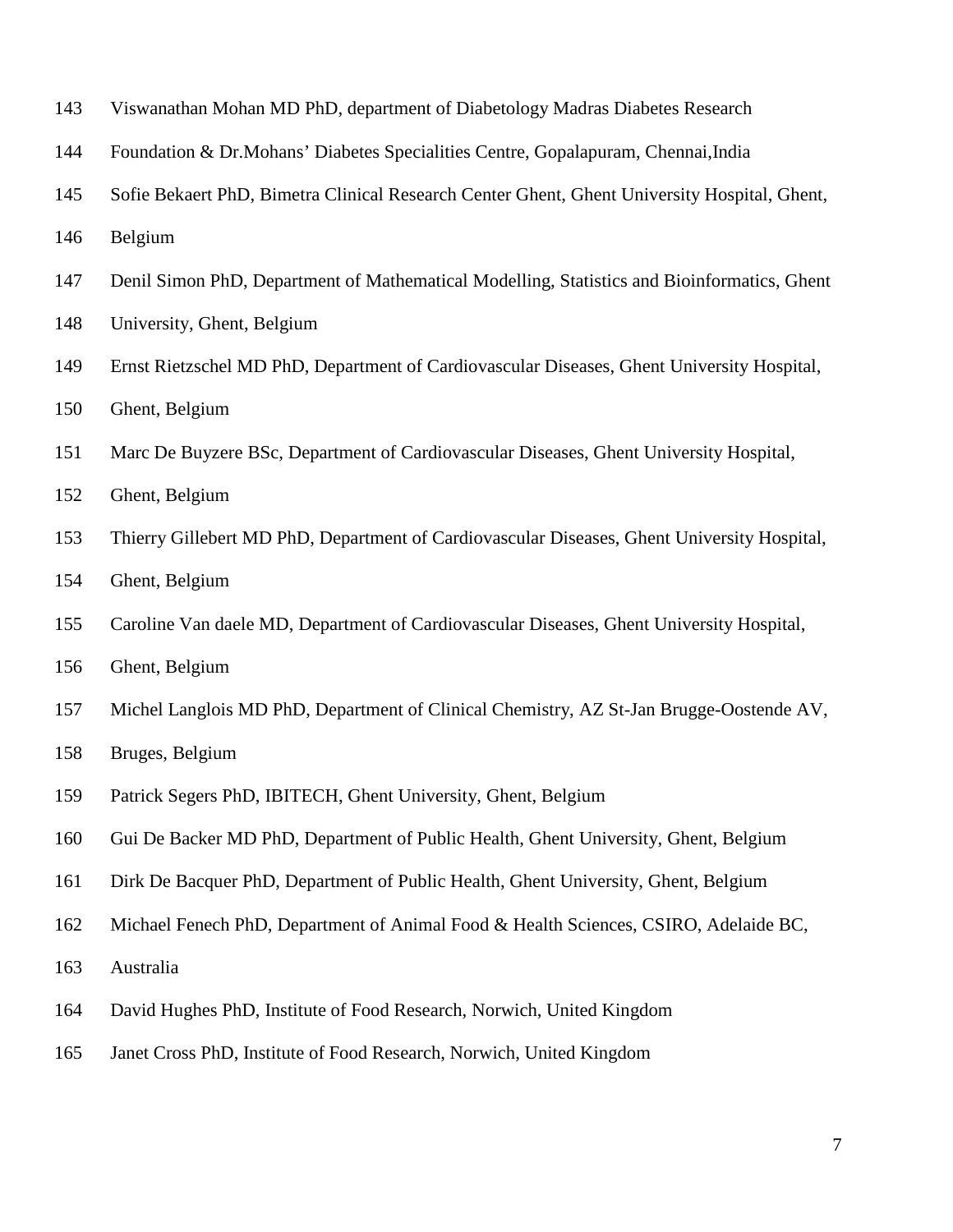- Helen Murphey PhD, Department of Diabetes and Endocrinology, Ipswich Hospital, Ipswich,
- United Kingdom
- Rosemary C. Temple MD, Elsie Bertram Diabetes Centre, Norfolk and Norwich University
- Hospital NHS Trust, Norwich, United Kingdom
- Duncan Fowler MD, Department of Diabetes and Endocrinology, Ipswich Hospital, Ipswich,
- United Kingdom
- Nicoletta Dozio MD, Elsie Bertram Diabetes Centre, Norfolk and Norwich University Hospital
- NHS Trust, Norwich, United Kingdom
- Jackie Hughes PhD, Institute of Food Research, Norwich, United Kingdom
- Mark Winterbone PhD, Institute of Food Research, Norwich, United Kingdom
- Shi-Jen Hwang PhD, Population Sciences Branch of the National Heart, Lung, and Blood
- Institute, NIH, NHLBI's Framingham Heart Study, Framingham, MA, USA
- Daniel Levy MD, Population Sciences Branch of the National Heart, Lung, and Blood Institute,
- NIH, NHLBI's Framingham Heart Study, Framingham, MA, USA
- Daan Kromhout MPH PhD, Division of Human Nutrition, Wageningen University, Wageningen,
- The Netherlands
- Anthony Kafatos MD PhD, Department of Preventive Medicine and Nutrition Clinic, Medical
- School, University of Crete, Heraklion, Crete, Greece
- Richard M. Cawthon MD PhD, Eccles Institute of Human Genetics, University of Utah, Salt
- Lake City, Utah USA
- Ana V. Diez-Roux MD PhD, Drexel University School of Public Health, Philadelphia, PA, USA
- Steve E. Humphries PhD, Department of Cardiovascular Genetics, Institute Cardiovascular
- Science, University College London, London, United Kingdom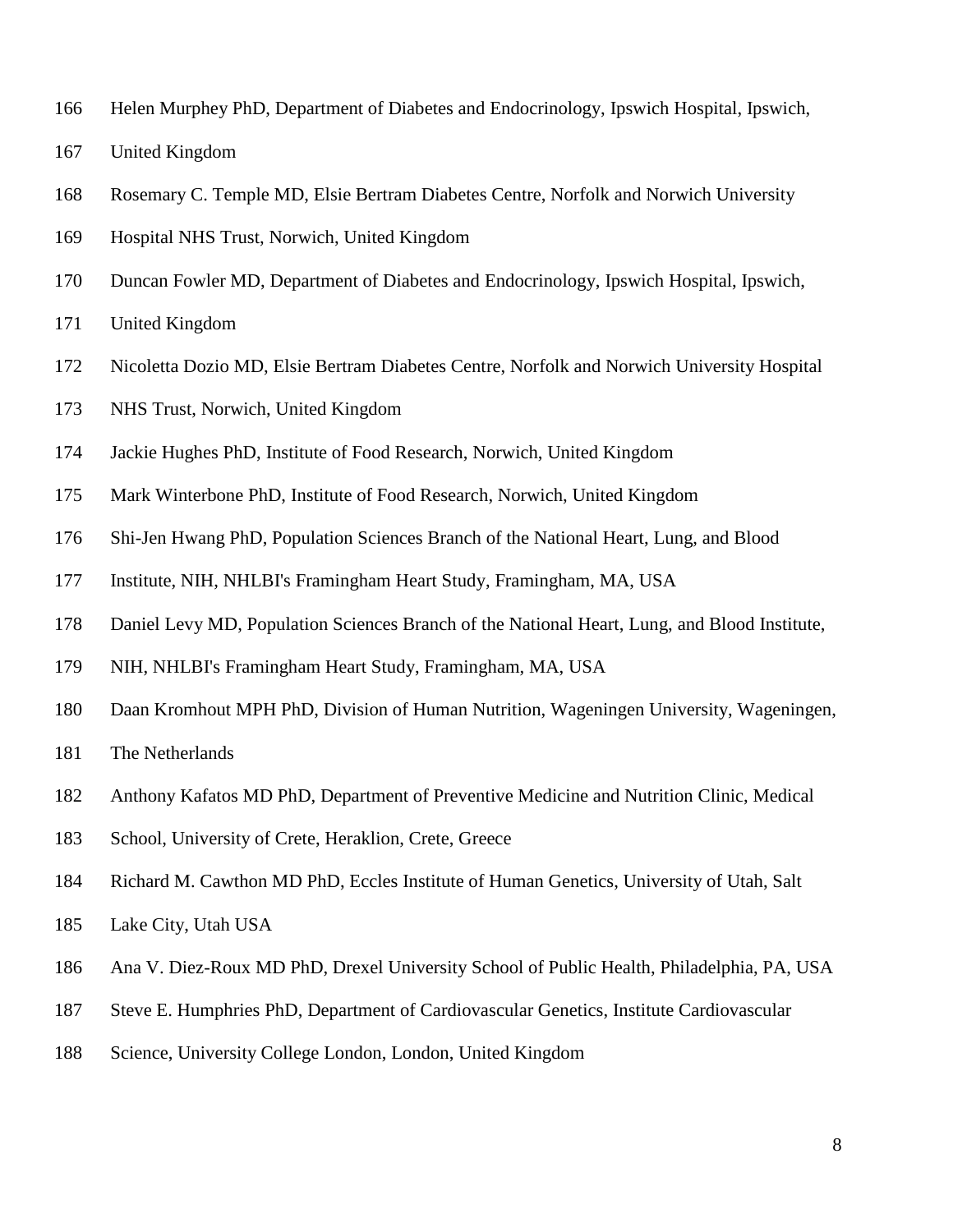- Arch G. Mainous III PhD, Department of Health Services Research, Management and Policy,
- University of Florida, Gainesville, FL, USA
- Marty S. Player MD MSc, Department of Family Medicine, Medical University of South
- Carolina, Charleston, SC, USA
- Charles J. Everett PhD, Ralph H. Johnson VA Medical Center, Charleston, SC, USA
- Nir Barzilai, Department of Medicine and Genetics, Albert Einstein College of Medicine, Bronx, NY, USA
- Ian J. Deary MB ChB PhD, Centre for Cognitive Ageing and Cognitive Epidemiology and
- department of Psychology, University of Edinburgh, Edinburgh, United Kingdom
- John M. Starr, MB BS, Centre for Cognitive Ageing and Cognitive Epidemiology, and
- Alzheimer Scotland Dementia Research Centre, University of Edinburgh, Edinburgh, United Kingdom
- Thomas von Zglinicki PhD, Institute for Cell and Molecular Biosciences and Newcastle
- University Institute for Ageing, Campus for Ageing and Vitality, Newcastle upon Tyne, United
- Kingdom
- Carmen Martin-Ruiz PhD, NIHR Biomedical Research Centre at Newcastle upon Tyne, Institute
- of Neuroscience and Newcastle University Institute for Ageing, Campus for Ageing and Vitality,
- Newcastle upon Tyne, United Kingdom
- Nazmul Huda PhD, Department of Medical and Molecular Genetics, Indiana University School
- of Medicine, Indianapolis, IN, USA
- Laura Kananen BSc, Research Programs Unit, Biomedicum-Helsinki, University of Helsinki,
- Helsinki, Finland
- Dale P. Sandler PhD, Epidemiology Branch, National Institute of Environmental Health
- Sciences, Durham, NC, USA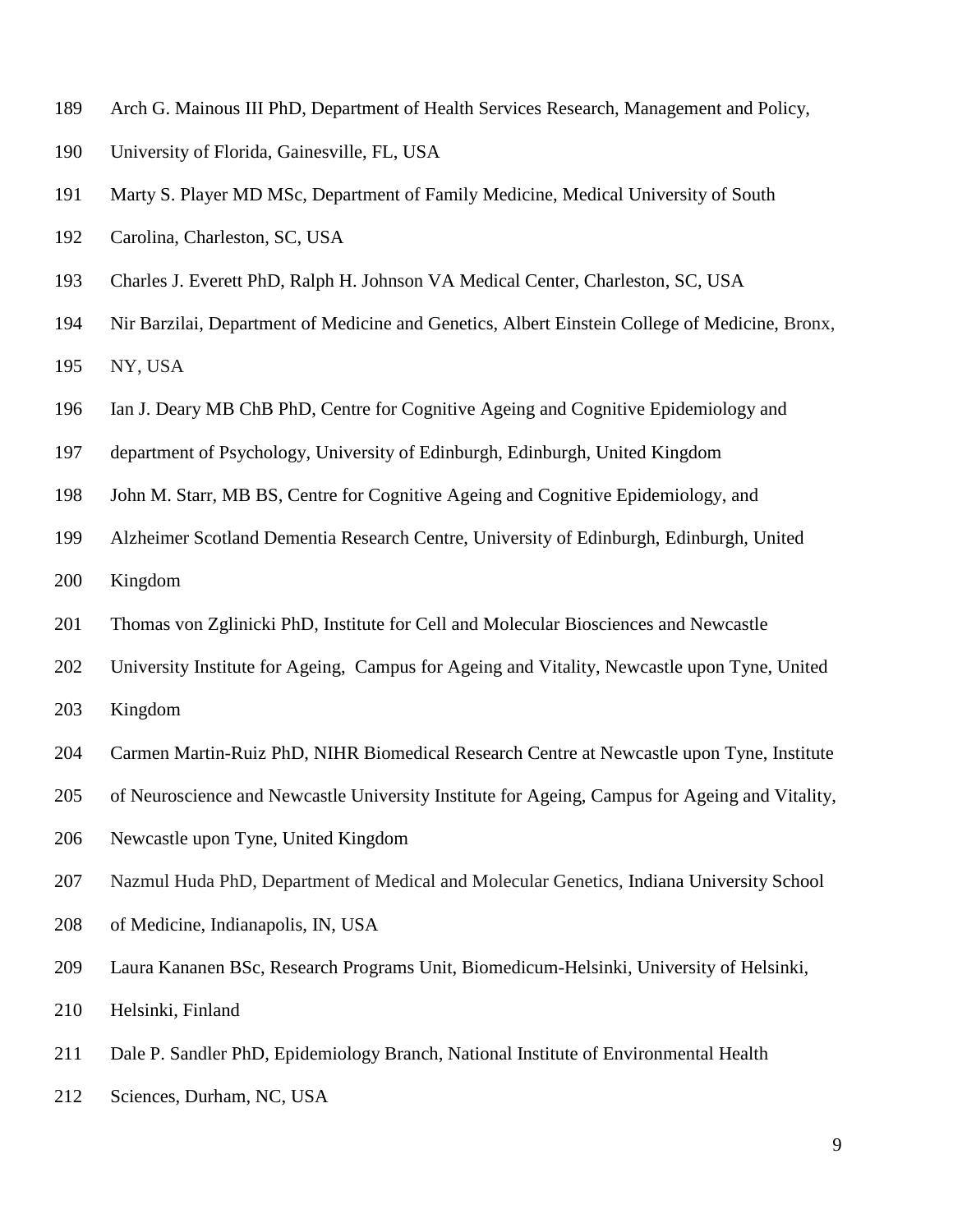- Christine G. Parks PhD, Epidemiology Branch, National Institute of Environmental Health
- Sciences, Durham, NC, USA
- Ronit Sinnreich PhD, Epidemiology Unit, Hebrew University-Hadassah School of Public Health
- and Community Medicine, Jerusalem, Israel
- Barbara Kloeckener-Gruissem PhD, Institute of Medical Molecular Genetics, University of
- Zurich, Schlieren, Switzerland and Department of Biology, ETHZ, Zurich
- Simon Easteal PhD, John Curtin School of Medical Research, The Australian National
- University, Canberra, Australia
- Peter J. Milburn PhD, John Curtin School of Medical Research, The Australian National
- University, Canberra, Australia
- Stefan Kiechl MD, Department of Neurology, Medical University Innsbruck, Innsbruck, Austria
- Johann Willeit MD, Department of Neurology, Medical University Innsbruck, Innsbruck, Austria
- Julia Raschenberger MSc, Division of Genetic Epidemiology, Medical University of Innsbruck,
- Innsbruck, Austria
- Susan McCann, PhD, Department of Cancer Prevention and Control, Roswell Park Cancer
- Institute, Buffalo NY, USA
- Christine Ambrosone PhD, Department of Cancer Prevention and Control, Roswell Park Cancer
- Institute, Buffalo NY, USA
- Andrea A. Baccarelli, Department of Environmental Health and Department of Epidemiology,
- Harvard School of Public Health, Boston, MA USA
- Mirjam Hoxha PhD, Department of Clinical Sciences and Community Health, EPIGET -
- Epidemiology, Epigenetics and Toxicology Lab, University of Milan, Milan, Italy
- Pier Alberto Bertazzi MD PhD, Department of Clinical Sciences and Community Health,
- University of Milan & IRCCS Ca' Granda Maggiore Hospital Foundation, Milan, Italy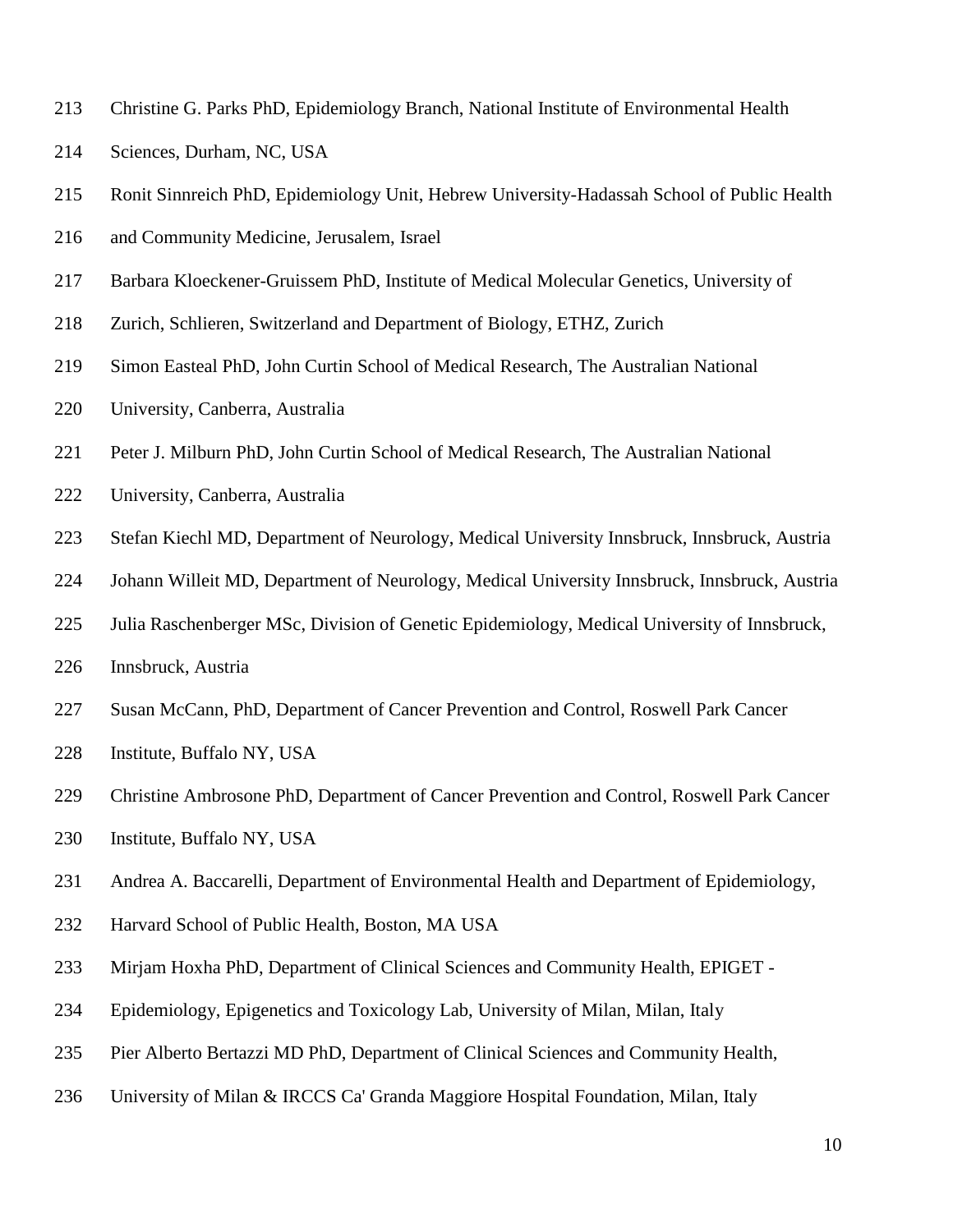- Santo Davide Ferrara MD PhD, Department of Cardiac, Thoracic and Vascular Sciences, Unit of
- Legal Medicine and Forensic Toxicology, University of Padova, Padova, Italy
- Massimo Montisci MD PhD, Department of Cardiac, Thoracic and Vascular Sciences, Unit of
- Legal Medicine and Forensic Toxicology, University of Padova, Padova, Italy
- Miryoung Lee PhD, Community Health, Lifespan Health Research Center, Wright State
- University Boonshoft School of Medicine, Dayton, OH, USA
- Stig E. Bojesen, MD PhD DMSc, The Copenhagen General Population Study, Dept. of Clinical
- Biochemistry, Copenhagen University Hospital, Herlev and Gentofte Hospital, Copenhagen,
- Denmark
- Børge G. Nordestgaard MD DMSc, The Copenhagen General Population Study, Dept. of Clinical
- Biochemistry, Copenhagen University Hospital, Herlev and Gentofte Hospital, Copenhagen,
- Denmark
- Gladys Barrera RN, Institute of Nutrition and Food Technology University of Chile, Chile
- Sandra Hirsch MD MSc, Institute of Nutrition and Food Technology University of Chile, Chile
- María Pía De la Maza MD MSc, Institute of Nutrition and Food Technology University of Chile,

Chile

- Halcyon Skinner PhD, Truven Health, Durham, NC, USA
- Kristin Litzelman PhD, National Cancer Institute, Division of Cancer Control and Population
- Sciences, Rockville, MD, USA
- Songwon Seo Ms, Korea Institute of Radiological & Medical Sciences, National Radiation
- Emergency Medical Center, Seoul, South Korea
- An Qiang MPH, Department of Epidemiology, School of Public Health and Tropical Medicine,
- Tulane University, New Orleans, LA, USA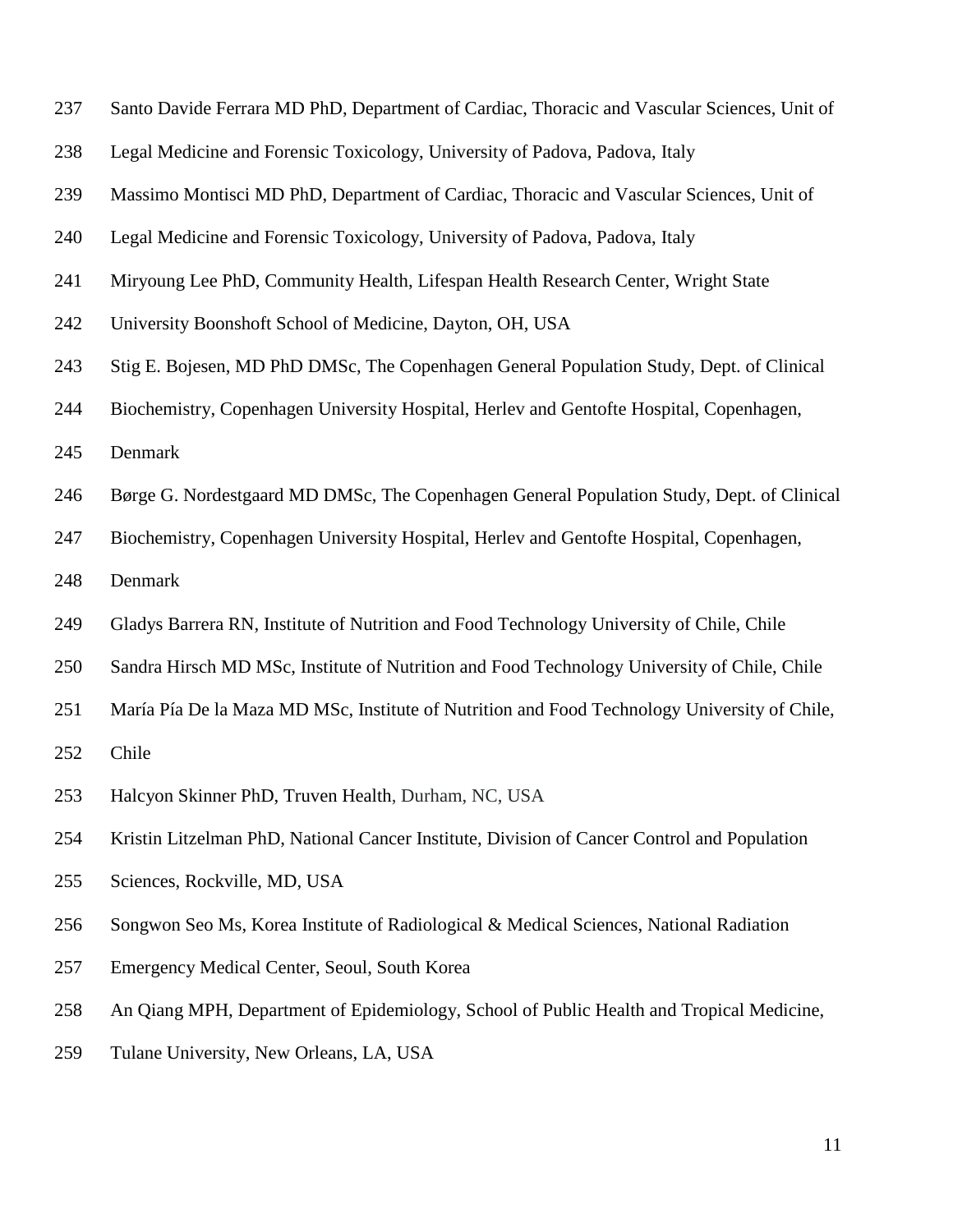| 260 | Sonia Garcia-Calzon PhD, Department of Nutrition, Food Science and Physiology, University of   |
|-----|------------------------------------------------------------------------------------------------|
| 261 | Navarra, Pamplona, Spain and Instituto de Investigación Sanitaria de Navarra, Pamplona, Spain  |
| 262 | Guillermo Zalba PhD, Department of Biochemistry and Genetics, University of Navarra,           |
| 263 | Pamplona, Spain and Instituto de Investigación Sanitaria de Navarra, Pamplona, Spain           |
| 264 | J. Alfredo Martinez MD PhD, Department of Nutrition, Food Science and Physiology, University   |
| 265 | of Navarra, Pamplona, Spain and Instituto de Investigación Sanitaria de Navarra, Pamplona,     |
| 266 | Spain and CIBER Fisiopatología de la Obesidad y Nutrición, (CIBERobn), Instituto de Salud      |
| 267 | Carlos III, Madrid, Spain                                                                      |
| 268 | Miguel Angel Martinez-Gonzalez MD PhD, Department of Nutrition, Food Science and               |
| 269 | Physiology, University of Navarra, Pamplona, Spain and Instituto de Investigación Sanitaria de |
| 270 | Navarra, Pamplona, Spain and CIBER Fisiopatología de la Obesidad y Nutrición, (CIBERobn),      |
| 271 | Instituto de Salud Carlos III, Madrid, Spain                                                   |
| 272 | Nancy Adler PhD, Department of Psychiatry, University of California, San Francisco, CA, USA    |
| 273 | Steven Grogorich PhD, Department of General Internal Medicine, University of California, San   |
| 274 | Francisco, CA, USA                                                                             |
| 275 | David Rehkopf ScD, Department of General Medical Disciplines, Stanford University, Stanford,   |
| 276 | CA, USA                                                                                        |
| 277 | Jue Lin PhD, Department of Biochemistry and Biophysics, University of California, San          |
| 278 | Francisco, CA, USA                                                                             |
| 279 | Elisabeth Blackburn PhD, Department of Biochemistry and Biophysics, University of California,  |
| 280 | San Francisco, CA, USA                                                                         |
| 281 | Elissa Epel PhD, Department of Psychiatry, University of California, San Francisco, CA, USA    |
| 282 | Yong Cui MD MSPH, Department of Medicine, Division of Epidemiology, Vanderbilt                 |

University Medical Center, Nashville, TN, USA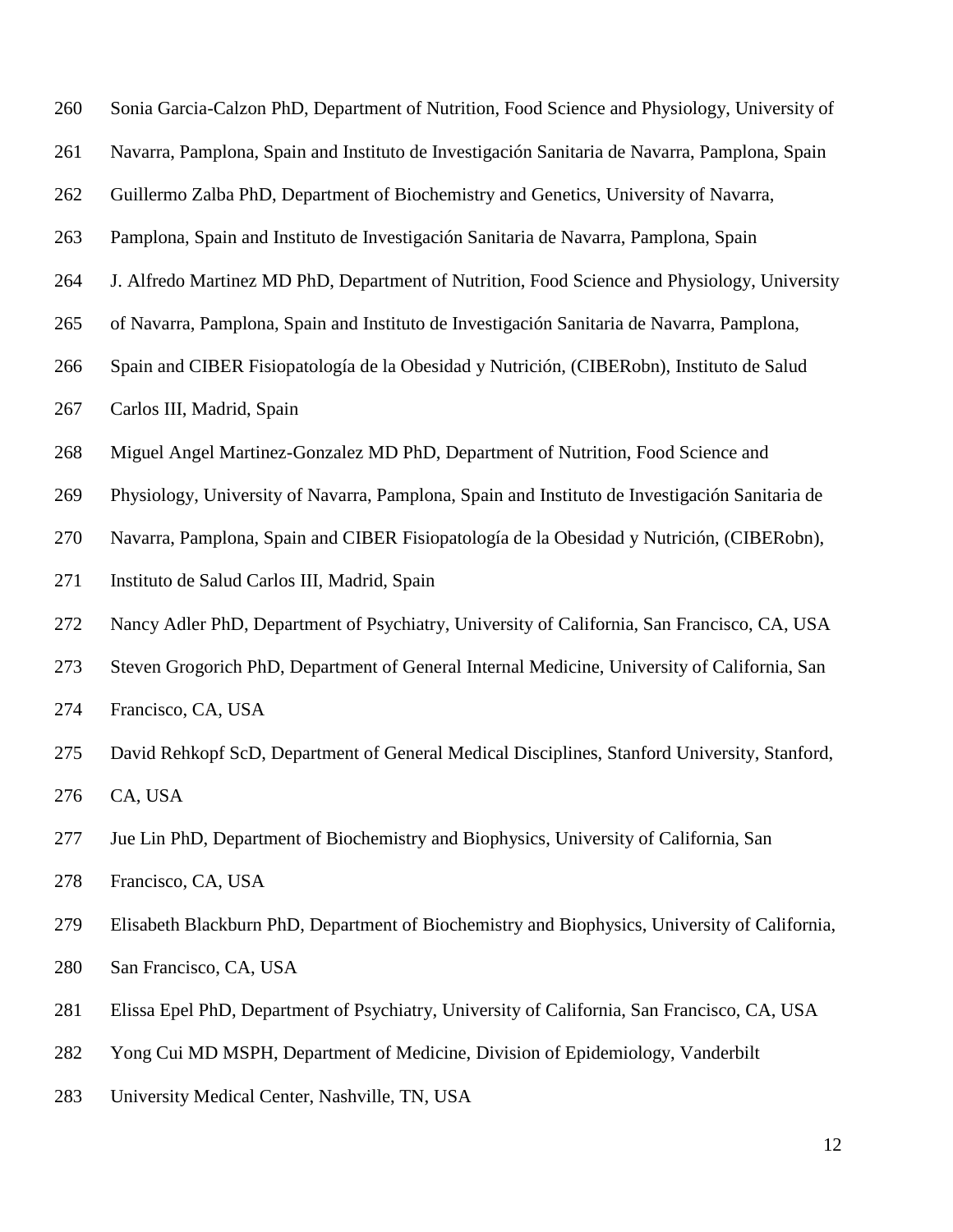- Yu-Tang Gao MD, Department of Epidemiology, Shanghai Cancer Institute, Shanghai, China
- Xiao-Ou Shu MD PhD, Department of Medicine, Division of Epidemiology, Vanderbilt
- University Medical Center, Nashville, TN, USA
- [Carly Skamra](http://rheumatology.oxfordjournals.org/search?author1=Carly+Skamra&sortspec=date&submit=Submit) MD, Division of Rheumatology, Northwestern University Feinberg School of
- Medicine, Chicago, IL, USA.
- [Alexander Sandhu](http://rheumatology.oxfordjournals.org/search?author1=Alexander+Sandhu&sortspec=date&submit=Submit) BA, Division of Rheumatology, Northwestern University Feinberg School of
- Medicine, Chicago, IL, USA.
- 291 QiQuan Huang MD, Division of Rheumatology, Northwestern University Feinberg School of
- Medicine, Chicago, IL, USA.
- Jungwha Lee MPH, PhD, Department of Preventive Medicine, Northwestern University Feinberg
- School of Medicine, Chicago, IL, USA.
- [Richard Pope](http://rheumatology.oxfordjournals.org/search?author1=Richard+Pope&sortspec=date&submit=Submit) MD, Division of Rheumatology, Northwestern University Feinberg School of
- Medicine, Chicago, IL, USA.
- Julia Kozlitina PhD, Eugene McDermott Center for Human Growth and Development,
- University of Texas Southwestern Medical Center, Dallas, Texas, USA
- Martha Slattery PhD, Department of Medicine, University of Utah, Salt Lake City Utah, USA
- Merja K. Laine MD, Department of General Practice and Primary Health Care, University of
- Helsinki, Helsinki, Finland; Vantaa Health Centre, Vantaa, Finland.
- Johan G.ErikssonMD PhD, Department of General Practice and Primary Health Care, University
- of Helsinki , Helsinki, Finland.
- Urho M. Kujala MD PhD, Department of Health Sciences, University of Jyväskylä , Jyväskylä,
- Finland.
- Rahul Raj MD PhD, Department of Neurosurgery, Helsinki University Central Hospital ,
- Helsinki, Finland.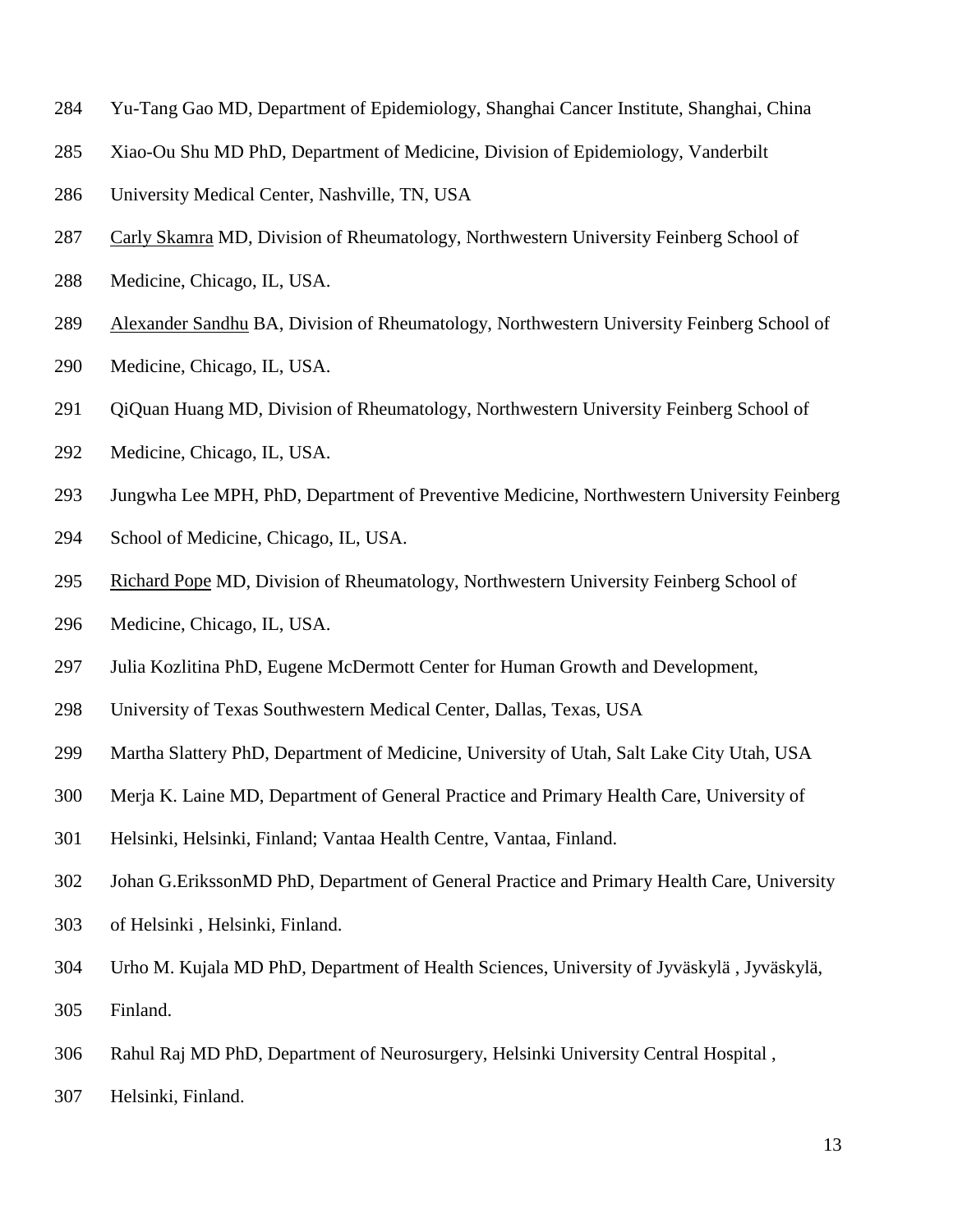- Heli M Bäckmand, PhD, City of Vantaa, Health and Social Welfare Department , Finland.
- Markku Peltonen, PhD Department of Health, National Institute for Health and Welfare ,
- Helsinki, Finland.
- Seppo Sarna, PhD, Department of Public Health, University of Helsinki, Helsinki, Finland.
- Kendra Schwartz MD, Department of Family Medicine and Public Health Sciences, Wayne State
- University, Detroit, MI, USA
- Faith Davis PhD, School of Public Health, University of Alberta, Alberta, Canada
- Julie Ruterbusch, Department of Family Medicine and Public Health Sciences, Wayne State
- University, Detroit, MI, USA
- Mirjam Hoxha, Department of Occupational and Environmental Health, University of Milan,
- Milan, Italy
- Bridget McCarthy, School of Public Health, University of Illinois at Chicago, Chicago, IL, USA
- Nathaniel Rothman MD, Division of Cancer Epidemiology and Genetics, National Cancer
- Institute, Bethesda, MD, USA
- Joanne Colt MPH MS, Division of Cancer Epidemiology and Genetics, National Cancer Institute,
- Bethesda, MD, USA
- Wong-Ho Chow PhD, Department of Epidemiology, MD Anderson Cancer Center, Houston, TX, USA
- Mark Purdue PhD, Ontario Institute for Cancer Research, Toronto, Canada
- Clemens Baumbach, Research Unit of Molecular Epidemiology and Institute of Epidemiology II,
- Helmholtz Zentrum München, German Research Center for Environmental Health, Neuherberg,
- Germany
- Annette Peters PhD, Institute of Epidemiology II, Helmholtz Zentrum München, German
- Research Center for Environmental Health, Neuherberg, Germany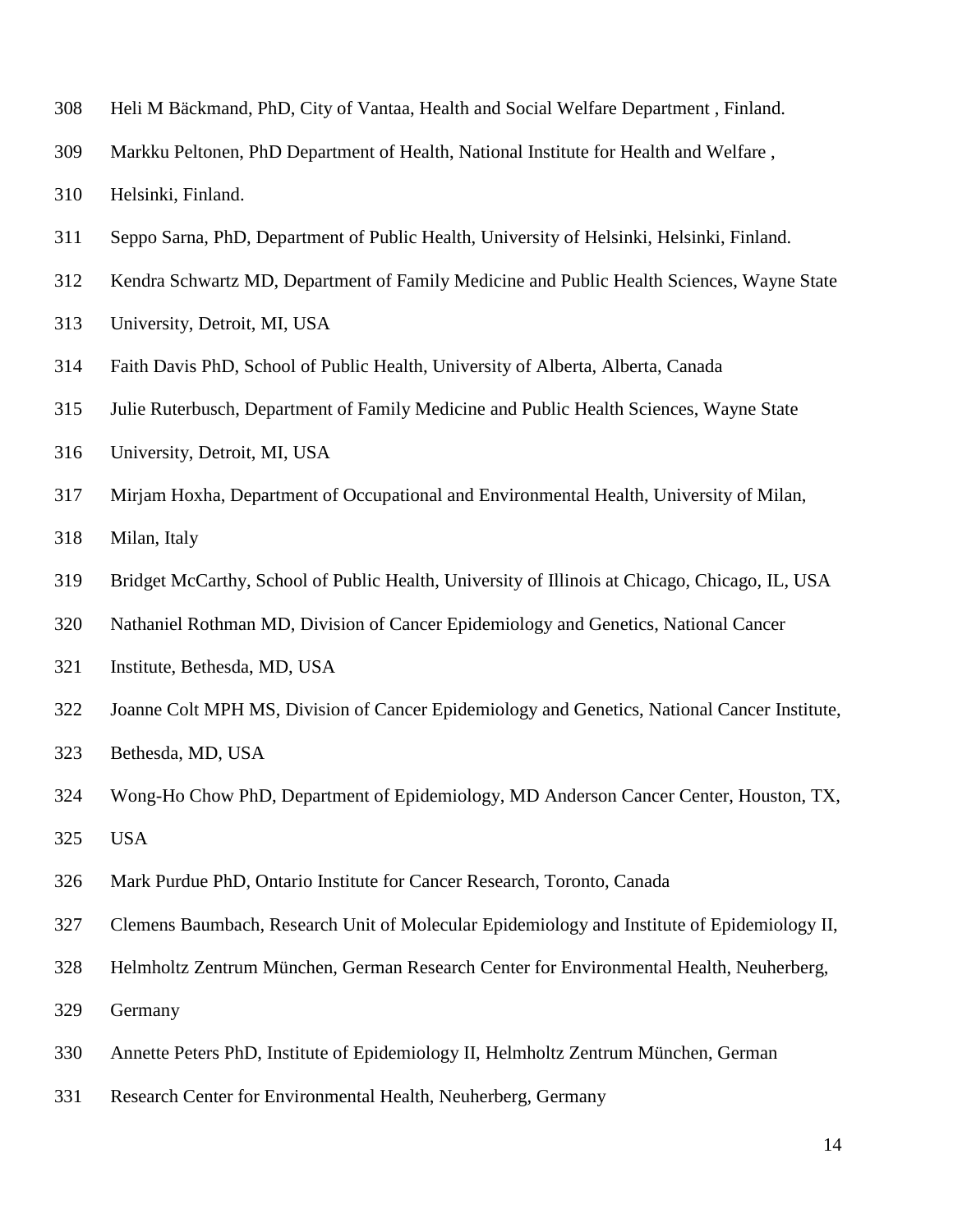- Martina Müller-Nurasyid PhD, Institute of Genetic Epidemiology, Helmholtz Zentrum München,
- German Research Center for Environmental Health, Neuherberg, Germany and Department of
- Medicine I, Ludwig-Maximilians-University Munich, Munich, Germany and DZHK (German
- Centre for Cardiovascular Research), partner site Munich Heart Alliance, Munich, Germany
- Michelangela Barbieri MD PhD, Department of Medical, Surgical, Neurological, Metabolic and
- Geriatric Sciences, Second University of Naples, Naples, Italy
- Kaare C. Christensen, Department of Epidemiology, Biostatistics and Biodemography, Institute
- of Public Health, University of Southern Denmark, Odense C, Denmark
- Anu Loukola PhD, Department of Public Health, University of Helsinki, Finland
- Tellervo Korhonen PhD, Department of Public Health, University of Helsinki, Finland &
- University of Eastern Finland, Kuopio, Finland
- [Pamela AF Madden](http://www.ncbi.nlm.nih.gov/pubmed/?term=Madden%20PA%5Bauth%5D) PhD, Washington University School of Medicine, Saint Louis, USA
- Sharon Merkin, David Geffen School of Medicine at UCLA, Department of Medicine, Los
- Angeles, CA, USA
- Katri Räikkönen PhD, Institute of Behavioural Sciences, University of Helsinki, Helsinki,
- Finland
- Eero Kajantie MD PhD, Department of General Practice and Primary Health Care, University of
- Helsinki, Helsinki, Finland
- Johan Eriksson PhD DMSc, Department of General Practice and Primary Health Care and
- Helsinki University Hospital, University of Helsinki, Helsinki, Finland
- Pascal Arp, Department of Internal Medicine, Erasmus MC, Rotterdam, The Netherlands
- Albert Hofman PhD, Department of Epidemiology, Erasmus MC, Rotterdam, The Netherlands
- Cornelia M. van Duijn PhD, Department of Epidemiology, Erasmus MC, Rotterdam, The
- Netherlands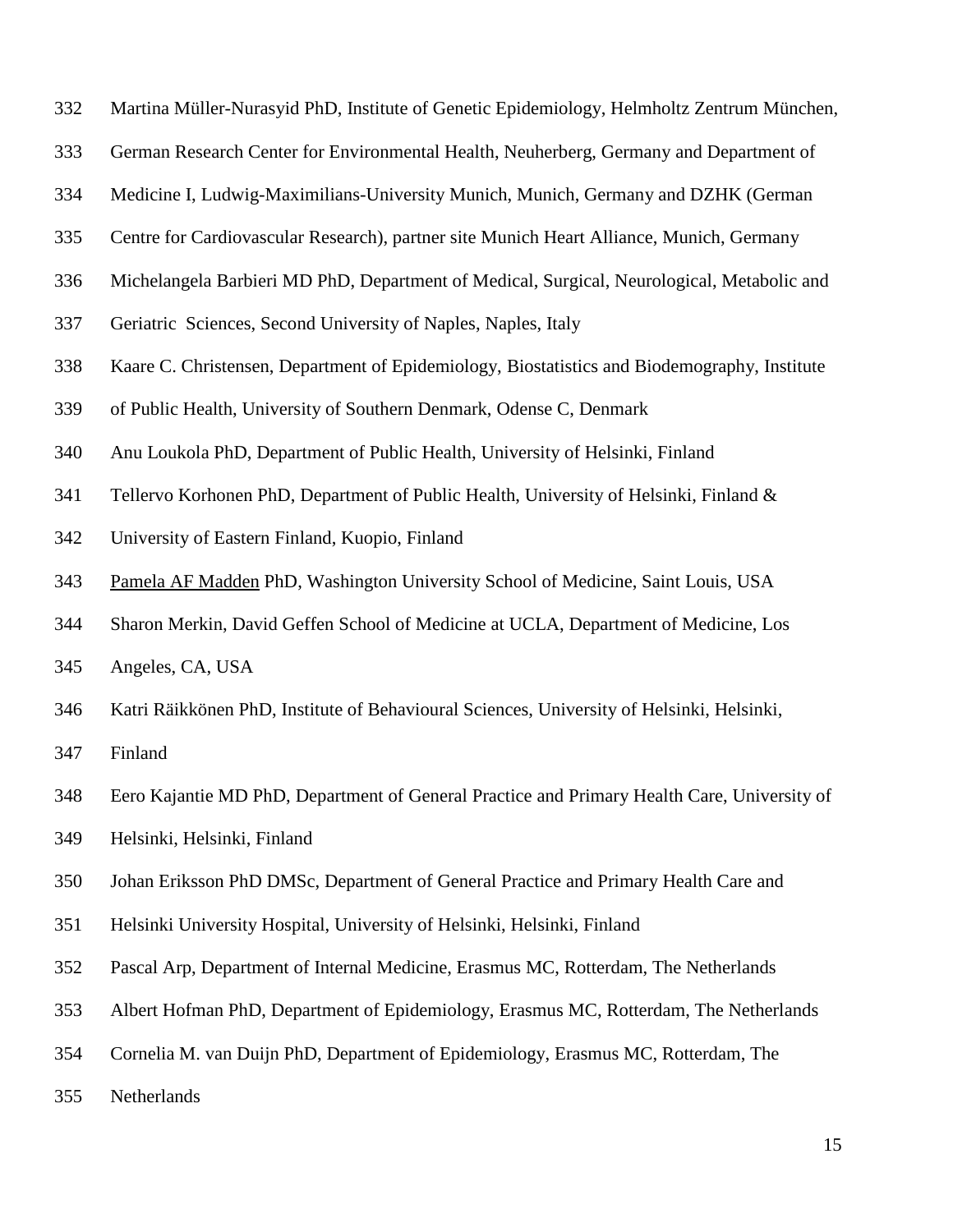- André G. Uitterlinden PhD, Department of Internal Medicine, Erasmus MC, Rotterdam, The Netherlands
- Lyudmyla Kedenko, Department of Internal Medicine I, Paracelsus Medical University,
- Salzburg, Austria
- Bernhard Paulweber, Department of Internal Medicine I, Paracelsus Medical University,
- Salzburg, Austria
- Margot Haun, Division of Genetic Epidemiology, Department of Medical Genetics, Molecular
- and Clinical Pharmacology, Medical University of Innsbruck , Innsbruck, Austria
- Barbara Rantner, Division of Genetic Epidemiology, Departments of Medical Genetics,
- Molecular and Clinical Pharmacology and Vascular Surgery, Medical University of Innsbruck,
- Innsbruck, Austria
- Angelika Hammerer-Lercher, Central Institute of Medical and Chemical Laboratory Diagnostics,
- University Hospital Innsbruck, Innsbruck, Austria
- Gustav Fraedrich, Department of Vascular Surgery, Innsbruck Medical University, Innsbruck,
- Austria
- 371 Marietta Stadler, 3rd Medical Department of Metabolic Diseases and Nephrology, Hietzing
- Hospital, Vienna, Austria
- Peter Klein-Weigel, Clinic for Angiology, HELIOS Klinikum Berlin-Buch, Berlin, Germany
- M. Geoffrey Hayes PhD, Division of Endocrinology, Metabolism, and Molecular Medicine,
- Department of Medicine, Feinberg School of Medicine, Northwestern University, Tarry 15-759,
- 303 East Chicago Avenue, Chicago IL 60611 and Center for Genetic Medicine, Feinberg School
- of Medicine, Northwestern University, 303 E. Superior Street, Chicago IL 60611 and Department
- of Anthropology, Northwestern University, 1810 Hinman Ave, Evanston IL 60208.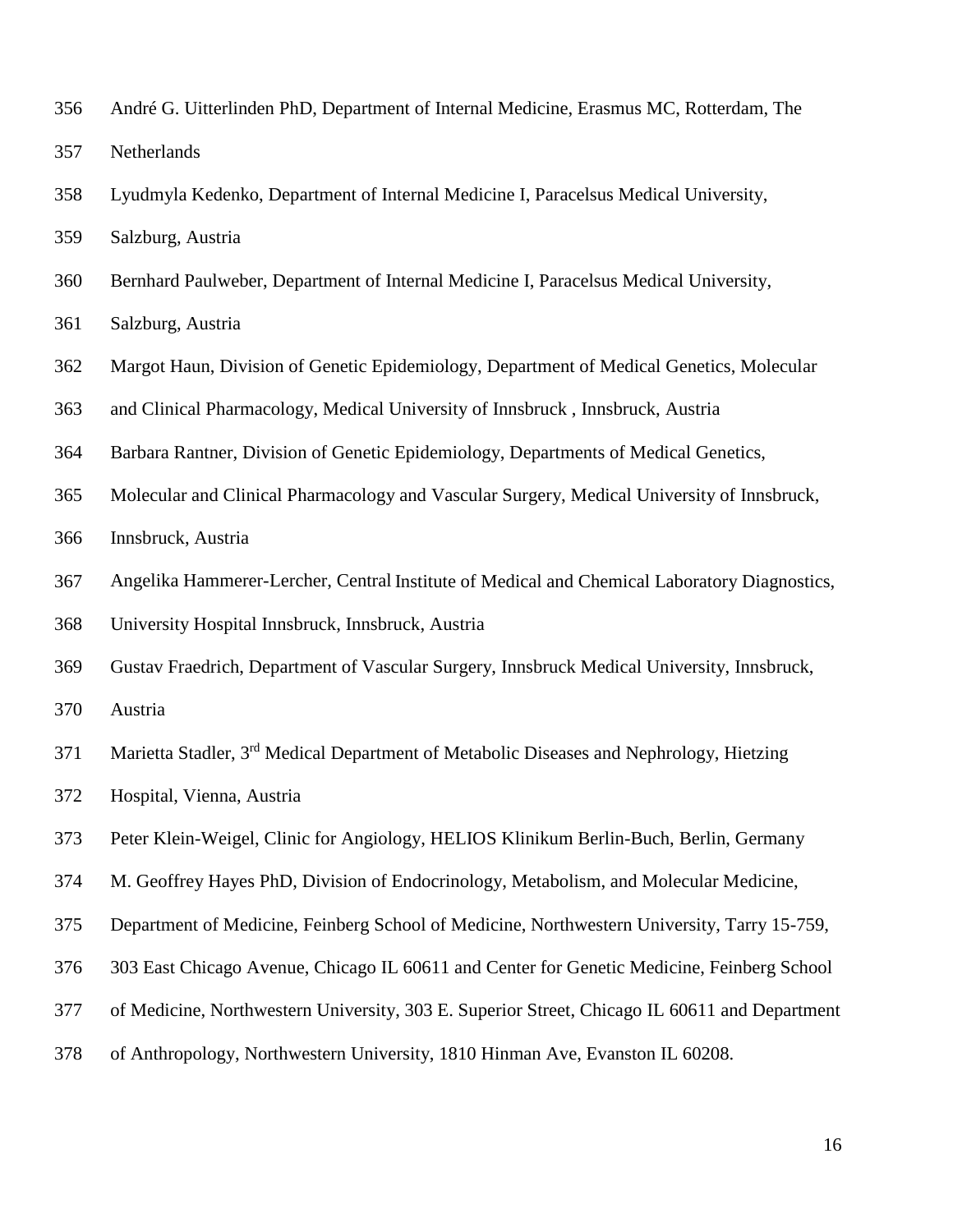| 379 | Christopher W. Kuzawa PhD, Department of Anthropology, Northwestern University, 1810       |
|-----|--------------------------------------------------------------------------------------------|
| 380 | Hinman Ave, Evanston IL 60208 and Cells to Society (C2S), The Center on Social Disparities |
| 381 | and Health, Institute for Policy Research, Northwestern University, Evanston IL 60208.     |
| 382 | Nanette Lee PhD, Office of Population Studies Foundation, University of San Carlos, Cebu,  |
| 383 | Philippines                                                                                |
| 384 | Caitlin Mason, Fred Hutchinson Cancer Research Center, Seattle, WA 98104, USA.             |
| 385 | Rosa-Ana Risques, Department of Pathology, University of Washington, Seattle, WA.          |
| 386 | Peter Rabinovitch, Department of Pathology, University of Washington, Seattle, WA, USA.    |
| 387 | Ching-Yun Wang, Fred Hutchinson Cancer Research Center, Seattle, WA, USA.                  |
| 388 | Anne McTiernan Fred Hutchinson Cancer Research Center, Seattle, WA, USA and Schools of     |
| 389 | Public Health and Medicine, University of Washington, Seattle, WA, USA                     |
| 390 |                                                                                            |
| 391 | <b>CORRESPONDING AUTHOR:</b>                                                               |
| 392 | M. Gielen                                                                                  |
| 393 | NUTRIM School of Nutrition and Translational Research in Metabolism                        |
| 394 | Maastricht University medical Centre, Department of Complex Genetics                       |
| 395 | Universiteitssingel 40                                                                     |
| 396 | P.O. Box 616                                                                               |
| 397 | 6200 MD Maastricht                                                                         |
| 398 |                                                                                            |
|     | The Netherlands                                                                            |
| 399 | marij.gielen@maastrichtuniversity.nl                                                       |
| 400 | $T + 31433881012$                                                                          |
| 401 | F+31 43 3881870                                                                            |
| 402 | ORCID 0000-0003-4116-6878                                                                  |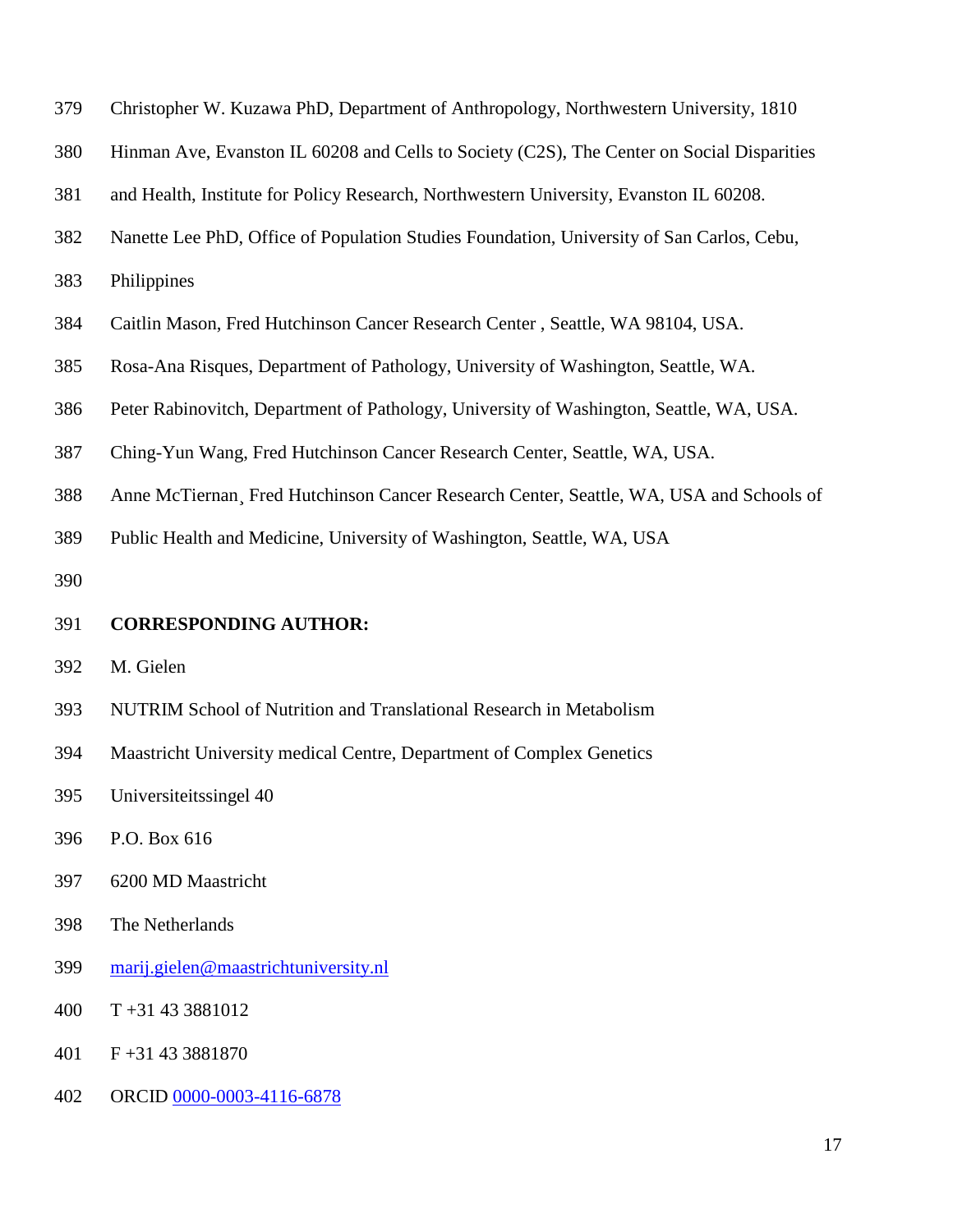| 403 |                                                                                                    |
|-----|----------------------------------------------------------------------------------------------------|
| 404 | <b>RUNNING HEAD:</b>                                                                               |
| 405 | <b>BMI</b> and telomere length: a meta-analysis                                                    |
| 406 |                                                                                                    |
| 407 | <b>CONFLICT OF INTEREST</b>                                                                        |
| 408 | The authors declare that they have no conflict of interest.                                        |
| 409 |                                                                                                    |
| 410 | <b>FUNDING</b>                                                                                     |
| 411 | For this study, no funding was received.                                                           |
| 412 |                                                                                                    |
| 413 | <b>AUTHOR CONTRIBUTIONS</b>                                                                        |
| 414 | M.G. wrote the manuscript, researched data and contributed to design and discussion had            |
| 415 | responsibility for final content.                                                                  |
| 416 | G.H. contributed to design and discussion and reviewed/edited manuscript.                          |
| 417 | E.A. contributed to design and reviewed/edited manuscript                                          |
| 418 | K. N., M.M., M.B., T.d.M., A.H., E.G., S.H., J.N., K.S., V.D., R.F., G.A., S.H., L.H., D.G., I.H., |
| 419 | S.K., J.K., H.N., D.K., K.M., P.W., Y.Z., S.P., E.D., L.R., D.B., A.S., L.B., Z.J., A.M., B.N.,    |
| 420 | W.Z., R.R., C.G., A.P., J.K., J.H., C.G., G.P., J.H., L.M., T.S., J.W., K.S., P.vd.H., L.B., F.K., |
| 421 | B.K., T.S., D.E., C.D., J.V., R.S., and R.Z. researched data and reviewed/edited manuscript.       |
| 422 | M.Z. contributed to design and discussion and reviewed/edited manuscript.                          |
| 423 |                                                                                                    |
| 424 | <b>AUTHORS' LAST NAMES FOR PUBMED INDEXING</b>                                                     |
| 425 | Gielen                                                                                             |
| 426 | Hageman                                                                                            |
|     |                                                                                                    |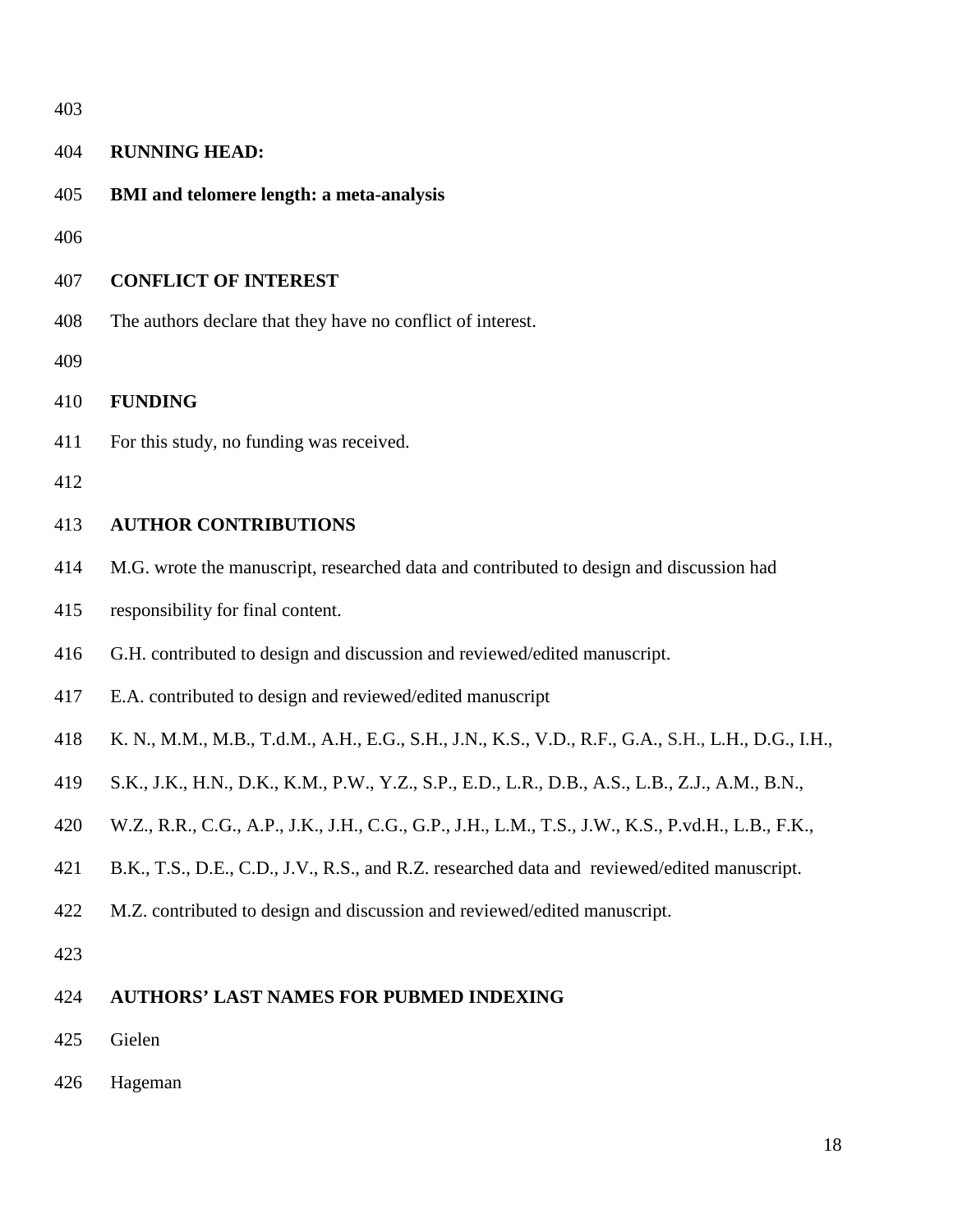- Antoniou
- Nordfjall
- Massimo
- Balasubramanyam
- de Meyer
- Hendricks
- Giltay
- Hunt
- Nettleton
- Salpea
- Diaz
- Farzaneh -Far
- Atzmon
- Harris
- Hou
- Gilley
- Hovatta
- Kim
- Kark
- Nassar
- Kurz
- Mather
- Willeit
- Zheng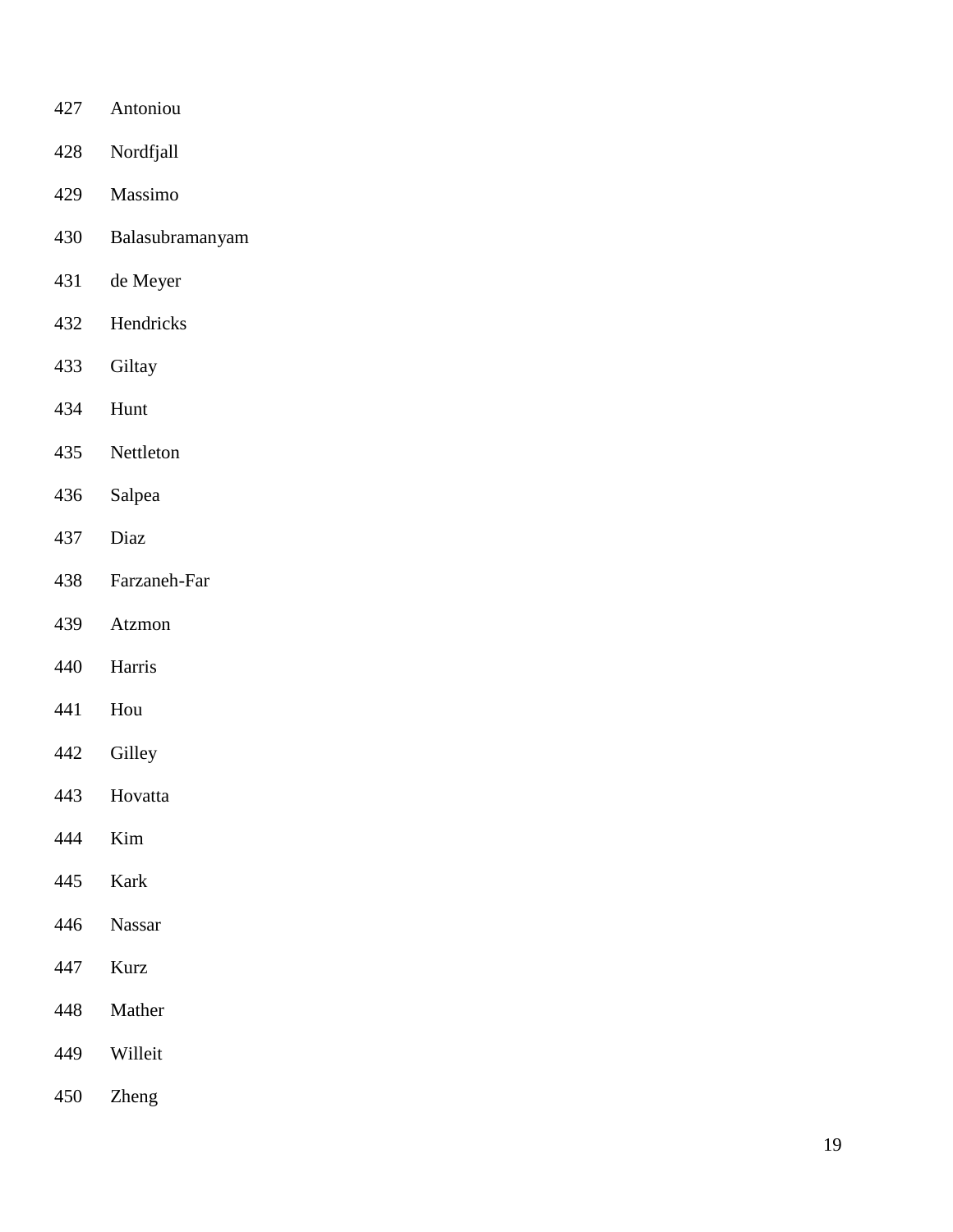- Pavanello
- Demerath
- Rode
- Bunout
- Steptoe
- Boardman
- Jinying
- Marti
- Needham
- Zheng
- Ramsey -Goldman
- Kim Garcia
- Pellatt
- Kaprio
- Hofmann
- Gieger
- Paolisso
- Hjelmborg
- Mirabello
- Seeman
- Wong
- Savolainen
- Van der Harst
- Broer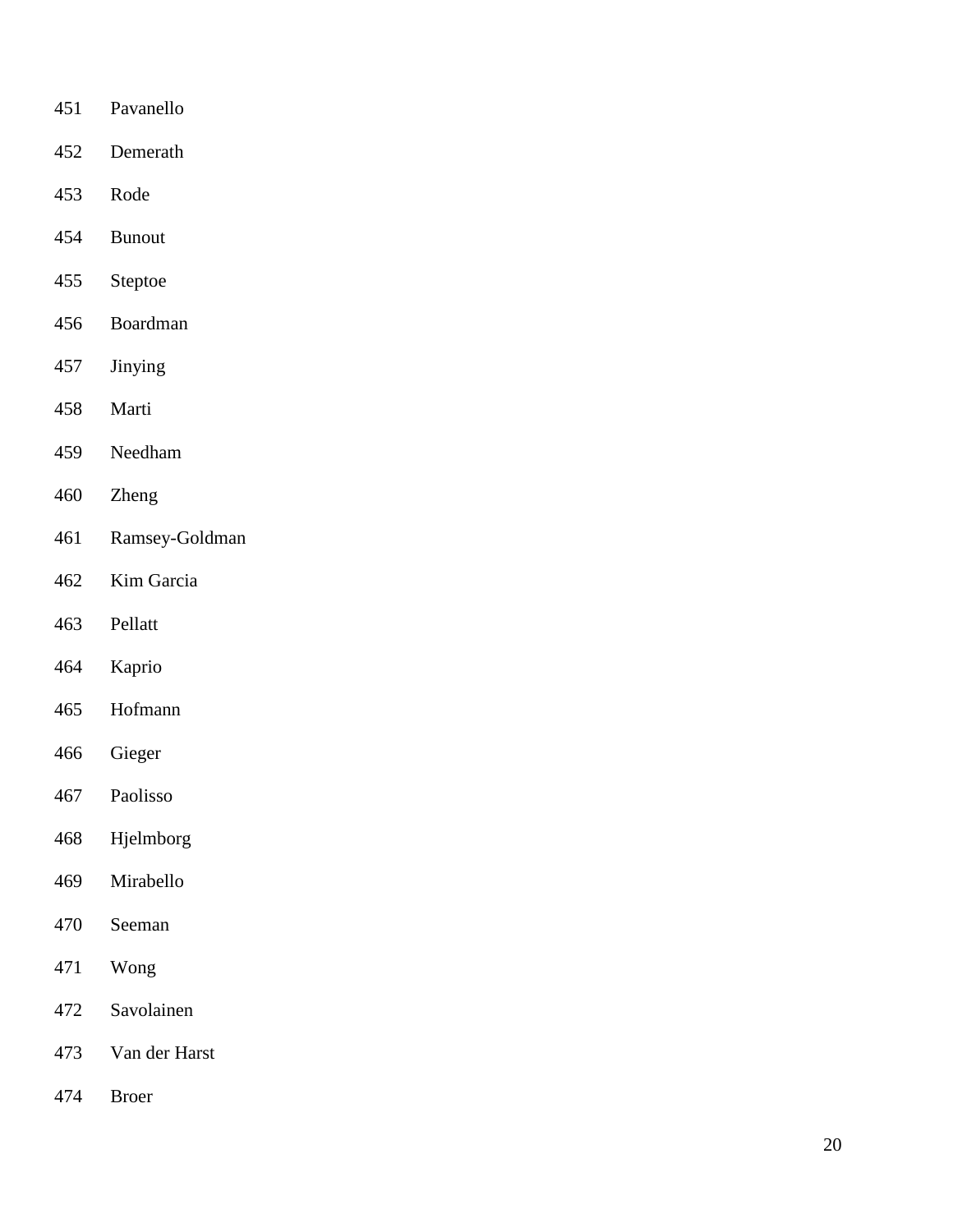- Kronenberg
- Kollerits
- Strandberg
- Eisenberg
- Duggan
- Verhoeven
- Schaakxs
- Zannolli
- Zeegers
- Roos
- Stegmayr
- Nilsson
- Eliasson
- Melander
- Spector
- Aviv
- Adaikalakoteswari
- Mohan
- Bekaert
- Simon
- Rietzschel
- De Buyzere
- Gillebert
- Van daele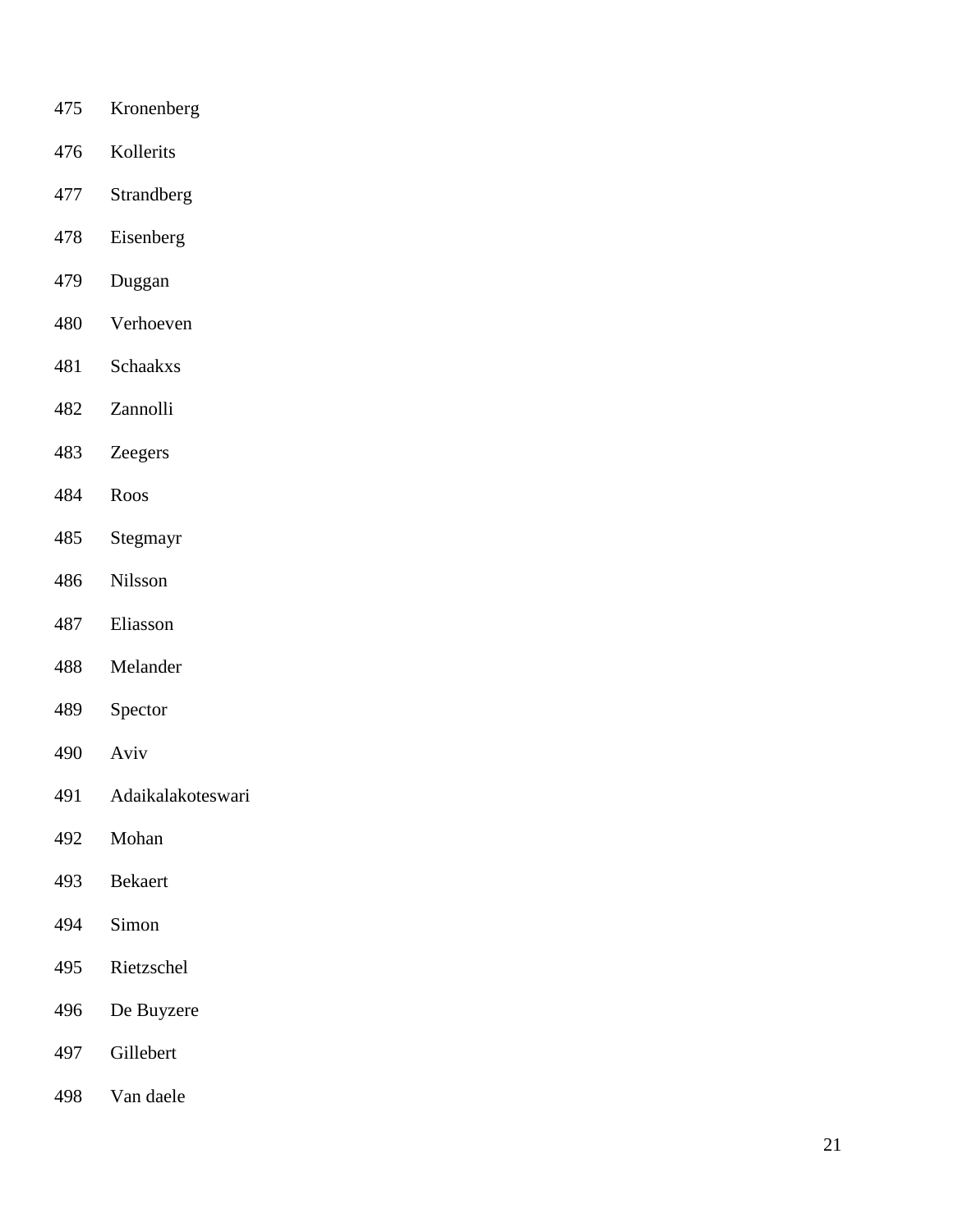- Langlois
- Segers
- De Backer
- De Bacquer
- Fenech
- Hughes
- Cross
- Murphey
- Temple
- Fowler
- Dozio
- Hughes
- Winterbone
- Hwang
- Levy
- Kromhout
- Kafatos
- Cawthon
- Diez -Roux
- Humphries
- Mainous III
- Player
- Everett
- Deary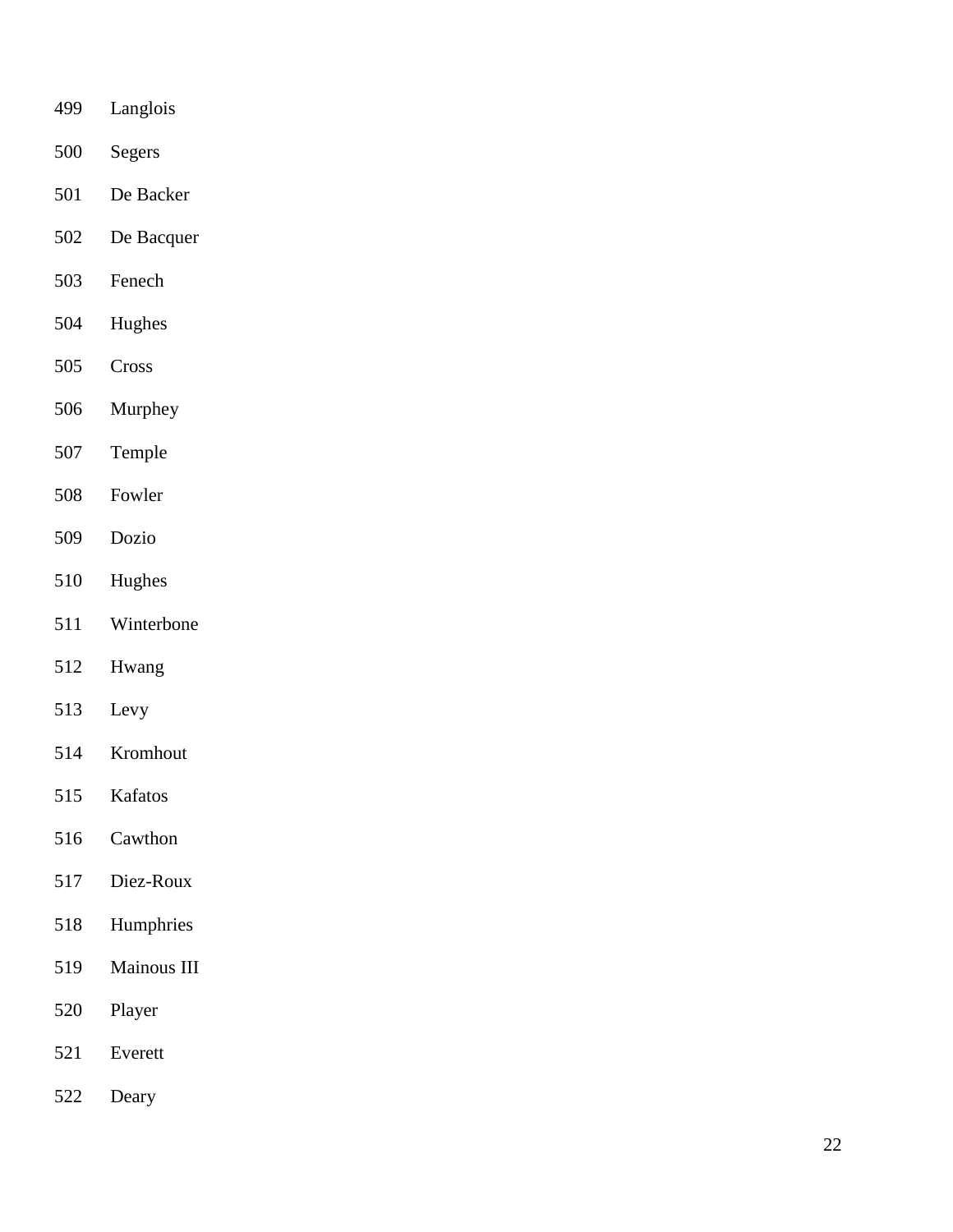- Starr
- von Zglinicki
- Martin -Ruiz
- Huda
- Kananen
- Sandler
- Parks
- Sinnreich
- Kloeckener -Gruissem
- Easteal
- Milburn
- Kiechl
- Willeit
- Raschenberger
- McCann
- Ambrosone
- Baccarelli
- Hoxha
- Alberto Bertazzi
- Davide Ferrara
- Montisci
- Lee
- Bojesen
- Nordestgaard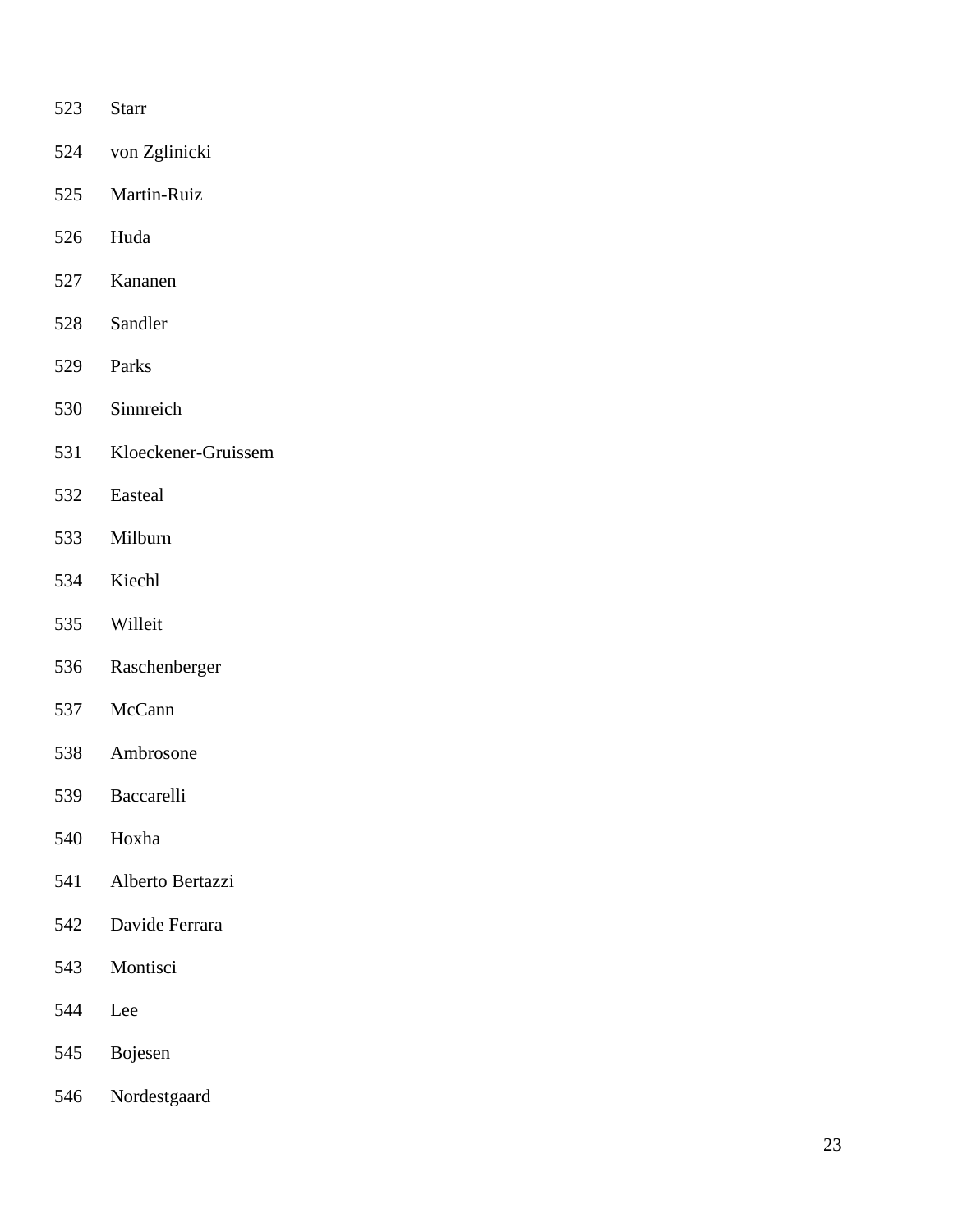- Barrera
- Pía De la Maza
- Skinner
- Litzelman
- Seo
- Qiang
- Garcia -Calzon
- Zalba
- Alfredo Martinez
- Angel Martinez -Gonzalez
- Adler
- Grogorich
- Rehkopf
- Lin
- Blackburn
- Epel
- Cui
- Gao
- Shu
- [Skamra](http://rheumatology.oxfordjournals.org/search?author1=Carly+Skamra&sortspec=date&submit=Submit)
- [Sandhu](http://rheumatology.oxfordjournals.org/search?author1=Alexander+Sandhu&sortspec=date&submit=Submit)
- Huang
- Lee
- [Pope](http://rheumatology.oxfordjournals.org/search?author1=Richard+Pope&sortspec=date&submit=Submit)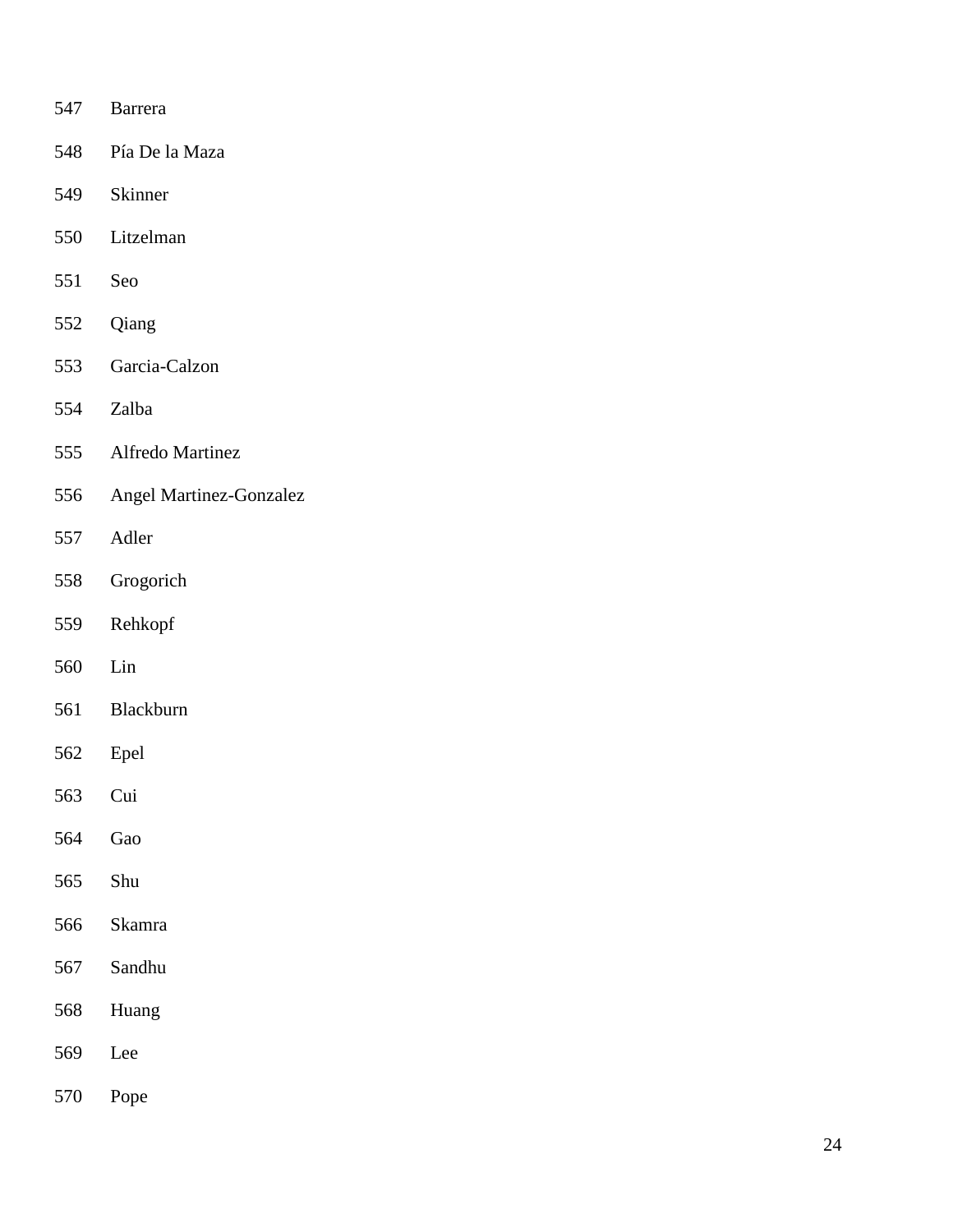- Kozlitina
- Slattery
- Laine
- G.Eriksson
- Kujala
- Raj
- Bäckmand
- Sarna
- Schwartz
- Davis
- Ruterbusch
- Hoxha
- McCarthy
- Rothman
- Colt
- Chow
- Purdue
- Baumbach
- Peters
- Müller -Nurasyid
- Barbieri
- Christensen
- Loukola
- Korhonen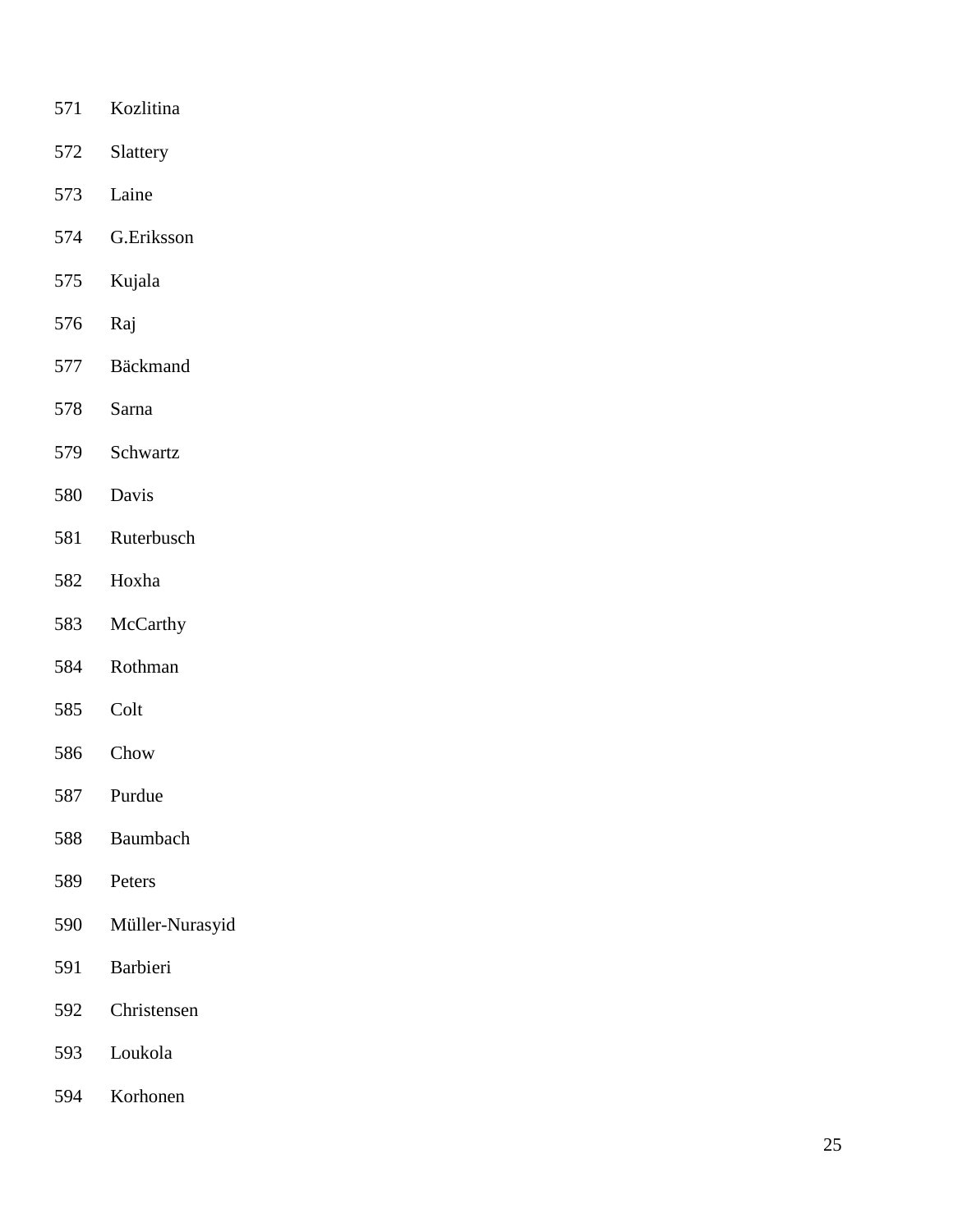- [Madden](http://www.ncbi.nlm.nih.gov/pubmed/?term=Madden%20PA%5Bauth%5D)
- Räikkönen
- Kajantie
- Eriksson
- Arp
- Hofman
- van Duijn
- Uitterlinden
- Kedenko
- Paulweber
- Haun
- Rantner
- Hammerer -Lercher
- Fraedrich
- Stadler
- Klein -Weigel
- Kuzawa
- Lee
- Mason
- Risques
- Rabinovitch
- Wang
- McTiernan
- 
-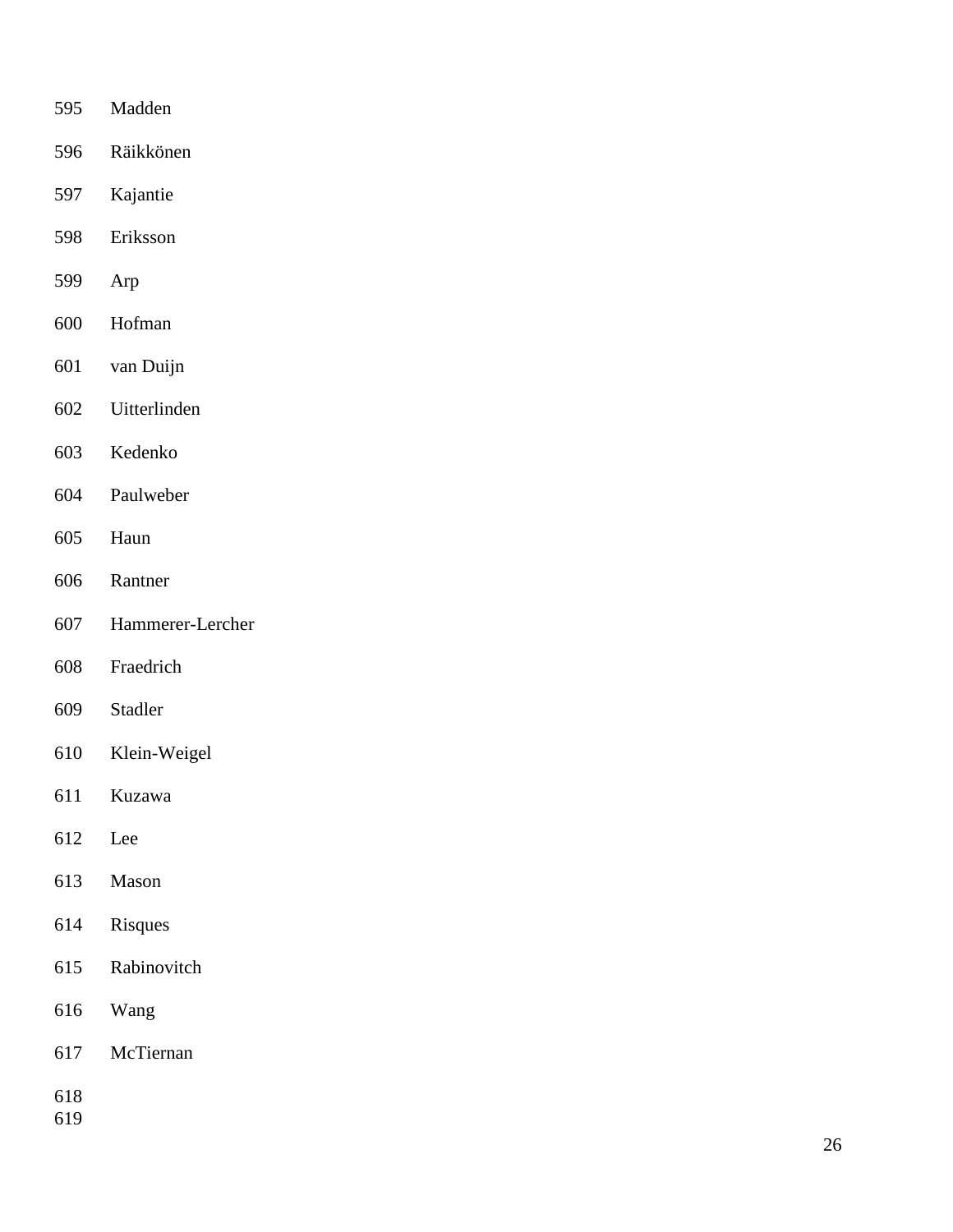**ABSTRACT** 

| 621 | <b>Background</b> |  |
|-----|-------------------|--|
|-----|-------------------|--|

Obese persons are expected to have shorter telomeres, but the association between body-mass index

(BMI) and leucocyte telomere length (TL) might differ across the lifespan, ethnicities and sexes.

**Objective** 

 A collaborative cross-sectional meta-analysis of observational studies was conducted to investigate the associations between BMI and telomere length (TL) across life span.

**Design**

- Seventy-two distinct study populations were included in the meta-analysis capturing data from
- 128,673 individuals. Study-specific age and sex adjusted regression coefficients were combined
- using a random-effects model in which absolute (base pairs [bp]) and relative (T/S ratio) TLs
- were regressed against BMI. Stratified analysis was performed by three age categories ("young"
- 632  $\geq$  18 and  $\leq$  60 years, "middle" > 60 and  $\leq$  75, "old" > 75 years), sex, and ethnicity.
- **Results**
- Each unit increase in BMI corresponded to a -4.14 bp (95%C.I. -5.69, -2.59) difference in TL;
- among young adults -8.09 bp (95%C.I. -10.26, -5.92). Each unit increase in BMI corresponded to
- a -1.50 units T/S ratio (95%C.I. -2.12, -0.88) difference in age and sex adjusted relative telomere
- length; among young adults -2.30 units T/S ratio (95%C.I. -3.75, -0.84). The associations were
- stronger for whites than for African Americans. No sex differences were observed.
- The associations were stronger for whites than for African Americans. No sex differences were observed.
- **Conclusions**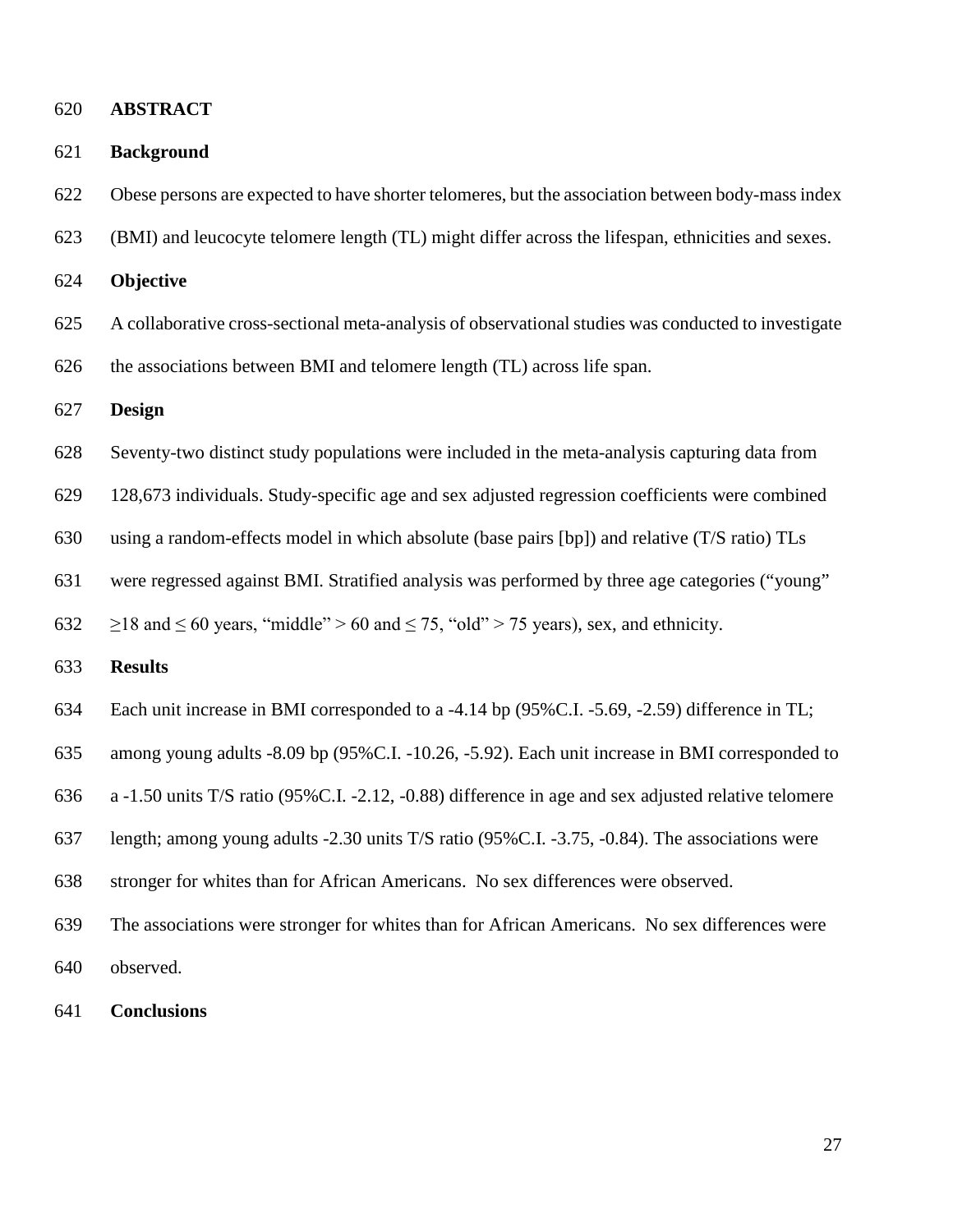- Higher BMI is associated with shorter telomeres, especially in younger individuals. The presently
- observed difference is not negligible. Meta-analyses of longitudinal studies evaluating change in
- body weight alongside change in TL are warranted.
- 

# **KEY WORDS:**

BMI, telomere length, obesity, low grade inflammation, meta-analysis, observational studies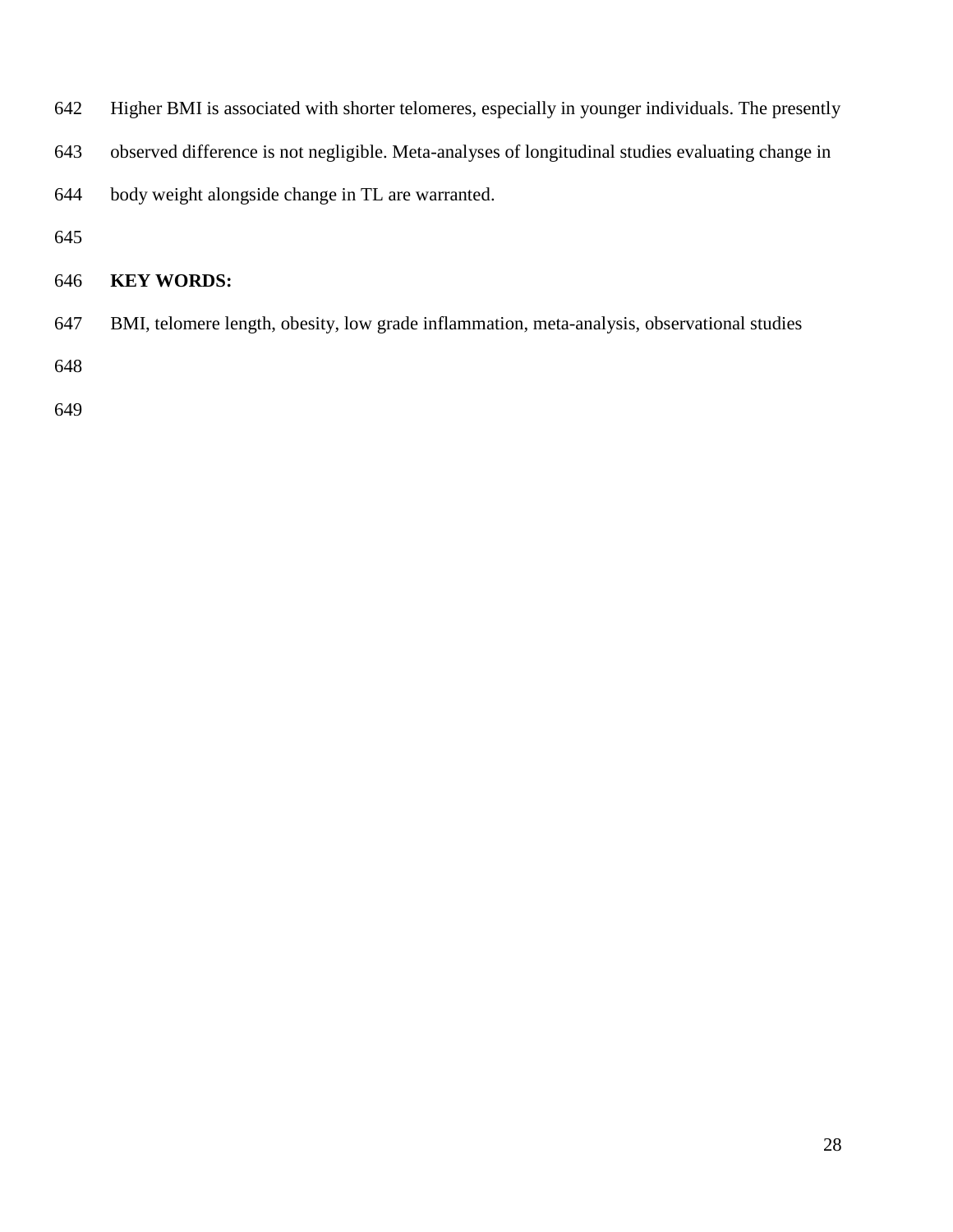#### **INTRODUCTION**

 Telomeres, the nucleoprotein structures at the ends of chromosomes, shorten with each cell division in somatic cells [\(1\)](#page-48-0). When telomere length reaches a critical value, cells either enter a state of senescence or undergo apoptosis [\(2\)](#page-48-1). Oxidative stress and chronic inflammation are suggested to play a role in accelerated telomere attrition [\(3-5\)](#page-48-2). Even before the onset of age- related diseases obesity might be a contributing factor to the cumulative burden of oxidative stress and chronic inflammation throughout the life course. Obesity is a growing health problem and worldwide its prevalence has more than doubled since 1980 [\(6\)](#page-48-3). In addition, the burden of diabetes and cardiovascular disease is partly attributable to being overweight and obese [\(6\)](#page-48-3). A study in the elderly found that telomere length is associated with adiposity, but not obesity [\(7\)](#page-48-4), and a study of aging found no relation between telomere length and morbidity and mortality in the very old [\(8\)](#page-48-5). Therefore, we hypothesize that obese persons are expected to have shorter telomeres, compared to those of normal weight of the same 664 chronological age  $3,7-15$  $3,7-15$ , but the association between obesity and telomere length might differ across the lifespan. Sex and ethnicity may influence the association between BMI and telomere length. On average, women have longer telomeres than men [\(9-11\)](#page-48-6). However, published results on sex differences in association between BMI and telomere length are inconsistent [\(12-14\)](#page-48-7). African Americans and Native Americans have higher rates of obesity [\(15\)](#page-48-8), and also racial differences in telomere length have frequently been reported with adult African Americans having longer

telomeres than white individuals [\(16-20\)](#page-48-9), but evidence is lacking whether the association between

BMI and telomere length differs between ethnicities.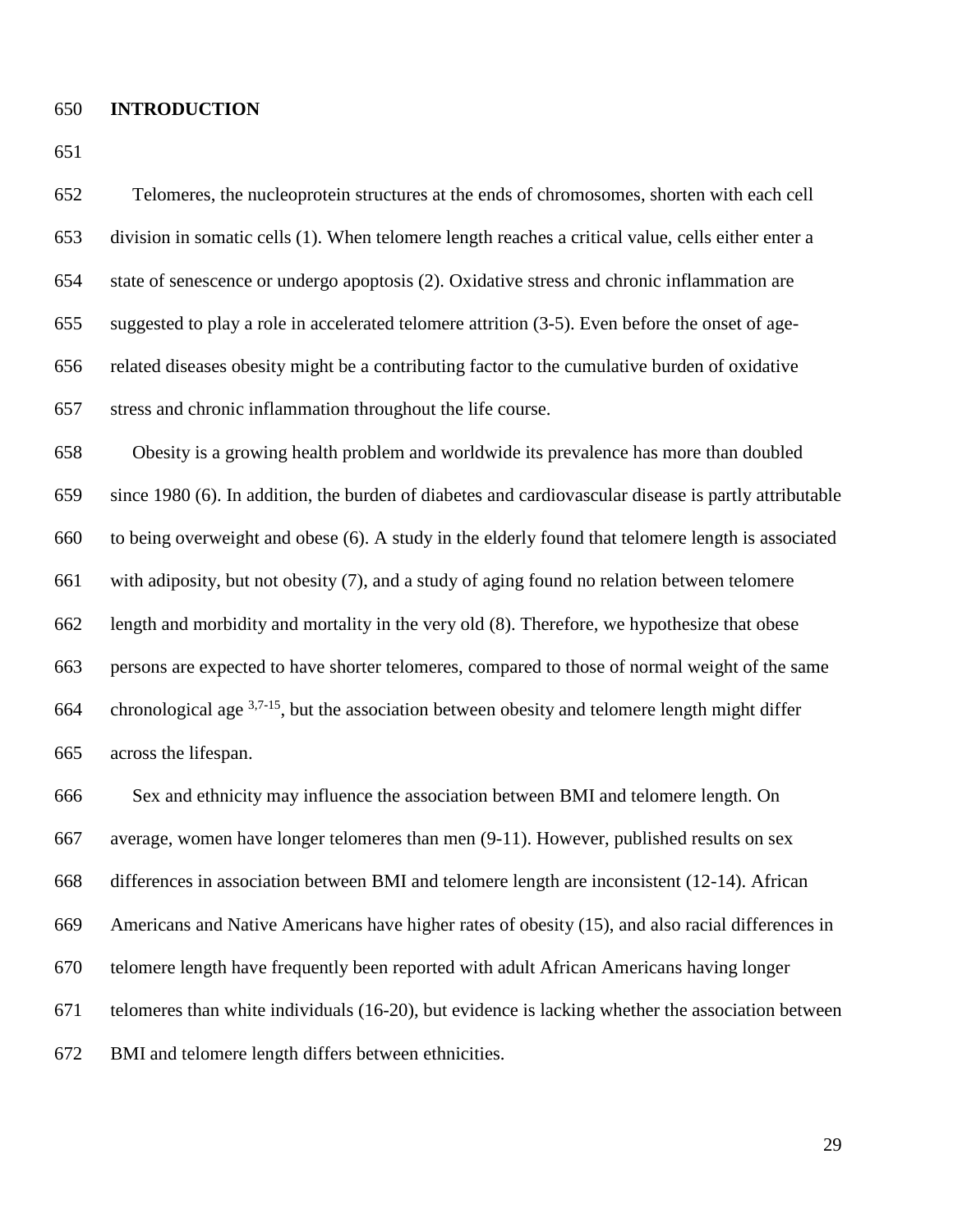| 673 | Two recent meta-analyses reported the negative association between BMI and telomere length        |
|-----|---------------------------------------------------------------------------------------------------|
| 674 | on reported summary statistics in the literature, but could not examine sex differences nor the   |
| 675 | influence of age and ethnicity (21, 22). To further evaluate whether BMI is associated with       |
| 676 | telomere length, a large-scale collaborative cross-sectional meta-analysis was conducted across   |
| 677 | observational studies that collected information on BMI and telomere length of adult individuals. |
| 678 | To avoid publication bias and maximize the data in the analyses, a consistent standardized        |
| 679 | analysis plan across studies was used and principal investigators (PIs) of published studies were |
| 680 | contacted and asked to participate in the TELOMAAS group. As the relationship between             |
| 681 | telomere length and BMI could be moderated by age, sex, and ethnicity we completed additional     |
| 682 | analyses stratifying by these factors.                                                            |
| 683 |                                                                                                   |
| 684 |                                                                                                   |
| 685 | <b>METHODS</b>                                                                                    |
| 686 |                                                                                                   |
| 687 | <b>Search strategy</b>                                                                            |
| 688 | We performed a broad literature search up till the end of January 2016 using PUBMED,              |
| 689 | EMBASE and the Cochrane database without restrictions. Numerous studies have measured BMI         |
| 690 | and telomere length for purposes other than the association between telomere length and BMI as    |
| 691 | an outcome. Therefore, the search was rather broad and not narrowed to telomere length or BMI.    |
| 692 |                                                                                                   |
|     | Based on the existing relation between obesity, diabetes and cardiovascular diseases, and because |
| 693 | telomere length is related to aging we completed a search in which terms related to these         |
| 694 | conditions were entered. Additionally, search items related to study design were entered. The     |
| 695 | complete search criteria are listed in Online Resource 1 (supplemental material). Citation and    |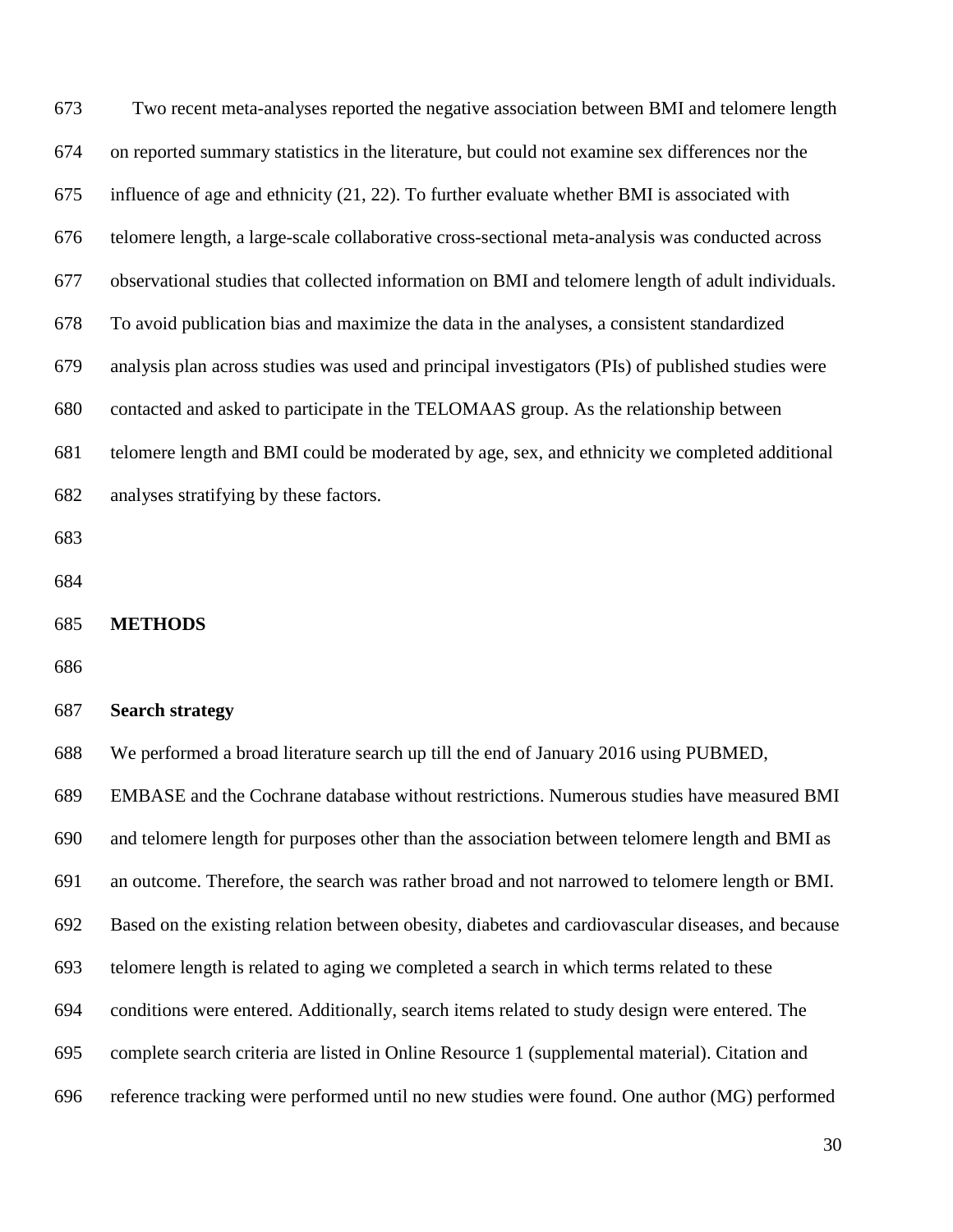the literature search and selected potentially relevant publications. Titles and abstracts of

potentially relevant studies were screened. In addition, when the abstract indicated that the article

was reporting a study of diabetes and/or cardiovascular disease, the full text was screened. No

restrictions for study design or language were applied.

#### **Eligibility criteria**

 Studies were included if height and weight or BMI was collected. The corresponding author was invited to participate in the meta-analysis and identified additional unpublished studies. PIs of these unpublished studies were also invited to participate. Only cohort studies with healthy individuals at baseline were included and if the study design was a case-control study, only controls were included in the meta-analysis. In compiling the database care was taken to exclude overlapping study cohorts. The study sample (abbreviated as study) was taken as the unit for this meta-analysis.

# **Data extraction**

 The PI of each study completed a questionnaire and additional information was extracted from the manuscript. The following data were collected: study name, study design (cohort or case- control), sample size (cohort size or control group size), presence of the variables age, sex, ethnicity (a cut off value of 70% was chosen to define a population as being white or African American, Native American, Asian, Hispanic, when at least 70% of the population was classified as white or African American, Native American, Asian, Hispanic), leucocyte telomere length, 718 and BMI ( $kg/m<sup>2</sup>$ ), whether BMI was measured or self-reported, white blood cell types from which DNA was extracted for telomere measurements, method of telomere length measurement, and of DNA storage (Online Resource 1 (supplemental material)). Absolute telomere length in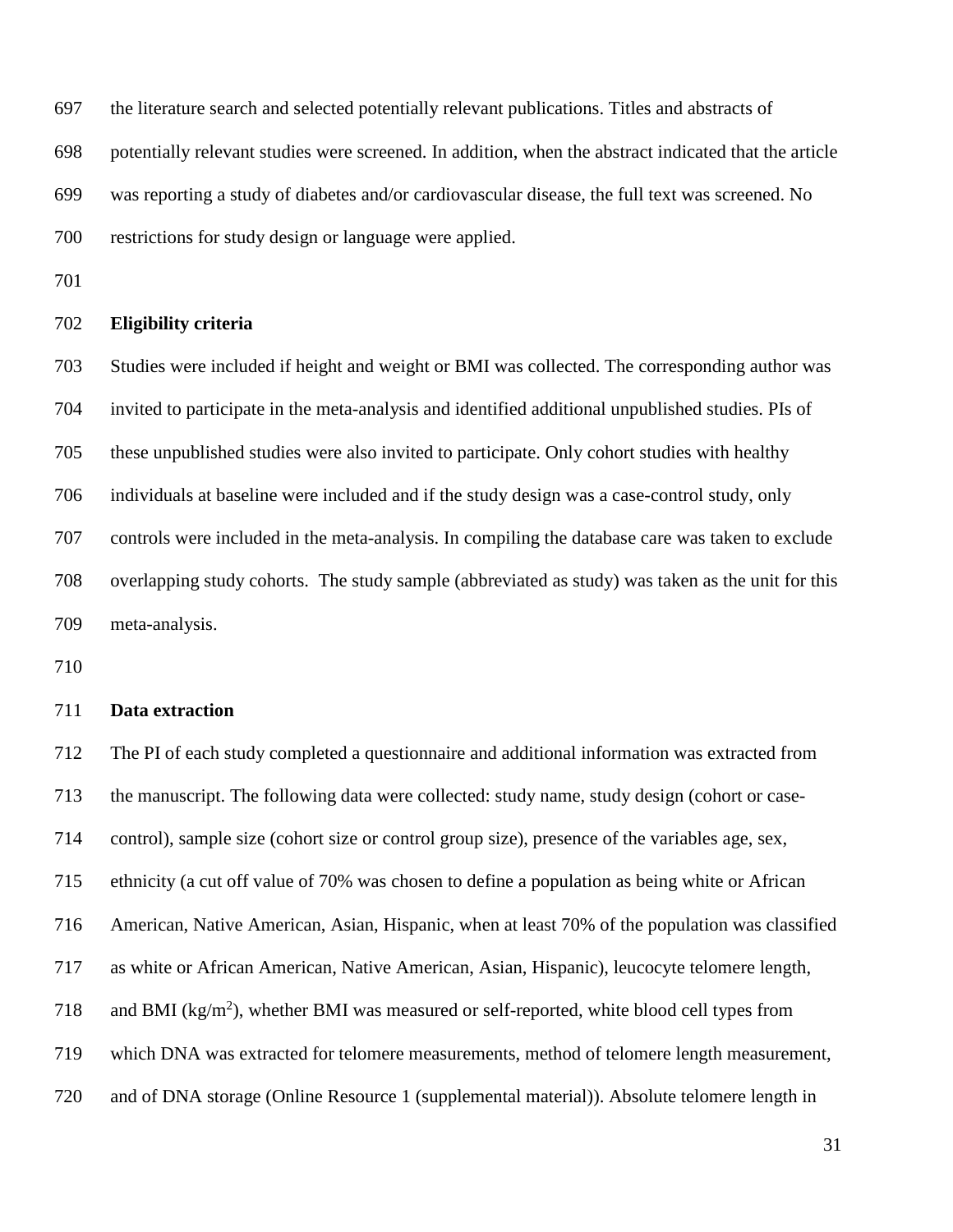base pairs (bp) was distinguished from relative telomere length based on T/S ratio (Telomere to Single Copy Gene ratio). The PI was free to provide the de-identified raw data or to perform analyses and provide summary statistics. If the PI provided raw data, MG conducted the linear regression analyses to obtain the summary statistics. The summary statistics included the results of twelve linear regression analyses with telomere length (bp or T/S ratio) as the outcome and BMI as the independent variable. The linear regression analyses were a combination of one of the following sex and age groups: men and women analyzed together and separately; all age groups 728 together and analyzed in three a priori chosen subgroups ("young"  $\geq$ 18 and  $\leq$  60 years, "middle"  $729 > 60$  and  $\leq 75$ , "old" > 75 years). When appropriate, i.e. men and women analyzed together and/or all age groups together, the analyses were corrected for sex and/or for age. If the T/S ratio was used to estimate absolute telomere length, the PI was asked to provide new analyses with the T/S ratio as the outcome. If the PI did not respond to this request absolute telomere length based on the T/S ratio was used for analyses and included in the analysis. The regression coefficients (beta estimates) and standard errors (SE) were then used in the meta-analyses. In the case of longitudinal data one randomly selected telomere length measurement along with the corresponding measurements (e.g. BMI, age) for that time point was used in the analysis. 

# **Assessment of small study effects**

 To examine the potential presence of publication bias, visual inspection of funnel plots for asymmetry was performed, followed by the Egger and Begg's linear regression test for small study effects [\(23\)](#page-49-2) and use of the Duval and Tweedie nonparametric "trim and fill" method [\(24\)](#page-49-3).

#### **Statistical analysis**

#### Statistical pooling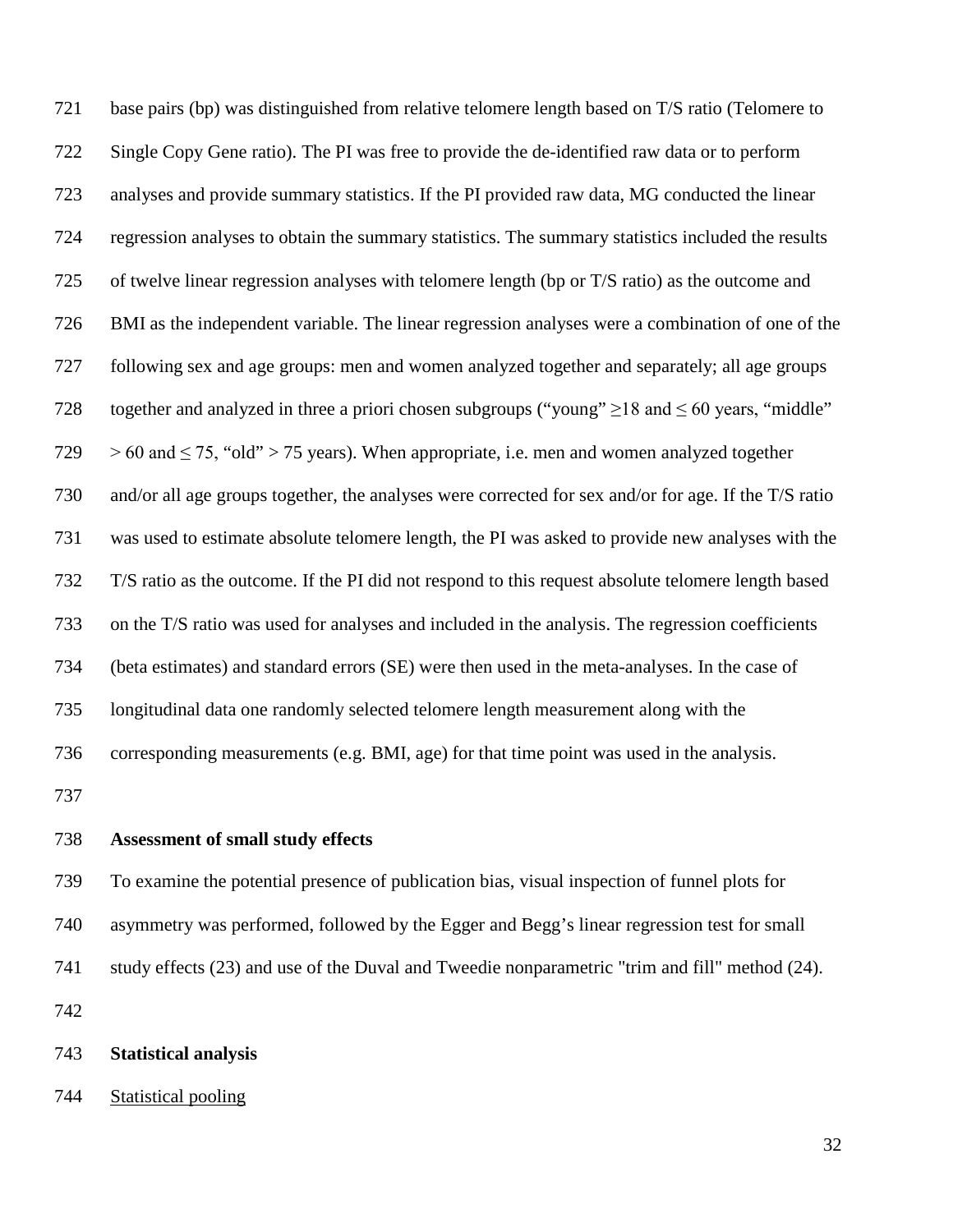The primary outcome of the meta-analysis was a pooled estimation of the difference in absolute telomere length in bp or relative telomere length (T/S ratio) per unit increase in BMI. Study specific regression coefficients (beta estimates) and standard errors (SE) were combined using random-effects pooling in twelve meta-analyses. Either absolute telomere length (bp) or relative 749 telomere length (T/S ratio) was considered as the outcome measure and BMI ( $kg/m<sup>2</sup>$ ) was the independent variable.

### Assessment of heterogeneity

752 Statistical heterogeneity was estimated by Q and  $I^2$  statistics [\(25,](#page-49-4) [26\)](#page-49-5) for each of the twelve meta-

753 analyses. Low heterogeneity was indicated by  $I^2$  up to 25%, medium heterogeneity by 25-50%,

and high heterogeneity by > 50% [\(26\)](#page-49-5). To confirm the expected differences in association for age

and sex, meta-regression analysis was performed with age and sex as sources of heterogeneity.

Other potential sources of heterogeneity were investigated by meta-regression analysis if medium

or high heterogeneity was observed in at least one of the twelve meta-analyses. Details are given

in Online Resource 1 (supplemental material)

#### Sensitivity analyses

The following sensitivity analyses were performed: (1) outlier analyses by omitting one study at a

time, (2) omitting studies that used the relative telomere length to estimate the absolute telomere

length, (3) stratification by method of measurement of telomere length (Southern blot vs. q-PCR),

(4) using a cut off value of 90% for defining ethnicity. Details are given in Online Resource 1

(supplemental material).

Statistical analyses were performed using Stata software version 12.0 (StataCorp, College

Station, TX, USA). All statistical tests were two-sided; p values < 0.05 were considered

statistically significant, except where otherwise specified.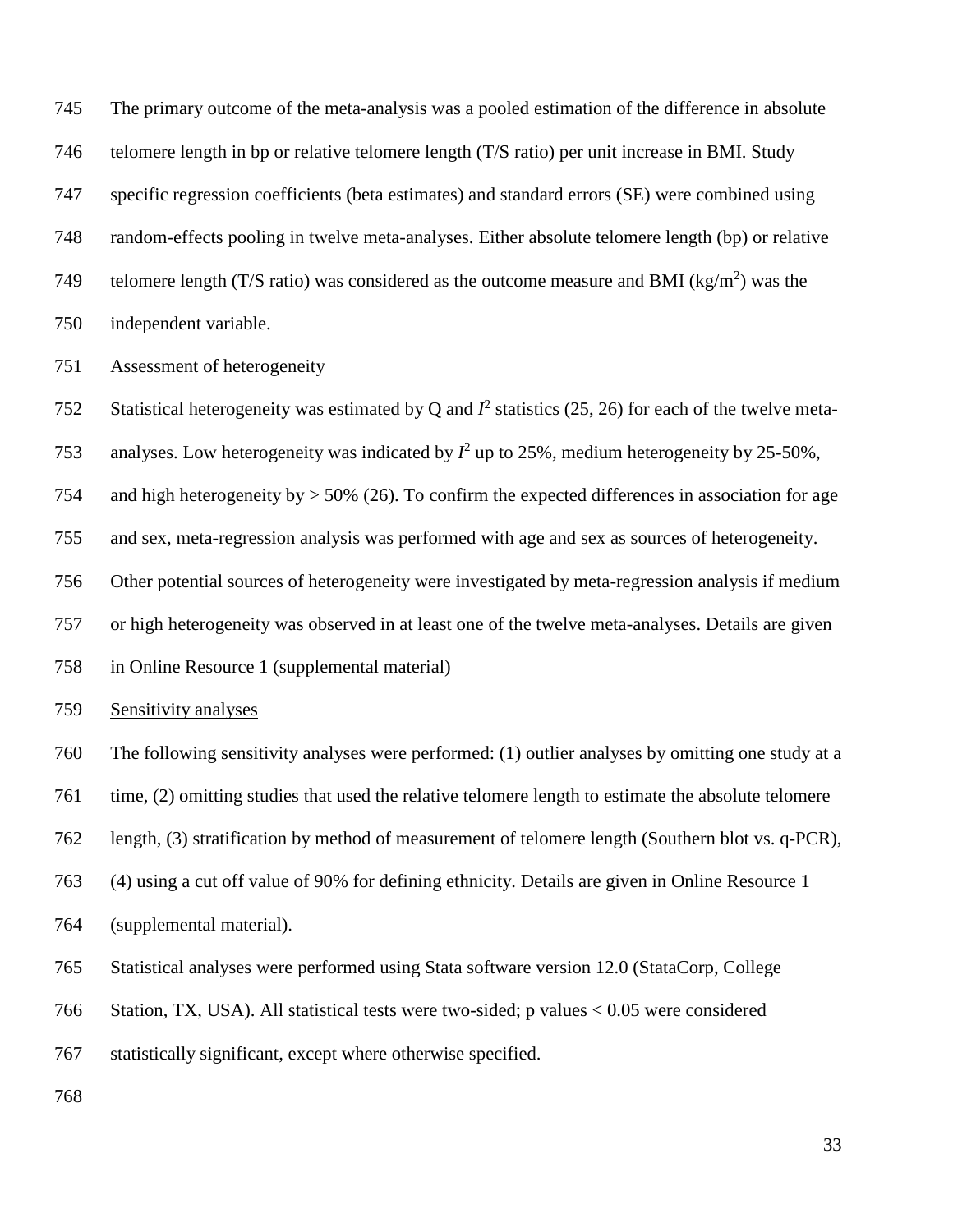**RESULTS**

**Search**

| 772 | The search (PUBMED, EMBASE, and Cochrane) yielded 4,282 publications, from which 158                |
|-----|-----------------------------------------------------------------------------------------------------|
| 773 | potentially relevant publications were identified. Some authors contributed to more than one        |
| 774 | publication. As a result, 126 corresponding authors were identified and contacted. Sixty one        |
| 775 | corresponding authors responded positively, 56 authors did not respond, six declined to             |
| 776 | participate, and three authors did not have the requested data. Since one publication could include |
| 777 | multiple studies, the PIs (if not the same as corresponding authors) of the studies were contacted. |
| 778 | Six additional studies were identified by the corresponding authors and the PIs of these additional |
| 779 | studies were contacted. Diversity in relative telomere length assays were used and we decided to    |
| 780 | exclude eight studies using techniques other than Southern blots and q-PCR, because the             |
| 781 | regression coefficients (beta estimates) may not be directly comparable.                            |
| 782 | In total, 72 unique studies were included in the meta-analyses. Twenty-six studies measured         |
| 783 | absolute telomere length and 46 studies used the T/S ratio. A flow chart of the inclusion           |
| 784 | procedure is presented Figure 1.                                                                    |
| 785 |                                                                                                     |
| 786 | <b>Description of studies</b>                                                                       |
| 787 | The characteristics of the 72 studies included in this meta-analysis are provided in Table 1.       |
|     |                                                                                                     |

Absolute telomere lengths were obtained from 26 studies [\(3,](#page-48-2) [5,](#page-48-10) [12,](#page-48-7) [13,](#page-48-11) [16,](#page-48-9) [27-58\)](#page-49-6) (and the

unpublished data of the HyperGEN study), of which three studies estimated absolute telomere

length based on the T/S ratio [\(18,](#page-49-7) [59-65\)](#page-51-0). In 16 studies Southern blots were used [\(3,](#page-48-2) [5,](#page-48-10) [12,](#page-48-7) [13,](#page-48-11) [16,](#page-48-9)

[27-39,](#page-49-6) [43,](#page-50-0) [44,](#page-50-1) [47-51,](#page-50-2) [54,](#page-51-1) [55,](#page-51-2) [58\)](#page-51-3). Forty-six studies presented the relative telomere length (T/S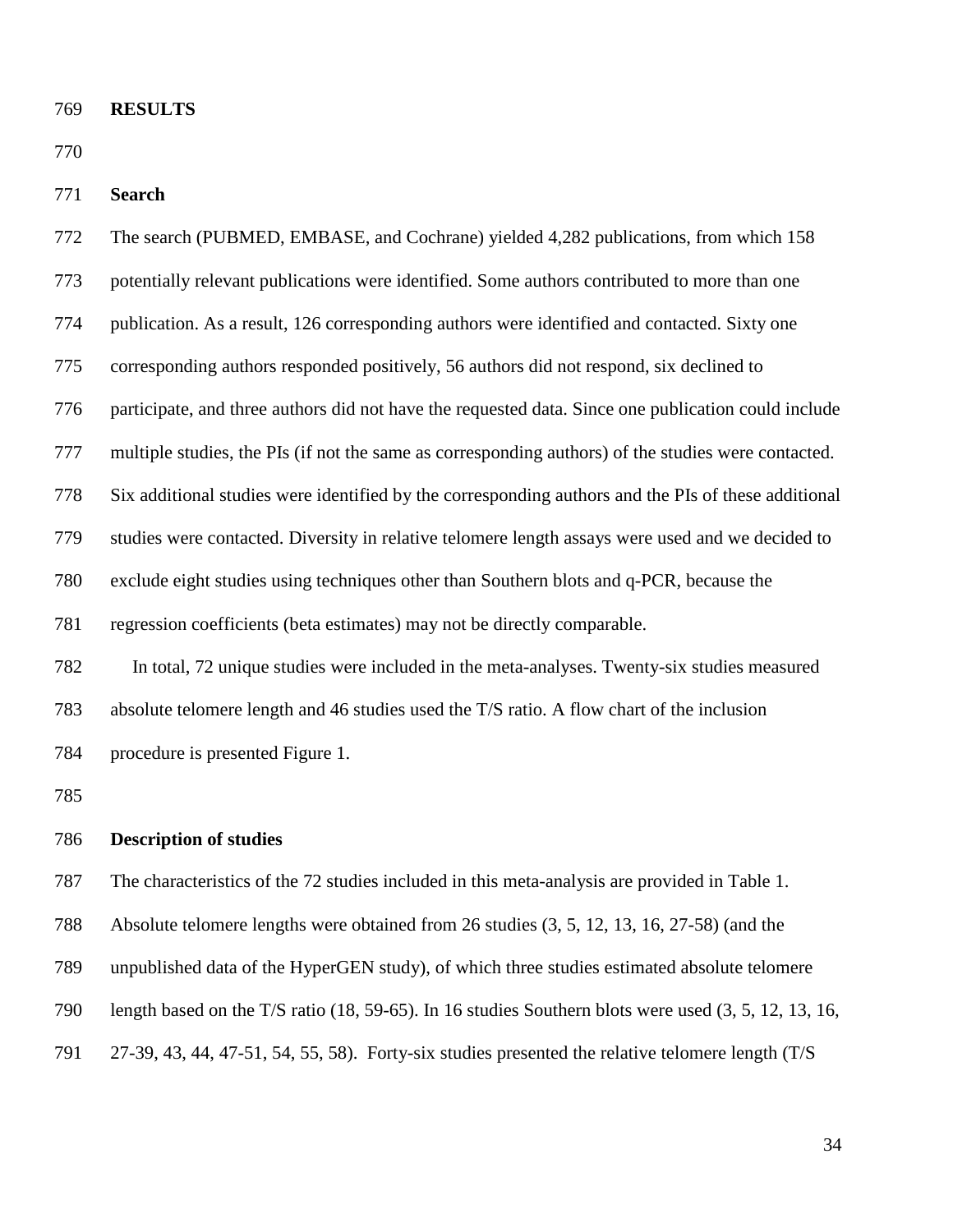ratio) [\(4,](#page-48-12) [14,](#page-48-13) [66-115\)](#page-52-0) (and the unpublished data of Utah Pedigree study). One PI provided the data stratified by cell type. [\(101\)](#page-54-0) One PI provided longitudinal data [\(54\)](#page-51-1). The total population of this meta-analysis consisted of 128,673 adults (45% men), the young 795 population ( $\geq$ 18 and  $\leq$  60 years) consisted of 81,540 adults (43% men), the middle aged 796 population ( $> 60$  and  $\leq$  75 years) consisted of 37,166 adults (46% men), and the old population ( $>$  75 years) consisted of 9,948 adults (53% men). Overall, the majority of the adults were white (including Arab; 85%), followed by Asian (5%), African American (4%), Hispanic, and Native Americans (both 3%). Four studies provided data of mixed populations stratified by ethnicity [\(16,](#page-48-9) [68,](#page-52-1) [69,](#page-52-2) [98\)](#page-54-1) (and the unpublished data of the HyperGEN study). Fifty-six studies consisted of  $>$  70% white individuals (of which 52 had at least 90% white individuals) [\(3,](#page-48-2) [5,](#page-48-10) [12-14,](#page-48-7) [16,](#page-48-9) [27-33,](#page-49-6) [35-44,](#page-50-3) [47-58,](#page-50-2) [60-62,](#page-51-4) [65,](#page-51-5) [68-92,](#page-52-1) [95,](#page-53-0) [97-100,](#page-54-2) [102,](#page-54-3) [105-111,](#page-54-4) [113-115\)](#page-55-0) (and unpublished data of the HyperGEN, and Utah Pedigree studies). Four studies consisted only of African Americans [\(16,](#page-48-9) [68,](#page-52-1) [69,](#page-52-2) [98\)](#page-54-1) (and the unpublished data of the HyperGEN study); three only of Asians [\(34,](#page-50-4) [97,](#page-54-2) [112\)](#page-55-1), one study only of Native Americans [\(93,](#page-53-1) [94,](#page-53-2) [103,](#page-54-5) [104\)](#page-54-6), and three studies comprised only Hispanics[\(68,](#page-52-1) [69,](#page-52-2) [80,](#page-52-3) [81,](#page-52-4) [98\)](#page-54-1).

## **Assessment of small study effects**

 Visual inspection of the funnel plots for absolute telomere length and for relative telomere length yielded symmetric plots. No publication bias was detected using Egger's test or Begg's test. The "trim and fill" method added one hypothetical study to the meta-analysis for absolute telomere length. However, the recalculated summary estimate did not change substantially and was still significant with their inclusion (beta= -4.20 (95%C.I. -5.67 to -2.72); p < 0.001).

#### **Meta-analyses**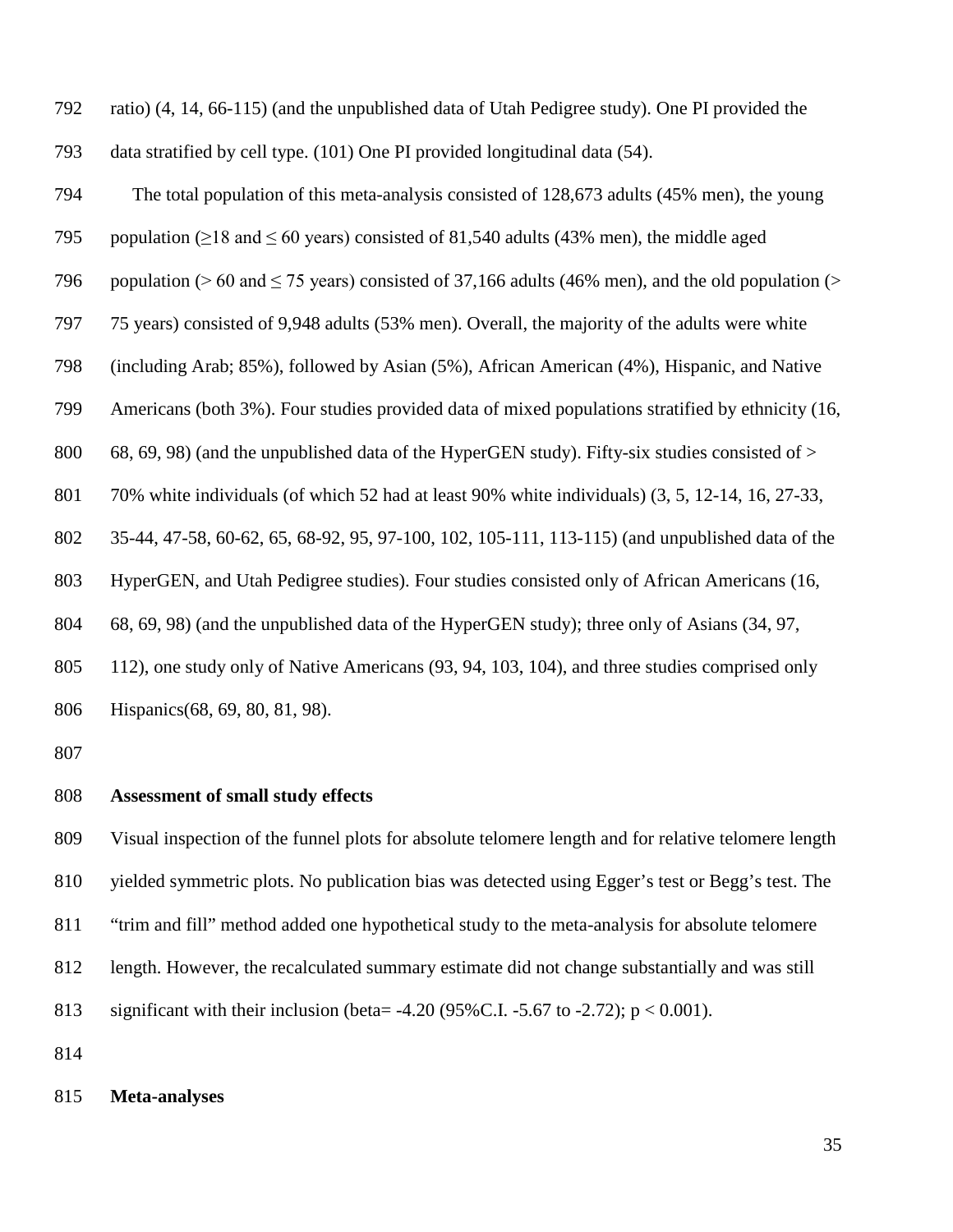An overall summary of the meta-analysis is shown in Table 2a and Table 2b in which the beta estimates of all meta-analyses for absolute telomere length as the outcome (Table 2a) and of all meta-analyses for relative telomere length as the outcome (Table 2b) are presented. The accompanying forest plots are presented in the Online Figure 1a Absolute telomere length (Online Resource 2) and Online Figure 1b Relative telomere length (Online Resource 3). Overall meta-analysis

 Overall, sex- and age-adjusted absolute telomere length was significantly associated with 823 BMI. Each unit increase in BMI corresponded to a -4.14 bp (95% C.I. -5.59 to -2.51;  $I^2 = 7.1\%$ ) difference in absolute telomere length (Table 2a and Figure 2a Forest plot). For example, an estimated difference in telomere length between a normal weight individual with a BMI of 25 826 kg/m<sup>2</sup> and an obese individual with a BMI > 30 kg/m<sup>2</sup> is at least 20.5 bp, and, if a larger 827 difference is used (BMI 20 kg/m<sup>2</sup> vs. BMI > 30 kg/m<sup>2</sup>), 41.4 bp. The estimated difference 828 between normal weight and morbid obesity (BMI > 40 kg/m<sup>2</sup>) is at least 62.1 bp. Each unit 829 increase in BMI corresponded to a -1.50 units T/S ratio (95% C.I. -2.12 to -0.88;  $I^2 = 41.1\%$ ) difference in age- and sex-adjusted relative telomere length. An estimated difference in relative 831 telomere length between normal weight and obesity is at least 7.5 units T/S ratio (Table 2b and Figure 2b Forest plot) and between normal weight and morbid obesity at least 22.5 units T/S ratio. The associations between BMI and telomere length did not differ significantly between men and women (see below).

*Age*

836 Analysis stratified by age category revealed that in young adults ( $\geq$ 18 and  $\leq$  60 years) a unit 837 increase of BMI corresponded to a -8.09 bp (95% C.I. -10.26 to -5.92;  $I^2$ =15.3%) difference in absolute telomere length (Figure 3a)..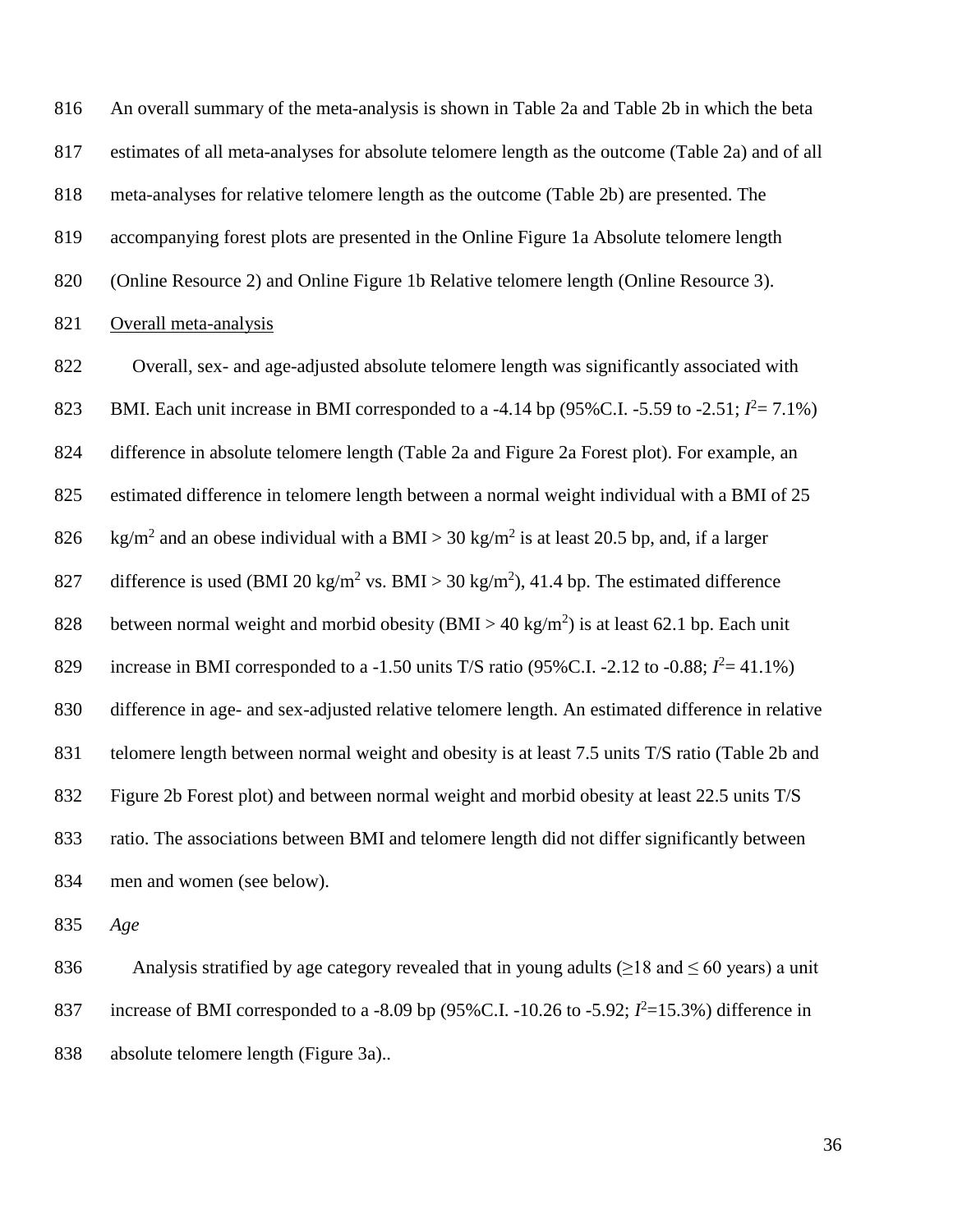839 In middle age adults ( $> 60$  and  $\leq 75$ ) the overall association between BMI and telomere length 840 was -2.59 bp (95% C.I. -4.95 to -0.23;  $I^2 = 0.0$ ) per unit increase in BMI.

841 In old adults ( $> 75$  years) the overall association between BMI and telomere length was -6.15 842 (95% C.I. -11.05 to -1.25;  $l^2$  = 11.5) per unit increase in BMI.

 For relative telomere length, each unit increase in BMI corresponded to a -2.30 units T/S ratio 844 (95%C.I. -3.755 to -0.84;  $I^2 = 83.7$ %) difference in relative telomere in young adults(Table 2b and Figure 3b).

In middle age adults, the association between BMI and relative telomere length was -0.95

847 units T/S ratio (95% C.I. -1.68 to -0.21;  $I^2 = 0.0$ ) per unit increase in BMI. For old adults no

statistically significant associations were found between BMI and relative telomere length.

### Meta-regression and sources of heterogeneity

 Age, ethnicity and study design were a source of heterogeneity at study level in the meta- regression analyses. Sex was never a source of heterogeneity (Online Resource 1 (supplemental material)). Therefore, all analyses were stratified by ethnicity and study design in addition to the originally planned analyses. With absolute telomere length as the outcome, stratified analyses revealed that for the young white population all estimates were bigger than those for the African American. With relative telomere length as the outcome, stratified analyses revealed that the estimates for the white population and Native Americans all estimates were bigger than those for the African American.

 The beta estimates of the cohort studies were consistent with the estimates without stratification by study design. The beta estimates of the case-control studies were not statistically significant, except for one disproportionately large estimate (beta= -60.24 (95%C.I. -100.90 to - 19.58)) in the old age category, based on a meta-analysis that included only two study samples.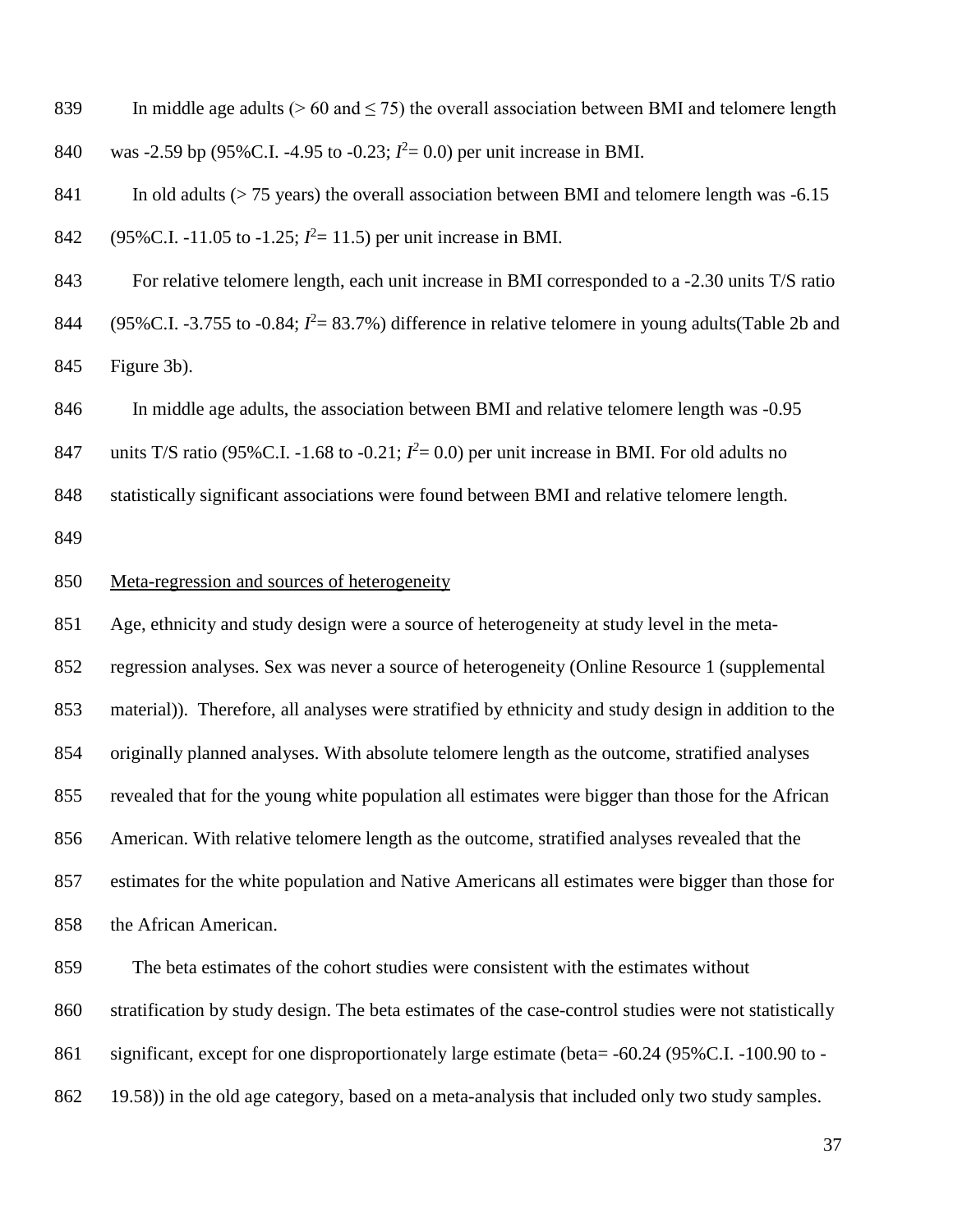### Sensitivity analysis

 None of the sensitivity analyses resulted in substantial change of the summary estimate ((Online Resource 1 (supplemental material)). Stratified analysis by method of measurement yielded an estimate of -4.52 bp (95%C.I. -6.77 to -2.27) for the Southern blots method and -3.93 bp (95%C.I. -5.71 to -2. 16) for q-PCR method.

### **DISCUSSION**

 This cross-sectional meta-analysis of 72 observational studies of adult populations confirmed previous observations that BMI is negatively associated with telomere length. After stratification for age and ethnicity the negative association between BMI and telomere length appeared to be stronger in "young adult" populations (age < 60 years) and in white populations, the latter of which was apparent only when absolute telomere length was measured. Differences between men and women could not be confirmed.

879 Based on our estimates for absolute telomere length, a ~5-unit increase in BMI appears to be 880 equivalent to a difference in telomere length of ~21-41 bp or ~7.5-12 units T/S ratio. Compared 881 to an estimated average yearly decrease (i.e., ~25 bp/year or ~0.01 T/S ratio/per year) of leucocyte telomere length in adults based on cross-sectional data [\(3,](#page-48-0) [31,](#page-49-0) [116-118\)](#page-55-0), the association is not negligible. In addition, compared to accelerated attrition (i.e. 3-5 bp/year) due to smoking one pack of cigarettes daily [\(91,](#page-53-0) [119\)](#page-55-1) the association reported in this meta-analysis appears relevant and could exceed or at least be in line with the effect of smoking. A major disadvantage of cross-sectional analysis is the impossibility to infer causation. However, the robust association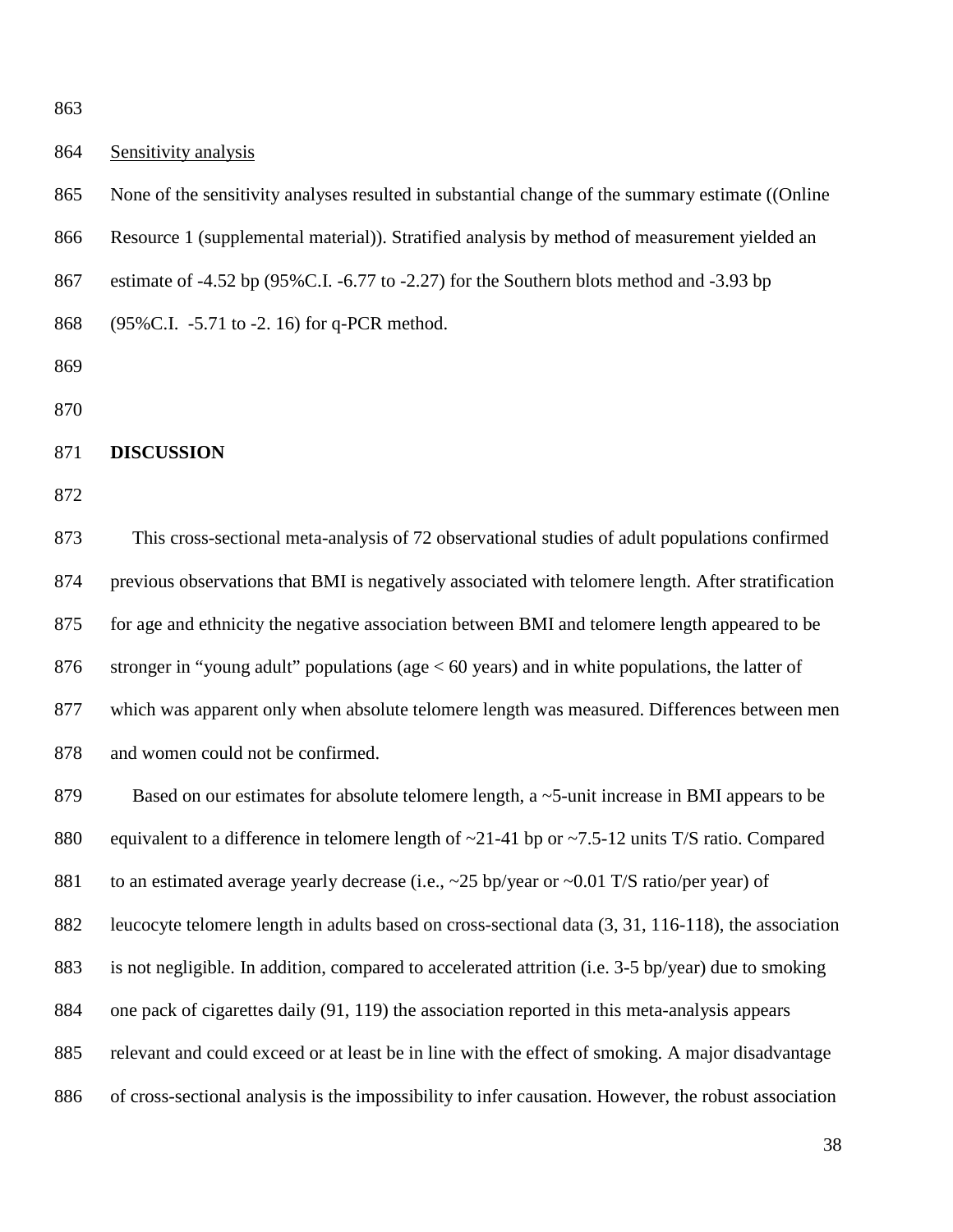between higher BMI and lower telomere length found in this meta-analysis highlights another potential area of concern for the obesity epidemic.

 Since obesity, and more specifically an increase in leptin and a decrease in adiponectin have been associated with low-grade inflammation and oxidative stress [\(120\)](#page-55-2), the observed negative association between BMI and leucocyte telomere length may be due in part to the chronic inflammatory state associated with higher leptin. Recently, a negative association was observed between age-related relative telomere length and serum leptin in seven cohorts of 11,448 participants, which remained significant after adjustment for BMI [\(100\)](#page-54-0). These data suggest that beyond a high BMI, especially via the increase in leptin, inflammatory conditions likely contribute to telomere shortening. Since a longitudinal study found a tendency for a higher reduction in BMI over a 5 year period in participants who initially had the longest telomeres [\(95\)](#page-53-1), it is also suggested that a common factor, such as chronic inflammation, is associated both with leptin resistance and with telomere length.

 The negative association between BMI and telomere length was most apparent in the younger population, in which a stronger association was found for absolute and relative telomere length compared to the other age groups, which highlights the urgency to address the obesity epidemic. Three possible explanations could explain this observation. First, BMI could be a better marker for adiposity in younger individuals aged less than 60 years compared to older individuals [\(21\)](#page-49-1). Above 65 years of age BMI may less consistently reflect obesity because of potential loss of muscle and bone mass and height [\(21\)](#page-49-1). The fact that older men weigh less than the middle-aged men at a given height is attributed to older men having less lean tissue, and a lower BMI can actually reflect a higher fat mass [\(121\)](#page-55-3). Second, selective survival might be one of the causes for the stronger association found in the younger age category. As Manson et al. state "obesity in one's 40s contributes to the onset of type 2 diabetes in one's 50s, which leads to myocardial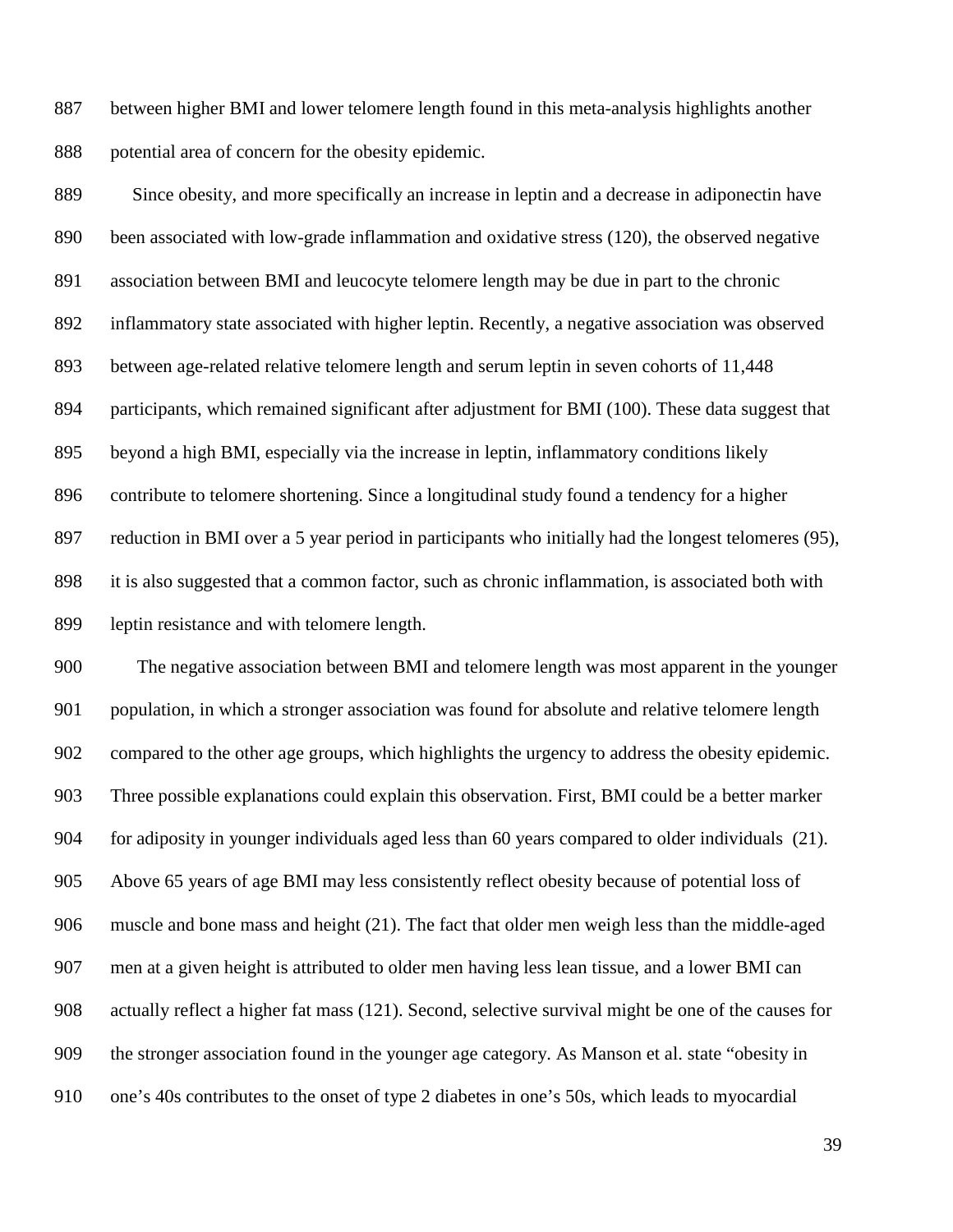infarction (MI) in one's 60s, heart failure and weight loss due to debilitation and muscle wasting at age 70, and death at age 75" [\(122\)](#page-55-4). People who suffered from age-related diseases may have died and those who survived may therefore differ from those who died. [\(123\)](#page-55-5) Third, older people are more likely to have chronic diseases that lead to weight loss and people with chronic diseases are probably less likely to participate in studies [\(122\)](#page-55-4).

 The negative association between BMI and leucocyte telomere length was found predominantly amongst white populations. One possible explanation could be that telomere length differs between different cell types [\(124\)](#page-55-6) and that leucocyte cell subpopulations[\(125\)](#page-55-7) differ between whites and African Americans. However, more research is required to resolve whether this observation explains the racial differences in association between telomere length 921 and BMI for white and African Americans. Second, it was recently reported that the estimation of visceral adipose tissue, the most relevant tissue that determines the risk to develop chronic metabolic diseases, was different in white and African American adults [\(126\)](#page-56-0). At higher BMI or increased waist circumference (WC), white adults had higher levels of visceral adipose tissue than African American adults [\(120\)](#page-55-2). Since the presence of leptin resistance or markers of inflammation were not included in these studies, it remains to be determined whether the relation between BMI, leptin resistance, inflammation and telomere attrition is different for African Americans from whites. Surprisingly, the one study consisting of 3,256 Native Americans showed similar trends as found for the white populations [\(104\)](#page-54-1). The majority of this study sample was centrally obese, and leucocyte telomere length was negatively correlated with C-reactive protein.

 Although just one author performed the literature search and selected potentially relevant publications, which is a limitation of this meta-analysis, one of the main strengths of this study is that we did not rely on publications. Instead we contacted PIs, which in turn have pointed us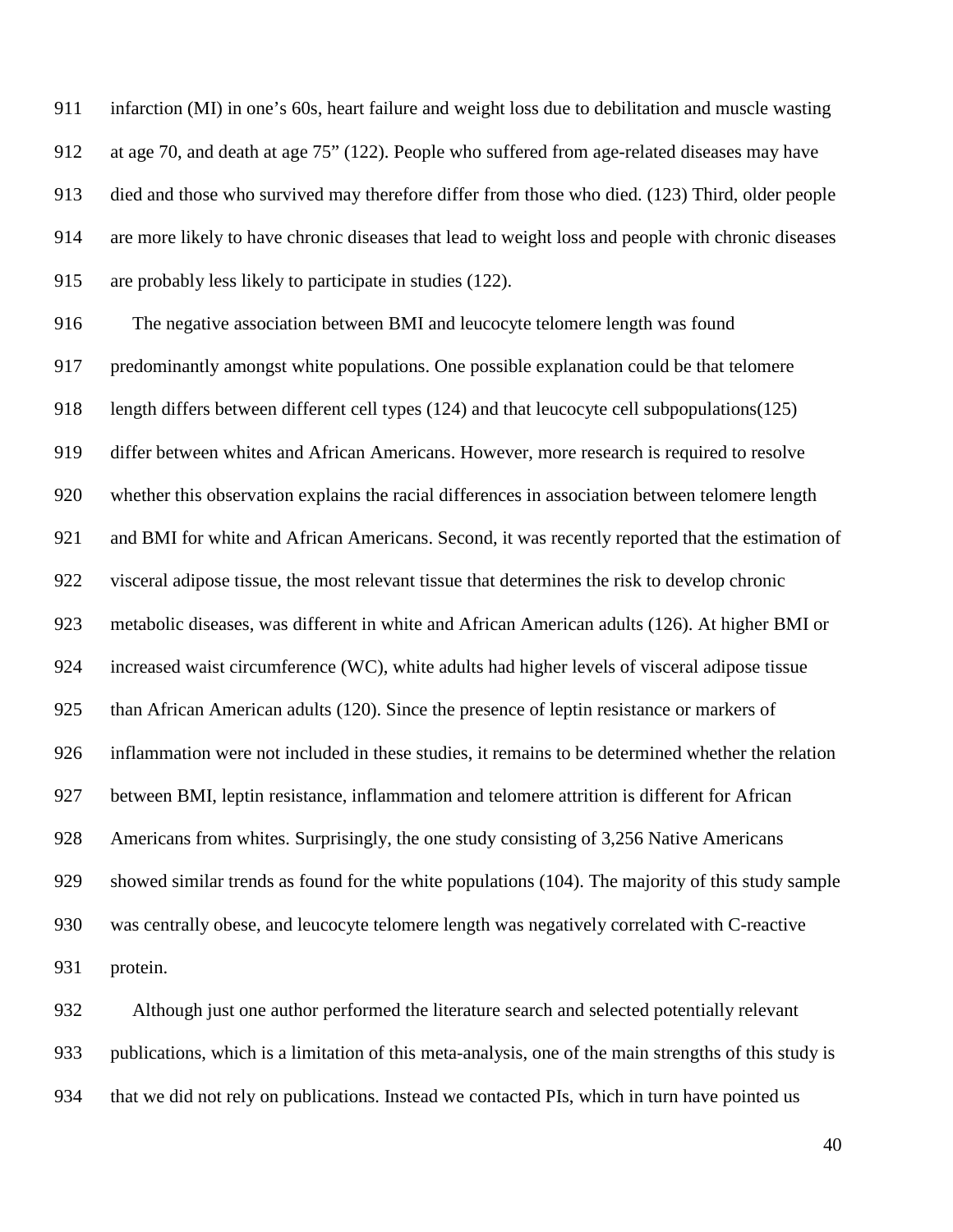towards important studies we may have missed, to obtain the regression coefficients for the meta- analysis. Also we incorporated several potential confounders (age and sex) and sources of heterogeneity (ethnicity and study design). The response rate of the originally contacted PIs was 55% with a final count of 72 unique studies and over 120,000 individuals. Although it is impossible to make a direct comparison with the unpublished beta estimates of the non- responders, we assume, also based on the absence of significant publication bias, that the studies in this meta-analysis are a random selection of all studies conducted and that we present a valid representation of the association between BMI and telomere length. Because of the large variation in adult telomere length, as well as biological and measurement variation (q-PCR), large sample sizes are needed, especially in cross-sectional studies, to detect modest effects [\(29\)](#page-49-2). In 945 this meta-analysis we were able to detect a statistically significant association of -4.14 bp or -1.50 units T/S ratio per unit increase BMI, despite the use of cross-sectional data, and the large biological and measurement variation. Since 35% of the analyses showed a statistically significant association with estimates of the same magnitude (except for one), we assume that false positive reporting is only of minor concern. Two recently meta-analyses, which relied on published data, also reported negative associations between BMI and telomere length. The first reported negative regression coefficients on the association between telomere length and BMI [\(21\)](#page-49-1), (in total 7,530 individuals), of which five studies were also included in this meta-analysis [\(12,](#page-48-1) [13,](#page-48-2) [18,](#page-49-3) [79,](#page-52-0) [127\)](#page-56-1). The larger scale meta- analysis reported a weak negative correlation (48,334 individuals), a standardized mean differences of 0.84 (95%C.I. 0.22 to 1.46) between obese individuals (n= 1,947) and normal weight individuals (n= 6,063) and an odds ratio of 1.39 (95%C.I. 1.15 to1.69) (n= 4250) [\(22\)](#page-49-4). Of the 45 samples that met our inclusion criteria 33 collaborated in our analysis. This shows that, despite the fact that different statistical techniques were used and slightly different populations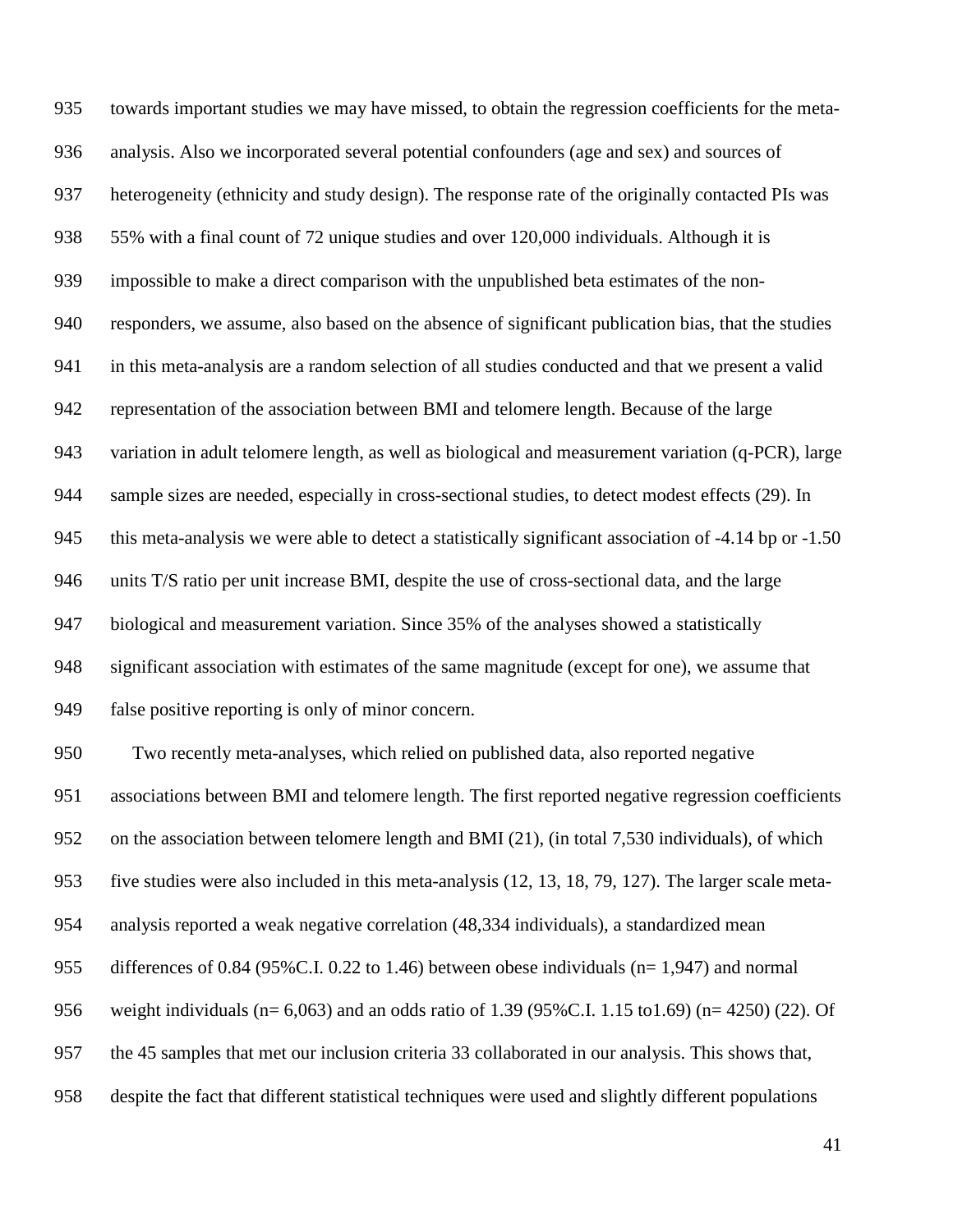were analyzed, the results between the meta-analyses are consistent and very robust. Although age and ethnicity were taken into account, it should be mentioned that the older study sample was 961 relatively small (~ 10,000 individuals), and that the majority of the individuals were white (85%). Unfortunately, we did not include smoking in the meta-analysis. Smoking is generally associated with a lower BMI and shorter telomere length [\(3,](#page-48-0) [119,](#page-55-1) [122\)](#page-55-4), which may have caused an underestimation of the inverse association between BMI and telomere length. Also inflammation was not directly measured. We were also not able to measure telomere attrition as we did not incorporate longitudinal data and reverse causation cannot be excluded. However, there are very few large scale studies with repeated measures of telomere length. The issue of inter and intra assay measurement variation (inter and intra assay CV) is relevant when combining data from different techniques and laboratories. Inter assay CV is higher for q-970 PCR (T/S ratio) than for Southern blots (bp) [\(128\)](#page-56-2) and although the method of measurement of telomere length was not detected as a large source of heterogeneity, we stratified the analyses by method of measurement and indeed the estimate of the Southern blots method and of q-PCR differed slightly. However, we did not take intra assay CV into account. Two other weaknesses

were that we did not take into account the DNA extraction method, although DNA extraction

method has been found to influence the telomere length [\(129-131\)](#page-56-3), and that we did not use

standardized betas in the regression analysis for a more accurate comparison between white blood

cell types, because telomere length differs across white blood cell types. Leucocytes are a

counts would have improved the accuracy of the associations. However, cell type was not a

mixture of cells that may actually change with increasing inflammation. Control for differential

source of heterogeneity and additional stratification by cell type did not change the results (data

not shown).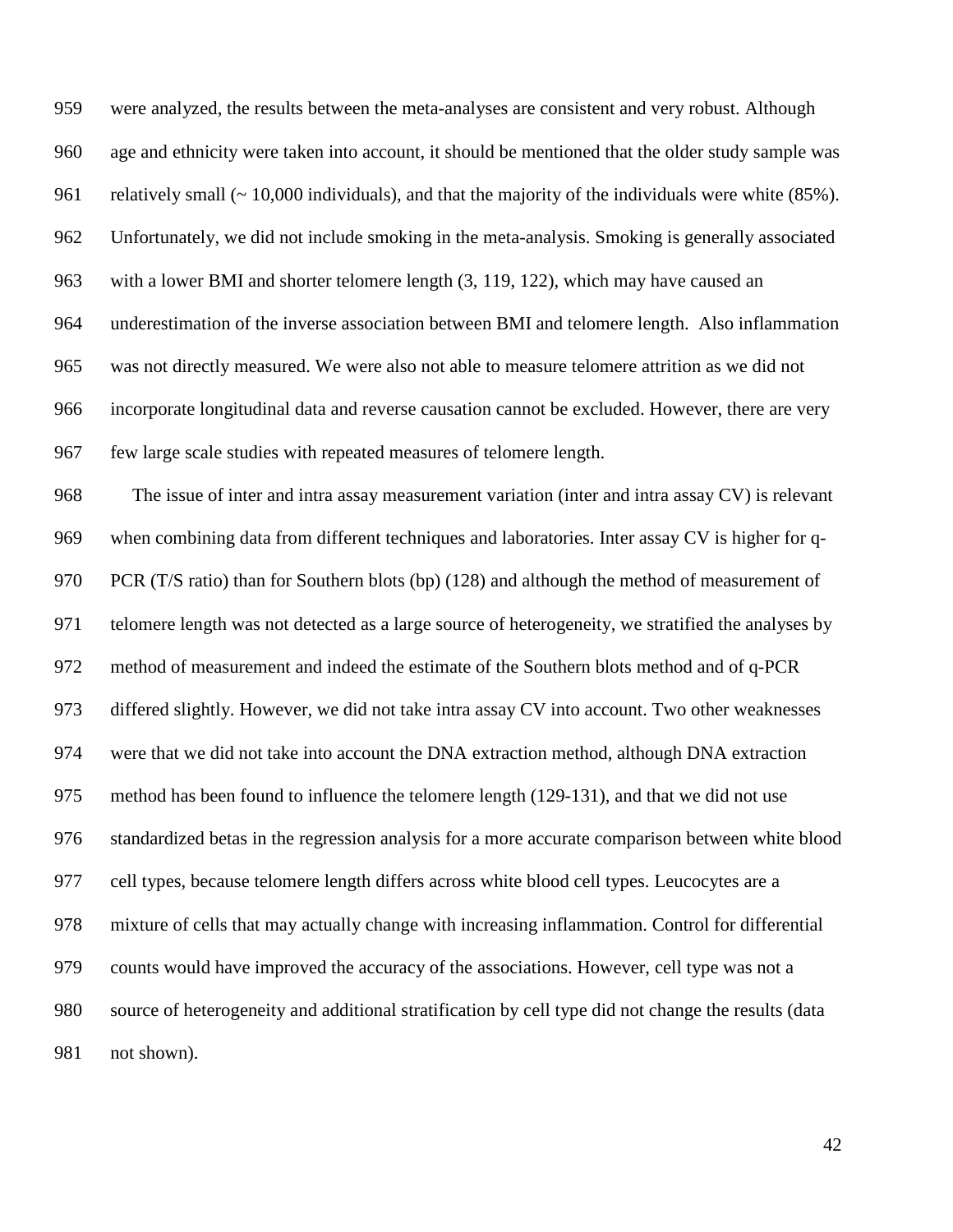The lengths of telomeres at different ages are highly correlated, and it has been suggested that most of the variation in leucocyte telomere length in adults is a result of telomere length at birth and that therefore the impact of environmental and lifestyle factors is rather small [\(119,](#page-55-1) [132\)](#page-56-4). Benetos et al. described that ranking of individuals into deciles according to their telomere length barely changes across adult life. They showed that around half of the individuals stay in the same decile, whereas 17.9% showed a downwards shift and 20.7% showed an upward shift of one 988 decile [\(119\)](#page-55-1). Our meta-analysis shows that five units increase in BMI corresponds to ~25 bp or 989 even ~40 bp change in the young population, which is equivalent to at least a yearly decrease irrespective of ranking. This could be an additional argument to tackle the obesity epidemic. In summary, a higher BMI is associated with shorter telomeres, especially in the younger population. Although no causal inference can be drawn and the possibility of residual confounding is always a possibility, the results were robust across a variety of potential confounders. Given this, we could possibly infer that the obesity epidemic may be contributing to an increased biological aging of the population. However, meta-analyses of longitudinal studies that can evaluate change in body weight alongside change in telomere length are warranted. 

### **ACKNOWLEDGEMENTS**

 We thank the Principle Investigator of the Bogalusa study for the willingness to share the data, but with whom we lost contact despite our efforts.

TwinsUK. The study was funded by the Wellcome Trust; European Community's Seventh

Framework Programme (FP7/2007-2013). The study also receives support from the National

- Institute for Health Research (NIHR) BioResource Clinical Research Facility and Biomedical
- Research Centre based at Guy's and St Thomas' NHS Foundation Trust and King's College
- London.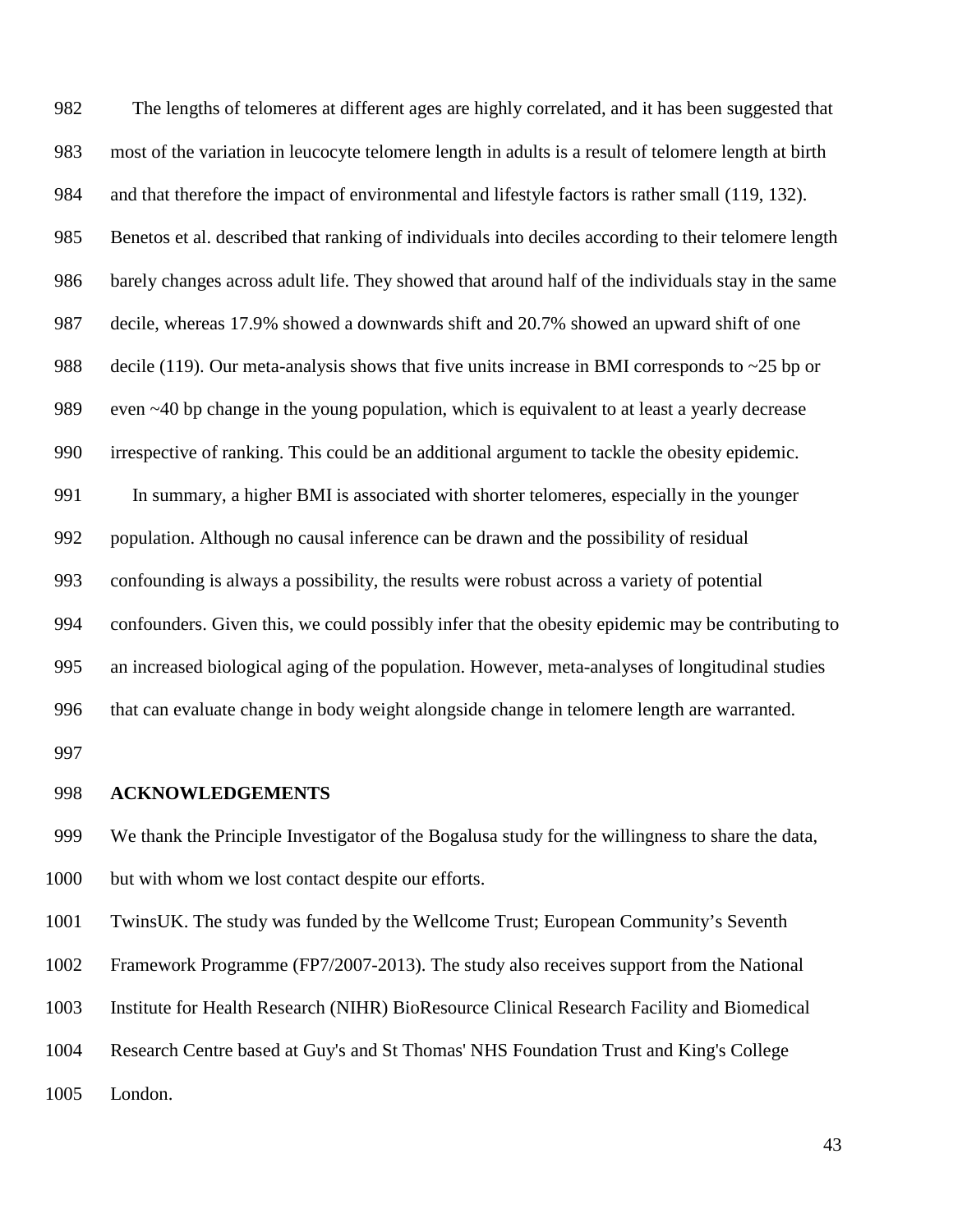The Dallas Heart Study (DHS). Research reported in this publication was supported by the National Center for Advancing Translational Sciences of the National Institutes of Health under award number UL1TR001105.

The acquisition and analyses of these data from the Multi-Ethnic Study of Atherosclerosis

(MESA) was funded by contracts N01-HC-95159 through N01-HC-95165 and N01-HC-95169

from the National Heart, Lung, and Blood Institute, by R01 HL076831 (Diez Roux PI), and by

funding from the MacArthur Foundation. Jennifer A. Nettleton was funded by a career

development award from the National Institutes of Health, National Institute of Diabetes and

Digestive and Kidney Diseases (5K01DK082729-04). MESA thanks the investigators, staff, and

participants of the MESA study for their valuable contributions. A full list of participating MESA

investigators and institutions can be found at [http://www.mesa-nhlbi.org.](https://webmail.uth.tmc.edu/owa/redir.aspx?C=AzDiCQVtREq2DJf3pEz53_X_ynpqgdIIeOPqhXLHj4Xi4L_-A6sKtdII2LK4oKTBT16WsRb_Cks.&URL=http%3a%2f%2fwww.mesa-nhlbi.org%2f)

S E Humphries is a British Heart Foundation Professor and he and Dr Klelia D. Salpea are

supported by the British Heart Foundation (RG008/08 and FS/06/053) and by the National

Institute for Health Research University College London Hospitals Biomedical Research Centre.

The EARSII study was funded by the EC Concerted Action BMH1 CT92–0206.

Lothian Birth Cohort 1936: we thank the cohort participants and team members who contributed

to these studies. Phenotype collection was supported by Age UK (The Disconnected Mind

project). The work was undertaken by The University of Edinburgh Centre for Cognitive Ageing

and Cognitive Epidemiology, part of the cross council Lifelong Health and Wellbeing Initiative

(MR/K026992/1). Funding from the BBSRC and Medical Research Council (MRC) is gratefully

acknowledged.

The Sister Study was supported by the Intramural Research Program of the NIH, National

Institute of Environmental Health Sciences (Z01 ES 044005).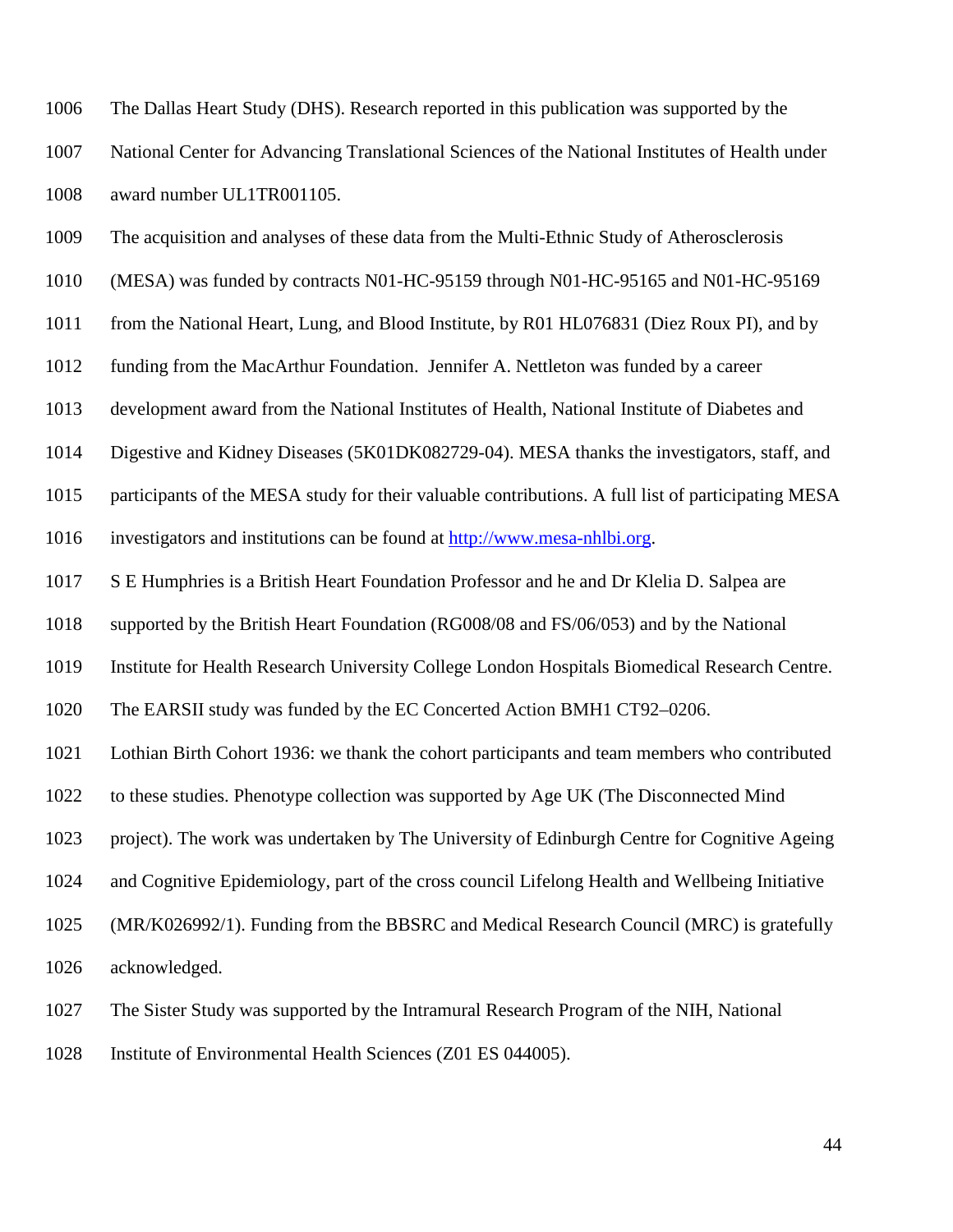- The Jerusalem LRC: The study was funded by the Chief Scientist of the Israel Ministry of Health
- [300000-5352], the Israel Science Foundation [593/01], and the US-Israel Binational Science
- Foundation [87-00419].
- Jerusalem Palestinians: The study was funded by the USAID MERC Program (Grant # TA-
- MOU-01-M21-002) and by a research grant from DCURE Israel
- The PATH study was supported by the Australian National Health and Medical Research Council
- Program Grant 17805 and Project Grant 418020.
- The Bruneck Study was supported by a grant of the 'Tiroler Wissenschaftsfonds', Austria, and
- the Dr. Johannes und Hertha Tuba Foundation
- The Fels Longitudinal Study, Research reported in this manuscript was supported by the
- National Institute of Health grants (R03AG023251, R01HD012252)
- The authors would like to thank the Strong Heart Study (SHS) participants, the Indian Health
- Service facilities, and the participating tribal communities for their extraordinary cooperation and
- involvement, which has contributed to the success of the SHS. The views expressed in this article
- are those of the authors and do not necessarily reflect those of the Indian Health Service. This
- study was supported by National Institutes of Health grants R01DK091369, K01AG034259,
- R21HL092363 and cooperative agreement grants U01HL65520, U01HL41642, U01HL41652,
- U01HL41654, and U01HL65521.
- SOLVABLE was supported by: NIH/NIAMS T32AR07611, K24AR002138, P60 AR30692
- which is now updated as P60 AR064464,
- Kirkland Scholar Award; AFMR Summer Clinical and the Eleanor Wood-
- Prince Grant: A Project of the Woman's Board of Northwestern Memorial Hospital.
- Former Athletes study: The study was funded by the Ministry of Education and Culture, the Juho
- Vainio Foundation, the Finnish Heart Research Foundation, Paavo Nurmi Foundation, the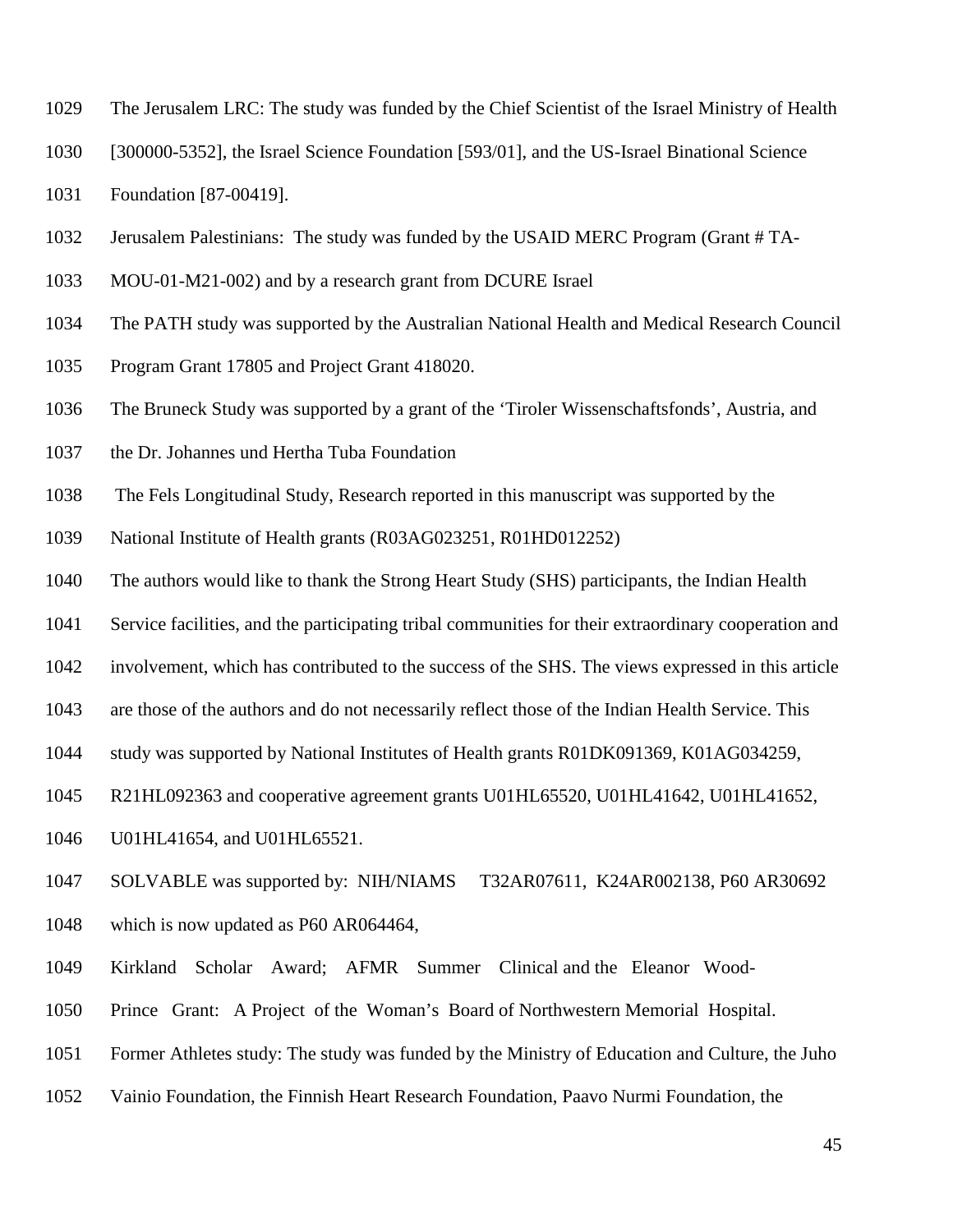Finnish Cultural Foundation, and by a grant from Medical Society of Finland, Finska

Läkaresällskapet. We would like to thank National Institute for Health and Welfare, Department

of Public Health, University of Helsinki, Sports & Exercise Medicine Department of Health

Sciences, University of Jyväskylä, Paavo Nurmi Centre, Turku and ORTON Research Institute,

Invalid Foundation, Helsinki for collaboration during the large epidemiological and clinical

research program in the year 2008.

Finnish Twin Cohort data comes primarily from the Nicotine Addictions Genetics family study

of twins and their siblings (Loukola et al, 2014). Data collection for this work was supported by

Academy of Finland grants (JK) and a NIH grant DA12854 (PAFM), and further support has

come from ENGAGE – European Network for Genetic and Genomic Epidemiology, FP7-

HEALTH-F4-2007, grant agreement number 201413, the Academy of Finland Center of

Excellence in Complex Disease Genetics (grant numbers: 213506, 129680 to JKaprio), and the

Academy of Finland (grants 141054, 265240, 263278 to JKaprio),

The US Kidney Cancer Study (USKCS). This work was supported, in part, by the intramural

research program of the Division of Cancer Epidemiology and Genetics, National Cancer

Institute, NIH.

The KORA study was initiated and financed by the Helmholtz Zentrum München – German

Research Center for Environmental Health, which is funded by the German Federal Ministry of

Education and Research (BMBF) and by the State of Bavaria. Furthermore, KORA research was

supported within the Munich Center of Health Sciences (MC-Health), Ludwig-Maximilians-

Universität, as part of LMUinnovativ.

Erasmus Rucphen Family (ERF) study. The study was supported by grants from The Netherlands

Organisation for Scientific Research (NWO), Erasmus MC, the Centre for Medical Systems

Biology (CMSB), The European Community's Seventh Framework Programme (FP7/2007-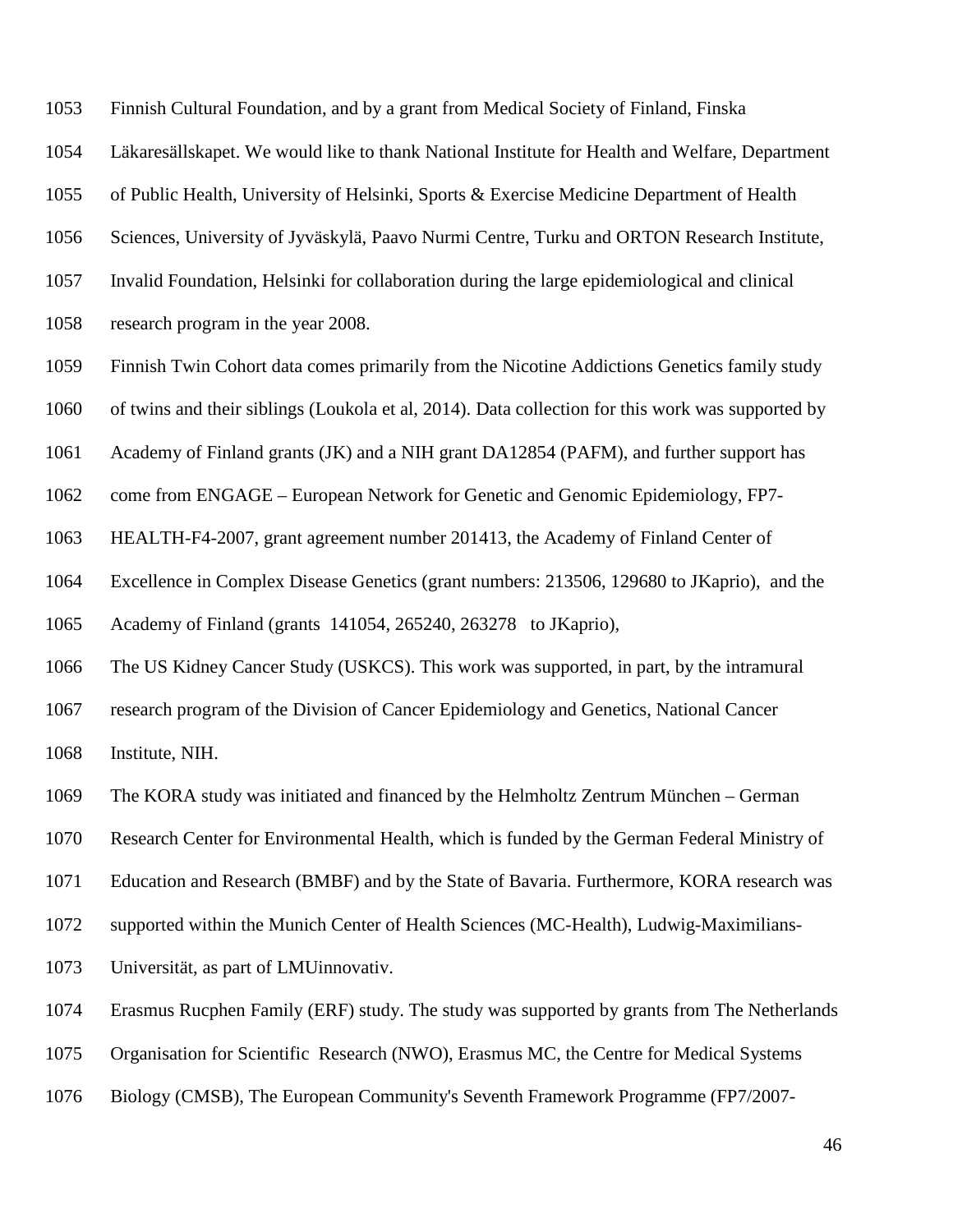| 1077 | 2013), ENGAGE Consortium, grant agreement HEALTH-F4-2007-201413 and Netherlands                 |
|------|-------------------------------------------------------------------------------------------------|
| 1078 | Consortium for Healthy Ageing (grant 050-060-810). We are grateful to all general practitioners |
| 1079 | for their contributions, to Petra Veraart for her help in genealogy, Jeannette Vergeer for the  |
| 1080 | supervision of the laboratory work and Peter Snijders for his help in data collection.          |
| 1081 | Rotterdam Study (RS). The Rotterdam Study is supported by the Erasmus MC and Erasmus            |
| 1082 | University Rotterdam; the Netherlands Organization for Scientific Research (NWO); the           |
| 1083 | Netherlands Organization for Health Research and Development (ZonMw); the Research              |
| 1084 | Institute for Diseases in the Elderly (RIDE); the Netherlands Genomics Initiative (NGI); the    |
| 1085 | Ministry of Education, Culture and Sciences; the Ministry of Health Welfare and Sports; the     |
| 1086 | European Commission (DG XII); and the Municipality of Rotterdam.                                |
| 1087 | The analysis of data from the National Health and Nutrition Examination Survey was funded by    |
| 1088 | grant R01 AG033592 from the National Institute on Aging (Elissa Epel, PI).                      |
| 1089 | The Zutphen Elderly Study was supported by grants from The Netherlands Prevention               |
| 1090 | Foundation (Preventiefonds) and the survey on Crete was financially supported by Danone.        |
| 1091 | The RPCI study was supported by grants from Susan G Komen for the Cure (BCTR 0600562)           |
| 1092 | and the U.S. National Institutes of Health Cancer Center Support Grant (P30 CA016056)           |
| 1093 | The Heart Scan study was funded by the British Heart Foundation (RG/10/005/28296 and the        |
| 1094 | Medical Research Council, UK. A. Steptoe is funded by the British Heart Foundation.             |
| 1095 | The Helsinki Businessmen Study (HBS) was initially funded by the Academy of Finland and         |
| 1096 | various foundations during the decades, most recently by the Sohlberg Foundation; the Jahnsson  |
| 1097 | Foundation; and Gustav V och Victoria Frimurarestiftelse. Funding has also been provided by     |
| 1098 | the Helsinki University Central Hospital, and the Oulu University Hospital (VTR/EVO-funding),   |
| 1099 | and the Academy of Finland grants no 286294 and 294154.                                         |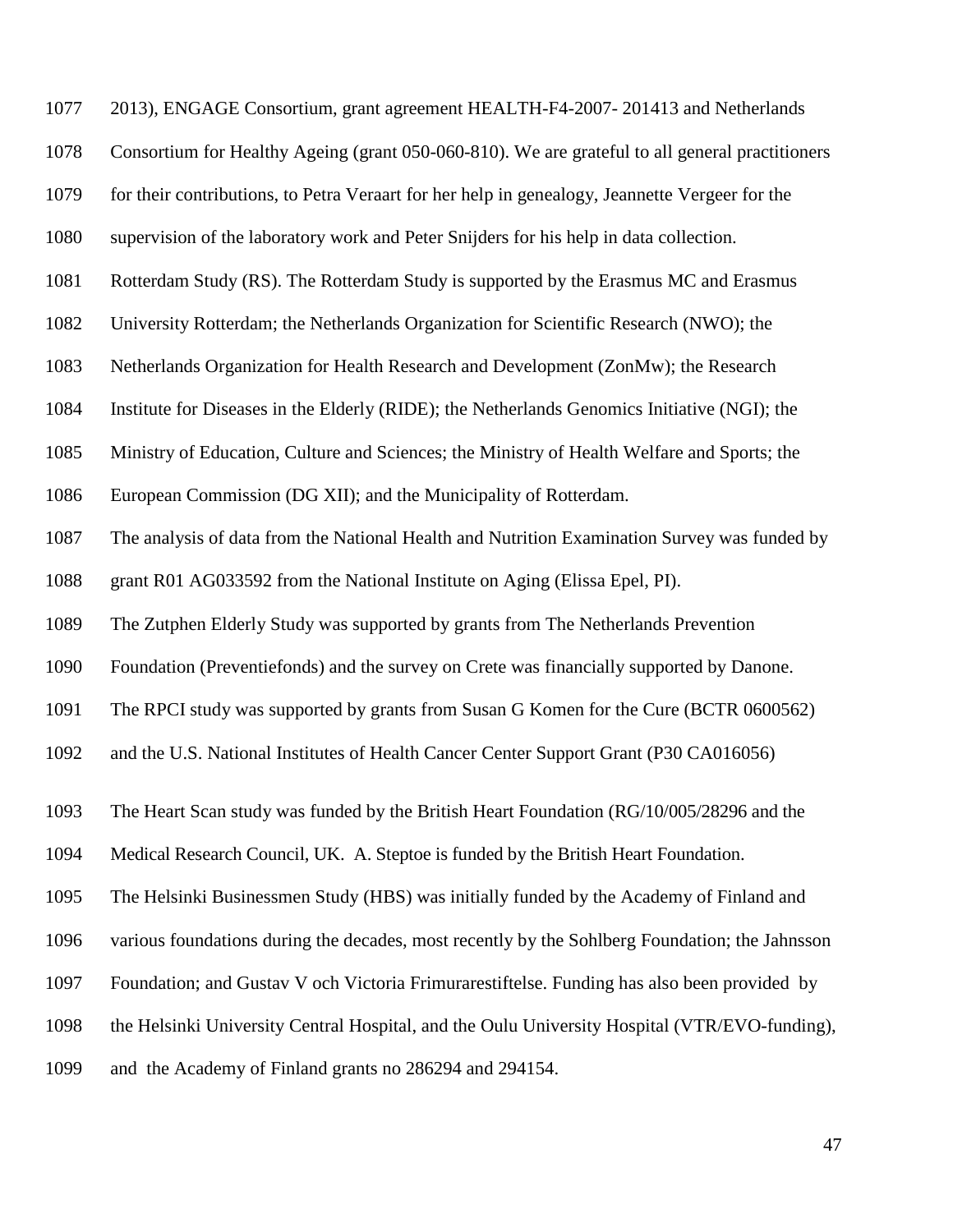| 1100 | Laboratory analysis of the Cebu Longitudinal Health and Nutrition Survey (CLHNS) was funded      |
|------|--------------------------------------------------------------------------------------------------|
| 1101 | by NSF (Doctoral Dissertation Improvement Grant BCS-0962282), the Wenner-Gren Foundation         |
| 1102 | (Gr. 8111) and institutional support from Northwestern University; data and sample collection    |
| 1103 | funded by the NIH (grants RR20649 $&$ ES10126). DNA extracts provided by Karen Mohlke.           |
| 1104 | Richard Cawthon, Justin Tackney, Katarina Nordfjäll, Klelia Salpea, Christine Ackerman and       |
| 1105 | Margrit Urbanek provided laboratory advice. We especially thank the many researchers at the      |
| 1106 | Office of Population Studies, University of San Carlos, Cebu, the Philippines, for their central |
| 1107 | role in study design and data collection, and the Filipino participants, who provided their time |
| 1108 | and samples for this study.                                                                      |
| 1109 | NESDA is funded through the Geestkracht program of the Netherlands Organization for Health       |
| 1110 | Research and Development (Zon-Mw, grant number 10-000-1002) and is supported by                  |
| 1111 | participating universities and mental health care organizations. J.E. Verhoeven and telomere     |
| 1112 | length assaying were supported through a NWO-VICI grant (number 91811602).                       |
| 1113 |                                                                                                  |
| 1114 |                                                                                                  |
| 1115 |                                                                                                  |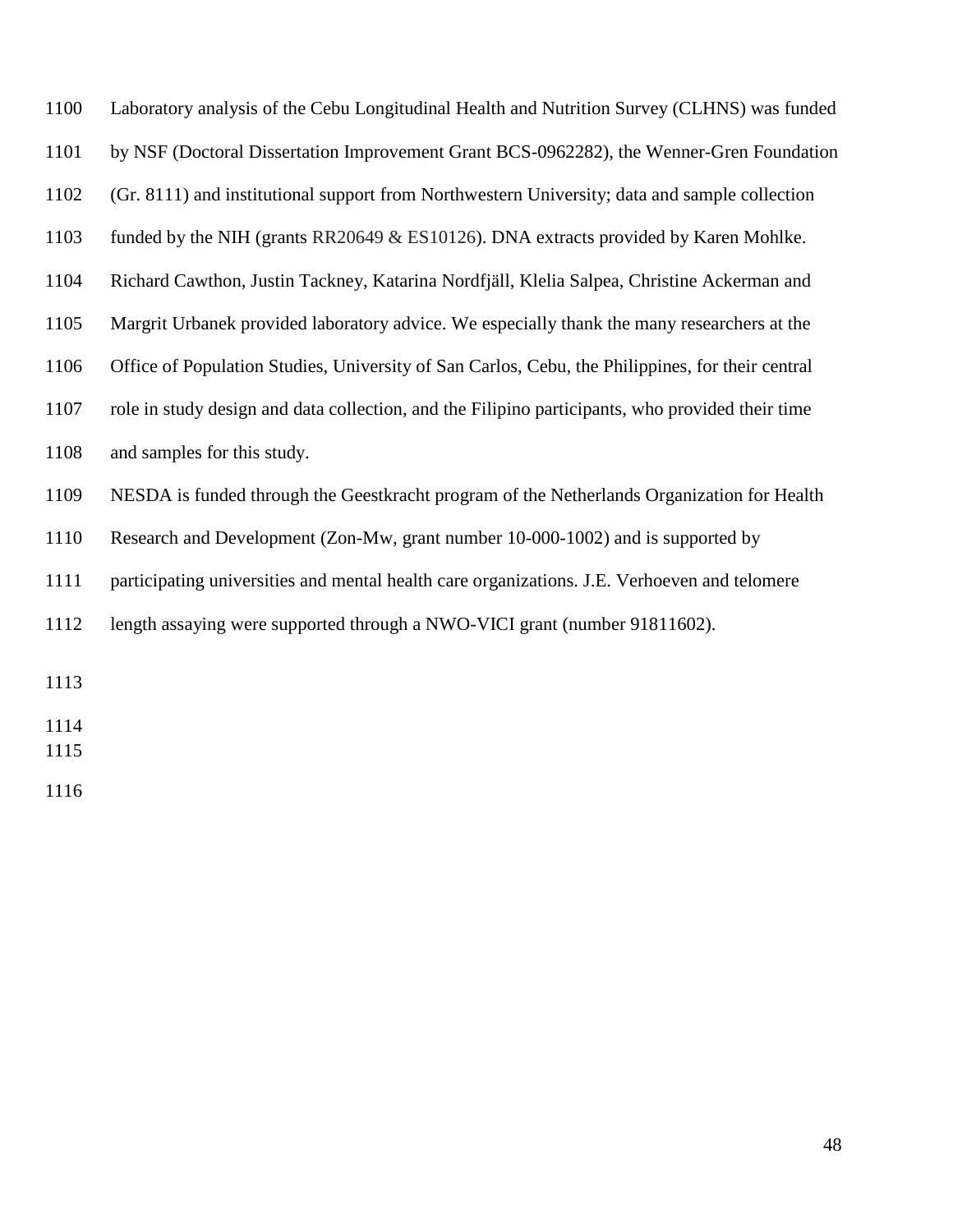## <span id="page-48-6"></span><span id="page-48-3"></span>**REFERENCES**

<span id="page-48-8"></span><span id="page-48-7"></span><span id="page-48-5"></span><span id="page-48-4"></span><span id="page-48-2"></span><span id="page-48-1"></span><span id="page-48-0"></span> 1. Allsopp RC, Harley CB. Evidence for a critical telomere length in senescent human fibroblasts. Exp Cell Res. 1995;219:130-6. 2. Hayflick L. Mortality and immortality at the cellular level. A review. Biochemistry Biokhimiia. 1997;62:1180-90. 3. Valdes AM, Andrew T, Gardner JP, Kimura M, Oelsner E, Cherkas LF, Aviv A, Spector TD. Obesity, cigarette smoking, and telomere length in women. Lancet. 2005;366:662-4. 4. Sampson MJ, Winterbone MS, Hughes JC, Dozio N, Hughes DA. Monocyte telomere shortening and oxidative DNA damage in type 2 diabetes. Diabetes Care. 2006;29:283-9. 5. Demissie S, Levy D, Benjamin EJ, Cupples LA, Gardner JP, Herbert A, Kimura M, Larson MG, Meigs JB, Keaney JF, et al. Insulin resistance, oxidative stress, hypertension, and leukocyte telomere length in men from the Framingham Heart Study. Aging Cell. 2006;5:325-30. 6. WHO; fact sheet 311 m. obesity and overweight <http://www.who.int/mediacentre/factsheets/fs311/en/index.htm2012> [ 7. Njajou OT, Cawthon RM, Blackburn EH, Harris TB, Li R, Sanders JL, Newman AB, Nalls M, Cummings SR, Hsueh WC. Shorter telomeres are associated with obesity and weight gain in the elderly. International journal of obesity. 2012;36:1176-9. 8. Martin-Ruiz CM, Gussekloo J, van Heemst D, von Zglinicki T, Westendorp RG. Telomere length in white blood cells is not associated with morbidity or mortality in the oldest old: a population-based study. Aging Cell. 2005;4:287-90. 9. Benetos A, Okuda K, Lajemi M, Kimura M, Thomas F, Skurnick J, Labat C, Bean K, Aviv A. Telomere length as an indicator of biological aging: the gender effect and relation with pulse pressure and pulse wave velocity. Hypertension. 2001;37:381-5. 1141 10. Gardner M, Bann D, Wiley L, Cooper R, Hardy R, Nitsch D, Martin-Ruiz C, Shiels P, 1142 Saver AA, Barbieri M, et al. Gender and telomere length: systematic review and meta-analysis Sayer AA, Barbieri M, et al. Gender and telomere length: systematic review and meta-analysis. Experimental gerontology. 2014;51:15-27. 11. McGrath M, Wong JY, Michaud D, Hunter DJ, De Vivo I. Telomere length, cigarette smoking, and bladder cancer risk in men and women. Cancer Epidemiol Biomarkers Prev. 2007;16:815-9. 12. O'Donnell CJ, Demissie S, Kimura M, Levy D, Gardner JP, White C, D'Agostino RB, Wolf PA, Polak J, Cupples LA, et al. Leukocyte telomere length and carotid artery intimal medial thickness: the Framingham Heart Study. Arterioscler Thromb Vasc Biol. 2008;28:1165-71. 13. Bekaert S, De Meyer T, Rietzschel ER, De Buyzere ML, De Bacquer D, Langlois M, Segers P, Cooman L, Van Damme P, Cassiman P, et al. Telomere length and cardiovascular risk factors in a middle-aged population free of overt cardiovascular disease. Aging Cell. 2007;6:639- 47. 14. Nordfjall K, Eliasson M, Stegmayr B, Melander O, Nilsson P, Roos G. Telomere length is associated with obesity parameters but with a gender difference. Obesity (Silver Spring). 2008;16:2682-9. 15. Story M, Evans M, Fabsitz RR, Clay TE, Holy Rock B, Broussard B. The epidemic of obesity in American Indian communities and the need for childhood obesity-prevention programs. Am J Clin Nutr. 1999;69:747S-54S. 16. Hunt SC, Chen W, Gardner JP, Kimura M, Srinivasan SR, Eckfeldt JH, Berenson GS, Aviv A. Leukocyte telomeres are longer in African Americans than in whites: the National Heart,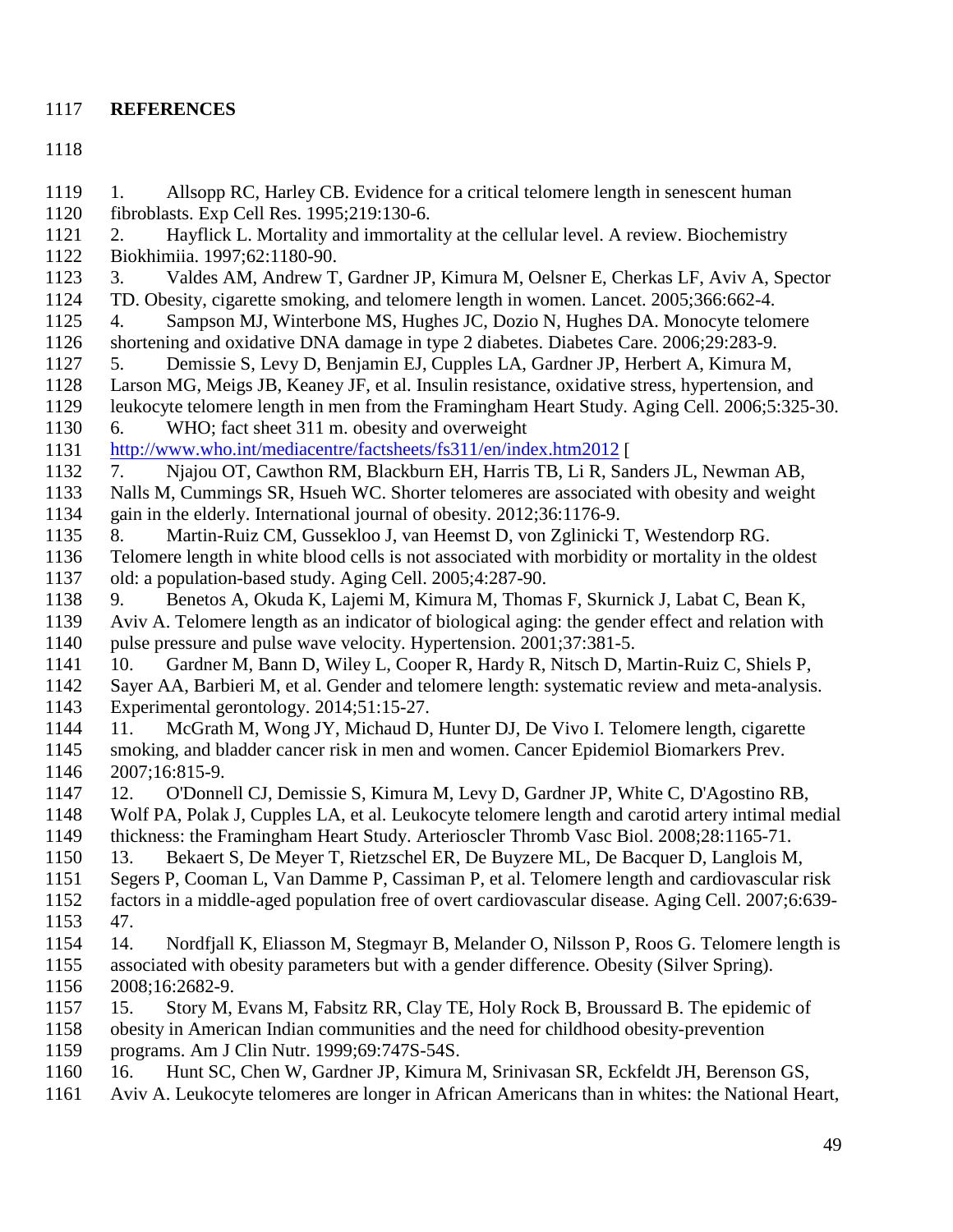- <span id="page-49-7"></span>Lung, and Blood Institute Family Heart Study and the Bogalusa Heart Study. Aging Cell.
- 2008;7:451-8.
- 17. Chen W, Kimura M, Kim S, Cao X, Srinivasan SR, Berenson GS, Kark JD, Aviv A.
- Longitudinal versus cross-sectional evaluations of leukocyte telomere length dynamics: age-
- dependent telomere shortening is the rule. J Gerontol A Biol Sci Med Sci. 2011;66:312-9.
- <span id="page-49-3"></span> 18. Diaz VA, Mainous AG, Player MS, Everett CJ. Telomere length and adiposity in a racially diverse sample. International journal of obesity. 2010;34:261-5.
- 19. Zhu H, Wang X, Gutin B, Davis CL, Keeton D, Thomas J, Stallmann-Jorgensen I,
- Mooken G, Bundy V, Snieder H, et al. Leukocyte telomere length in healthy Caucasian and
- African-American adolescents: relationships with race, sex, adiposity, adipokines, and physical 1172 activity. The Journal of pediatrics. 2011;158:215-20.<br>1173 20. Fitzpatrick AL. Kronmal RA. Kimura M. Gar
- 20. Fitzpatrick AL, Kronmal RA, Kimura M, Gardner JP, Psaty BM, Jenny NS, Tracy RP,
- Hardikar S, Aviv A. Leukocyte telomere length and mortality in the Cardiovascular Health Study. J Gerontol A Biol Sci Med Sci. 2011;66:421-9.
- <span id="page-49-1"></span>21. Muezzinler A, Zaineddin AK, Brenner H. Body mass index and leukocyte telomere
- <span id="page-49-5"></span>length in adults: a systematic review and meta-analysis. Obesity reviews : an official journal of
- the International Association for the Study of Obesity. 2014;15:192-201.
- <span id="page-49-4"></span>22. Mundstock E, Sarria EE, Zatti H, Mattos Louzada F, Kich Grun L, Herbert Jones M,
- Guma FT, Mazzola In Memoriam J, Epifanio M, Stein RT, et al. Effect of obesity on telomere length: Systematic review and meta-analysis. Obesity (Silver Spring). 2015;23:2165-74.
- 23. Egger M, Davey Smith G, Schneider M, Minder C. Bias in meta-analysis detected by a simple, graphical test. BMJ. 1997;315:629-34.
- 24. Duval S, Tweedie R. Trim and fill: A simple funnel-plot-based method of testing and adjusting for publication bias in meta-analysis. Biometrics. 2000;56:455-63.
- 25. Higgins JP, Thompson SG. Quantifying heterogeneity in a meta-analysis. Statistics in medicine. 2002;21:1539-58.
- <span id="page-49-6"></span> 26. Higgins JP, Thompson SG, Deeks JJ, Altman DG. Measuring inconsistency in meta-analyses. BMJ. 2003;327:557-60.
- 27. Aviv A, Valdes A, Gardner JP, Swaminathan R, Kimura M, Spector TD. Menopause
- modifies the association of leukocyte telomere length with insulin resistance and inflammation. J Clin Endocrinol Metab. 2006;91:635-40.
- 28. Valdes AM, Richards JB, Gardner JP, Swaminathan R, Kimura M, Xiaobin L, Aviv A,
- Spector TD. Telomere length in leukocytes correlates with bone mineral density and is shorter in women with osteoporosis. Osteoporos Int. 2007;18:1203-10.
- <span id="page-49-2"></span>29. Richards JB, Valdes AM, Gardner JP, Kato BS, Siva A, Kimura M, Lu X, Brown MJ,
- Aviv A, Spector TD. Homocysteine levels and leukocyte telomere length. Atherosclerosis. 2008;200:271-7.
- 30. Cherkas LF, Hunkin JL, Kato BS, Richards JB, Gardner JP, Surdulescu GL, Kimura M, Lu X, Spector TD, Aviv A. The association between physical activity in leisure time and
- leukocyte telomere length. Arch Intern Med. 2008;168:154-8.
- <span id="page-49-0"></span> 31. Gardner JP, Li S, Srinivasan SR, Chen W, Kimura M, Lu X, Berenson GS, Aviv A. Rise in insulin resistance is associated with escalated telomere attrition. Circulation. 2005;111:2171-7.
- 32. Aviv A, Chen W, Gardner JP, Kimura M, Brimacombe M, Cao X, Srinivasan SR,
- Berenson GS. Leukocyte telomere dynamics: longitudinal findings among young adults in the
- Bogalusa Heart Study. Am J Epidemiol. 2009;169:323-9.
- 33. Chen W, Gardner JP, Kimura M, Brimacombe M, Cao X, Srinivasan SR, Berenson GS,
- Aviv A. Leukocyte telomere length is associated with HDL cholesterol levels: The Bogalusa
- heart study. Atherosclerosis. 2009;205:620-5.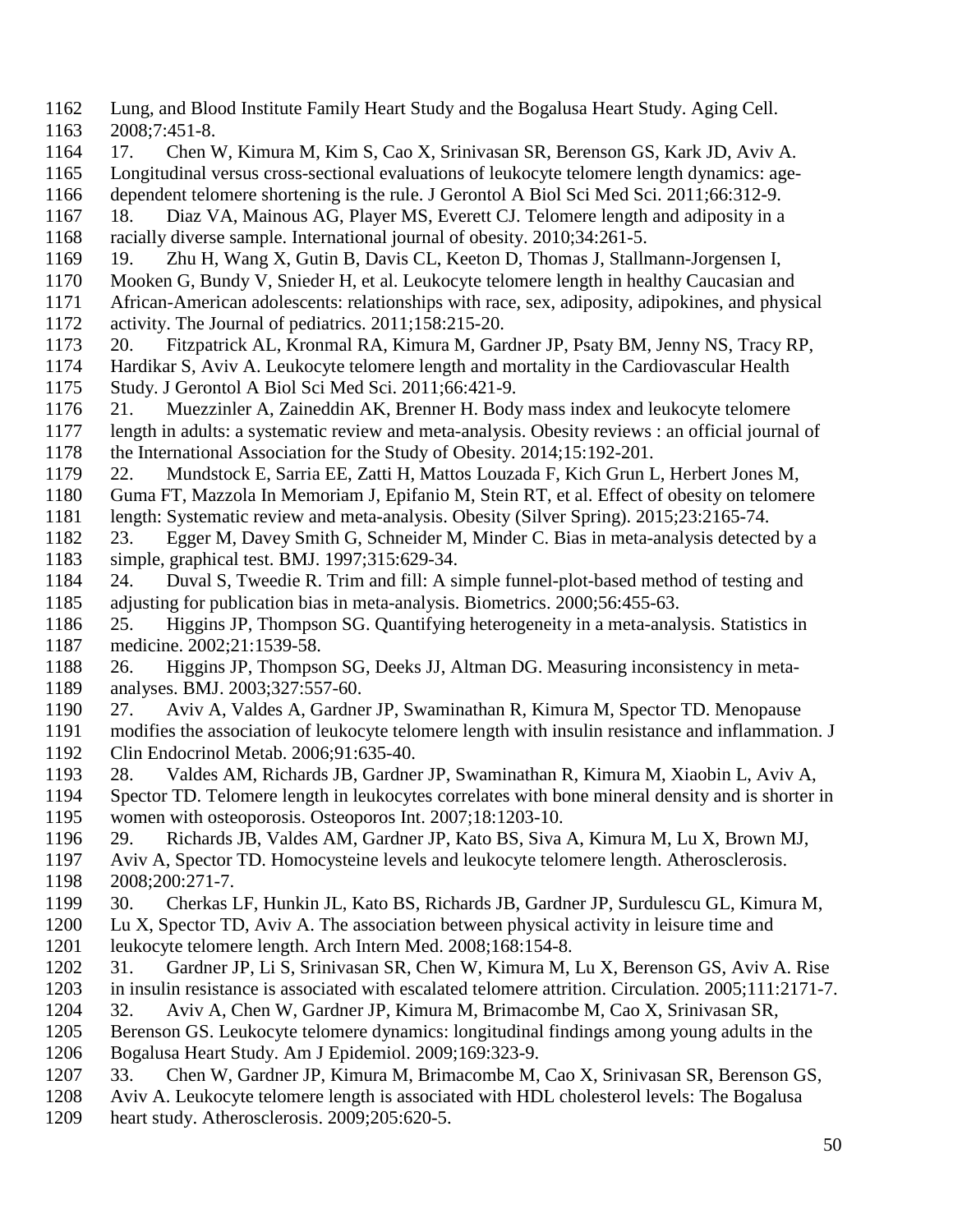<span id="page-50-8"></span><span id="page-50-7"></span><span id="page-50-6"></span><span id="page-50-5"></span><span id="page-50-4"></span><span id="page-50-3"></span><span id="page-50-2"></span><span id="page-50-1"></span><span id="page-50-0"></span> 34. Adaikalakoteswari A, Balasubramanyam M, Ravikumar R, Deepa R, Mohan V. Association of telomere shortening with impaired glucose tolerance and diabetic macroangiopathy. Atherosclerosis. 2007;195:83-9. 35. Barbieri M, Paolisso G, Kimura M, Gardner JP, Boccardi V, Papa M, Hjelmborg JV, Christensen K, Brimacombe M, Nawrot TS, et al. Higher circulating levels of IGF-1 are associated with longer leukocyte telomere length in healthy subjects. Mech Ageing Dev. 2009;130:771-6. 36. De Meyer T, Rietzschel ER, De Buyzere ML, De Bacquer D, Van Criekinge W, De Backer GG, Gillebert TC, Van Oostveldt P, Bekaert S. Paternal age at birth is an important determinant of offspring telomere length. Hum Mol Genet. 2007;16:3097-102. 1220 37. De Meyer T, Rietzschel ER, De Buyzere ML, Langlois MR, De Bacquer D, Segers P, 1221 Van Damme P, De Backer GG, Van Oostveldt P, Van Criekinge W, et al. Systemic telomere Van Damme P, De Backer GG, Van Oostveldt P, Van Criekinge W, et al. Systemic telomere length and preclinical atherosclerosis: the Asklepios Study. Eur Heart J. 2009;30:3074-81. 38. Rietzschel ER, De Buyzere ML, Bekaert S, Segers P, De Bacquer D, Cooman L, Van Damme P, Cassiman P, Langlois M, van Oostveldt P, et al. Rationale, design, methods and baseline characteristics of the Asklepios Study. Eur J Cardiovasc Prev Rehabil. 2007;14:179-91. 39. Vasan RS, Demissie S, Kimura M, Cupples LA, White C, Gardner JP, Cao X, Levy D, Benjamin EJ, Aviv A. Association of leukocyte telomere length with echocardiographic left ventricular mass: the Framingham heart study. Circulation. 2009;120:1195-202. 40. Houben JM, Giltay EJ, Rius-Ottenheim N, Hageman GJ, Kromhout D. Telomere length and mortality in elderly men: the Zutphen Elderly Study. J Gerontol A Biol Sci Med Sci. 2011;66:38-44. 41. Houben JM, Mercken EM, Ketelslegers HB, Bast A, Wouters EF, Hageman GJ, Schols AM. Telomere shortening in chronic obstructive pulmonary disease. Respir Med. 2009;103:230- 6. 42. Rius-Ottenheim N, Houben JM, Kromhout D, Kafatos A, van der Mast RC, Zitman FG, Geleijnse JM, Hageman GJ, Giltay EJ. Telomere length and mental well-being in elderly men from the Netherlands and Greece. Behav Genet. 2012;42:278-86. 43. Jeanclos E, Schork NJ, Kyvik KO, Kimura M, Skurnick JH, Aviv A. Telomere length inversely correlates with pulse pressure and is highly familial. Hypertension. 2000;36:195-200. 44. Hjelmborg JV, Nzietchueng R, Kimura M, Gardner JP, Bladbjerg EM, Christensen K, Aviv A, Benetos A. Leukocyte telomere length is inversely correlated with plasma Von Willebrand factor. Thromb Res. 2010;125:e339-42. 45. Farzaneh-Far R, Lin J, Epel E, Lapham K, Blackburn E, Whooley MA. Telomere length trajectory and its determinants in persons with coronary artery disease: longitudinal findings from the heart and soul study. PLoS One. 2010;5:e8612. 46. Farzaneh-Far R, Lin J, Epel ES, Harris WS, Blackburn EH, Whooley MA. Association of marine omega-3 fatty acid levels with telomeric aging in patients with coronary heart disease. JAMA. 2010;303:250-7. 47. Huda N, Tanaka H, Herbert BS, Reed T, Gilley D. Shared environmental factors associated with telomere length maintenance in elderly male twins. Aging Cell. 2007;6:709-13. 48. Fitzpatrick AL, Reed T, Goldberg J, Buchwald D. The association between prolonged fatigue and cardiovascular disease in World War II veteran twins. Twin Res. 2004;7:571-7. 49. Strandberg TE, Kovanen PT, Eklund KK. Is the "lipid paradox" in rheumatoid arthritis really a paradox? Comment on the article by Bartels et al. Arthritis Rheum. 2011;63:3644-5;

<span id="page-50-12"></span><span id="page-50-11"></span><span id="page-50-10"></span><span id="page-50-9"></span>author's reply 5-6.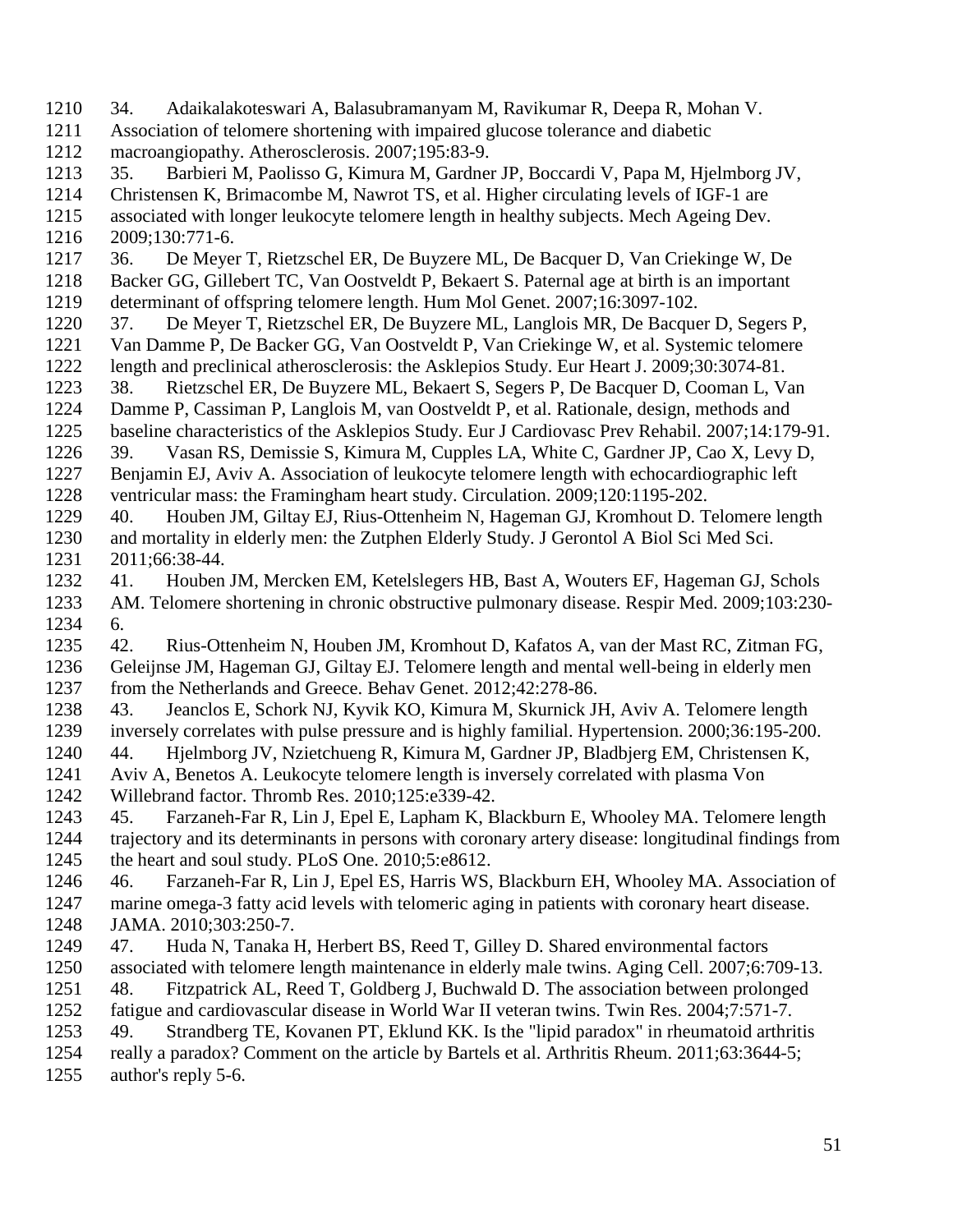<span id="page-51-13"></span><span id="page-51-12"></span><span id="page-51-11"></span><span id="page-51-10"></span><span id="page-51-9"></span><span id="page-51-8"></span><span id="page-51-7"></span><span id="page-51-6"></span><span id="page-51-5"></span><span id="page-51-4"></span><span id="page-51-3"></span><span id="page-51-2"></span><span id="page-51-1"></span><span id="page-51-0"></span> 50. Strandberg TE, Saijonmaa O, Fyhrquist F, Tilvis RS, Strandberg AY, Miettinen TA, Pitkala KH, Salomaa V. Telomere length in old age and cholesterol across the life course. J Am Geriatr Soc. 2011;59:1979-81. 51. Strandberg TE, Saijonmaa O, Tilvis RS, Pitkala KH, Strandberg AY, Miettinen TA, Fyhrquist F. Association of telomere length in older men with mortality and midlife body mass index and smoking. J Gerontol A Biol Sci Med Sci. 2011;66:815-20. 52. Rode L, Nordestgaard BG, Weischer M, Bojesen SE. Increased body mass index, elevated C-reactive protein, and short telomere length. J Clin Endocrinol Metab. 2014:jc20141161. 53. Skamra C, Romero-Diaz J, Sandhu A, Huang Q, Lee J, Pearce W, McPherson DD, Sutton-Tyrrell K, Pope R, Ramsey-Goldman R. Telomere length in patients with systemic lupus erythematosus and its associations with carotid plaque. Rheumatology. 2013;52:1101-8. 54. Kark JD, Goldberger N, Kimura M, Sinnreich R, Aviv A. Energy intake and leukocyte telomere length in young adults. Am J Clin Nutr. 2012;95:479-87. 55. Kark JD, Nassar H, Shaham D, Sinnreich R, Goldberger N, Aboudi V, Bogot NR, Kimura M, Aviv A. Leukocyte telomere length and coronary artery calcification in Palestinians. Atherosclerosis. 2013;229:363-8. 56. Harris SE, Martin-Ruiz C, von Zglinicki T, Starr JM, Deary IJ. Telomere length and aging biomarkers in 70-year-olds: the Lothian Birth Cohort 1936. Neurobiol Aging. 2012;33:1486 e3-8. 57. Deary IJ, Gow AJ, Taylor MD, Corley J, Brett C, Wilson V, Campbell H, Whalley LJ, Visscher PM, Porteous DJ, et al. The Lothian Birth Cohort 1936: a study to examine influences on cognitive ageing from age 11 to age 70 and beyond. BMC Geriatr. 2007;7:28. 58. Zannolli R, Mohn A, Buoni S, Pietrobelli A, Messina M, Chiarelli F, Miracco C. Telomere length and obesity. Acta Paediatr. 2008;97:952-4. 59. Diaz VA, Mainous AG, 3rd, Everett CJ, Schoepf UJ, Codd V, Samani NJ. Effect of healthy lifestyle behaviors on the association between leukocyte telomere length and coronary artery calcium. Am J Cardiol. 2010;106:659-63. 60. Willeit P, Willeit J, Brandstatter A, Ehrlenbach S, Mayr A, Gasperi A, Weger S, Oberhollenzer F, Reindl M, Kronenberg F, et al. Cellular aging reflected by leukocyte telomere length predicts advanced atherosclerosis and cardiovascular disease risk. Arterioscler Thromb Vasc Biol. 2010;30:1649-56. 61. Willeit P, Willeit J, Mayr A, Weger S, Oberhollenzer F, Brandstatter A, Kronenberg F, Kiechl S. Telomere length and risk of incident cancer and cancer mortality. JAMA. 2010;304:69- 75. 62. Zheng YL, Ambrosone C, Byrne C, Davis W, Nesline M, McCann SE. Telomere length in blood cells and breast cancer risk: investigations in two case-control studies. Breast Cancer Res Treat. 2010;120:769-75. 63. Mainous AG, 3rd, Codd V, Diaz VA, Schoepf UJ, Everett CJ, Player MS, Samani NJ. Leukocyte telomere length and coronary artery calcification. Atherosclerosis. 2010;210:262-7. 64. Mainous AG, 3rd, Everett CJ, Diaz VA, Baker R, Mangino M, Codd V, Samani NJ. Leukocyte telomere length and marital status among middle-aged adults. Age and ageing. 2011;40:73-8. 65. Ehrlenbach S, Willeit P, Kiechl S, Willeit J, Reindl M, Schanda K, Kronenberg F, Brandstatter A. Influences on the reduction of relative telomere length over 10 years in the population-based Bruneck Study: introduction of a well-controlled high-throughput assay. Int J Epidemiol. 2009;38:1725-34.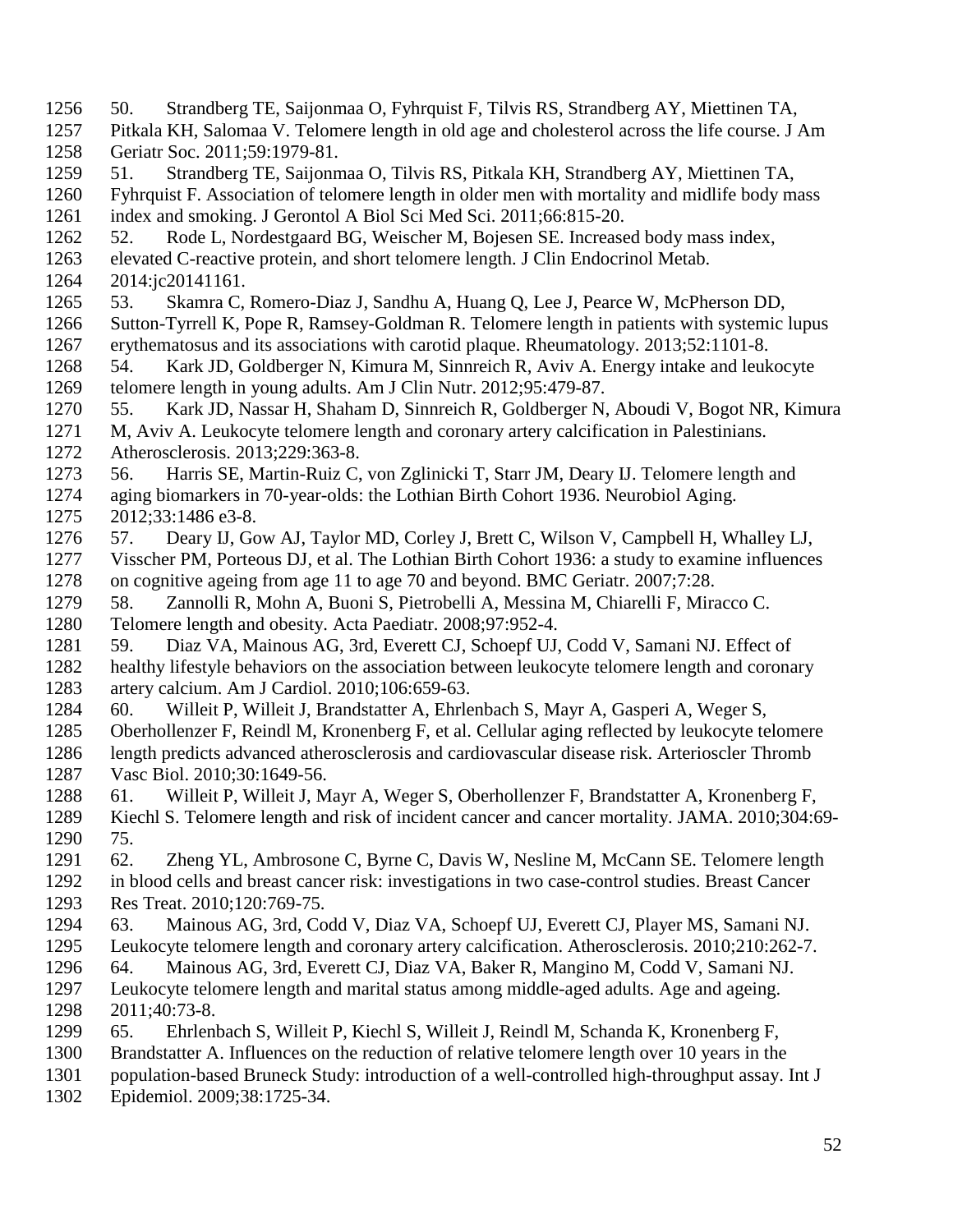- <span id="page-52-3"></span><span id="page-52-2"></span><span id="page-52-1"></span> 66. Bull CF, O'Callaghan NJ, Mayrhofer G, Fenech MF. Telomere length in lymphocytes of older South Australian men may be inversely associated with plasma homocysteine.
- Rejuvenation Res. 2009;12:341-9.
- <span id="page-52-4"></span>67. Cross JA, Brennan C, Gray T, Temple RC, Dozio N, Hughes JC, Levell NJ, Murphy H,
- <span id="page-52-5"></span> Fowler D, Hughes DA, et al. Absence of telomere shortening and oxidative DNA damage in the young adult offspring of women with pre-gestational type 1 diabetes. Diabetologia. 2009;52:226- 34.
- 68. Nettleton JA, Diez-Roux A, Jenny NS, Fitzpatrick AL, Jacobs DR, Jr. Dietary patterns,
- <span id="page-52-6"></span> food groups, and telomere length in the Multi-Ethnic Study of Atherosclerosis (MESA). Am J Clin Nutr. 2008;88:1405-12.
- 1313 69. Roux AV, Ranjit N, Jenny NS, Shea S, Cushman M, Fitzpatrick A, Seeman T.<br>1314 Race/ethnicity and telomere length in the Multi-Ethnic Study of Atherosclerosis. Agin
- <span id="page-52-7"></span>Race/ethnicity and telomere length in the Multi-Ethnic Study of Atherosclerosis. Aging Cell. 2009;8:251-7.
- 70. Salpea KD, Nicaud V, Tiret L, Talmud PJ, Humphries SE. The association of telomere length with paternal history of premature myocardial infarction in the European Atherosclerosis
- <span id="page-52-8"></span>Research Study II. J Mol Med (Berl). 2008;86:815-24.
- 71. Puterman E, Lin J, Blackburn E, O'Donovan A, Adler N, Epel E. The power of exercise: buffering the effect of chronic stress on telomere length. PLoS One. 2010;5:e10837.
- <span id="page-52-9"></span>72. Atzmon G, Cho M, Cawthon RM, Budagov T, Katz M, Yang X, Siegel G, Bergman A,
- Huffman DM, Schechter CB, et al. Evolution in health and medicine Sackler colloquium: Genetic variation in human telomerase is associated with telomere length in Ashkenazi centenarians. Proc Natl Acad Sci U S A. 2010;107 Suppl 1:1710-7.
- <span id="page-52-10"></span>73. Hou L, Savage SA, Blaser MJ, Perez-Perez G, Hoxha M, Dioni L, Pegoraro V, Dong LM,
- Zatonski W, Lissowska J, et al. Telomere length in peripheral leukocyte DNA and gastric cancer risk. Cancer Epidemiol Biomarkers Prev. 2009;18:3103-9.
- <span id="page-52-11"></span> 74. Kananen L, Surakka I, Pirkola S, Suvisaari J, Lonnqvist J, Peltonen L, Ripatti S, Hovatta I. Childhood adversities are associated with shorter telomere length at adult age both in individuals with an anxiety disorder and controls. PLoS One. 2010;5:e10826.
- <span id="page-52-12"></span>75. Kim S, Parks CG, DeRoo LA, Chen H, Taylor JA, Cawthon RM, Sandler DP. Obesity
- <span id="page-52-13"></span> and weight gain in adulthood and telomere length. Cancer Epidemiol Biomarkers Prev. 2009;18:816-20.
- 76. Kurz DJ, Kloeckener-Gruissem B, Akhmedov A, Eberli FR, Buhler I, Berger W, Bertel
- <span id="page-52-14"></span>O, Luscher TF. Degenerative aortic valve stenosis, but not coronary disease, is associated with
- shorter telomere length in the elderly. Arterioscler Thromb Vasc Biol. 2006;26:e114-7.
- 77. Mather KA, Jorm AF, Milburn PJ, Tan X, Easteal S, Christensen H. No associations
- between telomere length and age-sensitive indicators of physical function in mid and later life. J Gerontol A Biol Sci Med Sci. 2010;65:792-9.
- 78. Pavanello S, Hoxha M, Dioni L, Bertazzi PA, Snenghi R, Nalesso A, Ferrara SD,
- Montisci M, Baccarelli A. Shortened telomeres in individuals with abuse in alcohol consumption. 1342 Int J Cancer. 2011;129:983-92.
- <span id="page-52-0"></span> 79. Lee M, Martin H, Firpo MA, Demerath EW. Inverse association between adiposity and telomere length: The Fels Longitudinal Study. Am J Hum Biol. 2011;23:100-6.
- 80. Barrera G, Cases T, Bunout D, de la Maza MP, Leiva L, Rodriguez JM, Hirsch S.
- Associations between socioeconomic status, aging and functionality among older women.
- Geriatric nursing. 2014.
- 81. Bunout D, Barrera G, de la Maza MP, Leiva L, Hirsch S. Effect of weight maintenance or
- gain in a 10 years period over telomere length, sirtuin 1 and 6 expression and carotid intima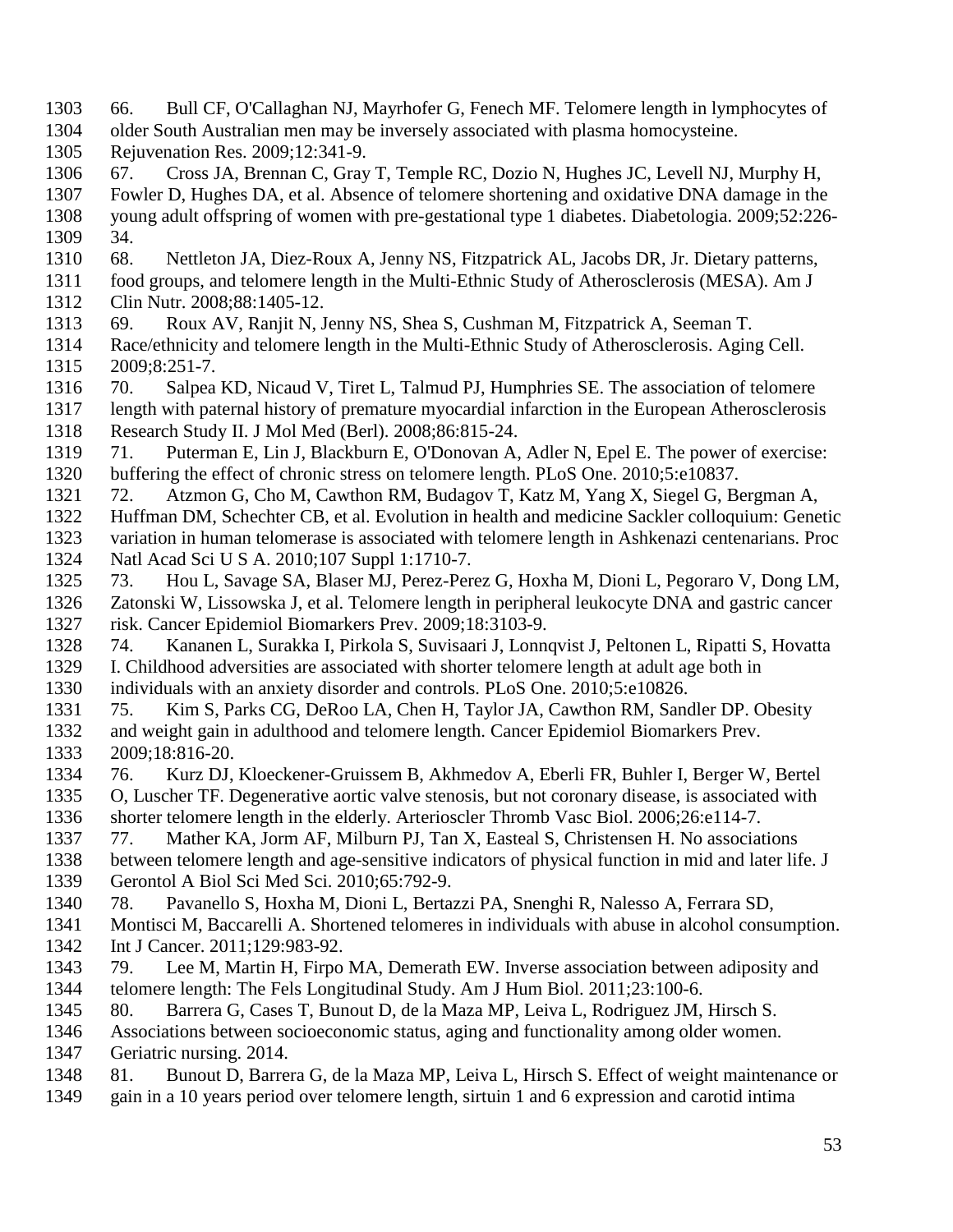- <span id="page-53-5"></span><span id="page-53-4"></span><span id="page-53-3"></span><span id="page-53-2"></span> media thickness. Journal of human nutrition and dietetics : the official journal of the British Dietetic Association. 2014.
- <span id="page-53-6"></span>82. Jackowska M, Hamer M, Carvalho LA, Erusalimsky JD, Butcher L, Steptoe A. Short
- sleep duration is associated with shorter telomere length in healthy men: findings from the Whitehall II cohort study. PLoS One. 2012;7:e47292.
- <span id="page-53-7"></span>83. Zalli A, Carvalho LA, Lin J, Hamer M, Erusalimsky JD, Blackburn EH, Steptoe A.
- Shorter telomeres with high telomerase activity are associated with raised allostatic load and impoverished psychosocial resources. Proc Natl Acad Sci U S A. 2014;111:4519-24.
- <span id="page-53-8"></span>84. Wong JY, De Vivo I, Lin X, Christiani DC. Cumulative PM(2.5) exposure and telomere
- length in workers exposed to welding fumes. Journal of toxicology and environmental health Part A. 2014;77:441-55.
- <span id="page-53-9"></span> 85. Wong JY, De Vivo I, Lin X, Grashow R, Cavallari J, Christiani DC. The association between global DNA methylation and telomere length in a longitudinal study of boilermakers. Genetic epidemiology. 2014;38:254-64.
- <span id="page-53-10"></span>86. Boardman LA, Litzelman K, Seo S, Johnson RA, Vanderboom RJ, Kimmel GW,
- Cunningham JM, Gangnon RE, Engelman CD, Riegert-Johnson DL, et al. The association of
- telomere length with colorectal cancer differs by the age of cancer onset. Clinical and translational gastroenterology. 2014;5:e52.
- 87. Skinner HG, Gangnon RE, Litzelman K, Johnson RA, Chari ST, Petersen GM, Boardman
- LA. Telomere length and pancreatic cancer: a case-control study. Cancer Epidemiol Biomarkers Prev. 2012;21:2095-100.
- 88. Savolainen K, Eriksson JG, Kajantie E, Lahti M, Raikkonen K. The history of sleep apnea is associated with shorter leukocyte telomere length: the Helsinki Birth Cohort Study. Sleep medicine. 2014;15:209-12.
- <span id="page-53-11"></span> 89. Savolainen K, Raikkonen K, Kananen L, Kajantie E, Hovatta I, Lahti M, Lahti J, Pesonen AK, Heinonen K, Eriksson JG. History of mental disorders and leukocyte telomere length in late adulthood: the Helsinki Birth Cohort Study (HBCS). J Psychiatr Res. 2012;46:1346-53.
- <span id="page-53-12"></span>90. Hoen PW, Rosmalen JG, Schoevers RA, Huzen J, van der Harst P, de Jonge P.
- Association between anxiety but not depressive disorders and leukocyte telomere length after 2 years of follow-up in a population-based sample. Psychological medicine. 2013;43:689-97.
- <span id="page-53-13"></span><span id="page-53-0"></span> 91. Huzen J, Wong LS, van Veldhuisen DJ, Samani NJ, Zwinderman AH, Codd V, Cawthon RM, Benus GF, van der Horst IC, Navis G, et al. Telomere length loss due to smoking and metabolic traits. Journal of internal medicine. 2014;275:155-63.
- 92. Kingma EM, de Jonge P, van der Harst P, Ormel J, Rosmalen JG. The association between intelligence and telomere length: a longitudinal population based study. PLoS One. 2012;7:e49356.
- 93. Zhao J, Zhu Y, Lin J, Matsuguchi T, Blackburn E, Zhang Y, Cole SA, Best LG, Lee ET, Howard BV. Short leukocyte telomere length predicts risk of diabetes in american indians: the strong heart family study. Diabetes. 2014;63:354-62.
- 94. Zhu Y, Voruganti VS, Lin J, Matsuguchi T, Blackburn E, Best LG, Lee ET, MacCluer
- JW, Cole SA, Zhao J. QTL mapping of leukocyte telomere length in American Indians: the Strong Heart Family Study. Aging. 2013;5:704-16.
- <span id="page-53-1"></span>95. Garcia-Calzon S, Gea A, Razquin C, Corella D, Lamuela-Raventos RM, Martinez JA,
- Martinez-Gonzalez MA, Zalba G, Marti A. Longitudinal association of telomere length and
- obesity indices in an intervention study with a Mediterranean diet: the PREDIMED-NAVARRA
- trial. International journal of obesity. 2014;38:177-82.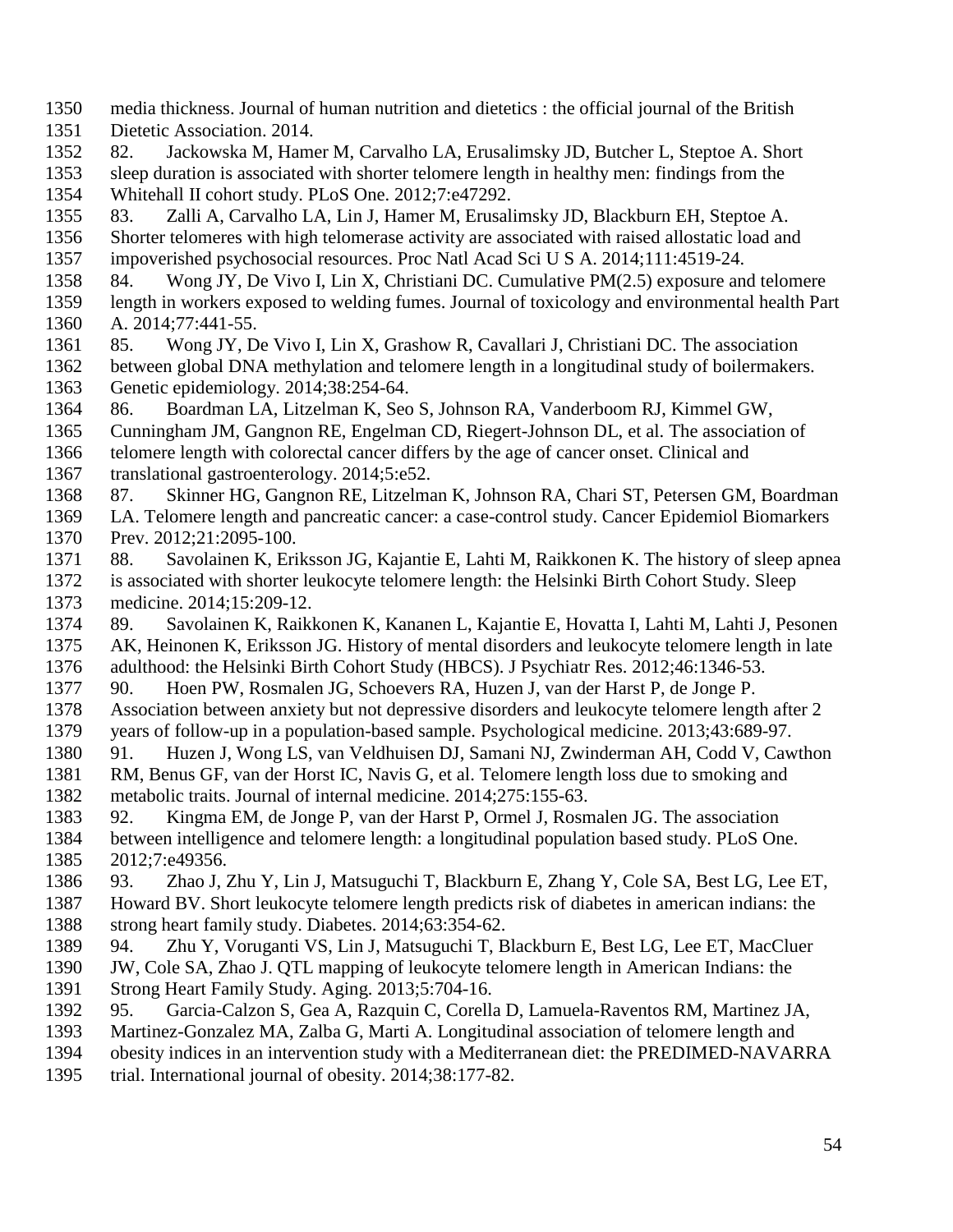<span id="page-54-12"></span><span id="page-54-11"></span><span id="page-54-10"></span><span id="page-54-5"></span><span id="page-54-4"></span><span id="page-54-3"></span><span id="page-54-2"></span><span id="page-54-1"></span><span id="page-54-0"></span> Socioeconomic status, health behavior, and leukocyte telomere length in the National Health and Nutrition Examination Survey, 1999-2002. Social science & medicine. 2013;85:1-8. 97. Cui Y, Cai Q, Qu S, Chow WH, Wen W, Xiang YB, Wu J, Rothman N, Yang G, Shu XO, et al. Association of leukocyte telomere length with colorectal cancer risk: nested case-control findings from the Shanghai Women's Health Study. Cancer Epidemiol Biomarkers Prev. 2012;21:1807-13. 98. Kozlitina J, Garcia CK. Red blood cell size is inversely associated with leukocyte telomere length in a large multi-ethnic population. PLoS One. 2012;7:e51046. 99. Pellatt AJ, Wolff RK, Lundgreen A, Cawthon R, Slattery ML. Genetic and lifestyle influence on telomere length and subsequent risk of colon cancer in a case control study. International journal of molecular epidemiology and genetics. 2012;3:184-94. 100. Broer L, Raschenberger J, Deelen J, Mangino M, Codd V, Pietilainen KH, Albrecht E, Amin N, Beekman M, de Craen AJ, et al. Association of adiponectin and leptin with relative telomere length in seven independent cohorts including 11,448 participants. European journal of epidemiology. 2014;29:629-38. 101. Hofmann JN, Baccarelli A, Schwartz K, Davis FG, Ruterbusch JJ, Hoxha M, McCarthy BJ, Savage SA, Wacholder S, Rothman N, et al. Risk of renal cell carcinoma in relation to blood telomere length in a population-based case-control study. Br J Cancer. 2011;105:1772-5. 102. Kajantie E, Pietilainen KH, Wehkalampi K, Kananen L, Raikkonen K, Rissanen A, Hovi P, Kaprio J, Andersson S, Eriksson JG, et al. No association between body size at birth and leucocyte telomere length in adult life--evidence from three cohort studies. Int J Epidemiol. 2012;41:1400-8. 103. Chen S, Lin J, Matsuguchi T, Blackburn E, Yeh F, Best LG, Devereux RB, Lee ET, Howard BV, Roman MJ, et al. Short leukocyte telomere length predicts incidence and progression of carotid atherosclerosis in American Indians: the Strong Heart Family Study. Aging. 2014;6:414-27. 104. Chen S, Yeh F, Lin J, Matsuguchi T, Blackburn E, Lee ET, Howard BV, Zhao J. Short leukocyte telomere length is associated with obesity in American Indians: The strong heart family study. Aging. 2014;6:380-9. 105. Savolainen K, Eriksson JG, Kajantie E, Lahti J, Raikkonen K. Telomere length and hypothalamic-pituitary-adrenal axis response to stress in elderly adults. Psychoneuroendocrinology. 2015;53:179-84. 106. Savolainen K, Eriksson JG, Kajantie E, Pesonen AK, Raikkonen K. Associations between the five-factor model of personality and leukocyte telomere length in elderly men and women: The Helsinki Birth Cohort Study (HBCS). J Psychosom Res. 2015. 107. Savolainen K, Eriksson JG, Kananen L, Kajantie E, Pesonen AK, Heinonen K, Raikkonen K. Associations between early life stress, self-reported traumatic experiences across the lifespan and leukocyte telomere length in elderly adults. Biological psychology. 2014;97:35-42. 108. Tiainen AM, Mannisto S, Blomstedt PA, Moltchanova E, Perala MM, Kaartinen NE, Kajantie E, Kananen L, Hovatta I, Eriksson JG. Leukocyte telomere length and its relation to food and nutrient intake in an elderly population. European journal of clinical nutrition. 2012;66:1290-4. 109. Laine MK, Eriksson JG, Kujala UM, Raj R, Kaprio J, Backmand HM, Peltonen M, Sarna S. Effect of intensive exercise in early adult life on telomere length in later life in men. Journal of 1441 sports science & medicine. 2015;14:239-45.<br>1442 110. Loukola A. Wedenoia J. Keskitalo-V 110. Loukola A, Wedenoja J, Keskitalo-Vuokko K, Broms U, Korhonen T, Ripatti S, Sarin AP, Pitkaniemi J, He L, Happola A, et al. Genome-wide association study on detailed profiles of

<span id="page-54-13"></span><span id="page-54-9"></span><span id="page-54-8"></span><span id="page-54-7"></span><span id="page-54-6"></span>96. Needham BL, Adler N, Gregorich S, Rehkopf D, Lin J, Blackburn EH, Epel ES.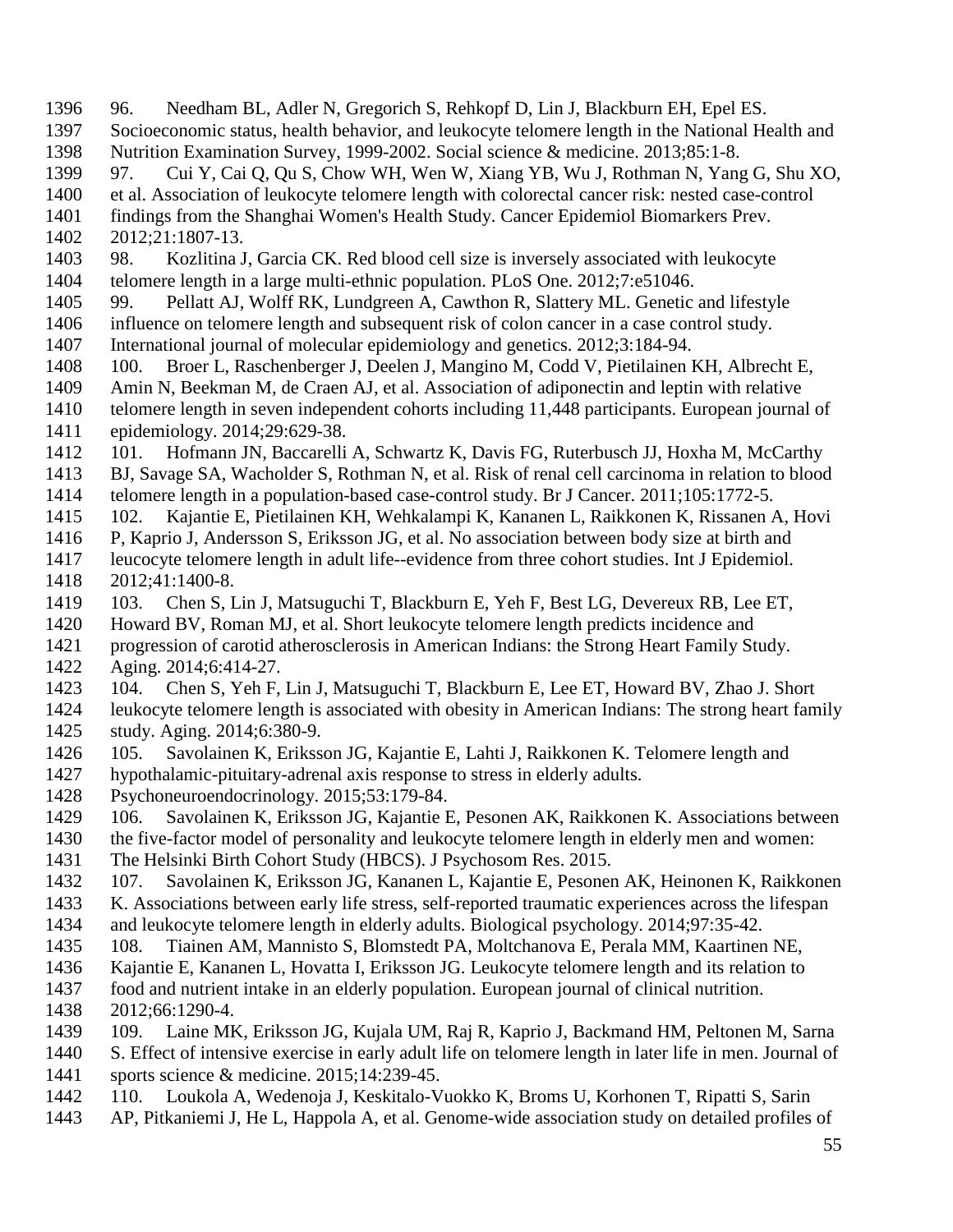- <span id="page-55-11"></span><span id="page-55-10"></span><span id="page-55-9"></span><span id="page-55-8"></span> smoking behavior and nicotine dependence in a twin sample. Molecular psychiatry. 2014;19:615- 24.
- <span id="page-55-12"></span>111. Kim S, Sandler DP, Carswell G, De Roo LA, Parks CG, Cawthon R, Weinberg CR,
- Taylor JA. Telomere length in peripheral blood and breast cancer risk in a prospective case-
- cohort analysis: results from the Sister Study. Cancer Causes Control. 2011;22:1061-6.
- 112. Eisenberg DT, Hayes MG, Kuzawa CW. Delayed paternal age of reproduction in humans
- is associated with longer telomeres across two generations of descendants. Proc Natl Acad Sci U
- S A. 2012;109:10251-6.
- 113. Mason C, Risques RA, Xiao L, Duggan CR, Imayama I, Campbell KL, Kong A, Foster-
- Schubert KE, Wang CY, Alfano CM, et al. Independent and combined effects of dietary weight
- loss and exercise on leukocyte telomere length in postmenopausal women. Obesity (Silver Spring). 2013;21:E549-54.
- 114. Comijs HC, van Marwijk HW, van der Mast RC, Naarding P, Oude Voshaar RC,
- Beekman AT, Boshuisen M, Dekker J, Kok R, de Waal MW, et al. The Netherlands study of
- depression in older persons (NESDO); a prospective cohort study. BMC Res Notes. 2011;4:524.
- 115. Penninx BW, Beekman AT, Smit JH, Zitman FG, Nolen WA, Spinhoven P, Cuijpers P,
- De Jong PJ, Van Marwijk HW, Assendelft WJ, et al. The Netherlands Study of Depression and
- Anxiety (NESDA): rationale, objectives and methods. Int J Methods Psychiatr Res. 2008;17:121- 40.
- <span id="page-55-0"></span> 116. van der Harst P, van der Steege G, de Boer RA, Voors AA, Hall AS, Mulder MJ, van Gilst WH, van Veldhuisen DJ, Group M-HS. Telomere length of circulating leukocytes is
- decreased in patients with chronic heart failure. Journal of the American College of Cardiology. 2007;49:1459-64.
- 117. Steenstrup T, Hjelmborg JV, Mortensen LH, Kimura M, Christensen K, Aviv A.
- Leukocyte telomere dynamics in the elderly. European journal of epidemiology. 2013;28:181-7.
- 118. Muezzinler A, Zaineddin AK, Brenner H. A systematic review of leukocyte telomere
- length and age in adults. Ageing Res Rev. 2013;12:509-19.
- <span id="page-55-1"></span>119. Benetos A, Kark JD, Susser E, Kimura M, Sinnreich R, Chen W, Steenstrup T,
- Christensen K, Herbig U, von Bornemann Hjelmborg J, et al. Tracking and fixed ranking of leukocyte telomere length across the adult life course. Aging Cell. 2013;12:615-21.
- <span id="page-55-2"></span> 120. de Heredia FP, Gomez-Martinez S, Marcos A. Obesity, inflammation and the immune system. The Proceedings of the Nutrition Society. 2012;71:332-8.
- <span id="page-55-3"></span>121. Spiegelman D, Israel RG, Bouchard C, Willett WC. Absolute fat mass, percent body fat,
- and body-fat distribution: which is the real determinant of blood pressure and serum glucose? Am J Clin Nutr. 1992;55:1033-44.
- <span id="page-55-4"></span> 122. Manson JE, Bassuk SS, Hu FB, Stampfer MJ, Colditz GA, Willett WC. Estimating the number of deaths due to obesity: can the divergent findings be reconciled? Journal of women's
- health. 2007;16:168-76.
- <span id="page-55-5"></span> 123. Aviv A, Valdes AM, Spector TD. Human telomere biology: pitfalls of moving from the 1483 laboratory to epidemiology. Int J Epidemiol. 2006;35:1424-9.
- <span id="page-55-6"></span>124. Lin J, Epel E, Cheon J, Kroenke C, Sinclair E, Bigos M, Wolkowitz O, Mellon S,
- Blackburn E. Analyses and comparisons of telomerase activity and telomere length in human T
- and B cells: insights for epidemiology of telomere maintenance. Journal of immunological methods. 2010;352:71-80.
- <span id="page-55-7"></span>125. Freedman DS, Gates L, Flanders WD, Van Assendelft OW, Barboriak JJ, Joesoef MR,
- Byers T. Black/white differences in leukocyte subpopulations in men. Int J Epidemiol.
- 1997;26:757-64.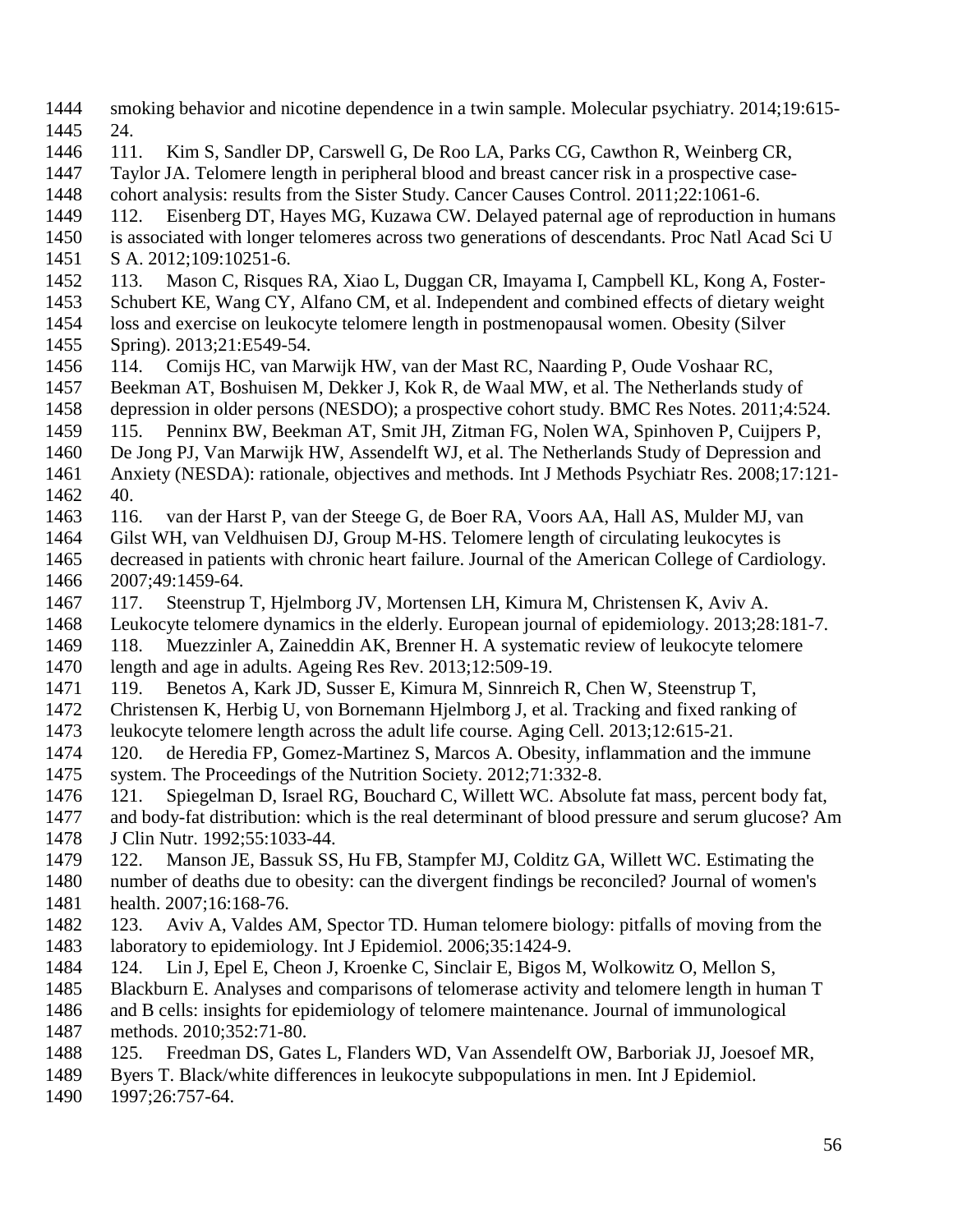- <span id="page-56-0"></span>126. Camhi SM, Bray GA, Bouchard C, Greenway FL, Johnson WD, Newton RL, Ravussin E,
- Ryan DH, Smith SR, Katzmarzyk PT. The relationship of waist circumference and BMI to
- visceral, subcutaneous, and total body fat: sex and race differences. Obesity (Silver Spring). 2011;19:402-8.
- <span id="page-56-1"></span>127. Fitzpatrick AL, Kronmal RA, Gardner JP, Psaty BM, Jenny NS, Tracy RP, Walston J,
- Kimura M, Aviv A. Leukocyte telomere length and cardiovascular disease in the cardiovascular
- health study. Am J Epidemiol. 2007;165:14-21.
- <span id="page-56-2"></span>128. Martin-Ruiz CM, Baird D, Roger L, Boukamp P, Krunic D, Cawthon R, Dokter MM, van
- der Harst P, Bekaert S, de Meyer T, et al. Reproducibility of telomere length assessment: an international collaborative study. Int J Epidemiol. 2014.
- <span id="page-56-3"></span>129. Hofmann JN, Hutchinson AA, Cawthon R, Liu CS, Lynch SM, Lan Q, Rothman N,
- Stolzenberg-Solomon R, Purdue MP. Telomere length varies by DNA extraction method:
- <span id="page-56-5"></span> implications for epidemiologic research-letter. Cancer Epidemiol Biomarkers Prev. 2014;23:1129-30.
- <span id="page-56-6"></span>130. Boardman LA, Skinner HG, Litzelman K. Telomere length varies by DNA extraction
- method: implications for epidemiologic research--response. Cancer Epidemiol Biomarkers Prev. 2014;23:1131.
- 131. Cunningham JM, Johnson RA, Litzelman K, Skinner HG, Seo S, Engelman CD,
- <span id="page-56-7"></span> Vanderboom RJ, Kimmel GW, Gangnon RE, Riegert-Johnson DL, et al. Telomere length varies by DNA extraction method: implications for epidemiologic research. Cancer Epidemiol
- Biomarkers Prev. 2013;22:2047-54.
- <span id="page-56-4"></span>132. Broer L, Codd V, Nyholt DR, Deelen J, Mangino M, Willemsen G, Albrecht E, Amin N,
- Beekman M, de Geus EJ, et al. Meta-analysis of telomere length in 19,713 subjects reveals high
- heritability, stronger maternal inheritance and a paternal age effect. European journal of human
- genetics : EJHG. 2013;21:1163-8.
- 133. Adaikalakoteswari A, Balasubramanyam M, Mohan V. Telomere shortening occurs in Asian Indian Type 2 diabetic patients. Diabet Med. 2005;22:1151-6.
- 134. Raschenberger J, Kollerits B, Hammerer-Lercher A, Rantner B, Stadler M, Haun M,
- Klein-Weigel P, Fraedrich G, Kronenberg F. The association of relative telomere length with
- symptomatic peripheral arterial disease: results from the CAVASIC study. Atherosclerosis. 2013;229:469-74.
- 135. Heid IM, Wagner SA, Gohlke H, Iglseder B, Mueller JC, Cip P, Ladurner G, Reiter R,
- Stadlmayr A, Mackevics V, et al. Genetic architecture of the APM1 gene and its influence on
- adiponectin plasma levels and parameters of the metabolic syndrome in 1,727 healthy
- Caucasians. Diabetes. 2006;55:375-84.
- 
-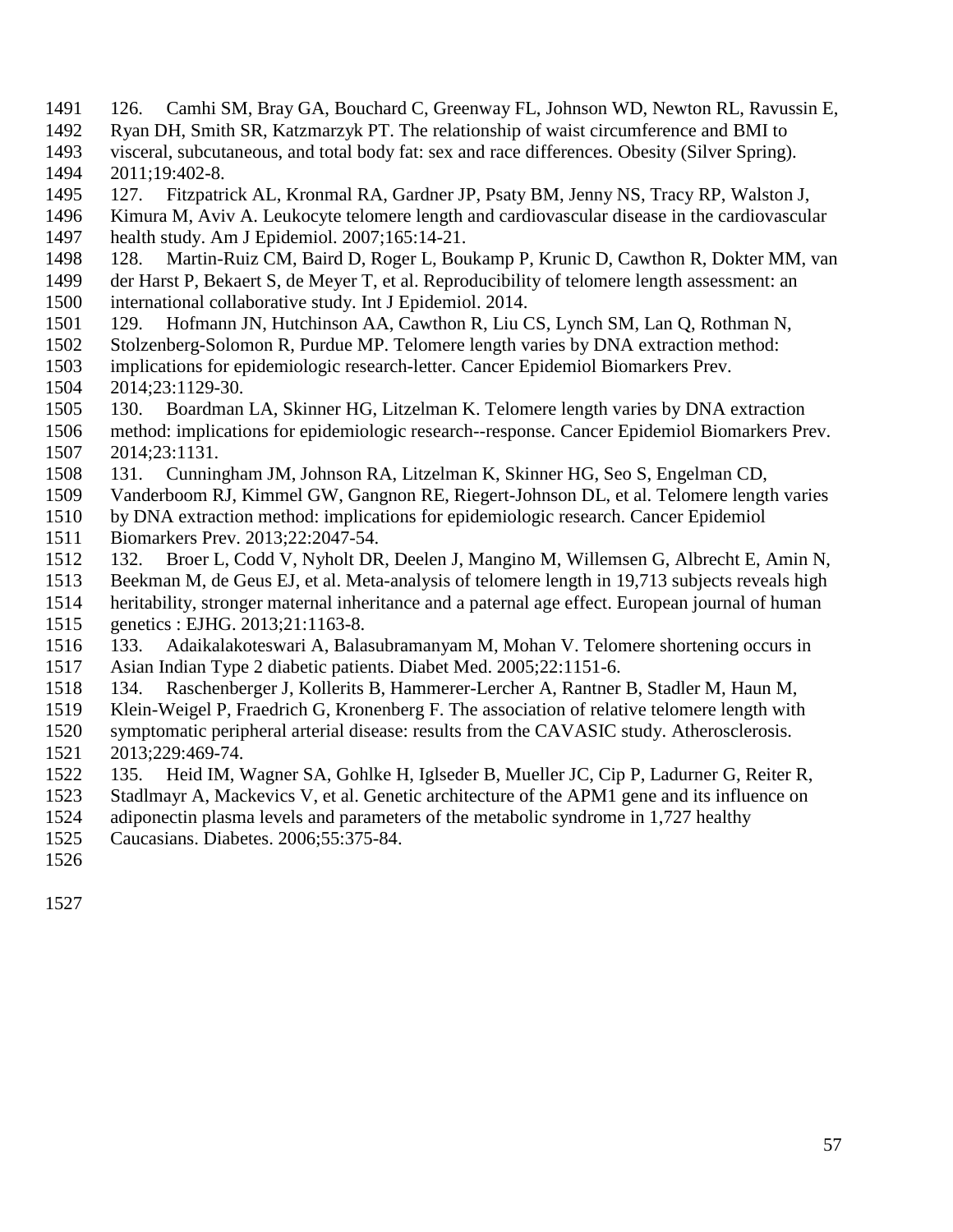### **Table 1 Characteristics of included Study samples**

| ref            | <b>Study Name</b>                                       | all   | men            | women          | $18 -$<br>60 yrs | $>60-$<br>$75$ yrs | > 75<br>yrs    | Cell type   | TL measure           | <b>DNA</b>                     | <b>BMI</b> | Data    | Design              | <b>Ethnicity (proportion)</b>                           |
|----------------|---------------------------------------------------------|-------|----------------|----------------|------------------|--------------------|----------------|-------------|----------------------|--------------------------------|------------|---------|---------------------|---------------------------------------------------------|
|                |                                                         | n     | $\mathbf n$    | $\mathbf n$    | $\mathbf n$      | $\mathbf n$        | n              |             |                      |                                |            |         |                     | White/ Black/ Asian/<br><b>Hispanic/Native American</b> |
| absolute TL bp |                                                         |       |                |                |                  |                    |                |             |                      |                                |            |         |                     |                                                         |
| $(3, 27-30)$   | TwinsUK                                                 | 3236  | 286            | 2950           | 2630             | 574                | 32             | Leucocytes  | Southern Blot RF     | stored                         | measured   | summary | cohort              | 1/0/0/0/0                                               |
| $(16, 31-33)$  | <b>Bogalusa</b>                                         | 635   | 635            | $\overline{0}$ | 635              | $\overline{0}$     | $\mathbf{0}$   | Leucocytes  | Southern Blot RF     | unknown                        | measured   | raw     | cohort<br>case-     | 0.71/0.29/0/0/0                                         |
| (133)          | India CURES Study                                       | 40    | 20             | 20             | 37               | 3                  | $\mathbf{0}$   | Leucocytes  | Southern Blot RF     | stored                         | measured   | raw     | control             | 0/0/1/0/0                                               |
| (35)           | Campania                                                | 528   | 251            | 277            | 320              | 100                | 108            | Leucocytes  | Southern Blot RF     | stored                         | measured   | raw     | cohort              | 1/0/0/0/0                                               |
| $(13, 36-38)$  | Asklepios                                               | 2509  | 1218           | 1291           | 2509             | $\overline{0}$     | $\overline{0}$ | Leucocytes  | Southern Blot RF     | stored                         | measured   | raw     | cohort              | 1/0/0/0/0                                               |
| (5, 12, 39)    | Framingham                                              | 1146  | 557            | 589            | 658              | 444                | 44             | Leucocytes  | Southern Blot RF     |                                | measured   | summary | cohort<br>case-     | 1/0/0/0/0                                               |
| (41)           | <b>COPD</b>                                             | 178   | 89             | 89             | 113              | 60                 | 5              | Leucocytes  | Real Time PCR        |                                | measured   | raw     | control             | 1/0/0/0/0                                               |
| (42)           | Crete                                                   | 109   | 109            | $\theta$       | $\Omega$         | $\overline{0}$     | 109            | Leucocytes  | Real Time PCR        |                                | measured   | raw     | cohort              | 1/0/0/0/0                                               |
| (40)           | Zutphen<br><b>Family Heart African</b>                  | 189   | 189            | $\overline{0}$ | $\mathbf{0}$     | 68                 | 121            | Leucocytes  | Real Time PCR        |                                | measured   | raw     | cohort              | 1/0/0/0/0                                               |
| (16)           | American<br><b>Family Heart</b>                         | 625   | 216            | 409            | 459              | 148                | 18             | Leucocytes  | Southern Blot RF     |                                | measured   | summary | cohort              | 0/1/0/0/0                                               |
| (16)           | White<br>HyperGEN African                               | 2603  | 1170           | 1433           | 1419             | 997                | 187            | Leucocytes  | Southern Blot RF     |                                | measured   | summary | cohort              | 1/0/0/0/0                                               |
| Not publ       | American                                                | 224   | 108            | 116            | 172              | 51                 | $\mathbf{1}$   | Leucocytes  | Southern Blot RF     |                                | measured   | summary | cohort              | 0/1/0/0/0                                               |
| Not publ       | HyperGEN White                                          | 1240  | 612            | 628            | 799              | 426                | 15             | Leucocytes  | Southern Blot RF     |                                | measured   | summary | cohort              | 1/0/0/0/0                                               |
| (43, 44)       | <b>LSADT</b>                                            | 525   | 171            | 354            | $\mathbf{0}$     | 82                 | 443            | Leucocytes  | Southern Blot RF     |                                | measured   | summary | cohort              | 1/0/0/0/0                                               |
| (45, 46)       | Heart and Soul                                          | 954   | 777            | 177            | 274              | 451                | 229            | Leucocytes  | Real Time PCR        | unknown                        | measured   | summary | cohort              | 0.60 / 0.16 / 0.12 / 0.09 / 0.03                        |
| (56, 57)       | Lothian                                                 | 1057  | 530            | 527            | $\overline{0}$   | 1057               | $\mathbf{0}$   | Leucocytes  | <b>Real Time PCR</b> | stored                         | measured   | summary | cohort              | 1/0/0/0/0                                               |
| (47, 48)       | WarTwins                                                | 639   | 639            | $\Omega$       | $\mathbf{0}$     | 86                 | 553            | Leucocytes  | Southern Blot RF     | stored<br><b>Buffy</b>         | reported   | raw     | cohort              | 1/0/0/0/0                                               |
| (54)           | Jerusalem LRC                                           | 620   | 413            | 207            | 620              | $\theta$           | $\mathbf{0}$   | Leucocytes  | Southern Blot RF     | coat<br>stored<br><b>Buffy</b> | measured   | summary | cohort              | 1/0/0/0/0                                               |
| (55)           | Jerusalem<br>Palestinians<br>Helsinki                   | 939   | 498            | 441            | 336              | 306                | $\mathbf{0}$   | Leukocytes  | Southern Blot RF     | coat<br>stored                 | measured   | summary | Cross-<br>sectional | 1/0/0/0/0                                               |
| $(49-51)$      | <b>Businessmen Study</b><br>(HBS)<br>Copenhagen General | 487   | 487            | $\overline{0}$ | $\boldsymbol{0}$ | 250                | 237            | Leucocytes  | Southern Blot RF     | stored                         | reported   | raw     | cohort              | 1/0/0/0/0                                               |
| (52)           | Population Study                                        | 45069 | 20422          | 24647          | 26040            | 14525              | 4504           | Leucocytes  | Real Time PCR        | stored                         | measured   | summary | cohort<br>case-     | 1/0/0/0/0                                               |
| (53)           | <b>SOLVABLE</b>                                         | 152   | $\overline{0}$ | 152            | 136              | 16                 | $\Omega$       | <b>PBMC</b> | <b>Real Time PCR</b> | stored                         | measured   | summary | control             | 0.70 / 0.22 / 0.03 / 0.05 / 0                           |
| (58)           | <b>ZTL2008</b>                                          | 25    | 17             | 8              | 24               |                    | $\mathbf{0}$   | <b>PBMC</b> | Southern Blot RF     | stored                         | measured   | raw     | cohort              | 1/0/0/0/0                                               |
| (18, 59, 63,   | absolute TL estimated from T/S ratio                    |       |                |                |                  |                    |                |             |                      |                                |            |         |                     |                                                         |
| 64)            | South Carolina                                          | 323   | 145            | 178            | 305              | 18                 | $\Omega$       | Leucocytes  | <b>Real Time PCR</b> | unknown                        | measured   | summary | cohort              | 0.57 / 0.41 / 0.01 / 0.01 / 0                           |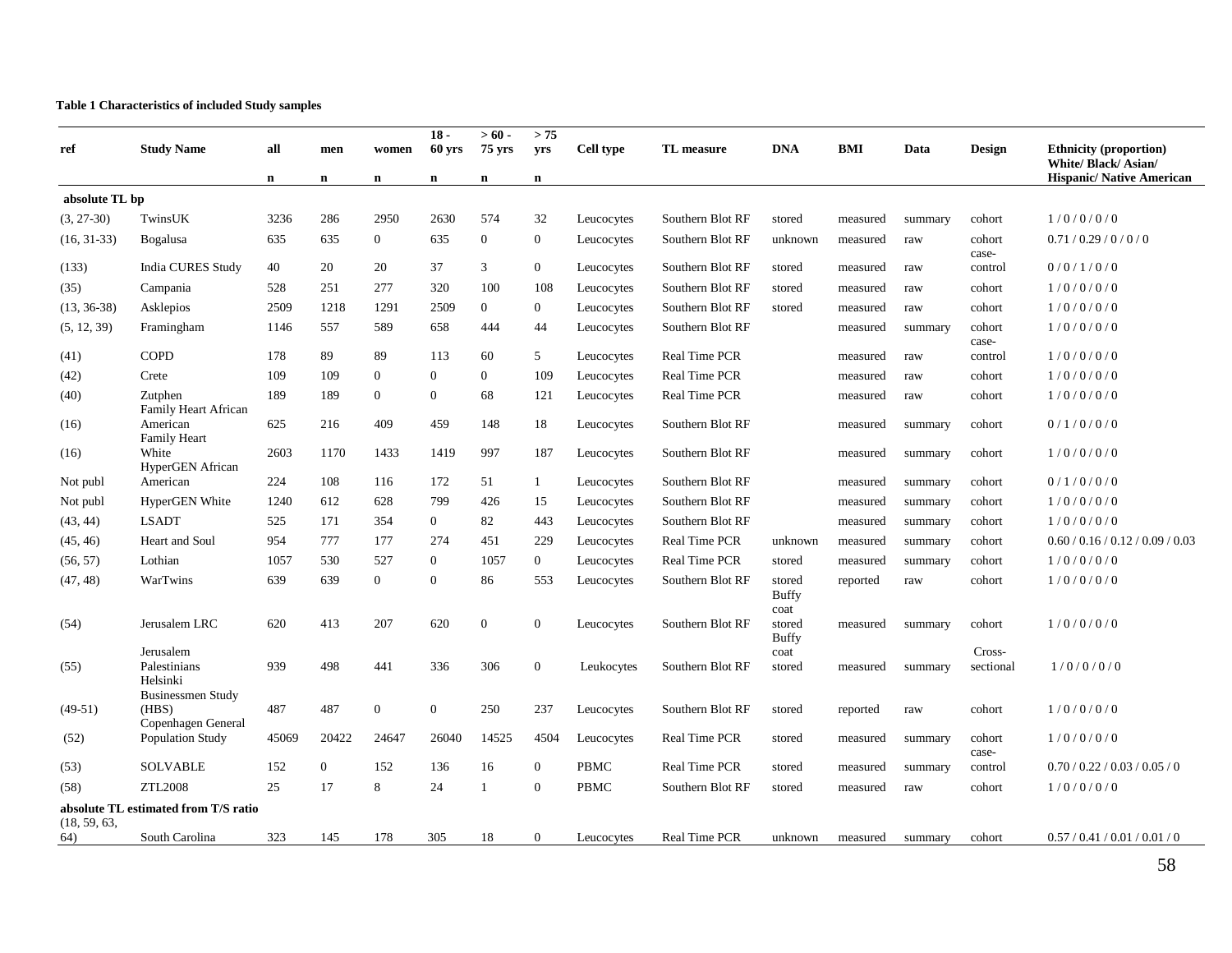| (60, 61, 65)               | <b>Bruneck</b>                                         | 800  | 395              | 405            | 363              | 315            | 122              | Leucocytes   | Real Time PCR        | stored  | measured | summary | cohort           | 1/0/0/0/0                        |
|----------------------------|--------------------------------------------------------|------|------------------|----------------|------------------|----------------|------------------|--------------|----------------------|---------|----------|---------|------------------|----------------------------------|
| (62)                       | <b>RPCI</b>                                            | 174  | $\boldsymbol{0}$ | 174            | 111              | 47             | 16               | Leucocytes   | Real Time PCR        | stored  | reported | raw     | case-<br>control | 0.93 / 0.05 / 0 / 0 / 0.02       |
|                            | Telomere length T/S ratio                              |      |                  |                |                  |                |                  |              |                      |         |          |         |                  |                                  |
| (14)                       | <b>MONICA</b>                                          | 511  | 183              | 328            | 419              | 92             | $\boldsymbol{0}$ | Leucocytes   | Real Time PCR        |         | measured | raw     | cohort           | 1/0/0/0/0                        |
| (14)                       | <b>MDCC</b>                                            | 476  | 330              | 146            | 199              | 277            | $\mathbf{0}$     | granulocytes | Real Time PCR        |         | measured | raw     | cohort           | 1/0/0/0/0                        |
| Not publ                   | Utah Pedigree Study                                    | 964  | 493              | 471            | 725              | 183            | 56               | Leucocytes   | Real Time PCR        |         | measured | summary | cohort           | 1/0/0/0/0                        |
| (68, 69)                   | <b>MESA White</b><br><b>MESA</b> African               | 182  | 89               | 93             | 80               | 80             | 22               | Leucocytes   | Real Time PCR        | stored  | measured | summary | cohort           | 1/0/0/0/0                        |
| (68, 69)                   | American                                               | 278  | 125              | 153            | 141              | 109            | 28               | Leucocytes   | <b>Real Time PCR</b> | stored  | measured | summary | cohort           | 0/1/0/0/0                        |
| (68, 69)                   | <b>MESA Hispanic</b>                                   | 518  | 252              | 266            | 245              | 231            | 42               | Leucocytes   | Real Time PCR        | stored  | measured | summary | cohort<br>case-  | 0/0/0/1/0                        |
| (70)                       | <b>EARSII T/S controls</b>                             | 395  | 395              | $\overline{0}$ | 395              | $\overline{0}$ | $\mathbf{0}$     | Leucocytes   | Real Time PCR        | unknown | measured | raw     | control          | 1/0/0/0/0                        |
| (71)                       | <b>UCLA MacArthur</b>                                  | 233  | 115              | 118            | $\mathbf{0}$     | 144            | 89               | Leucocytes   | Real Time PCR        |         | reported | summary | cohort           | 1/0/0/0/0                        |
| (72)                       | Ashkenazi                                              | 359  | 191              | 168            | 50               | 179            | 130              | Leucocytes   | Real Time PCR        | stored  | measured | raw     | cohort<br>case-  | 1/0/0/0/0                        |
| (73)                       | Warsaw<br>Finland Health 2000                          | 714  | 246              | 468            | 235              | 411            | 68               | Leucocytes   | Real Time PCR        | stored  | measured | raw     | control          | 1/0/0/0/0                        |
| (74)                       | cohort<br>Sister Study I                               | 938  | 350              | 588            | 754              | 137            | 47               | Leucocytes   | Real Time PCR        | stored  | unknown  | summary | cohort           | 1/0/0/0/0                        |
| (75)                       | (Vanguard sample)<br>Sister Study II<br>(Genetic Study | 644  | $\overline{0}$   | 644            | 475              | 169            | $\mathbf{0}$     | Leucocytes   | Real Time PCR        | stored  | measured | summary | cohort           | 0.83 / 0.07 / 0.02 / 0.02 / 0.05 |
| (111)                      | subcohort)                                             | 734  | $\overline{0}$   | 734            | 548              | 186            | $\boldsymbol{0}$ | Leucocytes   | <b>Real Time PCR</b> | stored  | measured | summary | cohort<br>case-  | 0.92 / 0.04 / 0 / 0.02 / 0.02    |
| (76)                       | CAS controls                                           | 183  | 96               | 87             | 112              | 53             | 18               | Leucocytes   | Real Time PCR        | stored  | measured | raw     | control          | 1/0/0/0/0                        |
| (77)                       | PATH <sub>40</sub>                                     | 331  | 151              | 180            | 331              | $\mathbf{0}$   | $\mathbf{0}$     | Leucocytes   | Real Time PCR        | stored  | reported | raw     | cohort           | 0.95 / 0 / 0.03 / 0 / 0.02       |
| (77)                       | PATH <sub>60</sub>                                     | 294  | 157              | 137            | $\boldsymbol{0}$ | 294            |                  | Leucocytes   | Real Time PCR        | stored  | reported | raw     | cohort<br>case-  | 0.97 / 0 / 0.02 / 0 / 0.01       |
| (78)                       | Italy alcohol controls<br>Fels Longitudinal            | 258  | 258              | $\overline{0}$ | 255              | 3              | $\overline{0}$   | Leucocytes   | Real Time PCR        | stored  | reported | raw     | control          | 1/0/0/0/0                        |
| (79)                       | Study                                                  | 257  | 116              | 104            | 196              | 54             | $\tau$           | Leucocytes   | Real Time PCR        | stored  | measured | summary | cohort           | 1/0/0/0/0                        |
| (80, 81)                   | Ecran                                                  | 188  | 38               | 150            | 121              | 41             | 26               | <b>PBMC</b>  | Real Time PCR        |         | measured | raw     | cohort           | 0/0/0/1/0                        |
| (82, 83)                   | Heart Scan Study                                       | 434  | 206              | 228            | 169              | 259            | $\boldsymbol{0}$ | Leucocytes   | Real Time PCR        | stored  | measured | summary | cohort           | 1/0/0/0/0                        |
| (84, 85)                   | Boiler workers                                         | 104  | 104              | $\overline{0}$ | 97               | $\tau$         | $\boldsymbol{0}$ | Leucocytes   | Real Time PCR        | stored  | measured | summary | cohort<br>case-  | 0.85 / 0.09 / 0.02 / 0.03        |
| (86, 87)<br>(88, 89, 102,  | Mayo                                                   | 2886 | 1470             | 1416           | 2001             | 709            | 176              | Leucocytes   | <b>Real Time PCR</b> |         | measured | raw     | control          | 0.98 / 0 / 0.01 / 0.01 / 0       |
| $105-108$                  | <b>HBCS</b>                                            | 1962 | 911              | 1051           | 703              | 1259           | $\mathbf{0}$     | Leucocytes   | Real Time PCR        |         | measured | raw     | cohort           | 1/0/0/0/0                        |
| $(90-92)$<br>(93, 94, 103, | <b>PREVEND</b><br><b>Strong Heart Family</b>           | 7991 | 3994             | 3997           | 6094             | 1897           | $\mathbf{0}$     | Leucocytes   | Real Time PCR        |         | measured | summary | cohort           | 0.96 / 0.01 / 0.02 / 0 / 0.01    |
| 104)                       | Study<br>PREDIMED-                                     | 3256 | 1315             | 1941           | 2834             | 340            | 82               | Leucocytes   | Real Time PCR        |         | measured | summary | cohort           | 0/0/0/0/1                        |
| (95)                       | <b>NAVARRA</b>                                         | 521  | 236              | 285            | 81               | 401            | 38               | Leucocytes   | <b>Real Time PCR</b> | stored  | measured | summary | <b>RCT</b>       | 1/0/0/0/0                        |
| (96)                       | <b>NHANES</b>                                          | 7349 | 3542             | 3807           | 5034             | 1564           | 751              | Leucocytes   | Real Time PCR        | stored  | measured | summary | cohort           | 0.52 / 0.18 / 0 / 0.30 / 0       |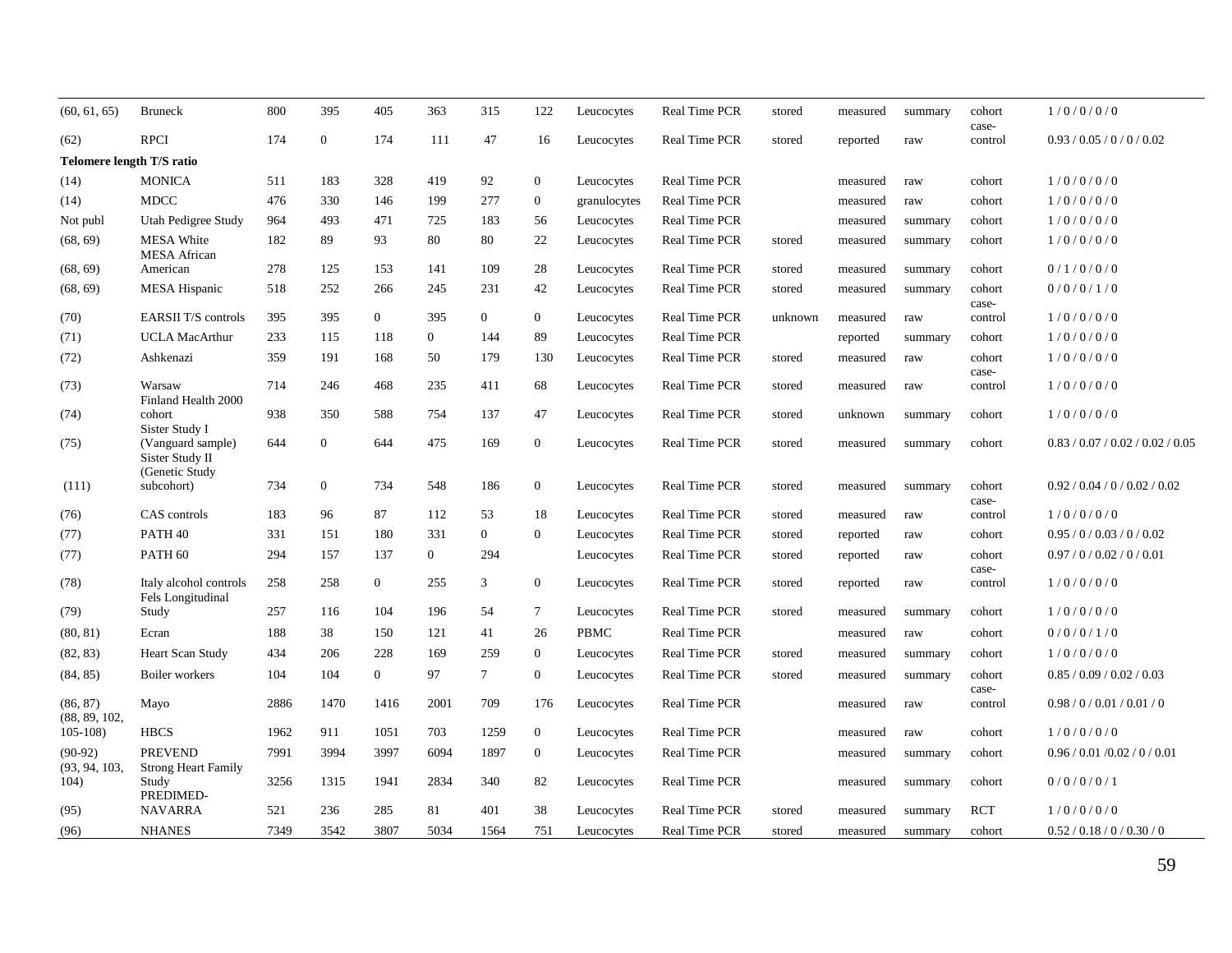| (97)       | <b>SWHS</b>                                                       | 2912 | $\overline{0}$ | 2912         | 1812 | 1100 | $\overline{0}$ | Leucocytes | <b>Real Time PCR</b> |        | measured | summary | cohort           | 0/0/1/0/0                        |
|------------|-------------------------------------------------------------------|------|----------------|--------------|------|------|----------------|------------|----------------------|--------|----------|---------|------------------|----------------------------------|
| (98)       | DHS white                                                         | 1073 | 493            | 580          | 821  | 245  | $\tau$         | Leucocytes | <b>Real Time PCR</b> | stored | measured | summary | cohort           | 1/0/0/0/0                        |
| (98)       | DHS black                                                         | 1667 | 606            | 1061         | 1348 | 317  | 17             | Leucocytes | <b>Real Time PCR</b> | stored | measured | summary | cohort           | 0/1/0/0/0                        |
| (98)       | DHS hispanic                                                      | 464  | 194            | 270          | 412  | 51   | 1              | Leucocytes | Real Time PCR        | stored | measured | summary | cohort<br>case-  | 0/0/0/1/0                        |
| (99)       | <b>DALS</b>                                                       | 734  | 401            | 333          | 268  | 366  | 100            | Leucocytes | Real Time PCR        | stored | measured | summary | control          | 0.96/0/0/0.03/0                  |
| (102, 110) | FinnTwin study<br>Former Athletes                                 | 2096 | 1101           | 995          | 1589 | 385  | 122            | Leucocytes | Real Time PCR        |        | measured | summary | cohort           | 1/0/0/0/0                        |
| (109)      | Study                                                             | 586  | 586            | $\mathbf{0}$ |      | 376  | 209            | Leucocytes | Real Time PCR        | stored | measured | summary | cohort<br>case-  | 1/0/0/0/0                        |
| (101)      | <b>USKCS</b> whole blood                                          | 765  | 442            | 323          | 395  | 320  | 50             | Leucocytes | Real Time PCR        | stored | measured | summary | control<br>case- | 0.61 / 0.39 / 0 / 0 / 0          |
| (101)      | <b>USKCS</b> buffy coat<br>Erasmus Rucphen                        | 126  | 70             | 56           | 87   | 36   | 3              | Leucocytes | Real Time PCR        | stored | measured | summary | control<br>case- | 0.66 / 0.34 / 0 / 0 / 0          |
| (100)      | Study                                                             | 2449 | 1082           | 1367         | 1900 | 499  | 50             | Leucocytes | Real Time PCR        | stored | measured | summary | control<br>case- | 1/0/0/0/0                        |
|            | Rotterdam Study                                                   | 2231 | 944            | 1287         | 556  | 1272 | 404            | Leucocytes | <b>Real Time PCR</b> | stored | measured | summary | control          | 1/0/0/0/0                        |
| (100)      | KORA F3                                                           | 3113 | 1509           | 1604         | 1768 | 1051 | 294            | Leucocytes | <b>Real Time PCR</b> | stored | measured | summary | cohort           | 1/0/0/0/0                        |
| (100)      | KORA F4                                                           | 3014 | 1457           | 1557         | 1824 | 943  | 247            | Leucocytes | Real Time PCR        | stored | measured | summary | cohort<br>case-  | 1/0/0/0/0                        |
| (134)      | CAVASIC                                                           | 315  | 315            |              | 155  | 160  | $\overline{0}$ | Leucocytes | Real Time PCR        | stored | measured | summary | control          | 1/0/0/0/0                        |
| (100, 135) | <b>SAPHIR</b><br>Cebu Longitudinal<br><b>Health and Nutrition</b> | 1681 | 1055           | 626          | 1586 | 95   | $\overline{0}$ | Leucocytes | Real Time PCR        | stored | measured | summary | cohort           | 1/0/0/0/0                        |
| (112)      | Survey (CLHNS)<br>Nutrition<br>and<br>Exercise for Women          | 3467 | 893            | 2574         | 3380 | 87   | $\overline{0}$ | Leucocytes | Real Time PCR        | stored | measured | summary | cohort           | 0/0/1/0/0                        |
| (113)      | (NEW) Study                                                       | 437  | $\overline{0}$ | 437          | 304  | 131  | 2              | Leucocytes | Real Time PCR        | stored | measured | raw     | cohort           | 0.85 / 0.08 / 0.02 / 0.03 / 0.02 |
| (114)      | <b>NESDO</b>                                                      | 495  | 173            | 322          | 17   | 354  | 124            | Leucocytes | Real Time PCR        | stored | measured | summary | cohort           | 0.95/0.01/0.04/0/0               |
| (115)      | <b>NESDA</b>                                                      | 2936 | 986            | 1950         | 2749 | 187  | $\Omega$       | Leucocytes | Real Time PCR        | stored | measured | summary | cohort           | 0.97/0.02/0.01/0/0               |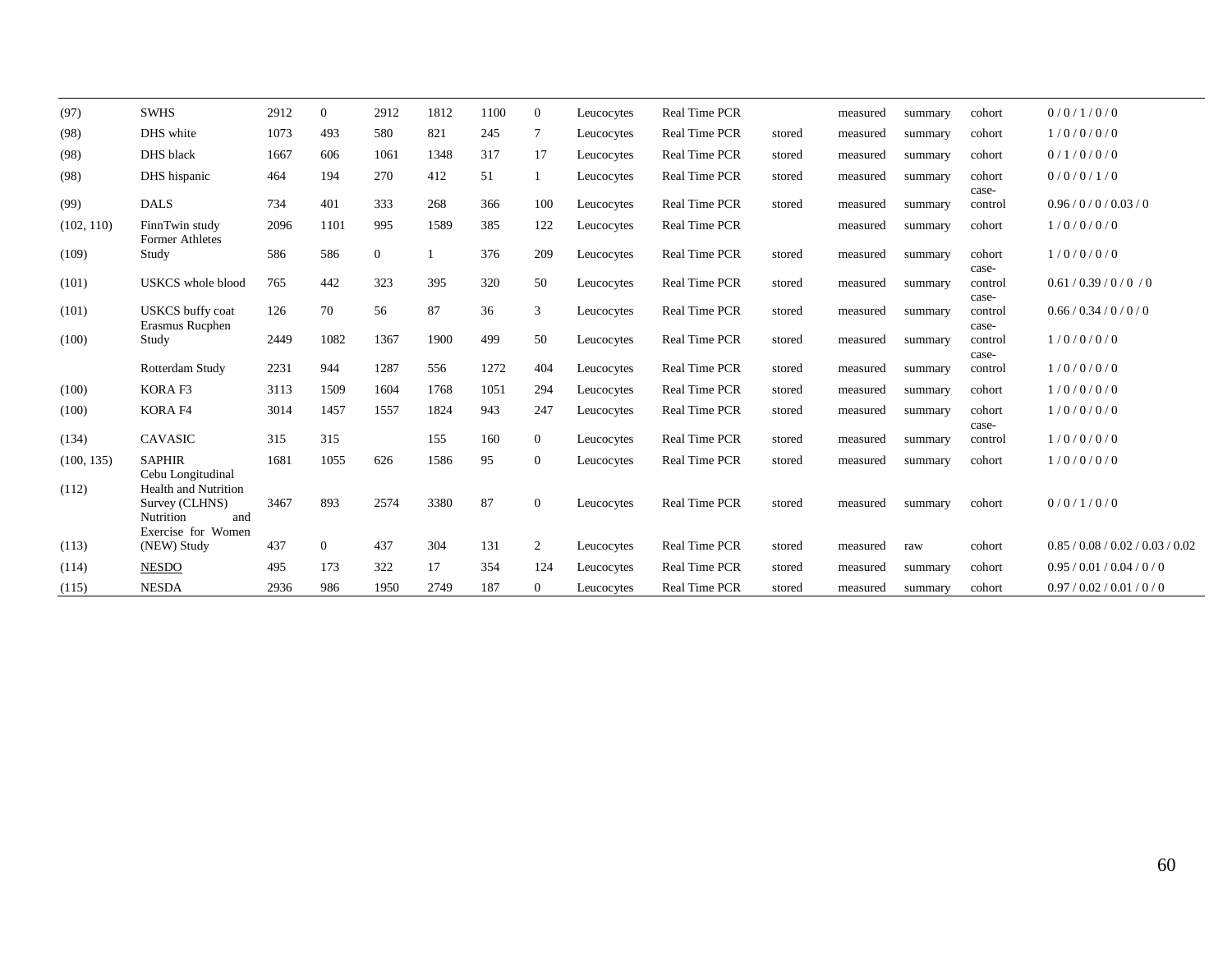**Table 2 Summary of the beta estimates (regression coefficients) from the meta-analysis of the association between BMI and telomere length as outcome**

**Table 2a: absolute telomere length (bp)**

|                                         |                  | adjusted for age) | All together (total population, |               | "Young" population (age $\geq$ 18 and $\leq$ 60<br>years) |         |                     |      |              |                  | 75 years) | "Middle" population $(60 <$ age $\le$ |               |                  |          | "Old" population (age $> 75$ years) |         |
|-----------------------------------------|------------------|-------------------|---------------------------------|---------------|-----------------------------------------------------------|---------|---------------------|------|--------------|------------------|-----------|---------------------------------------|---------------|------------------|----------|-------------------------------------|---------|
|                                         | $\mathbf{N}^1$   |                   | estimate 95%C.I.                | $I^2$<br>(% ) | N                                                         |         | estimate 95%C.I.    |      | $I^2$<br>(%) | $\mathbf N$      |           | estimate 95% C.I.                     | $I^2$<br>(% ) | N                |          | estimate 95%C.I.                    | $I^2$   |
| Both sexes (Men and Women) <sup>2</sup> |                  |                   |                                 |               |                                                           |         |                     |      |              |                  |           |                                       |               |                  |          |                                     |         |
| Overall                                 | 26               | $-4.14$           | $-5.69$ $-2.59$                 | 7.1           | 20                                                        | $-8.09$ | $-10.26$ $-5.92$    |      | 15.3         | 19               | $-2.59$   | $-4.95$ $-0.23$                       | 0.0           | 15               | $-6.15$  | $-11.05 -$<br>1.25                  | 11.5    |
| White                                   | 20               | $-4.77$           | $-6.45 -3.01$                   | 8.1           | 14                                                        | $-9.61$ | $-11.44$ $-7.78$    |      | 0.0          | 14               | $-3.19$   | $-5.68$ $-0.71$                       | 0.0           | 13               | $-6.97$  | $-12.29 -$<br>1.64                  | 15.4    |
| African<br>American                     | $\overline{2}$   | 0.86              | $-4.75$<br>6.46                 | $0.0\,$       | 2                                                         | 0.960   | $-5.51$             | 7.43 | 1.2          | $\overline{2}$   | 4.36      | $-7.25$<br>15.97                      | $0.0\,$       | 1                | 74.70    | $-76.02$<br>225.42                  |         |
| Hispanic                                | $\boldsymbol{0}$ |                   |                                 |               | $\boldsymbol{0}$                                          |         |                     |      |              | $\boldsymbol{0}$ |           |                                       |               | $\boldsymbol{0}$ |          |                                     |         |
| Asian                                   | $\mathbf{1}$     | 65.85             | $-216.58$<br>348.27             |               | 1                                                         | 104.99  | $-197.96$<br>407.94 |      |              | $\overline{0}$   |           |                                       |               | $\boldsymbol{0}$ |          |                                     |         |
| Native                                  | $\boldsymbol{0}$ |                   |                                 |               | $\boldsymbol{0}$                                          |         |                     |      |              | $\boldsymbol{0}$ |           |                                       |               | $\boldsymbol{0}$ |          |                                     |         |
| American                                |                  |                   |                                 |               |                                                           |         |                     |      |              |                  |           |                                       |               |                  |          |                                     |         |
| Design cohort                           | 22               | $-3.98$           | $-5.77 - 2.18$                  | 20.3          | 16                                                        | $-7.88$ | $-10.34 - 5.42$     |      | 31.0         | 16               | $-2.64$   | $-5.00 -0.27$                         | 0.0           | 13               | $-5.07$  | $-0.95$<br>$-9.19$                  | $0.0\,$ |
| Design                                  | $\overline{4}$   | $-5.76$           | $-24.03$                        | $0.0\,$       | $\overline{4}$                                            | $-7.62$ | $-30.52$ 15.28      |      | 0.0          | $\overline{4}$   | 38.33     | $-50.49$                              | 61.8          | $\overline{2}$   | $-60.24$ | $-100.90 -$                         | $0.0\,$ |
| control                                 |                  |                   | 12.51                           |               |                                                           |         |                     |      |              |                  |           | 127.15                                |               |                  |          | 19.58                               |         |
| Men                                     |                  |                   |                                 |               |                                                           |         |                     |      |              |                  |           |                                       |               |                  |          |                                     |         |
| Overall                                 | 24               | $-4.22$           | $-7.40 - 1.04$                  | 34.7          | 18                                                        | $-8.38$ | $-12.87 - 3.90$     |      | 42.3         | 17               | $-3.04$   | $-7.57$ 1.50                          | 9.9           | 14               | $-3.69$  | $-9.05$ 1.67                        | 0.0     |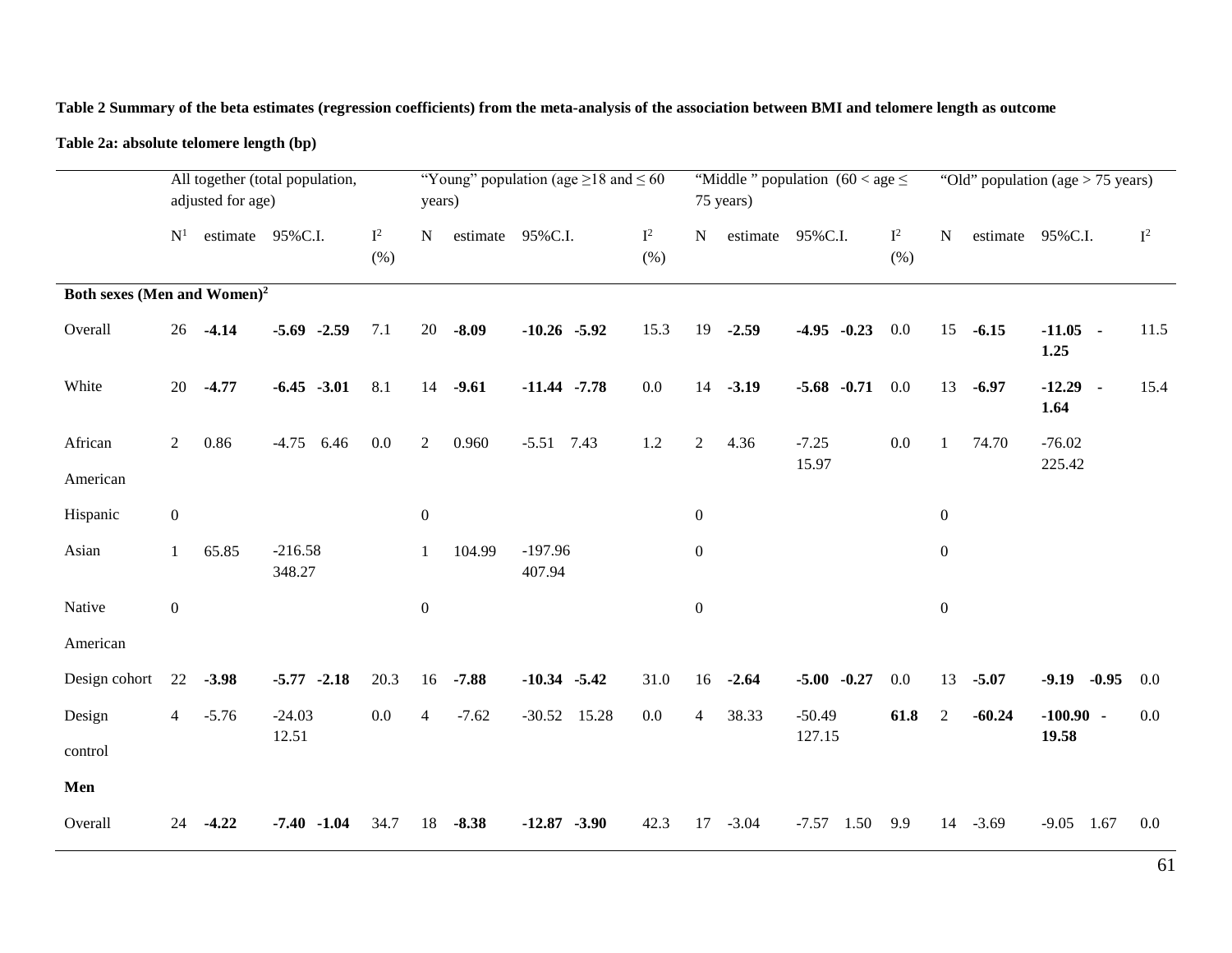| White         | 19               | $-4.89$   | $-8.41 -1.37$       | 37.2    | 13               | $-9.92$     | $-14.77 - 5.06$     | 43.4    | $\overline{13}$  | $-4.17$ | 0.80<br>$-9.14$ | 11.2    | 12               | $-4.49$     | $-10.11$<br>1.13 | 0.0     |
|---------------|------------------|-----------|---------------------|---------|------------------|-------------|---------------------|---------|------------------|---------|-----------------|---------|------------------|-------------|------------------|---------|
| African       | $\overline{2}$   | $-3.83$   | $-14.33$            | $0.0\,$ | $\overline{2}$   | $-4.38$     | $-16.46$ 7.71       | $7.0\,$ | $\overline{2}$   | 3.09    | $-20.84$        | $0.0\,$ |                  | $-101.30$   | $-885.68$        |         |
| American      |                  |           | 6.68                |         |                  |             |                     |         |                  |         | 27.02           |         |                  |             | 683.08           |         |
| Hispanic      | $\boldsymbol{0}$ |           |                     |         | $\boldsymbol{0}$ |             |                     |         | $\boldsymbol{0}$ |         |                 |         | $\boldsymbol{0}$ |             |                  |         |
| Asian         | $\mathbf{1}$     | $-257.79$ | $-541.64$<br>26.07  |         | 1                | $-298.12$   | $-639.90$ 43.66     |         | $\boldsymbol{0}$ |         |                 |         | $\boldsymbol{0}$ |             |                  |         |
| Native        | $\boldsymbol{0}$ |           |                     |         | $\boldsymbol{0}$ |             |                     |         | $\boldsymbol{0}$ |         |                 |         | $\boldsymbol{0}$ |             |                  |         |
| American      |                  |           |                     |         |                  |             |                     |         |                  |         |                 |         |                  |             |                  |         |
| Design cohort | 22               | $-4.18$   | $-7.32 -1.32$       | 34.7    | 16               | $-8.33$     | $-12.79 - 3.88$     | 43.9    | 16               | $-2.88$ | $-7.69$ 1.94    | 15.0    | 13               | $-3.49$     | $-8.86$ 1.89     | 0.0     |
| Design        | $\overline{2}$   | $-90.56$  | $-323.80$           | 66.7    | 2                | $-101.31$   | $-366.67$           | 63.4    | $\mathbf{1}$     | 5.29    | $-46.23$        |         | $\mathbf{1}$     | $-48.41$    | $-128.05$        |         |
| control       |                  |           | 142.70              |         |                  |             | 164.05              |         |                  |         | 56.81           |         |                  |             | 31.23            |         |
| Women         |                  |           |                     |         |                  |             |                     |         |                  |         |                 |         |                  |             |                  |         |
| Overall       | 21               | $-4.74$   | $-6.44 - 3.04$      | 0.0     |                  | $19 - 9.12$ | $-11.31 - 6.94$     | 0.0     | 16               | $-2.35$ | $-5.29$ 0.59    | 0.0     |                  | $10 - 6.41$ | $-12.84$<br>0.03 | $0.0\,$ |
| White         | 15               | $-4.91$   | $-6.70 -3.12$       | $0.0\,$ | 13               | $-9.92$     | $-12.24$ $-7.60$    | $0.0\,$ | 11               | $-2.60$ | $-5.65$ 0.45    | 0.0     | 8                | $-7.67$     | $-16.88$<br>1.54 | 18.7    |
| African       | $\overline{2}$   | $-0.86$   | $-7.54$ 5.82        | $0.0\,$ | $\overline{2}$   | $-0.80$     | $-8.56$ 6.97        | $0.0\,$ | $\sqrt{2}$       | 3.68    | $-10.21$        | $0.0\,$ | 1                | $-14.80$    | $-67.52$         |         |
| American      |                  |           |                     |         |                  |             |                     |         |                  |         | 17.57           |         |                  |             | 37.92            |         |
| Hispanic      | $\boldsymbol{0}$ |           |                     |         | $\boldsymbol{0}$ |             |                     |         | $\boldsymbol{0}$ |         |                 |         | $\boldsymbol{0}$ |             |                  |         |
| Asian         | $\mathbf{1}$     | 187.65    | $-272.75$<br>648.04 |         | $\mathbf{1}$     | 246.73      | $-181.77$<br>675.23 |         | $\boldsymbol{0}$ |         |                 |         | $\boldsymbol{0}$ |             |                  |         |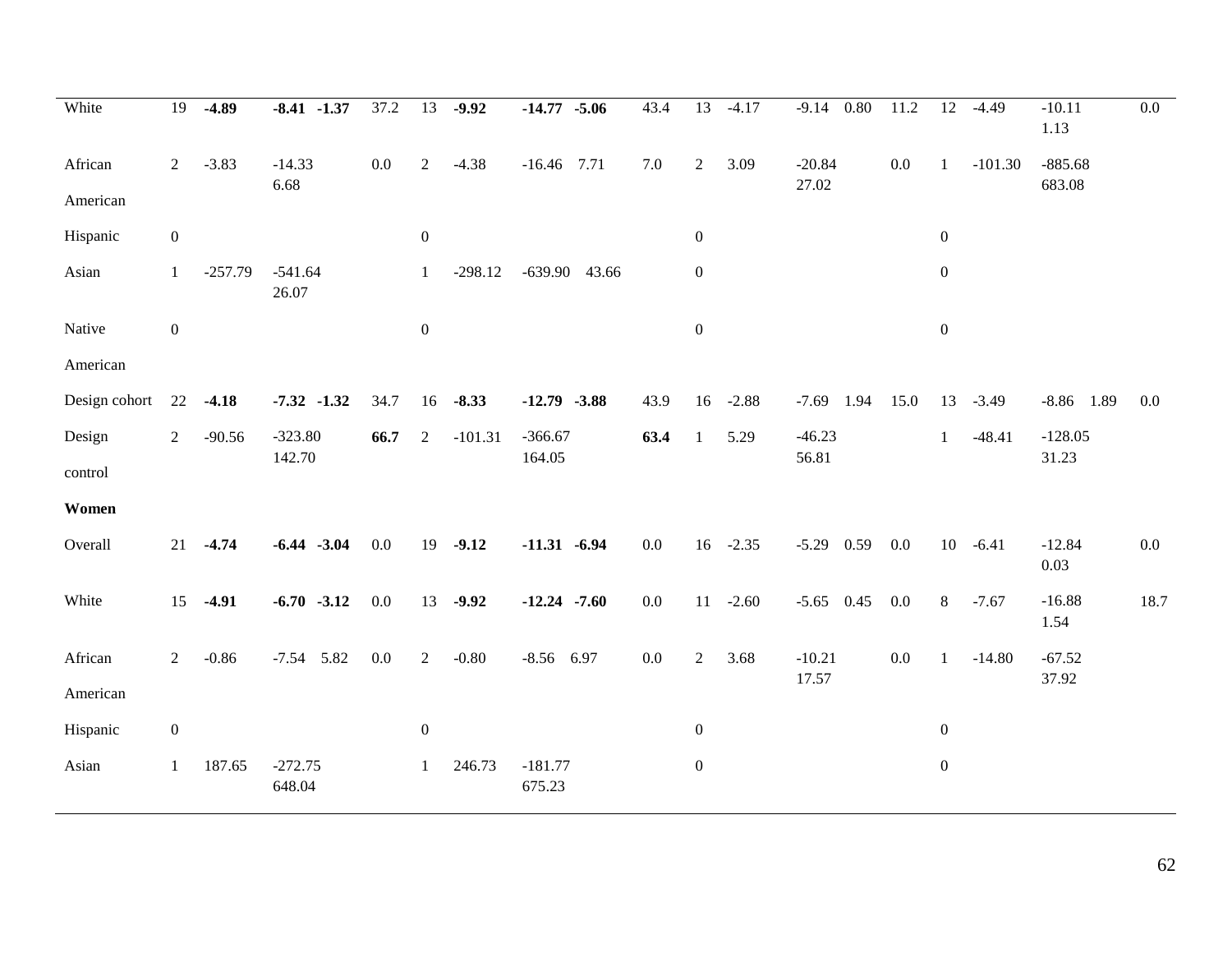| Native            | $\overline{0}$ |         |                   |         | $\theta$ |         |                 |         |                |         |                    |         | $\Omega$ |          |                     |     |
|-------------------|----------------|---------|-------------------|---------|----------|---------|-----------------|---------|----------------|---------|--------------------|---------|----------|----------|---------------------|-----|
| American          |                |         |                   |         |          |         |                 |         |                |         |                    |         |          |          |                     |     |
| Design cohort 17  |                | $-4.74$ | $-6.44$ $-3.04$   | $0.0\,$ | 15       | $-9.13$ | $-11.33 - 6.94$ | $0.0\,$ | 13             | $-2.38$ | $-5.32$ 0.57       | $0.0\,$ | -9       | $-7.02$  | $-14.81$<br>0.77    | 7.7 |
| Design<br>control | 4              | $-5.11$ | $-29.19$<br>18.97 | $0.0\,$ | 4        | $-7.36$ | $-36.67$ 21.96  | $0.0\,$ | $\overline{4}$ | 37.35   | $-60.90$<br>135.60 | 65.0    |          | $-23.41$ | $-168.15$<br>121.33 |     |

<sup>1</sup>N= number of studies; <sup>2</sup>Adjusted for sex; Bold: p< 0.05 or  $I^2$ >50%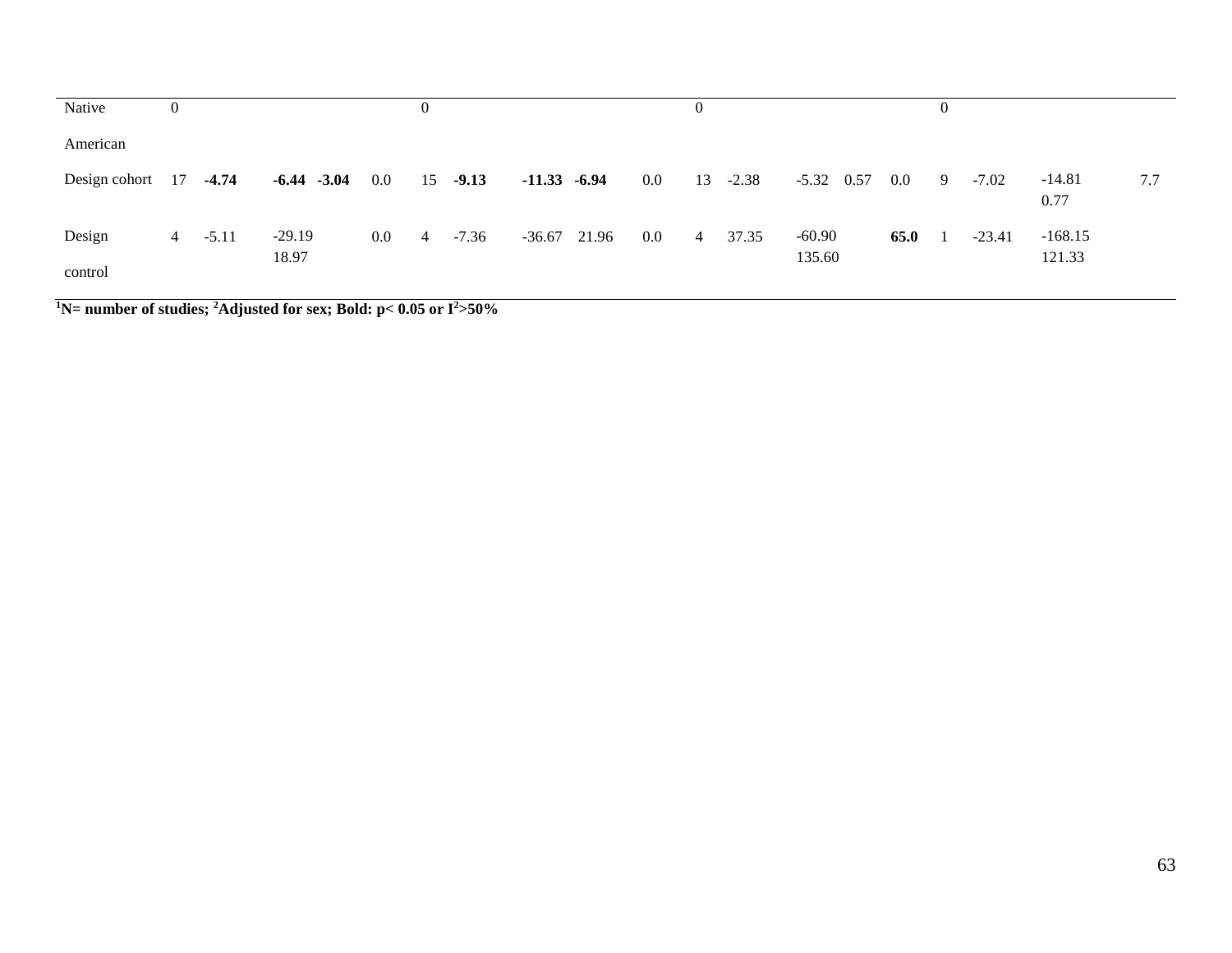### **Table 2b relative telomere length (T/S ratio)**

|                                         |                | adjusted for age) | All together (total population, |               |                | 60 years)   | "Young" population (age $\geq$ 18 and $\leq$ |               | years)         |          | "Middle" population $(60 <$ age $\leq 75$ |               |                  |          | "Old" population (age $> 75$ years) |       |
|-----------------------------------------|----------------|-------------------|---------------------------------|---------------|----------------|-------------|----------------------------------------------|---------------|----------------|----------|-------------------------------------------|---------------|------------------|----------|-------------------------------------|-------|
|                                         | $N^1$          |                   | estimate 95%C.I.                | $I^2$<br>(% ) | N              |             | estimate 95%C.I.                             | $I^2$<br>(% ) | $\mathbf N$    | estimate | 95%C.I.                                   | $I^2$<br>(% ) | $\mathbf N$      |          | estimate 95%C.I.                    | $I^2$ |
| Both sexes (Men and Women) <sup>2</sup> |                |                   |                                 |               |                |             |                                              |               |                |          |                                           |               |                  |          |                                     |       |
| Overall                                 | 46             | $-1.50$           | $-2.12 - 0.88$                  | 41.1          | 43             | $-2.30$     | $-3.75 -0.84$                                | 83.7          | 43             | $-0.95$  | $-1.68 - 0.21$                            | 0.0           | 24               | 0.31     | $-1.56$ 2.17                        | 10.7  |
| white                                   | 35             | $-1.85$           | $-2.49$ $-1.22$                 | 15.7          |                | $32 - 2.36$ | $-4.55 -$<br>1.725                           | 86.9          | 32             | $-1.59$  | $-2.46 -0.71$                             | 0.0           | 18               | $-0.08$  | $-2.36$ $2.21$                      | 9.4   |
| African                                 | $\overline{2}$ | 5.66              | $-6.60$                         | 80.0          | $\overline{2}$ | 5.21        | $-5.67$                                      | 68.7          | $\overline{2}$ | 0.08     | $-6.20$ 6.36                              | 0.0           | $\mathbf{1}$     | $-0.74$  | $-12.62$                            |       |
| American                                |                |                   | 17.92                           |               |                |             | 16.08                                        |               |                |          |                                           |               |                  |          | 11.14                               |       |
| Hispanic                                | $\mathfrak{Z}$ | 2.53              | $-5.18$<br>10.25                | 17.7          | 3              | $-0.42$     | $-4.19$ 3.34                                 | 0.0           | 3              | 2.31     | 6.97<br>$-2.35$                           | 0.0           | $\overline{2}$   | 27.29    | $-40.32$<br>94.61                   | 77.7  |
| Asian                                   | $\overline{2}$ | $-0.09$           | 2.67<br>$-2.85$                 | 52.4          | 2              | $-5.00$     | $-5.77 - 3.22$                               | 0.0           | $\overline{2}$ | 2.18     | $-2.90$ 7.27                              | 0.0           | $\boldsymbol{0}$ |          |                                     |       |
| Native                                  | $\mathbf{1}$   | $-2.64$           | $-3.60 -1.68$                   |               | 1              | $-4.14$     | $-5.28 - 3.00$                               |               | $\mathbf{1}$   | 2.23     | $-1.00$ 5.46                              |               | 1                | 4.68     | $-2.35$                             |       |
| American                                |                |                   |                                 |               |                |             |                                              |               |                |          |                                           |               |                  |          | 11.71                               |       |
| Design cohort                           | 36             | $-1.58$           | $-0.91$<br>$-2.25$              | 38.8          | 33             | $-2.56$     | $-4.36 -0.79$                                | 86.8          | 35             | $-1.16$  | $-1.95 -0.37$                             | 0.0           | 18               | 0.04     | $-2.04$<br>2.13                     | 13.2  |
| Design control                          | 9              | $-0.32$           | 1.67<br>$-2.31$                 | 26.2          | 9              | $-0.39$     | $-2.39$<br>1.61                              | 0.0           | $\tau$         | $-1.18$  | 2.19<br>$-4.56$                           | 34.2          | 5                | $-0.60$  | $-6.95$ 5.75                        | 12.5  |
| Men                                     |                |                   |                                 |               |                |             |                                              |               |                |          |                                           |               |                  |          |                                     |       |
| Overall                                 | 42             | $-1.64$           | $-2.40 -0.53$                   | 34.3          | 39             | $-2.37$     | $-3.95 -0.79$                                | 59.4          | 37             | $-0.71$  | 0.80<br>$-2.22$                           | 21.6          | 23               | $-4.26$  | $-10.54$<br>2.03                    | 74.0  |
| white                                   | 32             | $-1.83$           | $-0.67$<br>$-2.98$              | 30.6          | 29             | $-2.76$     | $-4.88 - 0.64$                               | 60.5          | 29             | $-0.99$  | $-3.00$<br>1.02                           | 34.7          |                  | 18 -8.56 | $-17.77$<br>0.65                    | 79.4  |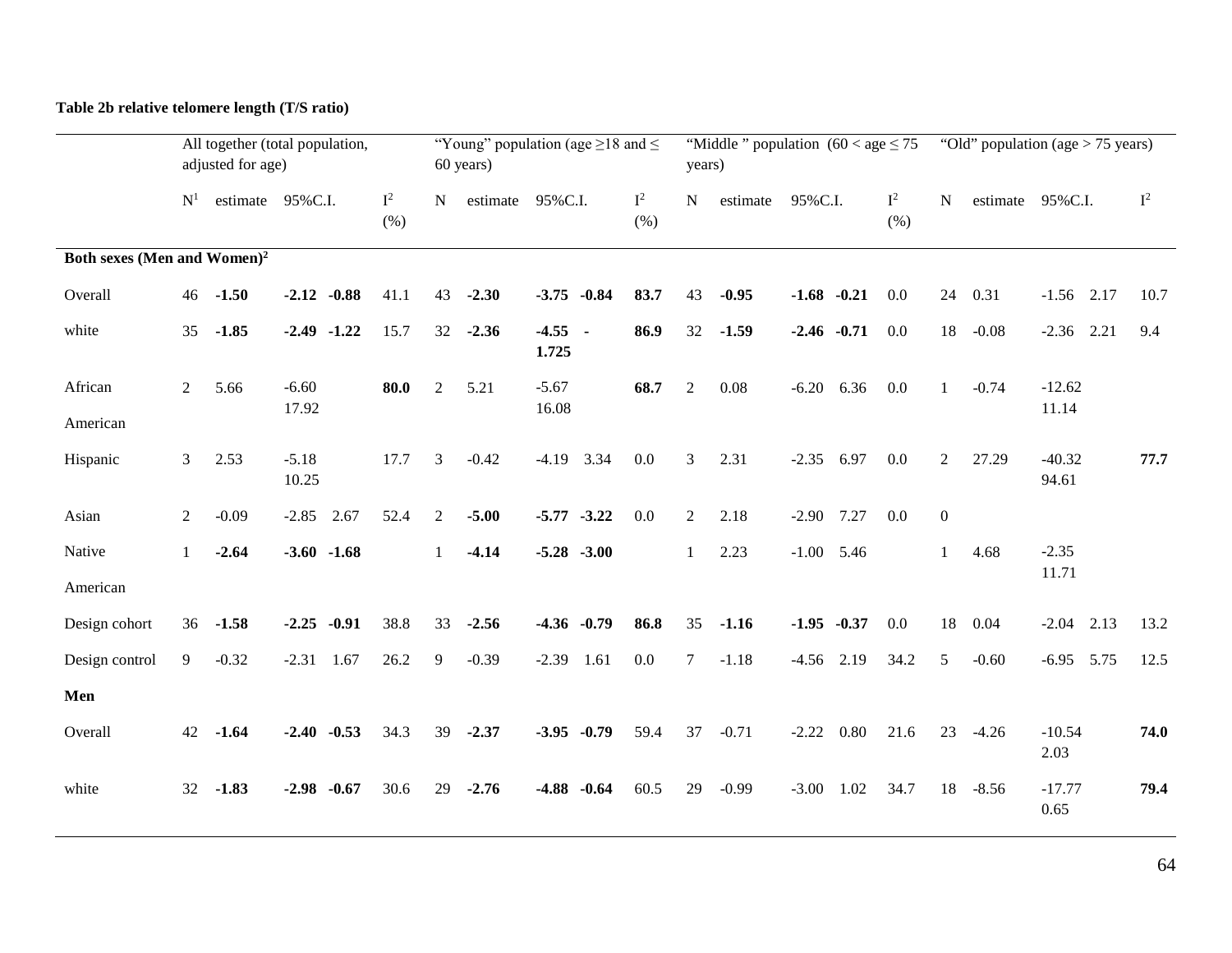| African<br>American | $\sqrt{2}$     | $-1.16$ | $-10.39$<br>12.69 |                | 38.6    | $\overline{c}$ | 2.39    | $-11.17$<br>15.96 |      | 39.5    | $\overline{2}$   | $-2.29$ | $-13.36$<br>8.78 |               | $\overline{0.0}$ | 1                | $-0.39$  | $-22.18$<br>21.41 |      |      |
|---------------------|----------------|---------|-------------------|----------------|---------|----------------|---------|-------------------|------|---------|------------------|---------|------------------|---------------|------------------|------------------|----------|-------------------|------|------|
| Hispanic            | 3              | $-2.12$ | $-6.54$           | 2.31           | $0.0\,$ | 3              | $-2.99$ | $-8.61$           | 2.62 | $0.0\,$ | $\mathfrak{Z}$   | 0.45    | $-8.17$          | 9.06          | 0.0              | $\mathbf{1}$     | 2.04     | $-9.98$<br>14.06  |      |      |
| Asian               | $\mathbf{1}$   | 3.53    | $-0.05$ 7.11      |                |         | 1              | 3.03    | $-0.59$ 6.65      |      |         | $\boldsymbol{0}$ |         |                  |               |                  | $\boldsymbol{0}$ |          |                   |      |      |
| Native              | 1              | $-2.31$ |                   | $-3.72 -0.90$  |         | $\mathbf{1}$   | $-3.96$ | $-5.57 -2.36$     |      |         | $\mathbf{1}$     | 0.61    | $-6.04$          | 7.26          |                  | $\mathbf{1}$     | 5.93     | $-5.39$           |      |      |
| American            |                |         |                   |                |         |                |         |                   |      |         |                  |         |                  |               |                  |                  |          | 17.25             |      |      |
| Design cohort       | 32             | $-1.72$ | $-2.69$           | $-0.75$        | 24.9    | 29             | $-2.95$ | $-4.88$ $-1.03$   |      | 64.0    | 29               | $-0.89$ | $-2.21$          | 0.44          | 2.1              | 17               | $-0.36$  | $-4.90$           | 4.16 | 38.1 |
| Design control      | 9              | $-0.37$ | $-3.95$           | 3.20           | 40.5    | 9              | 1.76    | $-1.22$           | 4.74 | 0.0     | $\tau$           | $-1.19$ | $-8.40$          | 6.10          | 64.1             | 5                | $-32.84$ | $-68.99$<br>3.32  |      | 92.6 |
| Women               |                |         |                   |                |         |                |         |                   |      |         |                  |         |                  |               |                  |                  |          |                   |      |      |
| Overall             | 41             | $-1.49$ |                   | $-2.18 - 0.80$ | 33.5    | 39             | $-3.06$ | $-4.12 -2.01$     |      | 53.9    | 40               | $-1.26$ | $-2.18 - 0.35$   |               | 0.0              | 23               | 0.56     | $-1.89$           | 3.00 | 13.7 |
| white               | 30             | $-1.72$ |                   | $-2.45 -1.00$  | 8.1     | 28             | $-3.12$ | $-4.54$ $-1.69$   |      | 51.8    | 29               | $-2.30$ | $-3.38 -1.21$    |               | 0.0              | 17               | $-0.13$  | $-2.93$           | 3.20 | 14.3 |
| African             | $\mathbf{2}$   | 6.10    | $-5.70$<br>17.91  |                | 71.3    | $\sqrt{2}$     | 4.67    | $-3.87$<br>13.21  |      | 39.9    | $\overline{2}$   | 1.43    | $-6.29$ 9.14     |               | 0.8              | $\mathbf{1}$     | $-1.66$  | $-15.20$<br>11.89 |      |      |
| American            |                |         |                   |                |         |                |         |                   |      |         |                  |         |                  |               |                  |                  |          |                   |      |      |
| Hispanic            | 3              | 7.25    | $-6.05$<br>20.55  |                | 39.3    | 3              | 1.14    | $-4.74$ 7.02      |      | 2.4     | 3                | 3.03    | $-2.53$ 8.59     |               | 0.0              | $\overline{2}$   | 28.54    | $-36.12$<br>93.20 |      | 75.4 |
| Asian               | $\overline{2}$ | $-0.22$ | $-2.43$           | 1.95           | 33.8    | $\overline{2}$ | $-5.68$ | $-7.04$ $-4.31$   |      | 0.0     | $\overline{2}$   | 2.18    | $-2.90$ 7.27     |               | 0.0              | $\boldsymbol{0}$ |          |                   |      |      |
| Native              | 1              | $-2.92$ |                   | $-4.11 - 1.73$ |         | 1              | $-4.42$ | $-5.81 - 3.03$    |      |         | $\mathbf{1}$     | 3.54    | 0.11 6.98        |               |                  | $\mathbf{1}$     | 4.67     | $-3.14$           |      |      |
| American            |                |         |                   |                |         |                |         |                   |      |         |                  |         |                  |               |                  |                  |          | 12.48             |      |      |
| Design cohort       | 34             | $-1.44$ | $-2.21 -0.67$     |                | 34.7    | 32             | $-3.12$ | $-4.37 -1.87$     |      | 59.5    | 33               | $-1.67$ |                  | $-2.65 -0.68$ | 0.0              | 17               | 0.13     | $-2.56$ 2.84      |      | 14.9 |
| Design control      | 6              | $-0.92$ | $-2.98$           | 1.13           | 0.0     | 6              | $-1.94$ | $-4.68$           | 0.79 | 0.0     | 6                | $-1.17$ | $-4.59$          | 2.26          | 0.0              | 5                | 0.34     | $-9.01$ 9.68      |      | 24.8 |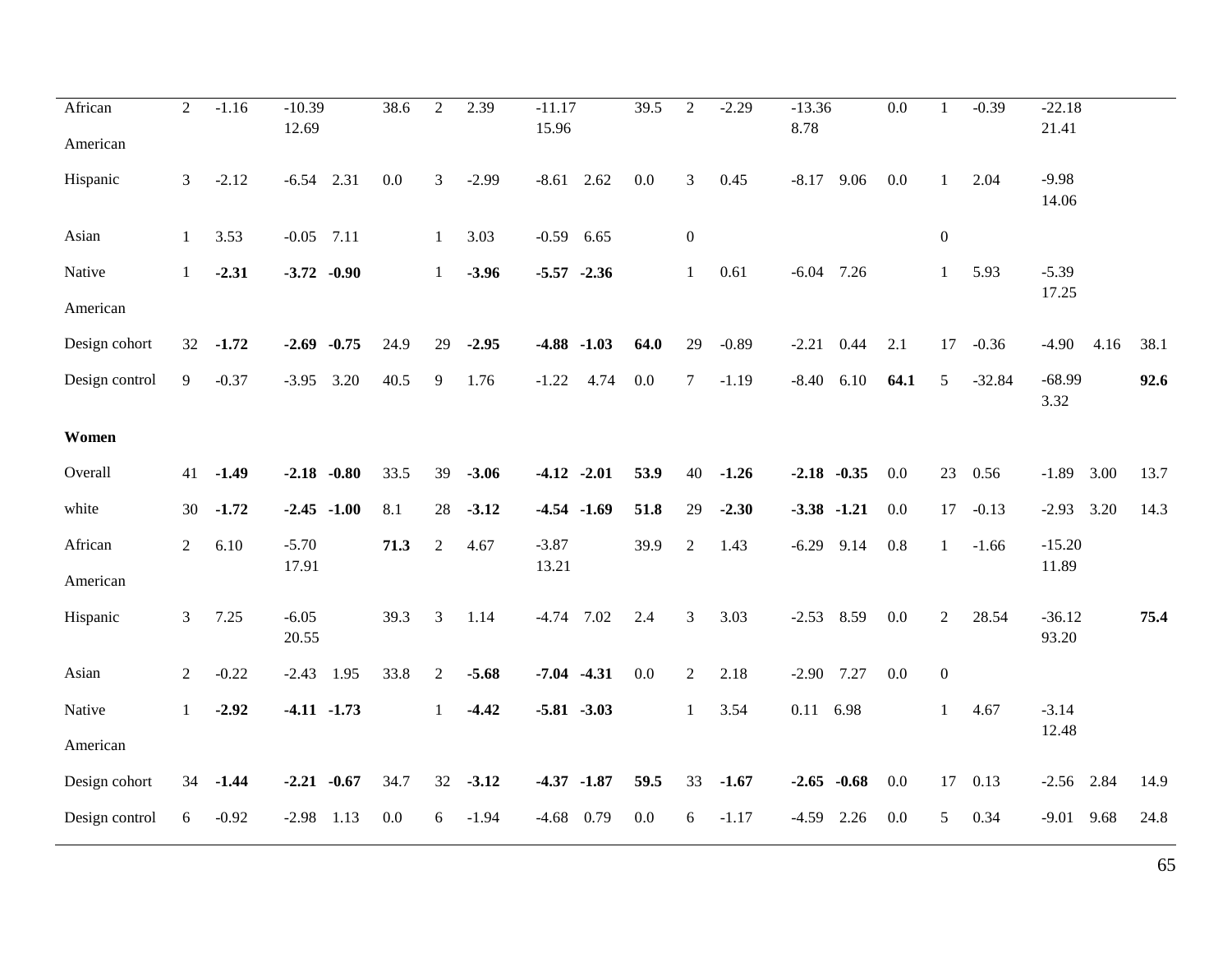**N= number of studies; 2 Adjusted for sex; Bold: p< 0.05 or I2 >50%**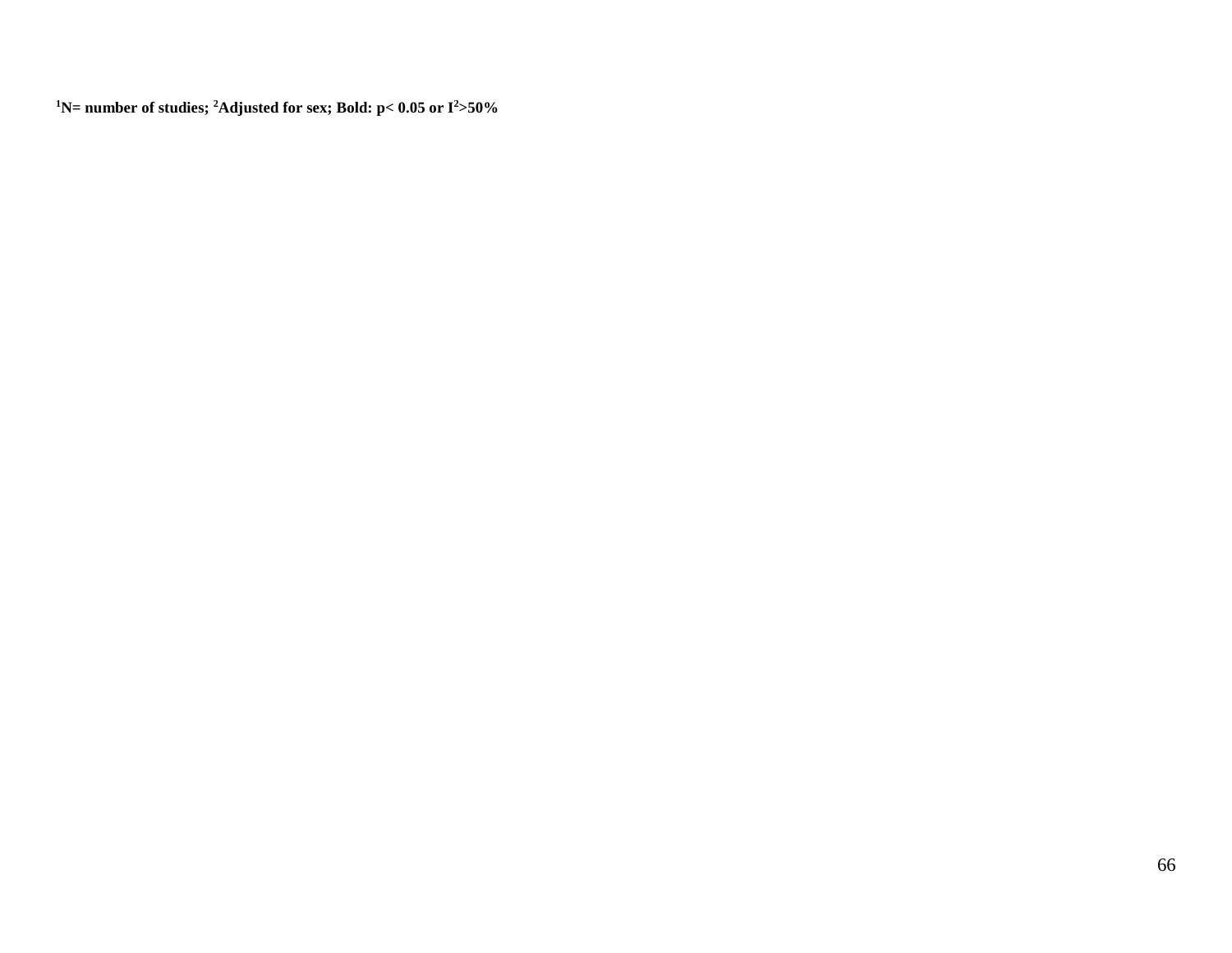### **LEGEND OF FIGURES**

Figure 1

Inclusion flow chart

Figure 2

Forest plot of the beta estimates (regression coefficients) from the meta-analysis of the

association between BMI and absolute telomere length (bp) (A) or relative telomere length (T/S

ratio) (B) as outcome in the total population

Figure 2a: absolute telomere length (bp)

Figure 2b: relative telomere length (T/S ratio)

Figue 3

Forest plot of the beta estimates (regression coefficients) from the meta-analysis of the association between BMI and absolute telomere length (bp) or relative telomere length (T/S ratio) (B) as outcome in the "young" population (age  $\geq$ 18 and  $\leq$  60 years)

Figure 2a: absolute telomere length (bp)

Figure 2b: relative telomere length (T/S ratio)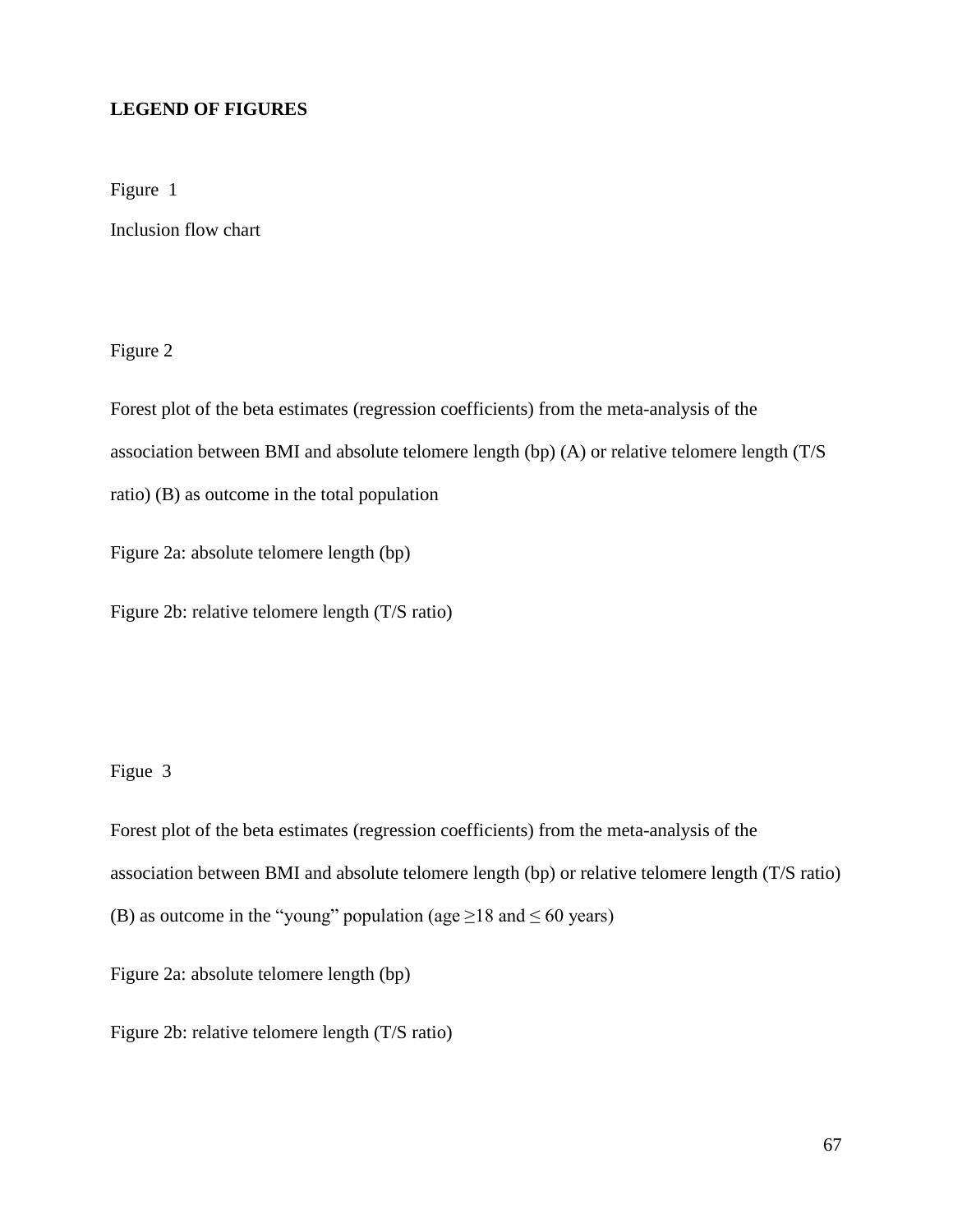## **Figure 1 Inclusion flow chart**

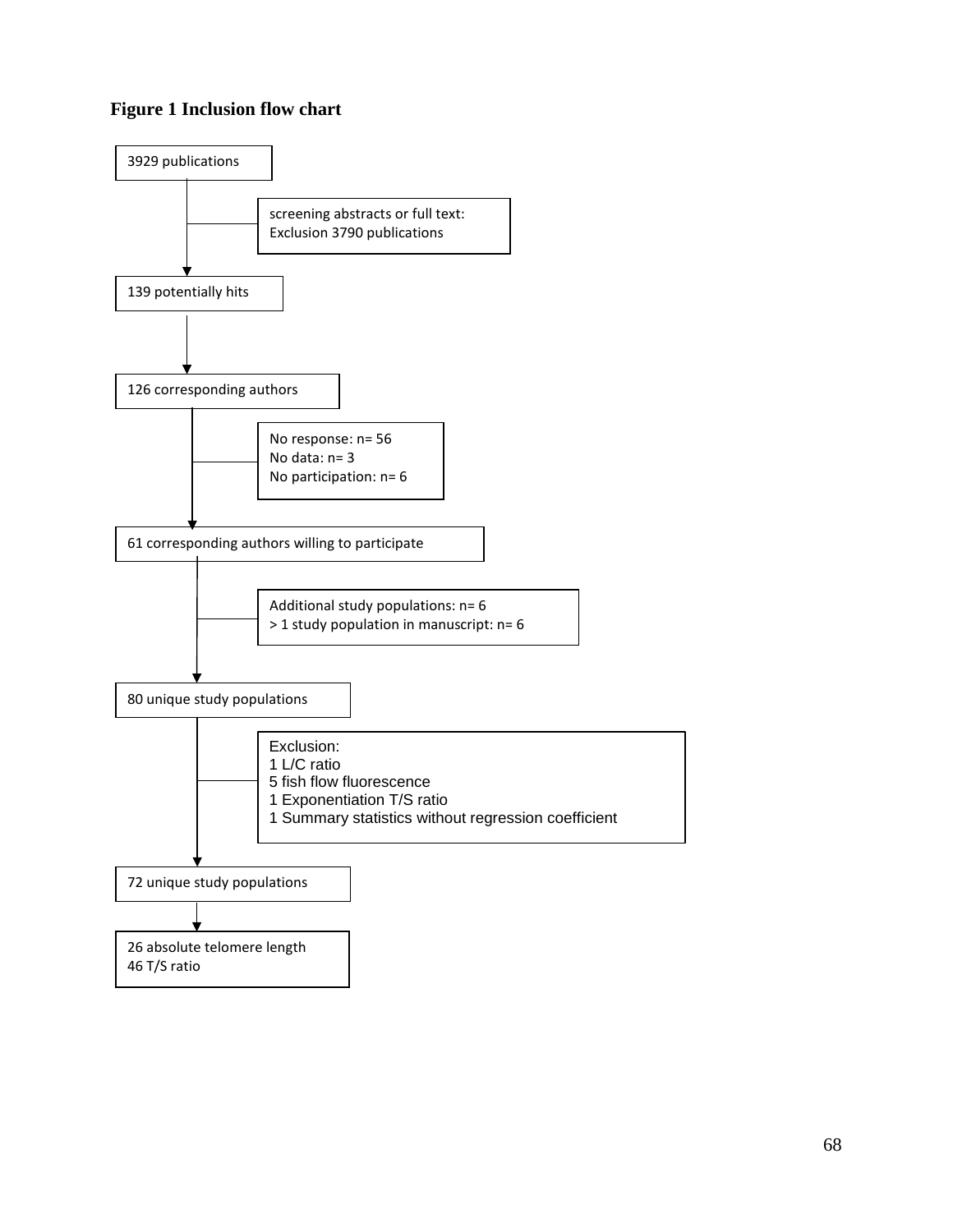**Figure 2 Forest plot of the beta estimates (regression coefficients) from the meta-analysis of the association between BMI and absolute telomere length (bp) (A) or relative telomere length (T/S ratio) (B) as outcome in the total population** 

### NOTE: Weights are from random effects analysis Overall  $(I-squared = 7.1\%, p = 0.360)$ COPD Copenhagen General Population Study Lothian Jerusalem Palestinians LSADT Zutphen ID Family Heart African American South Carolina Helsinki Family Heart White Heart and Soul Bruneck Study SOLVABLE ZTL2008 Framingham RPCI controls WarTwins Asklepios HyperGEN African American Campania HyperGEN White Jerusalem LRC India CURES Study Bogalusa TwinsUK Crete -4.14 (-5.69, -2.59) -6.77 (-27.29, 13.74) -4.70 (-6.66, -2.74) 4.63 (-3.02, 12.28) 0.00 (-5.88, 5.88) -8.15 (-23.82, 7.52) -21.00 (-44.11, 2.11) ES (95% CI) 1.90 (-4.18, 7.98) -3.56 (-18.48, 11.36) -12.72 (-25.06, -0.37) -9.50 (-13.81, -5.19) -0.75 (-7.02, 5.52) -2.07 (-21.32, 17.18) 16.91 (-68.68, 102.50) 0.03 -30.98 (-100.59, 38.64) 0.05 -5.74 (-11.88, 0.39) -9.14 (-55.26, 36.97) -0.57 (-9.44, 8.30) -4.00 (-10.68, 2.69) -5.10 (-19.60, 9.40) 3.15 (-15.29, 21.59) -8.20 (-15.06, -1.34) -4.00 (-15.76, 7.76) 65.85 (-216.58, 348.27) 0.00 -1.65 (-10.07, 6.78) -5.61 (-10.91, -0.30) -1.84 (-26.32, 22.65) 100.00 0.57 29.81 3.84 6.20 0.96 0.45 Weight 5.85 1.06 1.54 10.55 5.52 0.64 % 5.75 0.11 2.90 4.93 1.12 0.70 4.69 1.69 3.20 7.44 0.40 21.00  $(44,11,241)$  0.45<br>  $4.96(43,87,89)$  5.88<br>  $4.68(43,82,138)$ <br>  $-6.52(45,86,47)$ <br>  $-6.56(48,48,11.38)$ <br>  $-6.56(48,48,11.38)$ <br>  $-6.56(48,48,11.38)$ <br>  $-6.56(48,48,11.38)$ <br>  $-6.56(48,48,11.38)$ <br>  $-6.56(48,48,30)$ <br>  $-6.5$

### **Figure 2a: absolute telomere length (bp)**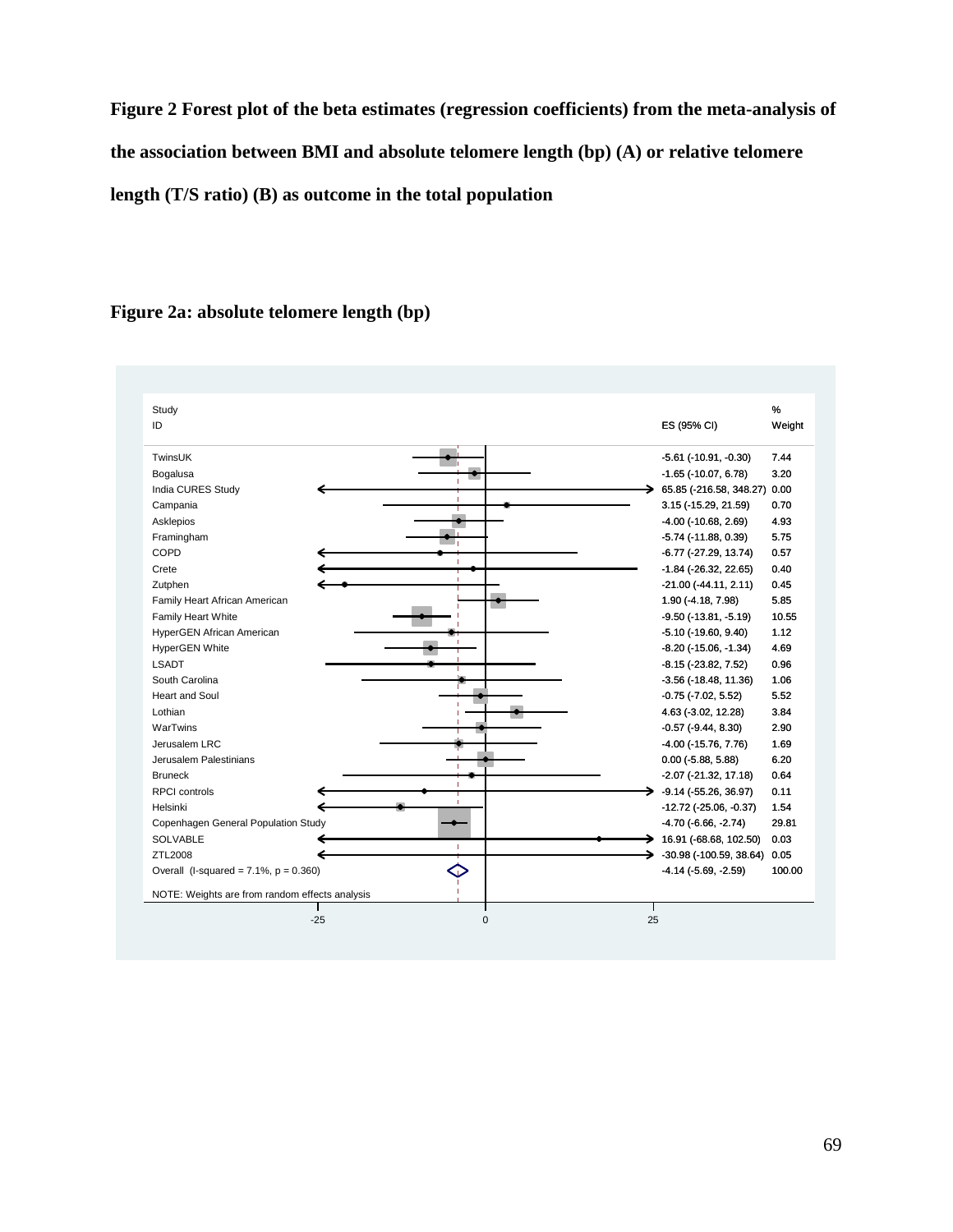# **Figure 2b: relative telomere length (T/S ratio)**

| Study<br>ID                                           | ES (95% CI)                     | $\%$<br>Weight |
|-------------------------------------------------------|---------------------------------|----------------|
| <b>MONICA</b>                                         | $-3.27$ ( $-6.15, -0.39$ )      | 2.86           |
| <b>MDCC</b>                                           | $-3.63$ $(-8.61, 1.34)$         | 1.29           |
| Utah Pedigree Study                                   | $-2.90$ ( $-5.45$ , $-0.35$ )   | 3.31           |
| <b>MESA White</b>                                     | $-1.09$ $(-5.22, 3.03)$         | 1.74           |
| <b>MESA African American</b>                          | $0.34$ (-3.12, 3.80)            | 2.25           |
| <b>MESA Hispanic</b>                                  | $0.19$ (-2.60, 2.97)            | 2.98           |
| EARSII T/S controls                                   | -19.42 (-64.82, 25.98)          | 0.02           |
| <b>UCLA MacArthur</b>                                 | $-3.31$ ( $-10.84$ , 4.22)      | 0.62           |
| Ashkenazi                                             | $-9.92$ ( $-44.45$ , $24.62$ )  | 0.03           |
| Warsaw                                                | $-2.89$ ( $-9.70$ , $3.91$ )    | 0.75           |
| Finland Health 2000 cohort                            | $-7.00$ ( $-20.72, 6.72$ )      | 0.20           |
| Sister Study I (Vanguard sample)                      | $-3.80$ ( $-6.94$ , $-0.66$ )   | 2.57           |
| Sister Study II (Genetic Study subcohort)             | $-2.60$ ( $-7.11$ , $1.91$ )    | 1.51           |
| CAS controls                                          | $0.24$ (-3.31, 3.80)            | 2.16           |
| PATH 40                                               | $-1.34$ ( $-9.93$ , $7.25$ )    | 0.49           |
| PATH <sub>60</sub>                                    | $-1.37$ ( $-4.35$ , $1.62$ )    | 2.74           |
| Italy alcohol controls                                | -27.73 (-59.48, 4.02)           | 0.04           |
| Fels Longitudinal Study                               | $-9.83$ ( $-16.24$ , $-3.42$ )  | 0.83           |
| <b>ECRAN</b>                                          | 8.17 (-16.59, 32.92)            | 0.06           |
| <b>Heart Scan Study</b>                               | $-2.00$ $(-3.96, -0.04)$        | 4.30           |
| Boiler workers                                        | $3.05$ (-2.73, 8.83)            | 1.00           |
| Mayo                                                  | 4.15 (-0.55, 8.85)              | 1.41           |
| <b>HBCS</b>                                           | $-2.31$ $(-5.22, 0.60)$         | 2.83           |
| PREVEND                                               | $-2.54$ ( $-4.30, -0.77$ )      | 4.67           |
| Strong Heart Family Study                             | $-2.64$ $(-3.60, -1.68)$        | 6.39           |
| PREDIMED-NAVARRA                                      | 0.90 (-85.34, 87.14)            | 0.01           |
| <b>NHANES</b>                                         | $-1.94$ ( $-2.90, -0.98$ )      | 6.37           |
| <b>SWHS</b>                                           | $-2.20$ ( $-6.12$ , 1.72)       | 1.88           |
| DHS-2 White                                           | $-14.83$ ( $-28.88$ , $-0.78$ ) | 0.19           |
| DHS-2 African American                                | 13.02 (2.46, 23.58)             | 0.33           |
| DHS-2 Hispanic                                        | 17.81 (-6.10, 41.72)            | 0.07           |
| DALS                                                  | $-5.00$ ( $-10.69$ , $0.69$ )   | 1.02           |
| Finn Twin study                                       | $-1.61$ ( $-3.58$ , 0.37)       | 4.27           |
| Former Athletes Study                                 | 0.77 (-27.88, 29.41)            | 0.05           |
| <b>USKCS</b> whole blood                              | $-0.18$ $(-2.33, 1.97)$         | 3.95           |
| USKCS buffy coat                                      | 1.22 (-3.78, 6.23)              | 1.27           |
| Erasmus Rucphen Family Study                          | $-0.02$ ( $-3.00$ , $2.97$ )    | 2.74           |
| Rotterdam Study                                       | $-1.05$ ( $-2.92, 0.82$ )       | 4.47           |
| KORA F3                                               | $-0.58$ ( $-2.69$ , $1.53$ )    | 4.02           |
| KORA F4                                               | $-3.91$ $(-6.18, -1.65)$        | 3.75           |
| CAVASIC                                               | $-1.80$ ( $-7.88$ , 4.28)       | 0.91           |
| <b>SAPHIR</b>                                         | $-0.30$ $(-2.26, 1.66)$         | 4.30           |
| Cebu Longitudinal Health and Nutrition Survey (CLHNS) | $0.85$ (-0.43, 2.12)            | 5.71           |
| <b>NESDO</b>                                          | $-3.00$ ( $-6.92$ , $0.92$ )    | 1.88           |
| <b>NESDA</b>                                          | $-2.00$ $(-3.96, -0.04)$        | 4.30           |
| Nutrition and Exercice (NEW) study                    | $0.76$ (-3.78, 5.30)            | 1.49           |
| Overall (I-squared = $41.1\%$ , p = 0.002)            | $-1.50$ ( $-2.12$ , $-0.88$ )   | 100.00         |
| NOTE: Weights are from random effects analysis        |                                 |                |
|                                                       |                                 |                |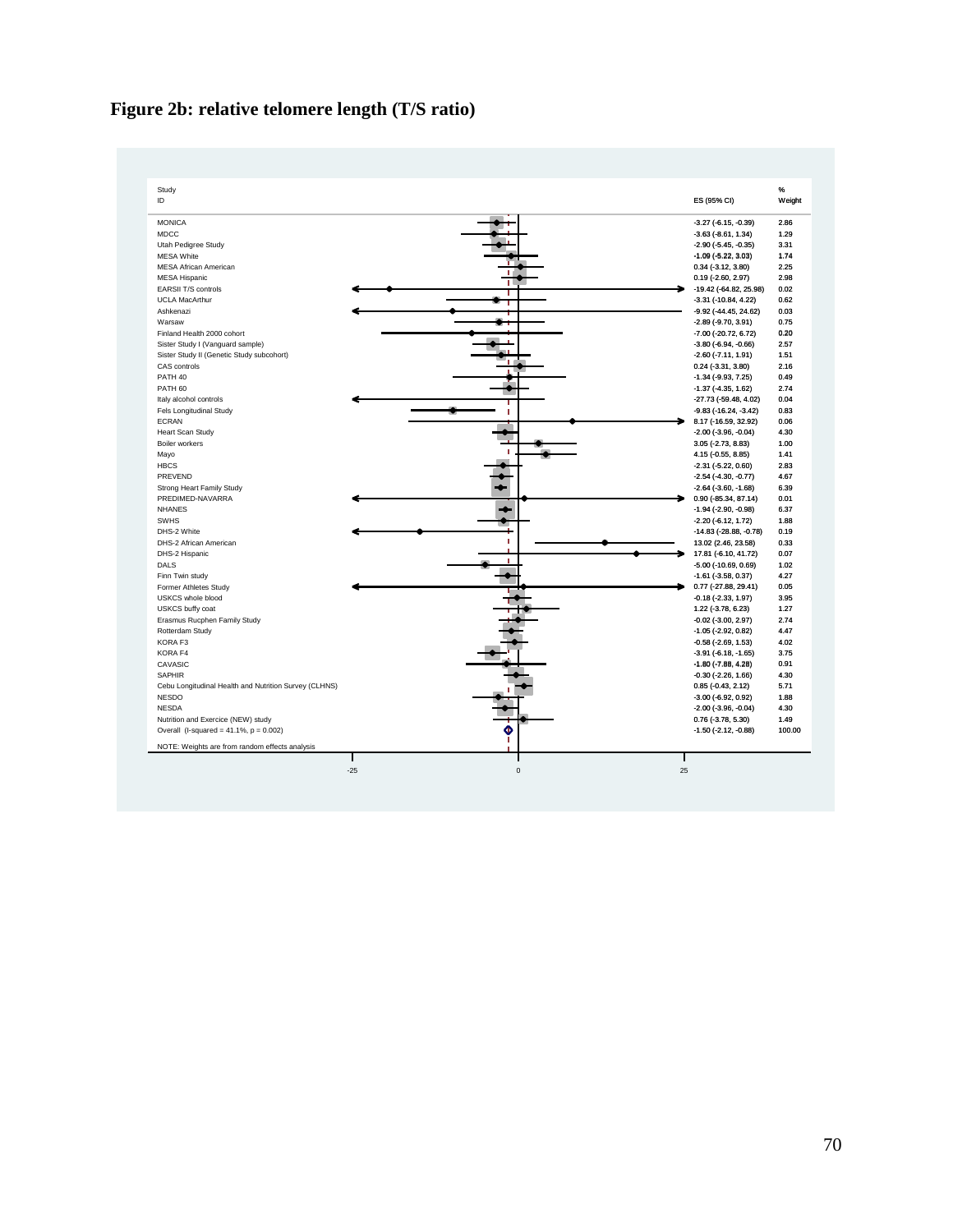**Fig 3 Forest plot of the beta estimates (regression coefficients) from the meta-analysis of the association between BMI and absolute telomere length (bp) or relative telomere length (T/S ratio)** (B) as outcome in the "young" population (age  $\geq$ 18 and  $\leq$  60 years)



**Figure 3a: absolute telomere length (bp)**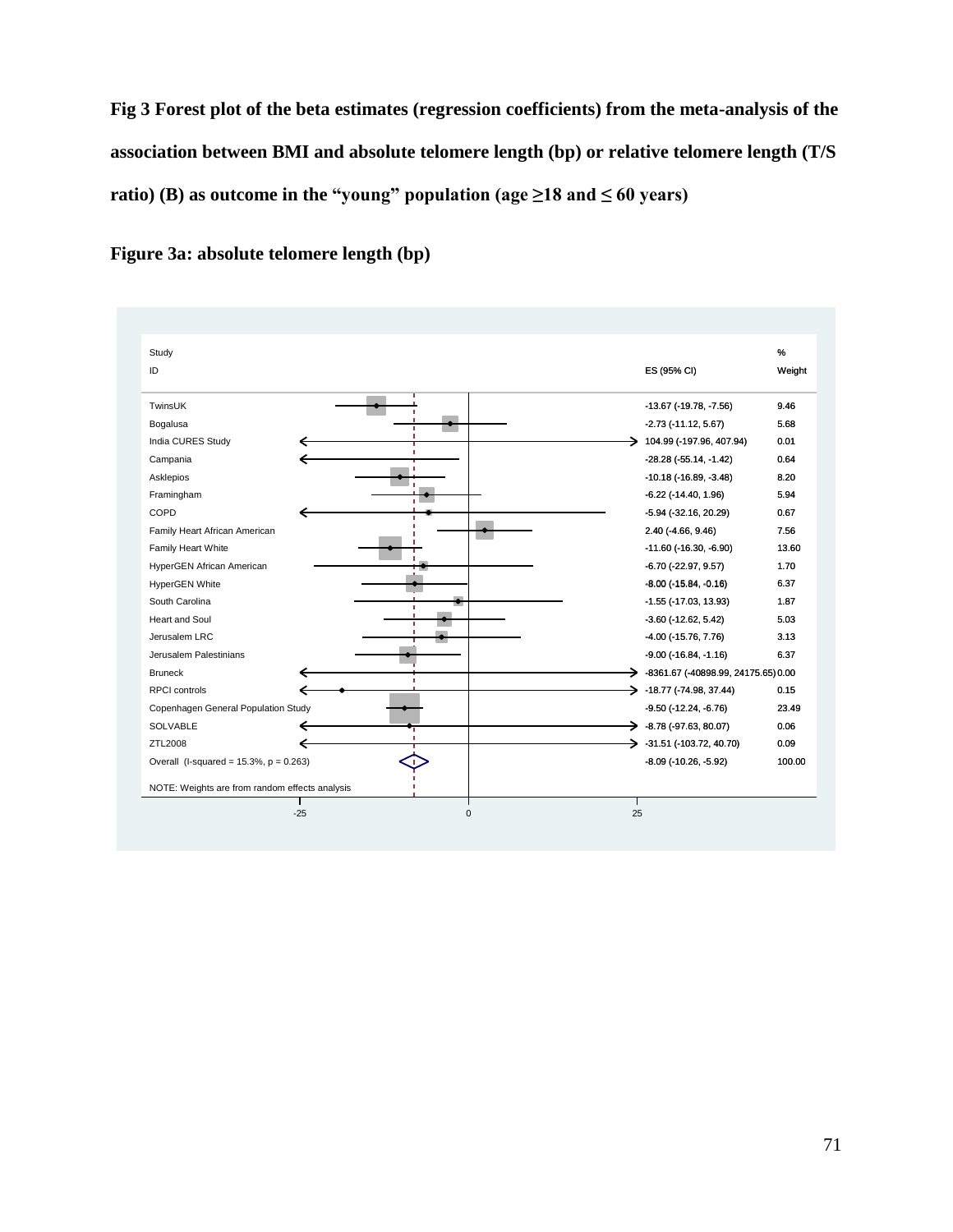# **Figure 3b: relative telomere length (T/S ratio)**

| Study<br>ID                                           | ES (95% CI)                     | %<br>Weight |
|-------------------------------------------------------|---------------------------------|-------------|
| <b>MONICA</b>                                         | $-3.61$ ( $-6.70$ , $-0.52$ )   | 3.49        |
| MDCC                                                  | $-3.20$ ( $-11.40$ , $4.99$ )   | 1.78        |
| Utah Pedigree Study                                   | $-4.50$ ( $-6.66$ , $-2.34$ )   | 3.80        |
| <b>MESA White</b>                                     | $-1.61$ ( $-7.22, 4.01$ )       | 2.56        |
| <b>MESA African American</b>                          | $0.82$ (-3.69, 5.34)            | 2.96        |
| <b>MESA Hispanic</b>                                  | $-0.66$ $(-4.50, 3.19)$         | 3.21        |
| EARSII T/S controls                                   | -17.78 (-62.94, 27.38)          | 0.10        |
| Ashkenazi                                             | -77.29 (-145.71, -8.88)         | 0.04        |
| Warsaw                                                | 6.09 (-6.77, 18.96)             | 0.97        |
| Finland Health 2000 cohort                            | $-16.00$ ( $-29.72$ , $-2.28$ ) | 0.88        |
| Sister Study I (Vanguard sample)                      | $-4.50$ ( $-8.22, -0.78$ )      | 3.25        |
| Sister Study II (Genetic Study subcohort)             | $-3.50$ $(-8.60, 1.60)$         | 2.74        |
| CAS controls                                          | $-0.27$ $(-5.66, 5.12)$         | 2.64        |
| PATH 40                                               | $-1.33(-9.91, 7.25)$            | 1.69        |
| Italy alcohol controls                                | $-25.13(-56.84, 6.58)$          | 0.20        |
| Fels Longitudinal Study                               | $-14.24$ ( $-21.73$ , $-6.75$ ) | 1.97        |
| ECRAN                                                 | $-5.62$ ( $-32.77$ , 21.52)     | 0.27        |
| Heart Scan Study                                      | $-1.00$ ( $-2.96, 0.96$ )       | 3.85        |
| Boiler workers                                        | 3.63 (-3.11, 10.37)             | 2.19        |
| Mayo                                                  | 2.33 (-3.11, 7.77)              | 2.62        |
| <b>HBCS</b>                                           | $-1.92$ ( $-45.88$ , $42.03$ )  | 0.11        |
| PREVEND                                               | $-5.34$ ( $-7.36$ , $-3.32$ )   | 3.84        |
| Strong Heart Family Study                             | $-4.14$ ( $-5.28$ , $-3.00$ )   | 4.04        |
| PREDIMED-NAVARRA                                      | $\geq$ 234.00 (196.76, 271.24)  | 0.15        |
| <b>NHANES</b>                                         | $-3.65$ ( $-4.87$ , $-2.43$ )   | 4.03        |
| <b>SWHS</b>                                           | $-5.10$ ( $-9.22$ , $-0.98$ )   | 3.11        |
| DHS-2 White                                           | $-15.79$ ( $-32.51$ , 0.93)     | 0.64        |
| DHS-2 African American                                | 12.23 (0.57, 23.89)             | 1.13        |
| DHS-2 Hispanic                                        | 13.58 (-11.25, 38.41)           | 0.32        |
| DALS                                                  | $-1.24$ ( $-10.18$ , $7.70$ )   | 1.61        |
| Finn Twin study                                       | $-2.35(-4.59,-0.11)$            | 3.77        |
| USKCS whole blood                                     | $-1.28$ ( $-4.12$ , $1.57$ )    | 3.57        |
| USKCS buffy coat                                      | $-0.03$ $(-6.26, 6.19)$         | 2.35        |
| Erasmus Rucphen Family Study                          | $-4.10$ ( $-7.59$ , $-0.60$ )   | 3.34        |
| Rotterdam Study                                       | 1.69 (-1.60, 4.98)              | 3.42        |
| KORA F3                                               | $-1.78$ ( $-4.63$ , $1.06$ )    | 3.57        |
| KORA F4                                               | $-6.43(-9.45,-3.41)$            | 3.51        |
| CAVASIC                                               | $0.30$ (-8.72, 9.32)            | 1.59        |
| <b>SAPHIR</b>                                         | $-0.60$ $(-2.56, 1.36)$         | 3.85        |
| Cebu Longitudinal Health and Nutrition Survey (CLHNS) | $-4.43$ ( $-5.78$ , $-3.09$ )   | 4.00        |
| <b>NESDO</b>                                          | $-20.00$ ( $-39.60$ , $-0.40$ ) | 0.48        |
| <b>NESDA</b>                                          | $-6.00$ $(-7.96, -4.04)$        | 3.85        |
| Nutrition and Exercice (NEW) study                    | 2.02 (-3.69, 7.73)              | 2.52        |
| Overall (I-squared = $83.7%$ , $p = 0.000$ )          | $-2.29$ $(-3.75, -0.84)$        | 100.00      |
| NOTE: Weights are from random effects analysis<br>ш   |                                 |             |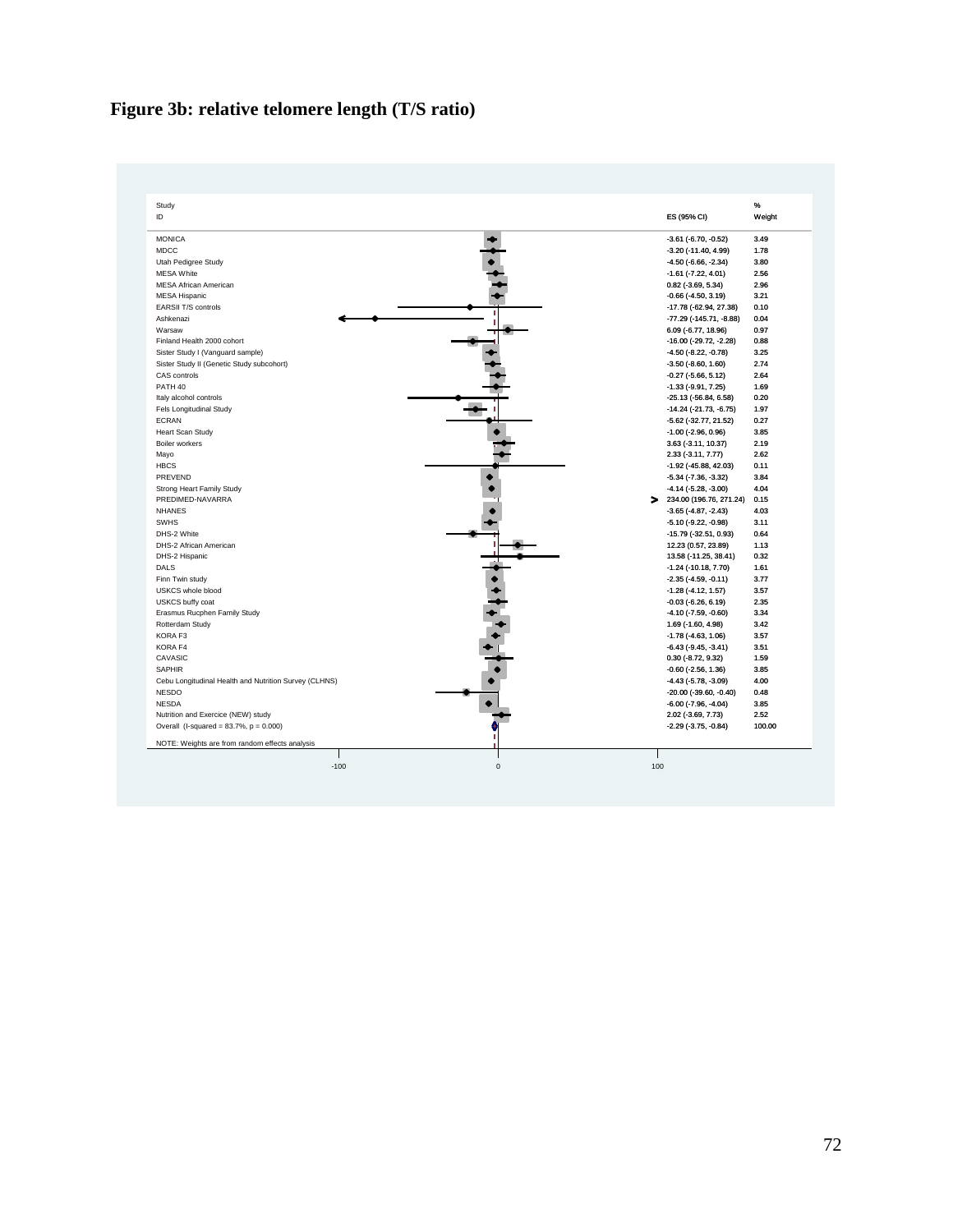# **ELECTRONIC SUPPLAMENTARY MATERIAL**

#### **Online resource 1**

### **Electronic supplemental material**

Contains additional information about search, assessing heterogeneity (Meta-regression and sources of heterogeneity), sensitivity analyses and the study protocol for participating PIs

### **Online resource 2**

# **Electronic Figure 1a Absolute telomere length**

All forest plots of the beta estimates (regression coefficients) from the meta-analysis of the association between BMI and absolute telomere length (bp) as outcome stratified by age, sex, ethnicity and study design.

**Online resource 3**

**Electronic Figure 1b Relative telomere length**.